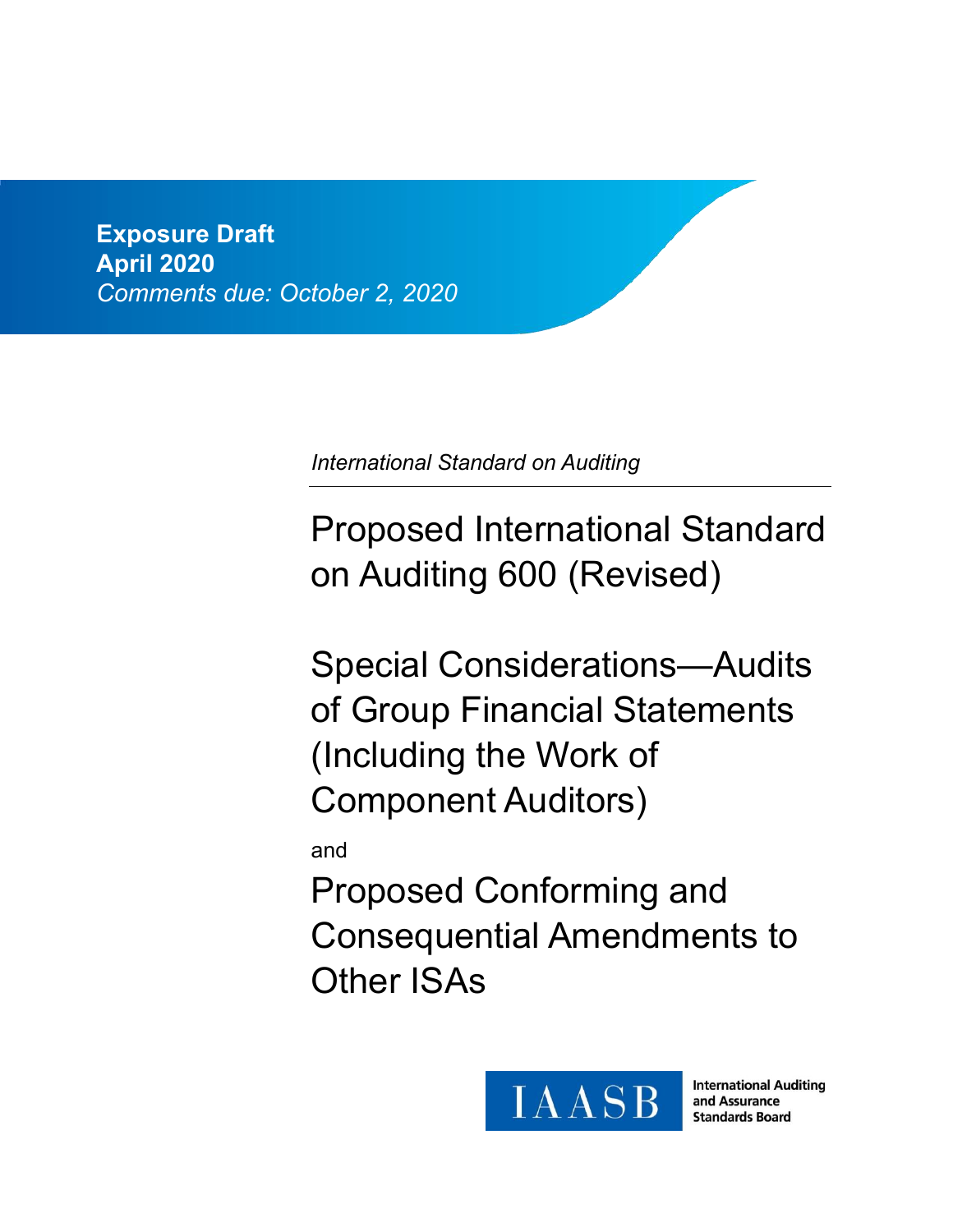### **About the IAASB**

This Exposure Draft was developed and approved by the International Auditing and Assurance Standards Board (IAASB).

The objective of the IAASB is to serve the public interest by setting high-quality auditing, assurance, and other related standards and by facilitating the convergence of international and national auditing and assurance standards, thereby enhancing the quality and consistency of practice throughout the world and strengthening public confidence in the global auditing and assurance profession.

The IAASB develops auditing and assurance standards and guidance for use by all professional accountants under a shared standard-setting process involving the Public Interest Oversight Board, which oversees the activities of the IAASB, and the IAASB Consultative Advisory Group, which provides public interest input into the development of the standards and guidance. The structures and processes that support the operations of the IAASB are facilitated by the International Federation of Accountants (IFAC).

For copyright, trademark, and permissions information, please see page 114.





**International Auditing** and Assurance **Standards Board**.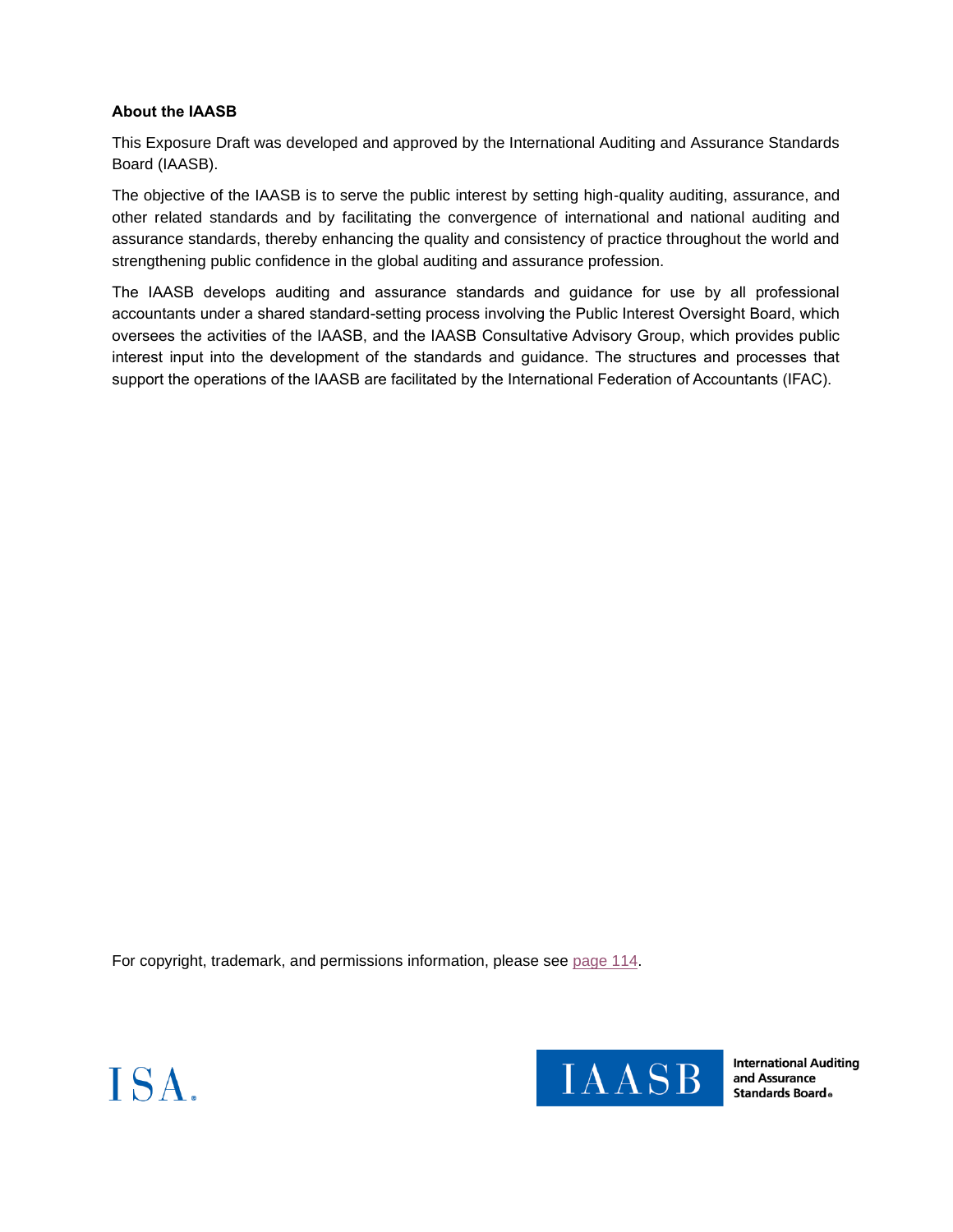# **REQUEST FOR COMMENTS**

This Exposure Draft, proposed ISA 600 (Revised)*, Special Considerations—Audits of Group Financial Statements (Including the Work of Component Auditors)* was developed and approved by the International Auditing and Assurance Standards Board® (IAASB®).

The proposals in this Exposure Draft may be modified in light of comments received before being issued in final form. **Comments are requested by October 2, 2020.**

Respondents are asked to submit their comments electronically through the IAASB website, using the "Submit a Comment" link. Please submit comments in both a PDF and Word file. First-time users must register to use this feature. All comments will be considered a matter of public record and will ultimately be posted on the website.

This publication may be downloaded from the IAASB website: www.iaasb.org. The approved text is published in the English language.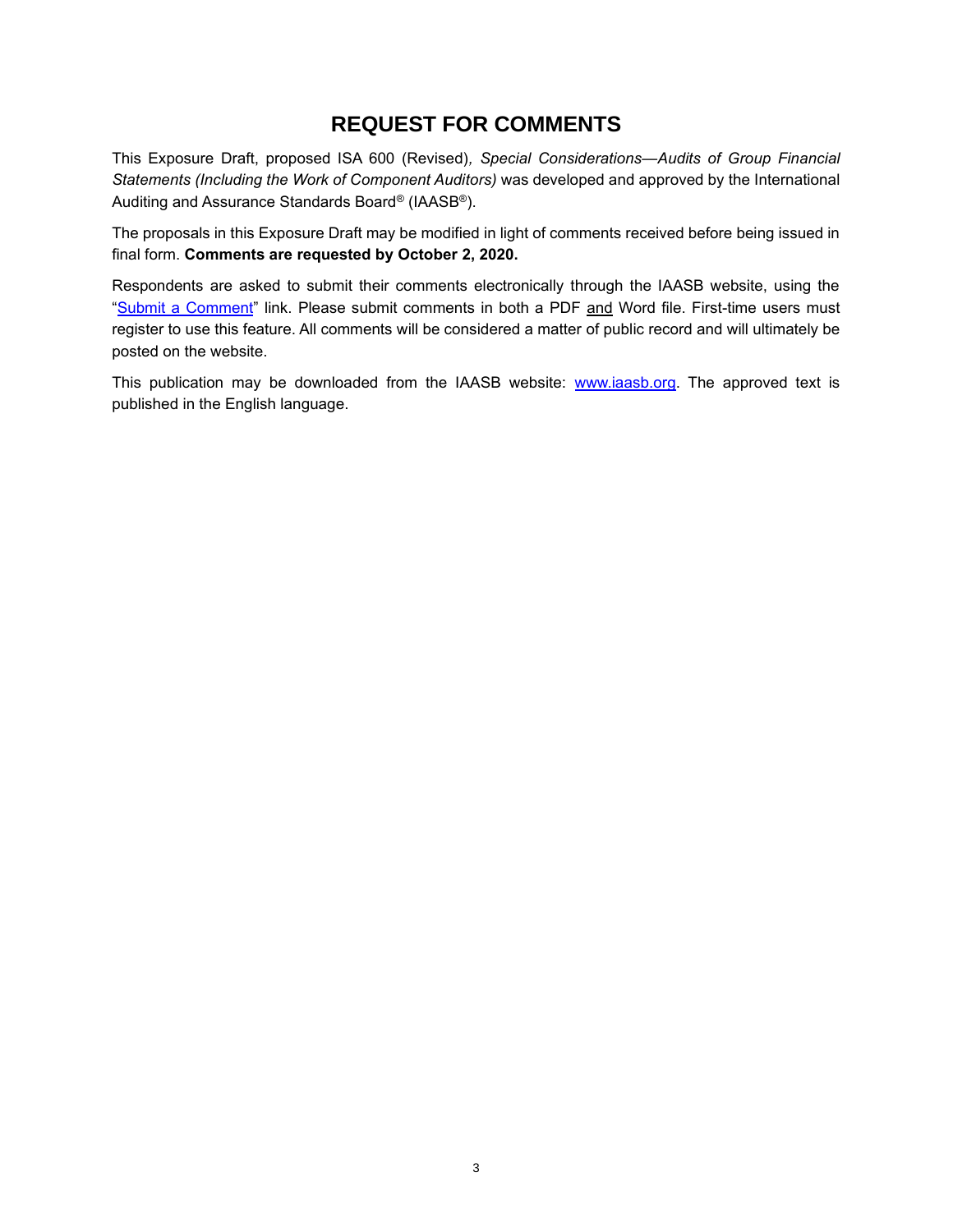# **EXPLANATORY MEMORANDUM**

## **CONTENTS**

|                       | Page                                                                                              |
|-----------------------|---------------------------------------------------------------------------------------------------|
|                       |                                                                                                   |
|                       |                                                                                                   |
|                       |                                                                                                   |
| <b>Section 1</b>      |                                                                                                   |
| <b>Section 2</b>      |                                                                                                   |
|                       |                                                                                                   |
|                       |                                                                                                   |
|                       | Section 2-C - Separate Sections for Considerations When Component Auditors Are Involved 12        |
|                       |                                                                                                   |
|                       | Section 2-E – Acceptance and Continuance, Including Restrictions on Access to People and          |
|                       |                                                                                                   |
|                       |                                                                                                   |
|                       |                                                                                                   |
|                       |                                                                                                   |
|                       |                                                                                                   |
| Section 3             |                                                                                                   |
| <b>Exposure Draft</b> |                                                                                                   |
|                       | Proposed International Standard on Auditing (ISA) 600 (Revised), Special Considerations—Audits of |
|                       |                                                                                                   |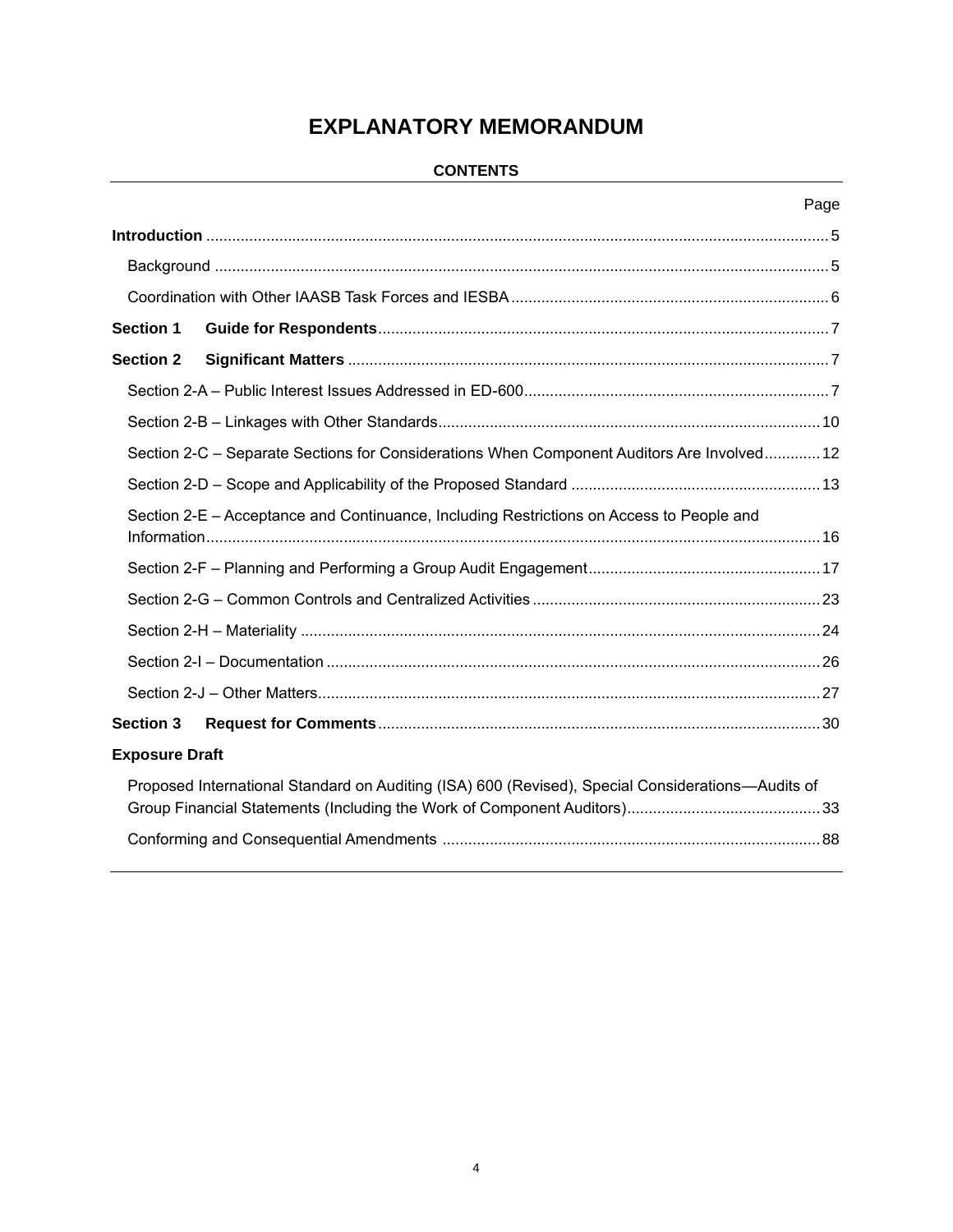# **Introduction**

1. This memorandum provides background to, and an explanation of, the Exposure Draft of proposed International Standard on Auditing (ISA) 600 (Revised), *Special Considerations—Audits of Group Financial Statements (Including the Work of Component Auditors)* (ED-600), which was approved for exposure by the IAASB in March 2020.

## **Background**

- 2. In March 2009, the IAASB completed its Clarity Project, designed to improve the clarity and understandability of the ISAs and International Standard of Quality Control (ISQC). Shortly after the clarified ISAs became effective, the IAASB embarked on a post-implementation review, which was referred to as the "ISA Implementation Monitoring Project." This project focused on obtaining input from a variety of different channels to learn about adoption and implementation issues related to the clarified ISAs. The findings from the post-implementation review are discussed in the 2013 publication, *Clarified International Standards on Auditing-Findings from the Post Implementation Review*.
- 3. The findings from this review formed the basis for the IAASB's Strategy for 2015–2019 and the IAASB Work Plan for 2015–2016. The IAASB agreed to focus on those areas from the ISA postimplementation review where key and important findings had indicated a need for priority consideration of changes to some aspects of the relevant ISAs. Accordingly, the IAASB included a project on ISA 600<sup>1</sup> and quality control in its 2015–2016 Work Plan.
- 4. As work commenced on the IAASB's quality control and group audit standards, the working groups reflected on the issues identified through the post-implementation review of the clarified ISAs, inspection findings and ongoing outreach. The IAASB released the Invitation to Comment (ITC), *Enhancing Audit Quality in the Public Interest: A Focus on Professional Skepticism, Quality Control and Group Audits*, in December 2015 to obtain stakeholder views on key issues regarding quality control, group audits, and professional skepticism. Respondents generally agreed that the IAASB should take action to address the issues presented in the ITC.
- 5. In December 2016, the IAASB approved a project proposal to revise ISA 600 and the quality control standards. The project proposal set out, as objectives for revising ISA 600, to strengthen the auditor's approach to planning and performing a group audit and to clarify the interaction between ISA 600 and the other ISAs.
- 6. In September 2017, the IAASB noted that the revisions to ISA 600 are contingent upon the revisions being made to other foundational standards such as ISQC 1,<sup>2</sup> ISA 220<sup>3</sup> and ISA 315 (Revised).<sup>4</sup> As the IAASB had a number of priority projects on its agenda, coupled with finite staff resources and Board capacity, the IAASB decided that the ISA 600 Task Force would focus its efforts on further liaison with the task forces responsible for revisions to ISQC 1, ISA 220, and ISA 315 (Revised) before progressing the other

<sup>1</sup> ISA 600, *Special Considerations—Audits of Group Financial Statements (Including the Work of Component Auditors)*

<sup>2</sup> ISQC 1, *Quality Control for Firms that Perform Audits and Reviews of Financial Statements and Other Assurance and Related Services Engagements*

<sup>3</sup> ISA 220, *Quality Control for an Audit of Financial Statements*

<sup>4</sup> ISA 315 (Revised), *Identifying and Assessing the Risks of Material Misstatement through Understanding the Entity and Its Environment*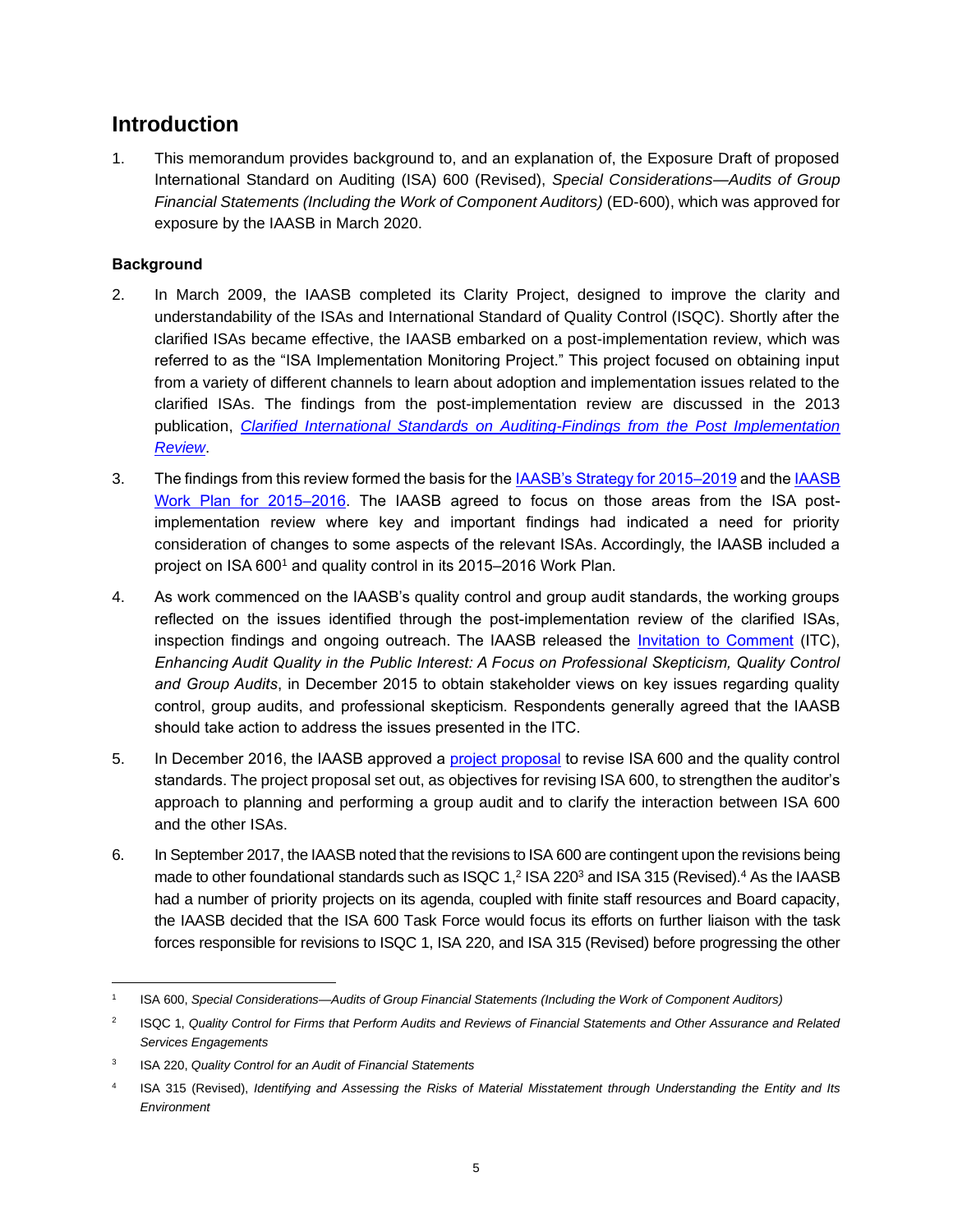aspects of the ISA 600 project any further (i.e., providing necessary input to assist in how revisions to those standards address foundational issues and requirements that would also have relevance to group audits).

- 7. In October 2017, the ISA 600 Task Force prepared a project update describing the issues under consideration in the revision of ISA 600, and the relationship of those issues to other projects that address other international standards, in particular, ISA 220 and ISQC 1.
- 8. Given the progress made on the quality management standards and ISA 315 (Revised), the IAASB decided to continue with the revisions to ISA 600 in January 2019.

#### **Coordination with Other IAASB Task Forces and IESBA**

9. As noted above, the revisions to ISA 600 are contingent upon the revisions being made to other foundational standards. Given that those standards were under revision at the time of developing ED-600, the ISA 600 Task Force has had ongoing liaison with the task forces responsible for the revisions of these standards. The ISA 600 Task Force also had discussions with representatives and Staff of the International Ethics Standards Board for Accountants (IESBA) on several key matters.

#### *Quality Management Standards*

- 10. To make sure that ED-600 is aligned with changes made in the quality management standards, the ISA 600 Task Force Chair and Staff participated in ongoing coordination calls with the Chairs and Staff of the Quality Management Task Forces. In these calls, the Chairs and Staff of the ISQM 1,<sup>5</sup> ISQM 2,<sup>6</sup> ISA 220 and ISA 600 Task Forces discussed matters of mutual interest. In addition, the ISA 600 Task Force coordinated with the ISQM 1 and ISQM 2 Task Forces on certain matters to align the concepts and wording in those quality management standards with the wording in some of the requirements and application material of ED-600.
- 11. Given the close relationship between proposed ISA 220 (Revised)<sup>7</sup> and ED-600, the ISA 600 and ISA 220 Task Forces made sure there is appropriate linkage between the two standards, i.e., that the requirements and application material in ED-600 build on, and are consistent with, the principles and requirements in proposed ISA 220 (Revised). Among other matters, the Task Forces discussed the practical application and resulting effects of the revised definition of the engagement team and the responsibilities of the engagement partner (see paragraphs 18-20 below).

#### *ISA 315 (Revised 2019)<sup>8</sup>*

12. As a foundational standard, the ISA 600 Task Force made sure that the requirements and application material in ED-600 are consistent with the revisions in ISA 315 (Revised 2019). The Task Force focused on the special considerations relating to identifying and assessing the risks of material misstatement in an audit of group financial statements.

<sup>5</sup> Proposed International Standard on Quality Management (ISQM) 1 (Previously ISQC 1), *Quality Management for Firms that Perform Audits or Reviews of Financial Statements, or Other Assurance or Related Services Engagements*

<sup>6</sup> Proposed ISQM 2, *Engagement Quality Reviews*

<sup>7</sup> Proposed ISA 220 (Revised), *Quality Management for an Audit of Financial Statements*

<sup>8</sup> ISA 315 (Revised 2019), *Identifying and Assessing the Risks of Material Misstatement*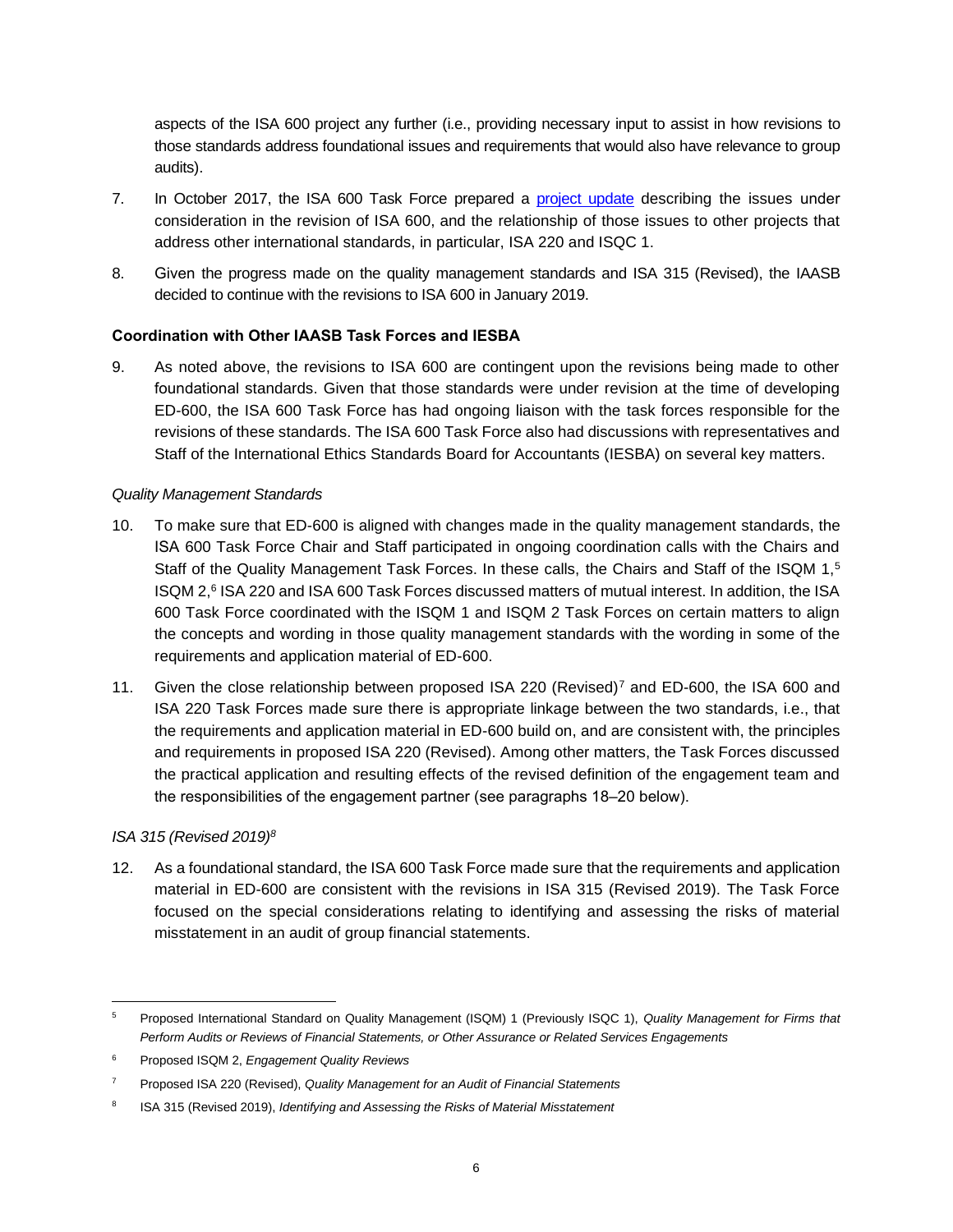## *IESBA*

13. The ISA 600 Task Force liaised with IESBA representatives and Staff to ensure that ED-600 is aligned with the IESBA's *International Code of Ethics for Professional Accountants (including International Independence Standards)* (the IESBA Code). Matters discussed included the proposed revisions to the definition of engagement team, IESBA's Engagement Team – Group Audits Independence project, $9$  and the paragraphs in ED-600 related to non-compliance with laws and regulations.

# **Section 1 Guide for Respondents**

The IAASB welcomes comments on all matters addressed in ED-600, but especially those identified in the Request for Comments section. Comments are most helpful when they refer to specific paragraphs, include the reasons for the comments, and make specific suggestions for any proposed changes to wording. Respondents are also free to address only questions relevant to them. When a respondent agrees with proposals in ED-600, it will be helpful for the IAASB to be made aware of this view as support for the IAASB's proposals cannot always be inferred when not stated.

# **Section 2 Significant Matters**

## **Section 2-A ‒ Public Interest Issues Addressed in ED-600**

| <b>Key Public</b><br><b>Interest Matter</b>                                                         | <b>Description of Changes Made to Address Identified</b><br><b>Key Public Interest Matters</b>                                                                                                                  | <b>Relevant</b><br>Paragraphs in<br><b>ED-600</b> |
|-----------------------------------------------------------------------------------------------------|-----------------------------------------------------------------------------------------------------------------------------------------------------------------------------------------------------------------|---------------------------------------------------|
| <b>Keeping</b><br>the<br><b>IAASB's</b><br>standard<br><b>on</b><br>group audits fit<br>for purpose | Scope of the Standard<br>Clarified the scope of the standard, through<br>the<br>introductory paragraphs and definitions and related<br>application material, including whether, and how, ED-600<br>applies for: | Paragraphs 2, 3<br>$9(b)$ , $9(k)$ , and 11.      |
|                                                                                                     | Shared service centers;<br>Entities with branches and divisions; and                                                                                                                                            |                                                   |
|                                                                                                     | Non-controlled entities, including equity-accounted<br>investees and investments carried at cost.                                                                                                               |                                                   |

14. The table below sets out the key public interest issues identified by the IAASB and how they have been addressed in ED-600.

The objectives of IESBA's Engagement Team – Group Audits Independence project are to (i) align the definition of the term "engagement team" in the IESBA Code with the revised definition of the same term in proposed ISA 220 (Revised) and (ii) revise the IIS so that they are robust, comprehensive and clear when applied in a group audit context, including with respect to independence for non-network component auditors.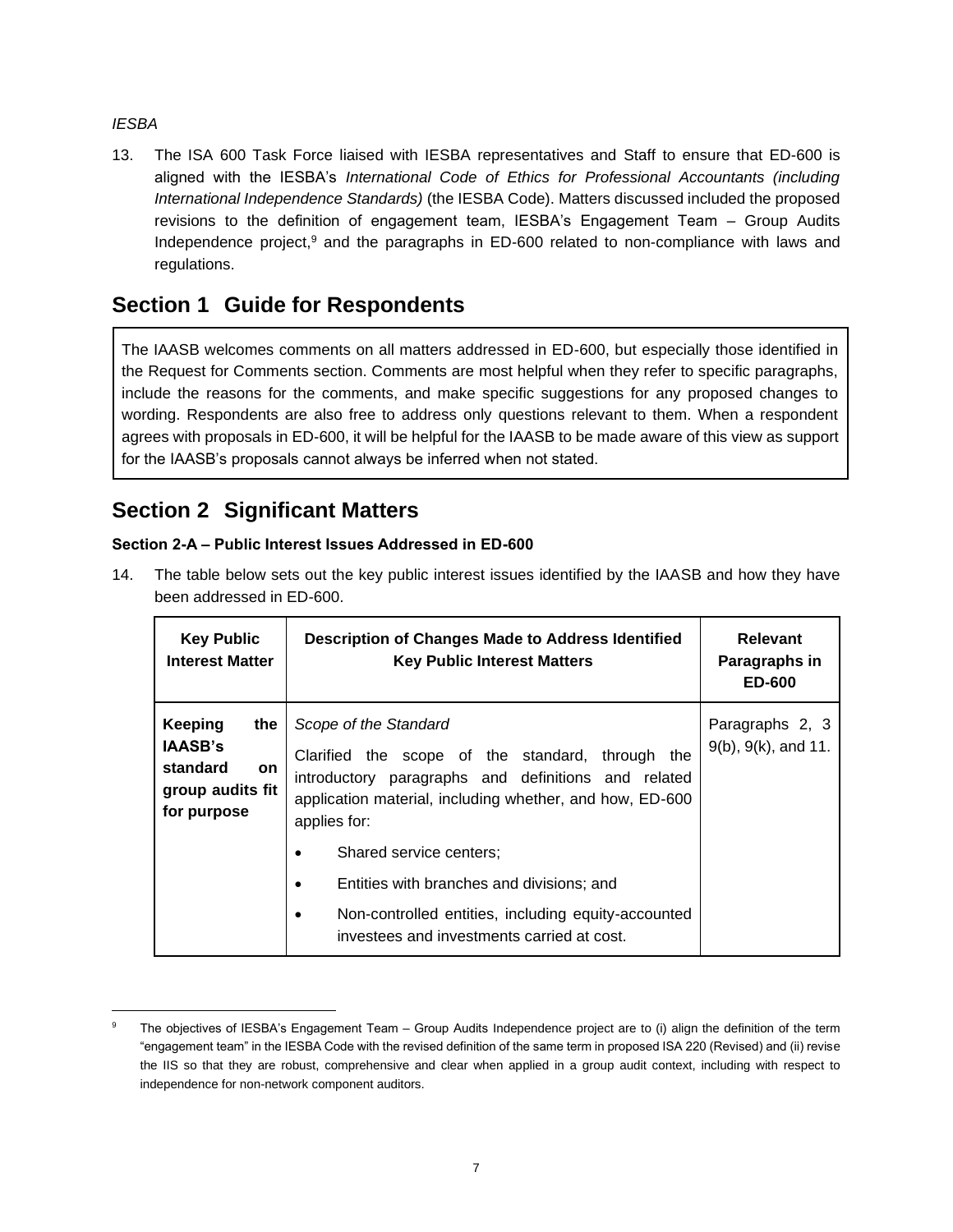| <b>Key Public</b><br><b>Interest Matter</b> | <b>Description of Changes Made to Address Identified</b><br><b>Key Public Interest Matters</b>                                                                                                                                                                                                                                                                                                                                                                                                                                            | <b>Relevant</b><br>Paragraphs in<br>ED-600                                                                                                                     |
|---------------------------------------------|-------------------------------------------------------------------------------------------------------------------------------------------------------------------------------------------------------------------------------------------------------------------------------------------------------------------------------------------------------------------------------------------------------------------------------------------------------------------------------------------------------------------------------------------|----------------------------------------------------------------------------------------------------------------------------------------------------------------|
|                                             | Linkages with Other Standards<br>Clarified and reinforced in ED-600 that all ISAs need to be<br>applied in a group audit engagement through establishing<br>stronger linkages to the other ISAs, in particular to<br>proposed ISA 220 (Revised), ISA 315 (Revised 2019) and<br>ISA 330.10                                                                                                                                                                                                                                                 | Paragraphs 1, 12,<br>15, 18, 20, 21, 23,<br>24, 27, 28, 29, 31,<br>33, 47, 49, 53, 56<br>and 57.                                                               |
|                                             | <b>Adaptability and Scalability</b><br>Introduced a principles-based approach that is adaptable<br>to a wide variety of circumstances, and scalable for audits<br>of groups of different complexity, for example by:<br>Focusing the group engagement team's attention on<br>identifying, assessing and responding to the risks of<br>material misstatement; and<br>Including separate sections throughout ED-600 to<br>highlight the requirements and application material<br>for circumstances when component auditors are<br>involved. | Paragraphs 3, 4,<br>9(b), 24, 31 and<br>33.<br>Separate<br>sections in<br>ED-<br>600<br>for<br>circumstances<br>when component<br>auditors<br>are<br>involved. |
|                                             | Documentation<br>Enhanced the documentation requirements and included<br>application material to emphasize the linkage to the<br>requirements in ISA 230 <sup>11</sup> and to clarify what the group<br>engagement team may need to document in different<br>situations, including when there are restrictions on access<br>to component auditor documentation.                                                                                                                                                                           | Paragraph 57                                                                                                                                                   |

<sup>10</sup> ISA 330, *The Auditor's Responses to Assessed Risks*

<sup>11</sup> ISA 230, *Audit Documentation*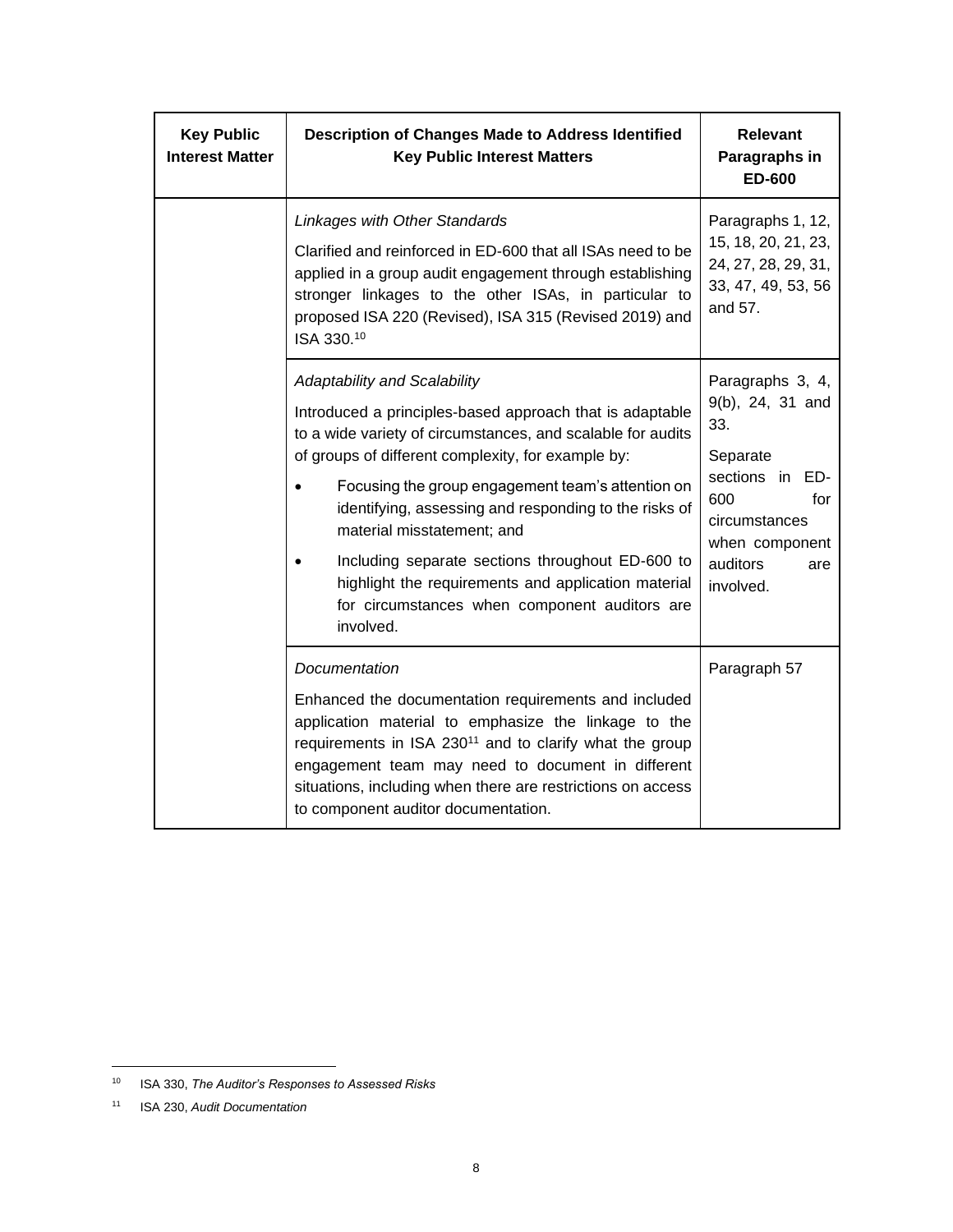| <b>Key Public</b><br><b>Interest Matter</b>                                        | <b>Description of Changes Made to Address Identified</b><br><b>Key Public Interest Matters</b>                                                                                                                                                                                                                                                                                                                                                                            | <b>Relevant</b><br>Paragraphs in<br><b>ED-600</b>  |
|------------------------------------------------------------------------------------|---------------------------------------------------------------------------------------------------------------------------------------------------------------------------------------------------------------------------------------------------------------------------------------------------------------------------------------------------------------------------------------------------------------------------------------------------------------------------|----------------------------------------------------|
| Encouraging<br>proactive<br>management of<br>quality at the<br>engagement<br>level | Managing and Achieving Quality in a Group Audit<br>Clarified how the requirements in proposed ISA 220<br>(Revised) apply to manage and achieve audit quality in a<br>group audit, including sufficient and appropriate resources<br>to perform the engagement, and the direction and<br>supervision of the engagement team and the review of its<br>work.<br>Throughout ED-600, separate sections are included for<br>circumstances when component auditors are involved. | Paragraphs 6, 12,<br>18, 20, 21 and 23.            |
|                                                                                    | Planning and Performing a Group Audit Engagement<br>Focused the group engagement team's attention on<br>identifying, assessing and responding to the risks of<br>material misstatement of the group financial statements,<br>and emphasized the importance of designing and<br>performing procedures that are appropriate to respond to<br>those assessed risks of material misstatement.                                                                                 | Paragraphs 3, 4,<br>24, 31, 33, 34, 35,<br>and 36. |
|                                                                                    | Restrictions on Access to People and Information<br>Clarified how to address restrictions on access to people<br>and information in a group audit, including restrictions on<br>access to component management, those charged with<br>governance of the component, component auditors, or<br>information at the components. <sup>12</sup>                                                                                                                                 | Paragraphs<br>16<br>and 17.                        |
|                                                                                    | <b>Component Materiality</b><br>Clarified how the concepts of materiality and aggregation<br>risk apply in a group audit.                                                                                                                                                                                                                                                                                                                                                 | Paragraphs 9(a),<br>9(e) and 29.                   |

<sup>&</sup>lt;sup>12</sup> The IAASB recognizes that ED-600 cannot enforce access to people and information, but that it can help by developing guidance for situations where access to people or information is restricted.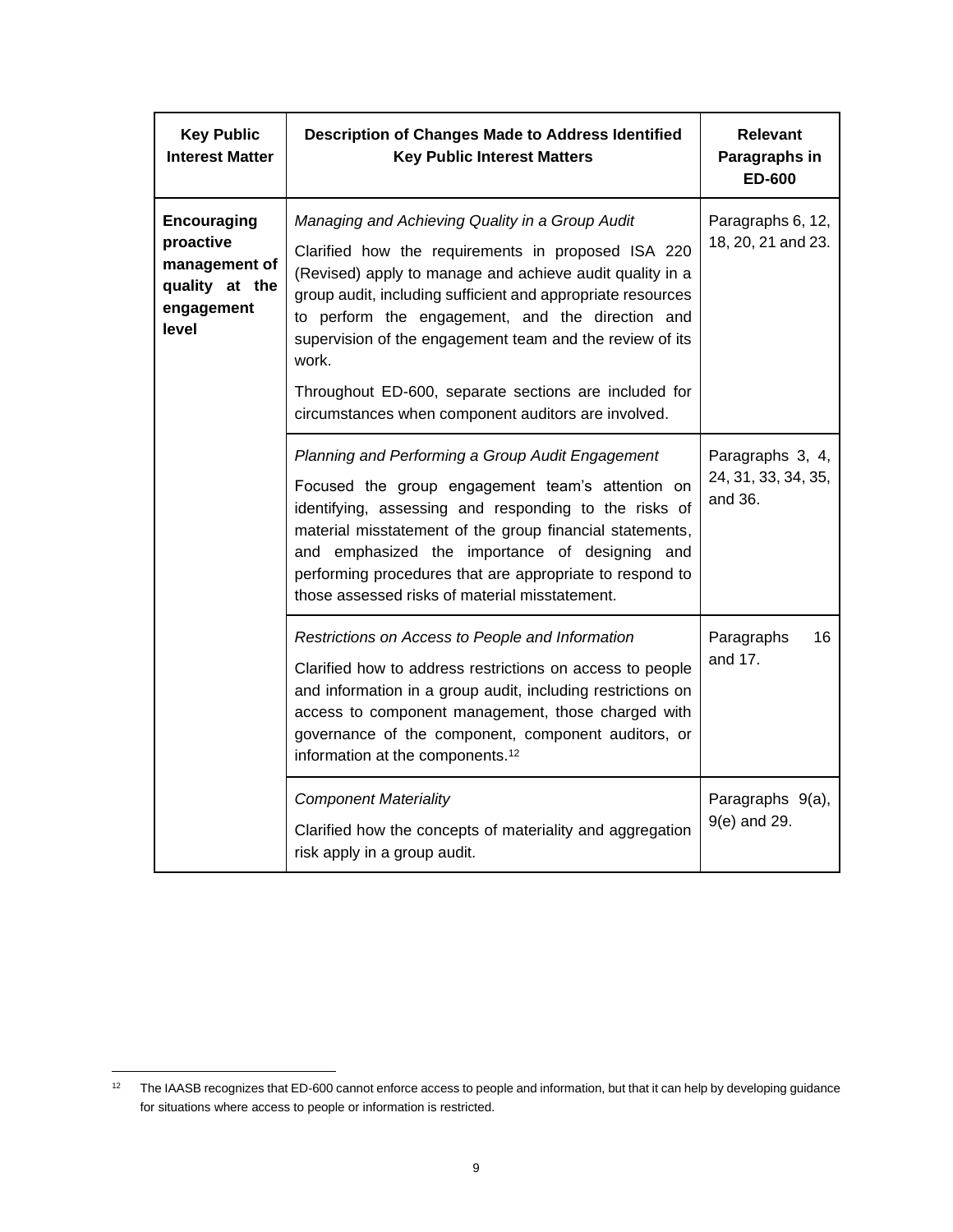| <b>Key Public</b><br><b>Interest Matter</b>                                                                            | <b>Description of Changes Made to Address Identified</b><br><b>Key Public Interest Matters</b>                                                                                                                                                                                                                                                                                                                                                                                                                                                                                                                                                                                                                                                                                                                                                                                           | <b>Relevant</b><br>Paragraphs in<br>ED-600                                                                             |
|------------------------------------------------------------------------------------------------------------------------|------------------------------------------------------------------------------------------------------------------------------------------------------------------------------------------------------------------------------------------------------------------------------------------------------------------------------------------------------------------------------------------------------------------------------------------------------------------------------------------------------------------------------------------------------------------------------------------------------------------------------------------------------------------------------------------------------------------------------------------------------------------------------------------------------------------------------------------------------------------------------------------|------------------------------------------------------------------------------------------------------------------------|
| <b>Fostering</b><br>an<br>appropriately<br>independent<br>and<br>challenging<br>skeptical<br>mindset of the<br>auditor | Fostering the Appropriate Exercise of Professional<br><b>Skepticism</b><br>Emphasized the importance of professional skepticism,<br>including when:<br>Determining the direction, supervision and review of<br>$\bullet$<br>the component auditor's work; and<br>The group engagement team's evaluation of<br>$\bullet$<br>whether sufficient appropriate audit evidence has<br>been obtained (including by component auditors) to<br>provide a basis for forming an opinion on the group<br>financial statements.                                                                                                                                                                                                                                                                                                                                                                       | Paragraphs 4, 5,<br>13, 23, 44, 45, 46,<br>49, 50 and 51.                                                              |
| <b>Reinforcing the</b><br>need for robust<br>communication<br>and<br><b>interactions</b><br>during<br>the<br>audit     | Robust Communications and Interactions Between the<br>Group Engagement Team / Group Engagement Partner<br>and Component Auditors<br>Strengthened and clarified the application of proposed ISA<br>220 (Revised) in a group audit, including:<br>Communications between the group engagement<br>team and component auditors, emphasizing the<br>importance of two-way communications.<br>Various aspects of the group engagement team's<br>interaction with component auditors, including<br>communicating<br>relevant ethical requirements,<br>determining competence and capabilities of the<br>component auditor, and determining the appropriate<br>nature, timing and extent of involvement by the<br>group engagement team in the work of the<br>component auditor.<br>Throughout ED-600, separate sections are included for<br>circumstances when component auditors are involved. | Paragraphs 4, 18,<br>19, 20, 21, 22, 23,<br>25, 26, 27, 28, 30,<br>32, 37, 38, 39, 40,<br>41, 43, 44, 45 46<br>and 48. |

## **Section 2-B ‒ Linkages with Other Standards**

15. Many respondents to the ITC supported clarifying and reinforcing that all ISAs, when applicable, need to be applied in a group audit engagement through establishing stronger linkages to the other ISAs, in particular to proposed ISA 220 (Revised), ISA 315 (Revised 2019) and ISA 330. In its deliberations, the IAASB has focused on the unique aspects of a group audit engagement and the need to clearly articulate how the requirements in ED-600 build on requirements in the foundational standards. The IAASB was of the view that ED-600's requirements and application material should address special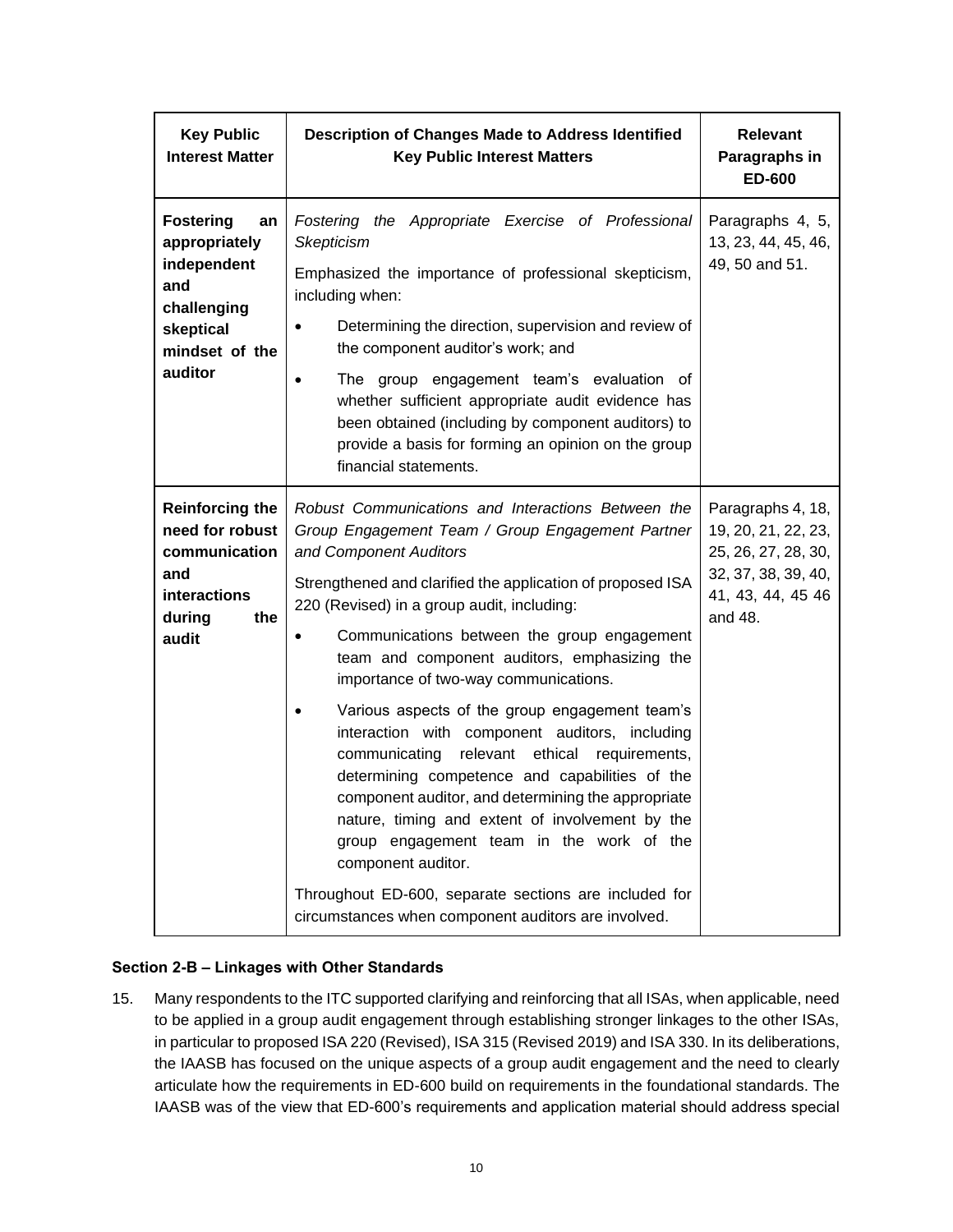considerations related to group audits and, therefore, should not repeat the requirements and application material in other ISAs.

- 16. To clarify the linkages with other standards and to clarify that all ISAs apply to an audit of group financial statements, the IAASB decided to:
	- Clarify that the ISAs apply to an audit of group financial statements, that ED-600 deals with special considerations in an audit of group financial statements and that the requirements and application material in ED-600 refer to, or expand on, how other relevant ISAs are to be applied in relation to an audit of group financial statements (see paragraph 1 of ED-600). Application material was added clarifying the linkage with proposed ISA 220 (Revised), proposed ISQM 1 and proposed ISQM 2.<sup>13</sup>
	- When applicable, included a reference to the foundational standard in the requirement or application material. In such cases the following construct is used: 'In applying ISA …'
- 17. Paragraph 6 of ED-600 explains that when a requirement or responsibility has to be fulfilled by the group engagement partner or the group engagement team, the term "the group engagement partner shall ..." or "the group engagement team shall ..." is used. When the group engagement partner or the group engagement team is permitted to assign the design or performance of procedures, tasks or actions to other appropriately skilled or suitably experienced members of the engagement team, including component auditors, the term "the group engagement partner shall take responsibility for…" or "the group engagement team shall take responsibility for…" is used. Paragraph 6 of ED-600 is modeled after a similar paragraph in proposed ISA 220 (Revised).

### *Proposed ISA 220 (Revised)*

- 18. As noted in paragraphs 6 above, the IAASB is also revising ISA 220. Proposed ISA 220 (Revised) contains, among other matters, enhanced and revised requirements and application material to clarify the role and responsibilities of the engagement partner, particularly the sufficient and appropriate involvement of the engagement partner throughout the audit, and to retain the emphasis on the engagement partner's responsibility for managing and achieving quality at the engagement level.
- 19. The IAASB considered the special considerations in applying ISA 220 (Revised) to audits of group financial statements and identified the following:
	- Definition of the engagement team. Proposed ISA 220 (Revised) includes a revised definition of engagement team. This revised definition includes individuals who perform audit procedures on the engagement, which would include component auditors in the case of a group audit. As noted in paragraph 11 above, the ISA 220 and ISA 600 Task Forces and IESBA's Staff and representatives have liaised on the revised definition. When ED-600 refers to the engagement team, it includes the group engagement team and all component auditors. Paragraphs 9(c) and 9(j) of ED-600 define component auditor and the group engagement team, respectively.

<sup>&</sup>lt;sup>13</sup> ED-600 is based on the versions of proposed ISQM 1, proposed ISQM 2 and proposed ISA 220 (Revised) as presented to the IAASB in March 2020 https://www.iaasb.org/meetings/iaasb-board-meeting-new-york-usa-2. The IAASB targets the planned approval of these proposed standards in its September 2020 meeting. Subsequent versions of proposed ISQM 1, proposed ISQM 2 and proposed ISA 220 (Revised) will be posted on the projects' meeting pages: https://www.iaasb.org/consultationsprojects/work-plan.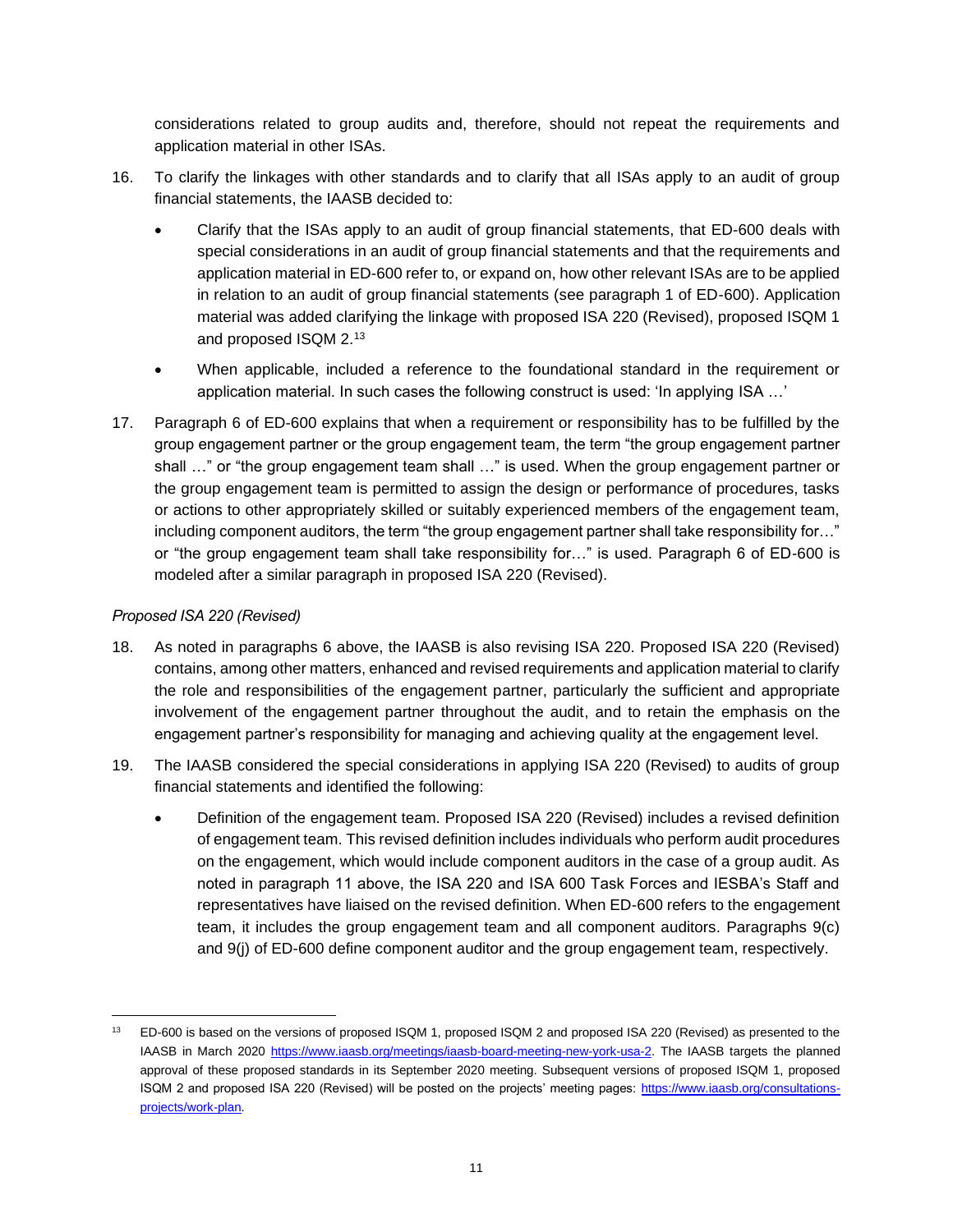- Leadership responsibilities for managing and achieving quality on a group audit. To highlight the importance of sufficient and appropriate involvement of the group engagement partner throughout the group audit, the IAASB determined that it was appropriate to add a requirement early in ED-600 (see paragraph 12 of ED-600).
- Being able to be involved in the work of the component auditor to the extent necessary to obtain sufficient appropriate audit evidence (see paragraph 18 of ED-600);
- With respect to relevant ethical requirements (see paragraph 20 of ED-600):
	- o Determining that component auditors have been made aware of relevant ethical requirements;
	- $\circ$  Obtaining an understanding about whether component auditors understand and will comply with the ethical requirements that are relevant to the group audit engagement; and
	- $\circ$  Obtaining a confirmation from component auditors that the ethical requirements that are relevant to the group audit engagement have been fulfilled;
- With respect to engagement resources (see paragraph 21 of ED-600):
	- $\circ$  Determining that component auditors have the appropriate competence and capabilities, including sufficient time to perform the assigned audit procedures at the component; and
	- $\circ$  Determining the relevance to the group audit of information that has been provided about the results of the monitoring and remediation process or external inspections with respect to the component auditor's firm, and the effect of such information on the group audit; and
- With respect to engagement performance, establishing that the group engagement partner takes responsibility for the nature, timing and extent of direction and supervision of component auditors and the review of their work (see paragraph 23 of ED-600).
- 20. The IAASB included comprehensive application material that supports the special considerations as set out in paragraph 19 above.

### **Section 2-C ‒ Separate Sections for Considerations When Component Auditors Are Involved**

- 21. In the development of ED-600, the IAASB considered the most appropriate placement for the requirements related to the involvement of component auditors. The IAASB discussed having all such requirements in a separate section or placing them throughout the proposed standard based on the nature of component auditor involvement at various phases of the group audit. In its deliberations, the IAASB noted several advantages of including a sub-section in each section of the standard that describes the requirements that apply when component auditors are involved.
- 22. The IAASB believes the advantages of this approach are that it:
	- Helps to emphasize and clarify the interactions that are needed between the group engagement team and the component auditors throughout the different phases of the group audit.
	- Makes it clear that when component auditors are involved, they are an integral part of the engagement team.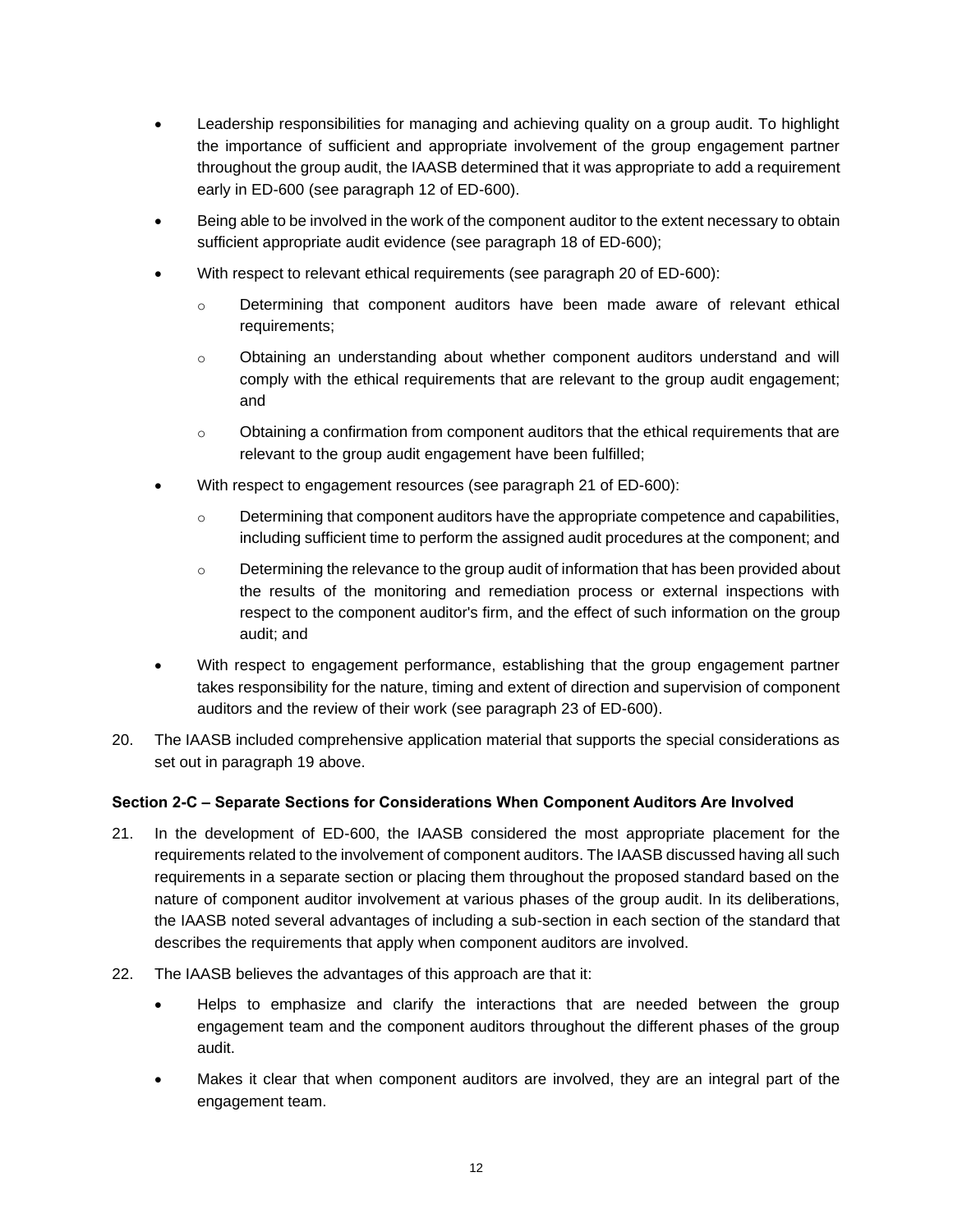• Provides scalability for circumstances where the group engagement team does not involve component auditors by making it easier to identify which requirements apply and which do not.

### **Section 2-D – Scope and Applicability of the Proposed Standard**

- 23. Respondents to the ITC expressed various concerns about the scope and applicability of extant ISA 600, including asking for greater clarity about whether, and how, extant ISA 600 applies in certain circumstances. A number of concerns relating to group audits also were highlighted by regulators and audit oversight bodies, including concerns about interpretations as to when extant ISA 600 does or does not apply.
- 24. Extant ISA 600 applies to audits of group financial statements, consistent with the title of the standard. In its deliberations on ED-600, the IAASB considered the input from respondents to the ITC and concluded that ED-600 should apply when the auditor is engaged to perform an audit of group financial statements, regardless of whether component auditors are involved. In addition, the IAASB determined that a consolidation process also was fundamental to the definition of group financial statements (see paragraphs 25-31 below). The IAASB also acknowledged that an 'entry point' into ED-600 that focused on the definition of group financial statements would necessitate a reconsideration of the definition of a component (see paragraphs 32–36 below).

### *Group Financial Statements*

- 25. The IAASB has included paragraph 2 in ED-600 to highlight that the proposed standard applies when the auditor has been engaged to audit group financial statements, which are defined in paragraph 9(k) of ED-600. This definition retains the notion that group financial statements include the financial information of more than one entity or business unit, similar to the notion in the extant ISA 600 definition of a group that a group always has more than one component.
- 26. The IAASB recognizes that the reference to 'entities or business units' in the definition of group financial statements may be viewed as somewhat broad, and that management may use other terms to describe the various economic units or business activities within the group. However, for purposes of ED-600, the IAASB believes that 'entities or business units' will be sufficiently understood because similar terms are used in extant ISA 600 and are commonly used in practice today (also see paragraph 28 below). Additional guidance could be provided as part of the implementation support materials (for example, in a frequently asked questions (FAQs) document) when the final standard is issued (see further discussion of implementation support activities in paragraphs 99-100 below).

### *Consolidation Process*

- 27. The definition of group financial statements in ED-600 includes the term 'consolidation process.' Given the importance of the term to the definition of group financial statements, and therefore the scope of ED-600 as described in paragraph 24 above, the IAASB has enhanced the description of consolidation process in paragraph 11 of ED-600 to include a reference to:
	- A consolidation process being 'in accordance with the requirements of the applicable financial reporting framework' with respect to the recognition, measurement, presentation and disclosure, of financial information of entities or business units in the group financial statements. The IAASB determined that this reference was needed because it is the requirements of the applicable financial reporting framework that management follows in preparing the group financial statements; and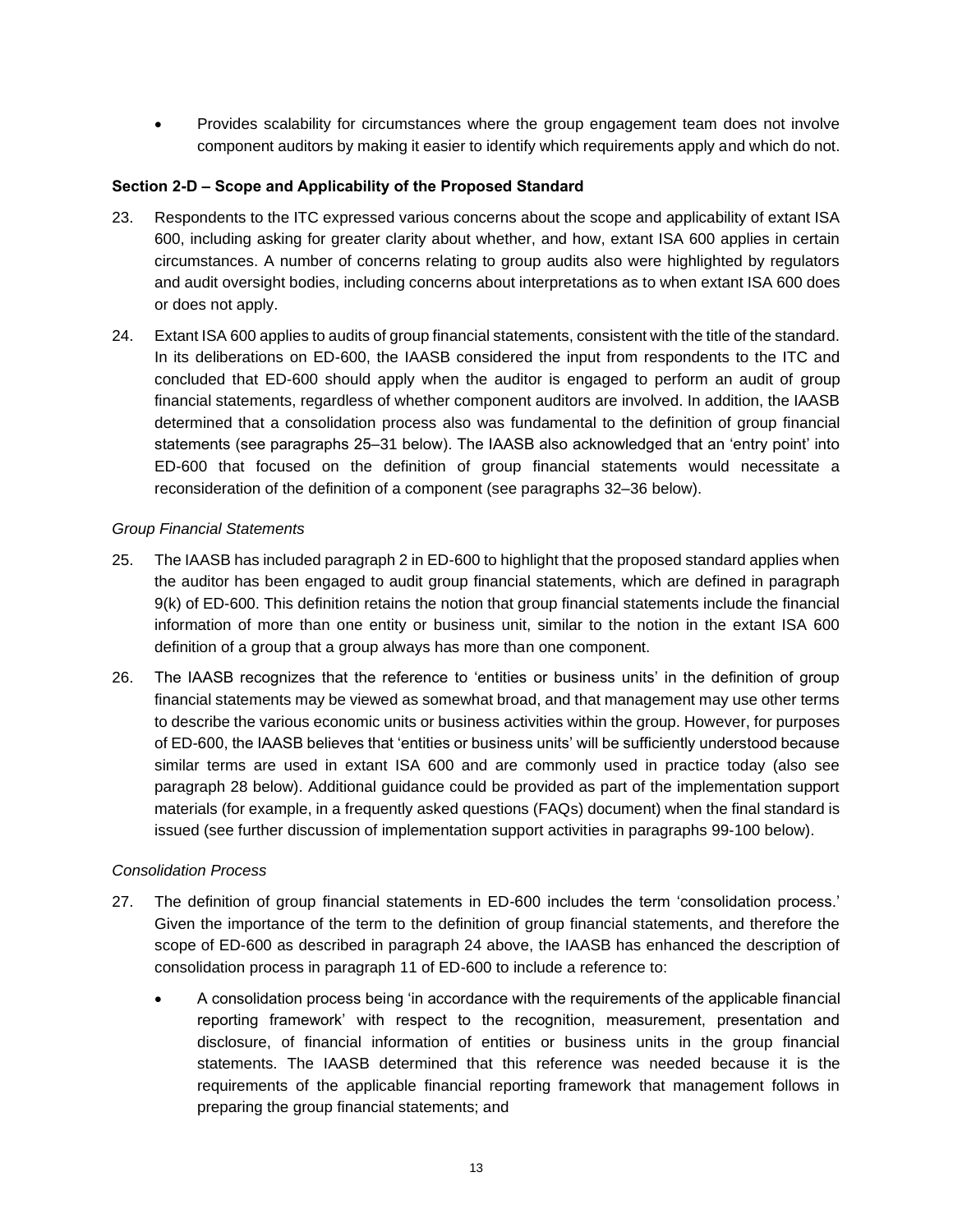- The aggregation of the financial information of branches or divisions (see paragraphs 28–29 below).
- 28. As indicated in paragraph 3 of ED-600, a group may be structured or organized by geography, legal or other entities, business or economic units (including branches or divisions) or business activities, which are collectively referred to as entities or business units in ED-600. The IAASB noted that paragraph A2 of extant ISA 600 contemplates a group for which management aggregates the financial information of branches or divisions in preparing financial statements. Therefore, as described in paragraph A17 of ED-600, when branches or divisions of a single entity are aggregated for purposes of preparing the financial statements, including the elimination of interbranch or interdivisional transactions and balances, such aggregation is nearly indistinguishable from a consolidation of other entities in accordance with the requirements of the applicable financial reporting framework. In addition, consistent with paragraph 10(b) of extant ISA 600, a combination of entities or business units under common control continues to be included in the description of a consolidation process in ED-600.
- 29. With respect to branches or divisions, paragraph A17 of ED-600 recognizes that, in some circumstances, the accounting for the branches or divisions may be performed centrally, and there is no separately prepared financial information for the branches or divisions that requires aggregation. In these circumstances, paragraph A17 of ED-600 explains that, unless there are other entities or business units whose financial information is subject to a consolidation process as described in paragraph 11 of ED-600, the financial statements do not represent group financial statements and ED-600 does not apply.
- 30. The IAASB has added application material (see paragraphs A16 and A18 of ED-600) to further explain the consolidation process and indicate that the requirements of the applicable financial reporting framework may affect the determination of the financial information of entities or business units to be included in the group financial statements. The IAASB believes that this application material will be helpful in determining whether ED-600 would apply in a particular situation.
- 31. The IAASB has proposed these changes to the description of a consolidation process and the related application material to:
	- Acknowledge the many different group structures in use today, as described in paragraph 3 of ED-600, and to provide terminology and guidance that is flexible enough to apply to evolving group structures; and
	- Provide a principles-based approach to the consideration of the different circumstances in which ED-600 would apply.

### *Relationship Between the Definitions of Group Financial Statements and Component*

32. In the ITC, the IAASB noted that some stakeholders viewed the interaction of the requirements, definitions and application material in extant ISA 600 as limiting its flexibility. The IAASB therefore discussed the need for clarity about when ED-600 would apply (i.e., the 'entry point') and, when the revised standard applies, how group engagement teams may consider the structure of the group for purposes of planning and performing the group audit. The IAASB determined that clarity could be provided by revising the definitions of 'group financial statements' and 'component,' and describing the relationship between them.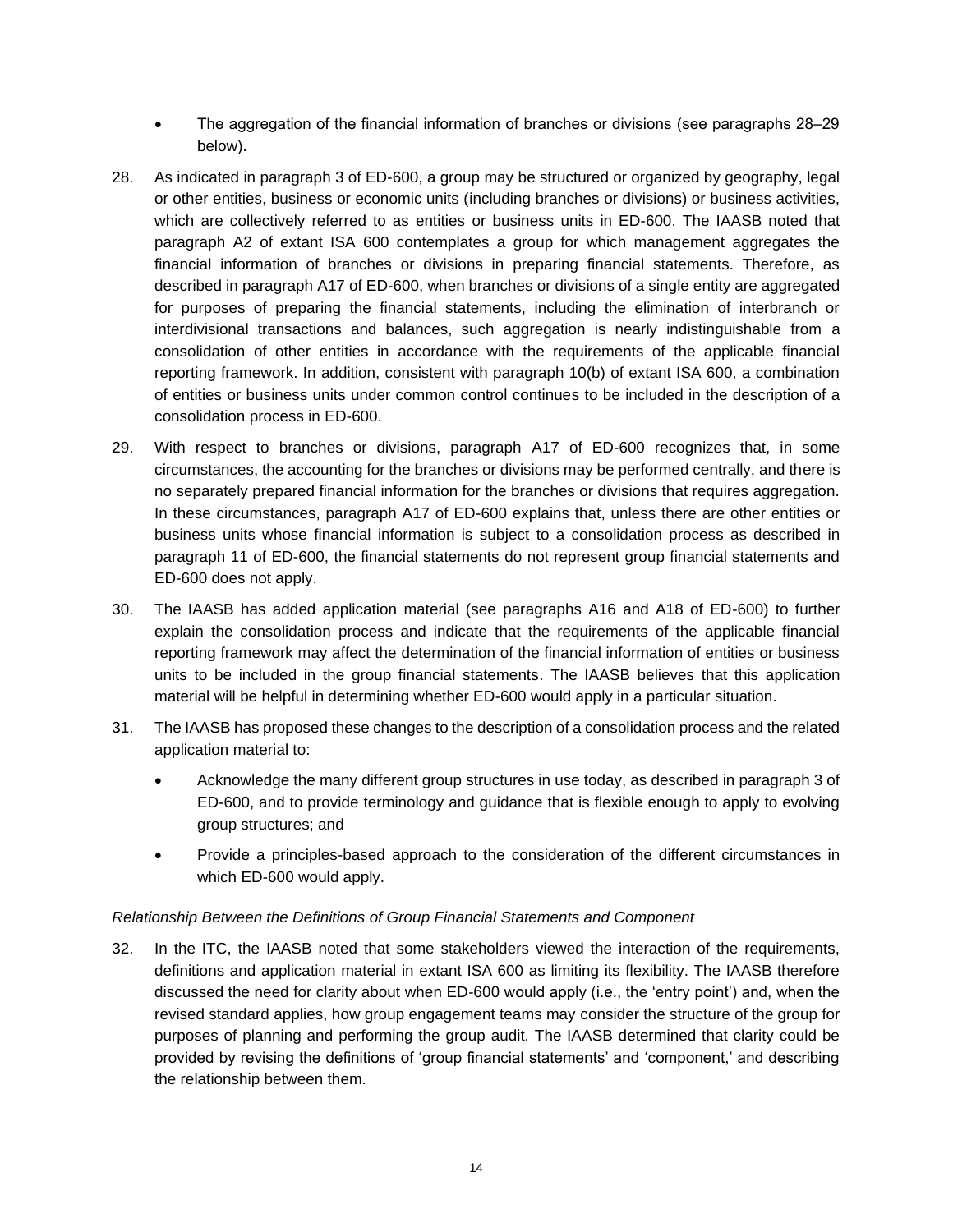- 33. The IAASB determined that it would be helpful for the definition of group financial statements (see paragraph 9(k) of ED-600) to focus on the various entities or business units comprising the group, and that would be included in the consolidation process.
- 34. The IAASB also concluded that ED-600 should acknowledge that a group engagement team may determine that it is effective and more efficient to obtain audit evidence by planning and performing the group audit based on locations, functions or activities that are not necessarily aligned with how management views the entities or business units comprising the group. In this regard, the IAASB understands that in practice many group engagement teams consider the group structure as a starting point, but the approach to the group audit may or may not align with that structure due to, for example, the use of shared service centers or the processing of various aspects of a class of transactions at different locations.
- 35. Accordingly, the IAASB has included a revised definition of a component in paragraph 9(b) of ED-600 that reflects the 'auditor's view' for purposes of planning and performing the group audit. The use of the terms 'location, function or activity' in this definition is intended to be flexible enough to cover the many ways in which the group engagement team might view the group structure in designing the most effective and efficient approach to planning and performing the group audit. In some circumstances, the group engagement team may approach the group audit by focusing on the way the entity is structured and organized (for example, according to its legal structure). Alternatively, the group engagement team may decide to approach the group audit by focusing on a combination of locations, functions or activities (for example, because of the structure of the group's information system with respect to the processing of transactions or the design and implementation of the system of internal control). Irrespective of the approach used, the group engagement team's consideration of the risks of material misstatement of the group financial statements encompasses all of the entities and business units that comprise the group (see paragraph A12 of ED-600).
- 36. The IAASB has added paragraph 3 in ED-600 to clarify in the Scope section of the proposed standard that the way in which a group is organized, and the way in which management views the entities or business units comprising the group, may be different from the way in which the group engagement team plans and performs audit procedures for the group audit. The IAASB also has included application material (see paragraphs A4-A6 of ED-600) to further clarify this point and to include an example of how this may be applied in practice. Paragraphs A4 and A12 of ED-600 indicate that the group engagement team uses professional judgment in determining the components for which audit procedures will be performed.

#### *Scalability Considerations*

- 37. The IAASB notes that many audit engagements are subject to extant ISA 600 given that, as currently defined, a group always has more than one component. However, some concerns may exist about the application of ED-600 to smaller, less complex groups comprised of only a small number of entities or business units.
- 38. The IAASB notes that such engagements are nonetheless required to apply the requirements of the key underlying ISAs, including the enhanced risk assessment in ISA 315 (Revised 2019) and the focus on direction, supervision and review in proposed ISA 220 (Revised). In addition, for some of these engagements, the group engagement team may itself be able to perform the procedures necessary to identify, assess and respond to the risks of material misstatement of the group financial statements, without the need to involve component auditors. In these situations, the use of separate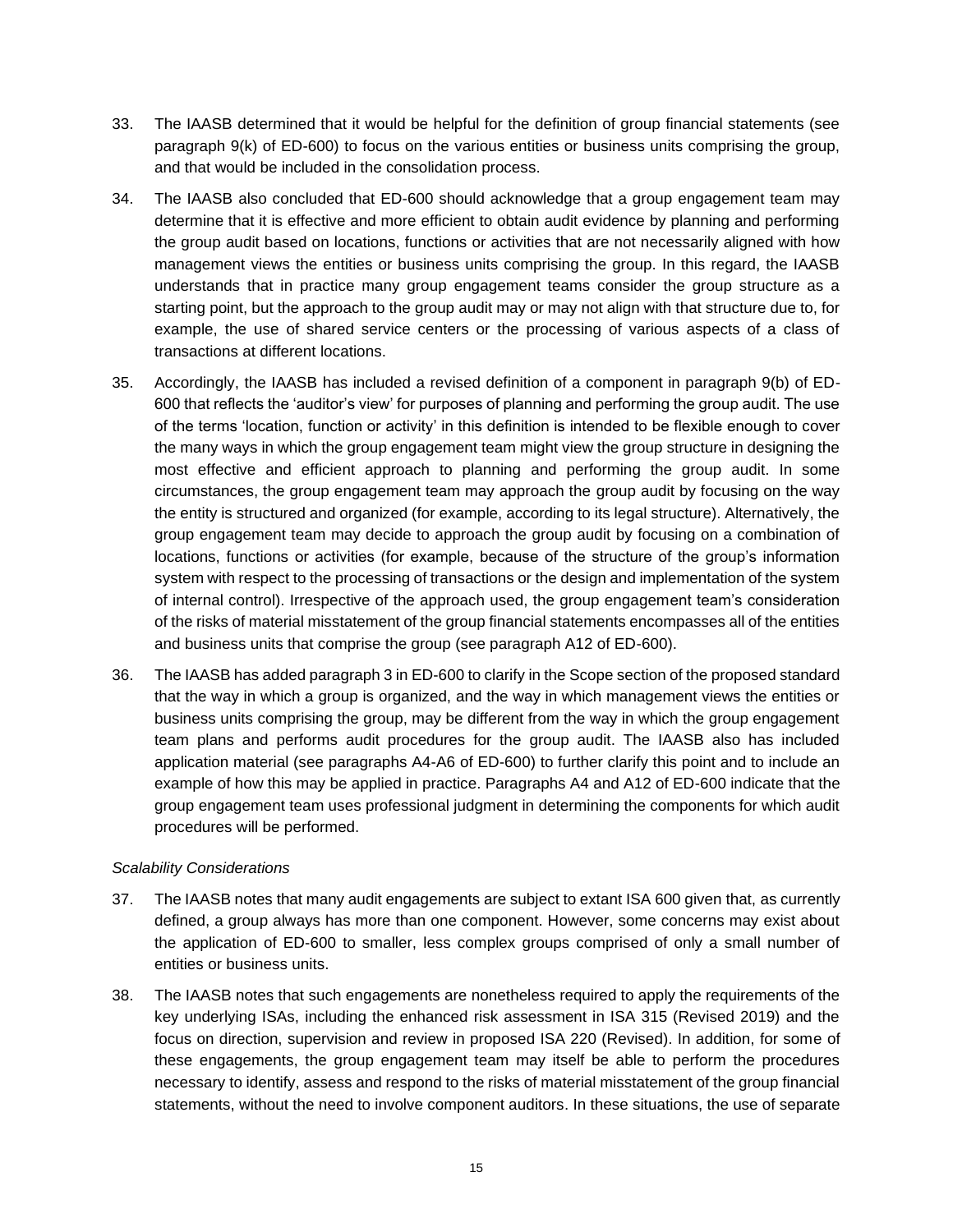sections in ED-600 to highlight the requirements that are applicable when component auditors are involved provides inherent scalability, as such requirements would not be relevant in the circumstances.

## **Section 2-E – Acceptance and Continuance, Including Restrictions on Access to People and Information**

#### *Background*

- 39. The ITC noted that some inspection findings identified situations where auditors gave inadequate consideration to certain matters that may be relevant to the decision about whether to accept or continue a group audit engagement. Examples of matters that may not be adequately considered at the acceptance and continuation phase include:
	- The ability to access people or information at the components; and
	- The ability to be involved in the work of the component auditor to the extent necessary to obtain sufficient appropriate audit evidence.
- 40. In response to the issues identified in the ITC and the proposed revisions to ISA 220, the IAASB enhanced the Acceptance and Continuance section of ED-600. For the changes made to the Acceptance and Continuance Section to align with proposed ISA 220 (Revised), see paragraphs 18- 20 above.

#### *Sufficient Appropriate Audit Evidence*

- 41. When the group engagement partner makes a decision to accept a new group audit engagement, or continue with an existing engagement, extant ISA 600 requires that, in applying ISA 220, the group engagement partner determine whether sufficient appropriate audit evidence can reasonably be expected to be obtained in relation to the consolidation process and the financial information of the components on which to base the group audit opinion. Extant ISA 600, also notes that for this purpose, the group engagement team shall obtain an understanding of the group that is sufficient to identify components that are likely to be significant components.
- 42. The IAASB is of the view that this requirement is still relevant and that it is the overarching requirement for the Acceptance and Continuance section. However, given the new approach to planning and performing a group audit engagement (see section 2-F below), the reference to significant components has been removed and the IAASB added a requirement for the group engagement partner to make a preliminary determination about whether to involve component auditors (see paragraph 13 of ED-600). The IAASB also added a requirement and application material for situations when, after the acceptance or continuance of the group audit engagement, the group engagement partner concludes that sufficient appropriate audit evidence cannot be obtained. In such cases, the group engagement partner shall consider the possible effects on the group audit (see paragraph 14 of ED-600).

#### *Restrictions on Access to People and Information*

43. In its deliberations, the IAASB noted that there are several different types of access issues that may occur in a group audit. The different types of access issues require a different approach from the group engagement team, and it is therefore important to differentiate among them. The IAASB recognized that ED-600 can help address these issues through application material describing ways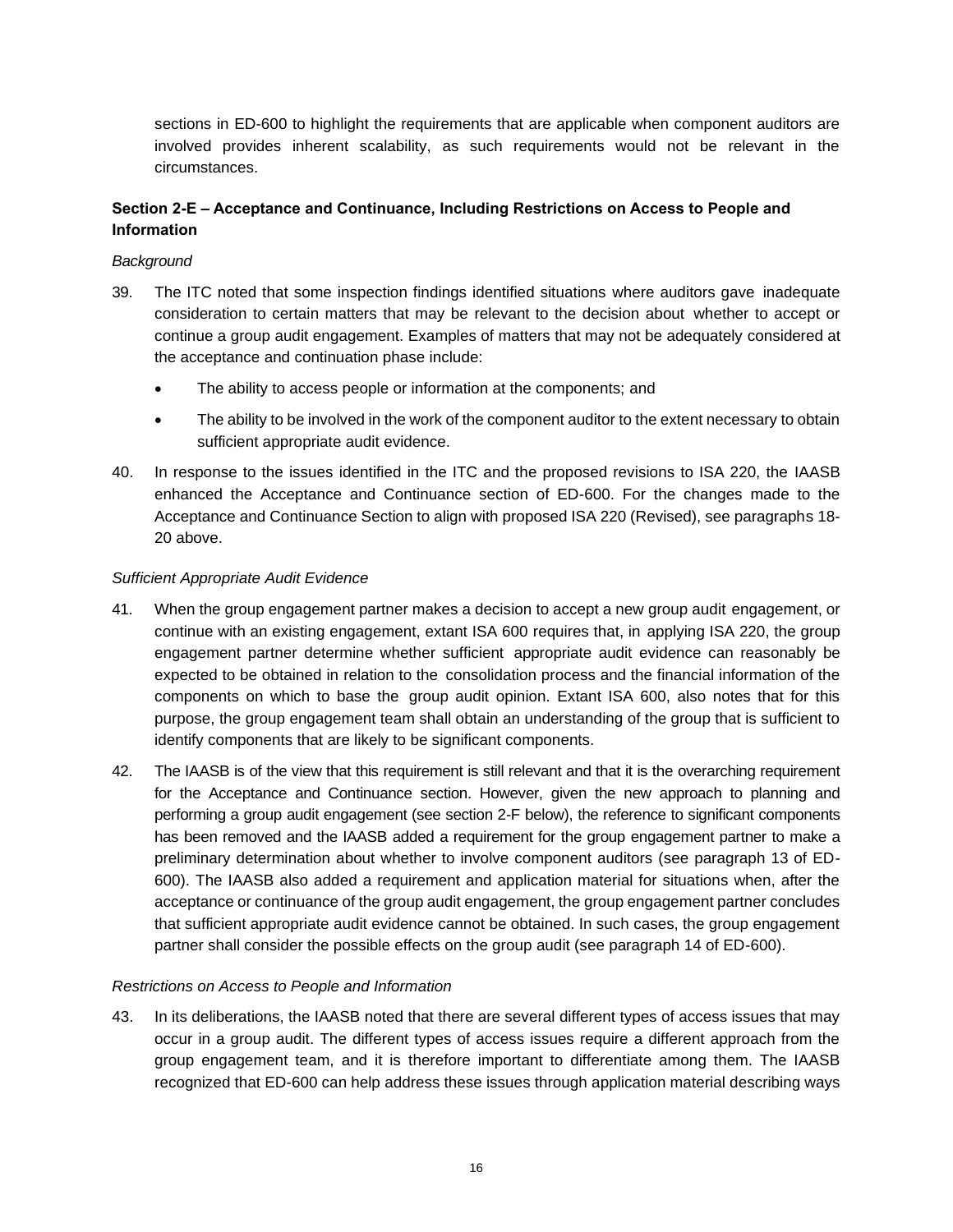to overcome restrictions on access to people or information, but cannot enforce access to people and information.

- 44. Therefore, the IAASB decided to differentiate between restrictions on access to information and people that are outside the control of group management (see paragraph 16 of ED-600) and those that are imposed by group management (see paragraph 17 of ED-600).
- 45. Respondents to the ITC and input from outreach with other stakeholders indicated that application material was needed on how the group engagement team may be able to overcome various access issues. Matters noted included when the group has a non-controlling interest in an entity that is accounted for by the equity method and group management and the group engagement team do not have access to component management, those charged with governance of the component, or the component auditor.
- 46. In response to these comments, the application material in ED-600 includes application material on the following matters:
	- Paragraph A27 of ED-600 explains that restrictions on access to information or people do not alleviate the requirement for the group engagement team to obtain sufficient appropriate audit evidence.
	- Paragraph A28 of ED-600 highlights that access to people and information can be restricted for many reasons and includes a few examples of restrictions. The IAASB purposely kept this application material at a high-level and only included a few examples to avoid the perception that all restrictions are listed in this paragraph.
	- Paragraph A29 of ED-600 explains how the group engagement team may overcome possible restrictions in various situations. Given the interest of stakeholders on this topic, the IAASB included several examples, including on access restrictions related to equity-accounted investments. When investments are accounted for in accordance with the equity method, group management may not have the ability to direct management of the component to cooperate with the group engagement team. The group engagement team may also not have access to those charged with governance of the component or the auditor that was appointed by the component.
	- Paragraph A30 of ED-600 focuses on the effects when it is not possible to overcome restrictions on access to people and information. This paragraph highlights that, in such circumstances, the group engagement team may communicate about the restrictions to the group engagement team's firm. The group engagement team's firm may then communicate with regulators, listing authorities or others about the restrictions.

### **Section 2-F – Planning and Performing a Group Audit Engagement**

47. The ITC included the IAASB's initial views on how to enhance the planning and performance of a group audit engagement. It was noted that planning a group audit based on the identification of components (and identification of those components that are significant) may not always result in appropriate involvement of the group engagement team in the assessment of the risks of material misstatement at the group financial statement level, and the design and performance of appropriate responses to those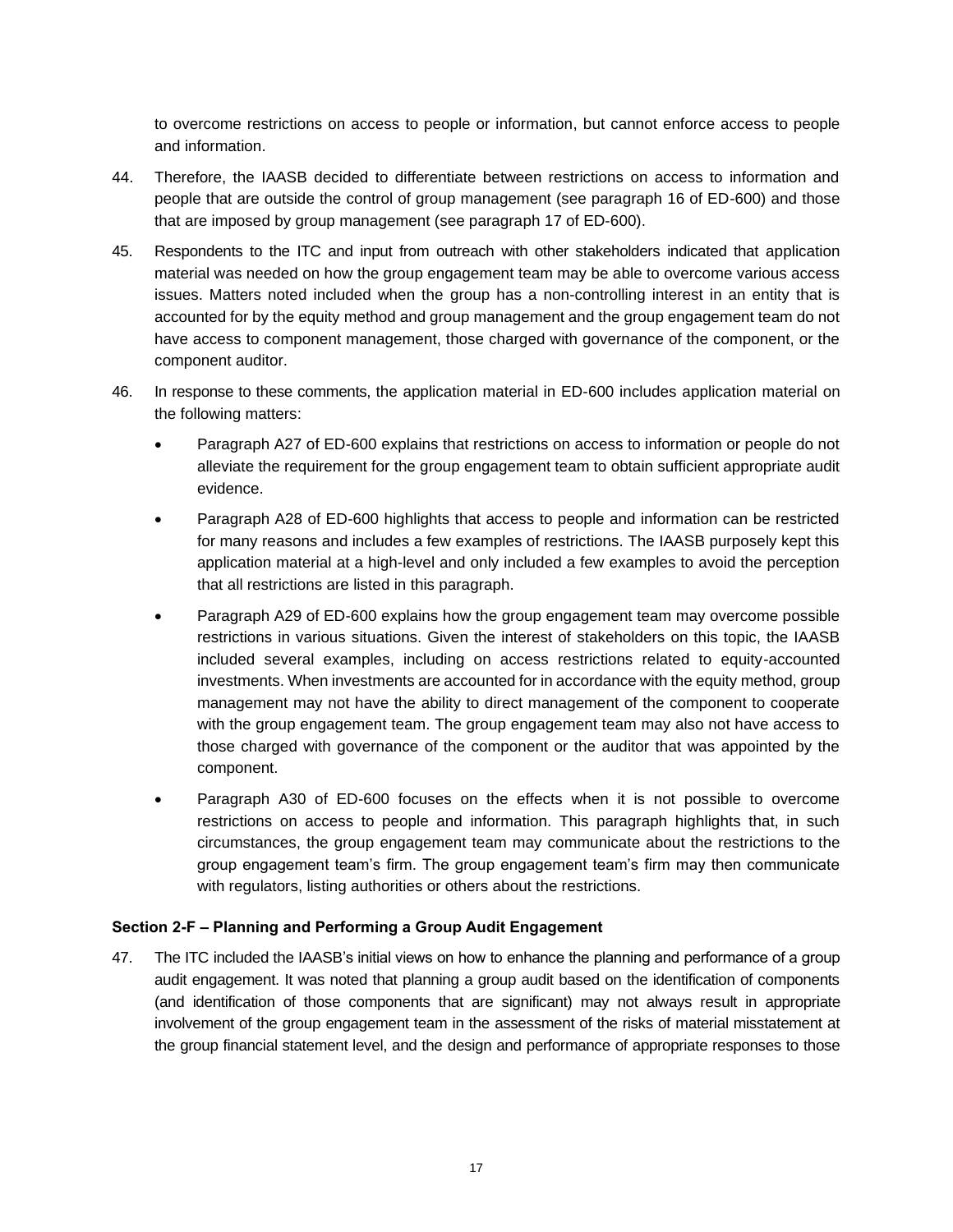risks. The ITC included several suggestions about how to enhance extant ISA 600, which were generally supported by respondents to the ITC.

- 48. Given this support, the IAASB continued to develop a new approach for planning and performing a group audit engagement. The new approach is referred to as the risk-based approach, and in developing this approach the IAASB had the following objectives:
	- Greater alignment with the requirements in ISA 315 (Revised 2019) and ISA 330;
	- A greater focus on the group engagement team's responsibility, with the assistance of component auditors as needed, to:
		- $\circ$  Identify and assess the risks of material misstatement at the group financial statement level and assertion level for the group financial statements, and
		- o Design and perform further audit procedures, in accordance with ISA 330; and
	- A greater focus on planning an appropriate approach to obtaining sufficient appropriate audit evidence (i.e., not just defaulting to "an audit" of the component financial information). The group engagement team's focus should be on whether and how the assessed risks of material misstatement of the group financial statements are addressed through work performed at the group level by the group engagement team or through work performed on components, including by component auditors.

### *Risk-Based Approach for a Group Audit Engagement*

- 49. ISA 315 (Revised 2019) requires the auditor to understand the entity and its environment, the applicable financial reporting framework and the entity's system of internal control, and to identify and assess the risks of material misstatement. ISA 330 requires the auditor to design and implement responses to address the assessed risks. In a group audit, the group engagement team may not be able to do this by itself and therefore may need to involve component auditors.
- 50. The risk-based approach for a group audit can be characterized as thinking about what, how and by whom and where, work is to be performed, for example:
	- What determining significant classes of transactions, account balances or disclosures in the group financial statements to identify and assess risks of material misstatement of the group financial statements at the assertion level;
	- How determining the most appropriate audit strategy (e.g., centralized or decentralized testing, or a combination) and the nature, timing and extent of further audit procedures to address the assessed risks of material misstatement of the group financial statements; and
	- By whom and where determining whether the group engagement team or component auditors will obtain the audit evidence, and where procedures need to be performed to obtain audit evidence based on the group engagement team's view of the group structure, in response to the assessed risks of material misstatement.
- 51. ED-600 includes a new appendix (see Appendix 1 to ED-600) that describes the matters that the group engagement team may consider in determining whether, and the extent to which, component auditors are to be involved in the group audit. This appendix highlights that the involvement of component auditors is an iterative process. For example, before accepting or continuing the engagement, the group engagement team makes a preliminary determination whether component auditors will be involved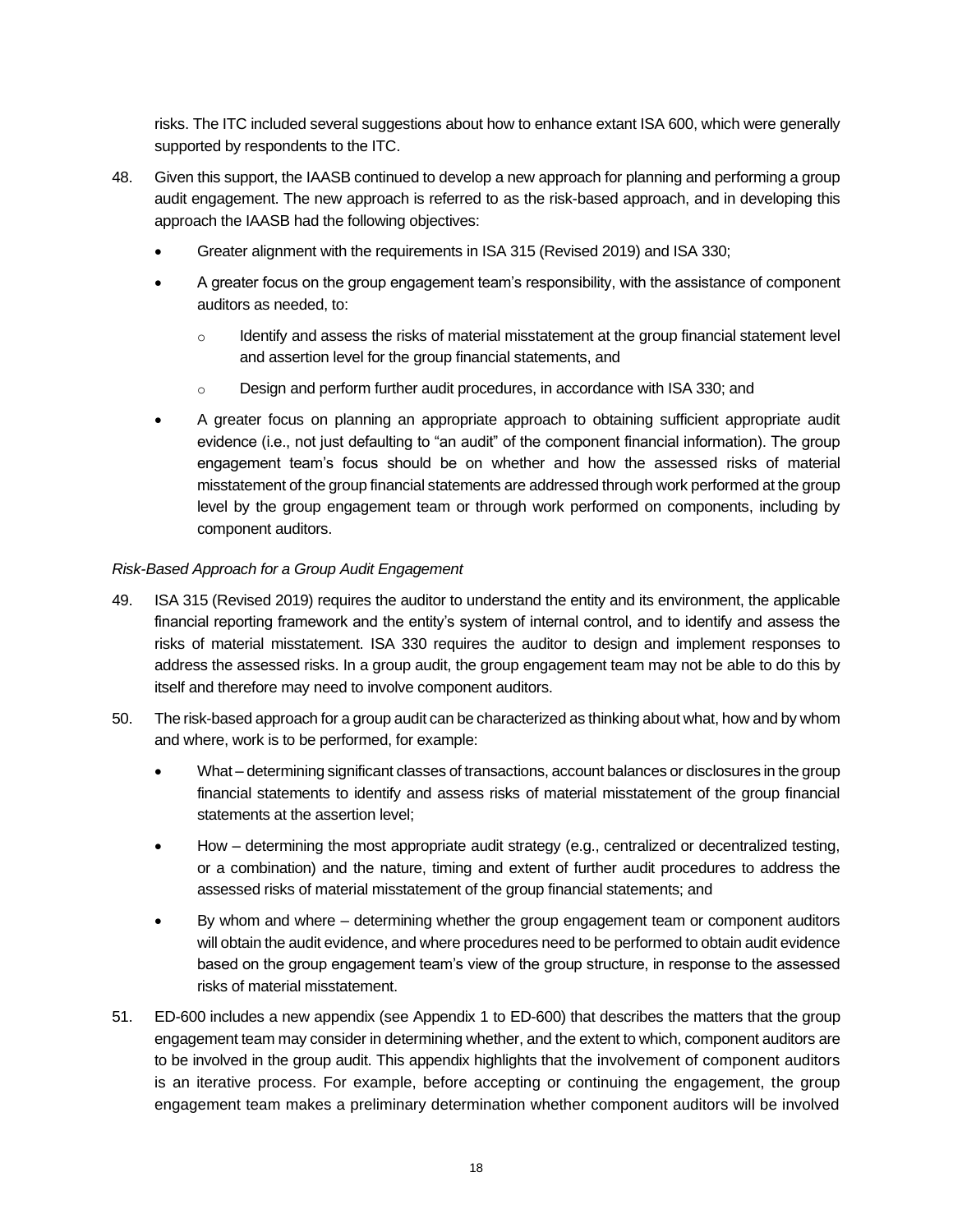in the group audit and the group engagement team may change that determination at a later stage based on the information obtained.

- 52. When component auditors are involved, the group engagement team remains responsible for the identification, assessment and responses to the risks of material misstatement of the group financial statements. The group engagement team therefore needs to direct and supervise the work performed by component auditors and review their work. The nature, timing and extent of the direction, supervision and review, including two-way communication between the group engagement team and the component auditor, depends on the facts and circumstances of the engagement.
- 53. Paragraphs 54 65 below explain how the risk-based approach is applied throughout the different phases of the group audit.

Obtaining an Understanding of the Group and Its Environment and the Group's System of Internal Control

- 54. The foundation of the risk-based approach is the group engagement team's understanding of the group and its environment, the applicable financial reporting framework and the group's system of internal control. Special considerations in applying ISA 315 (Revised 2019) to an audit of group financial statements (see paragraph 24 of ED-600) primarily relate to, and are focused on, the additional complexities faced by a group engagement team when auditing a group, for example:
	- With respect to the group and its environment, obtaining an understanding is often more complex due to the wide variety of group structures and businesses that may exist across multiple geographical locations or jurisdictions. The way the group is managed may also add complexities, particularly if there are multiple lines of business, which may be in different industries (e.g., a captive insurance company for a manufacturing entity).
	- With respect to the applicable financial reporting framework, there may be different accounting policies and practices across the entities or business units that comprise the group.
	- With respect to the group's system of internal control, there:
		- o May be controls that operate in a common manner across multiple entities or business units – see Common Controls and Centralized Activities Section below.
		- $\circ$  May be centralized activities relevant to financial reporting (e.g., in a shared service center) – see Common Controls and Centralized Activities Section below.
		- $\circ$  Is a consolidation process, which likely requires additional audit effort when the consolidation process is more complex due to a significant amount of intercompany transactions or elimination entries, or when the group uses consolidation software that interfaces with multiple general ledger systems from different entities or business units.
- 55. When the group engagement team involves component auditors by assigning the design and performance of risk assessment procedures, the group engagement team considers the results of those procedures in identifying and assessing risks of material misstatement (see paragraph 25 of ED-600). The group engagement team also communicates with component auditors matters related to the financial information of components that may be relevant to the identification and assessment of the risks of material misstatement of the group financial statements (see paragraph 26 of ED-600).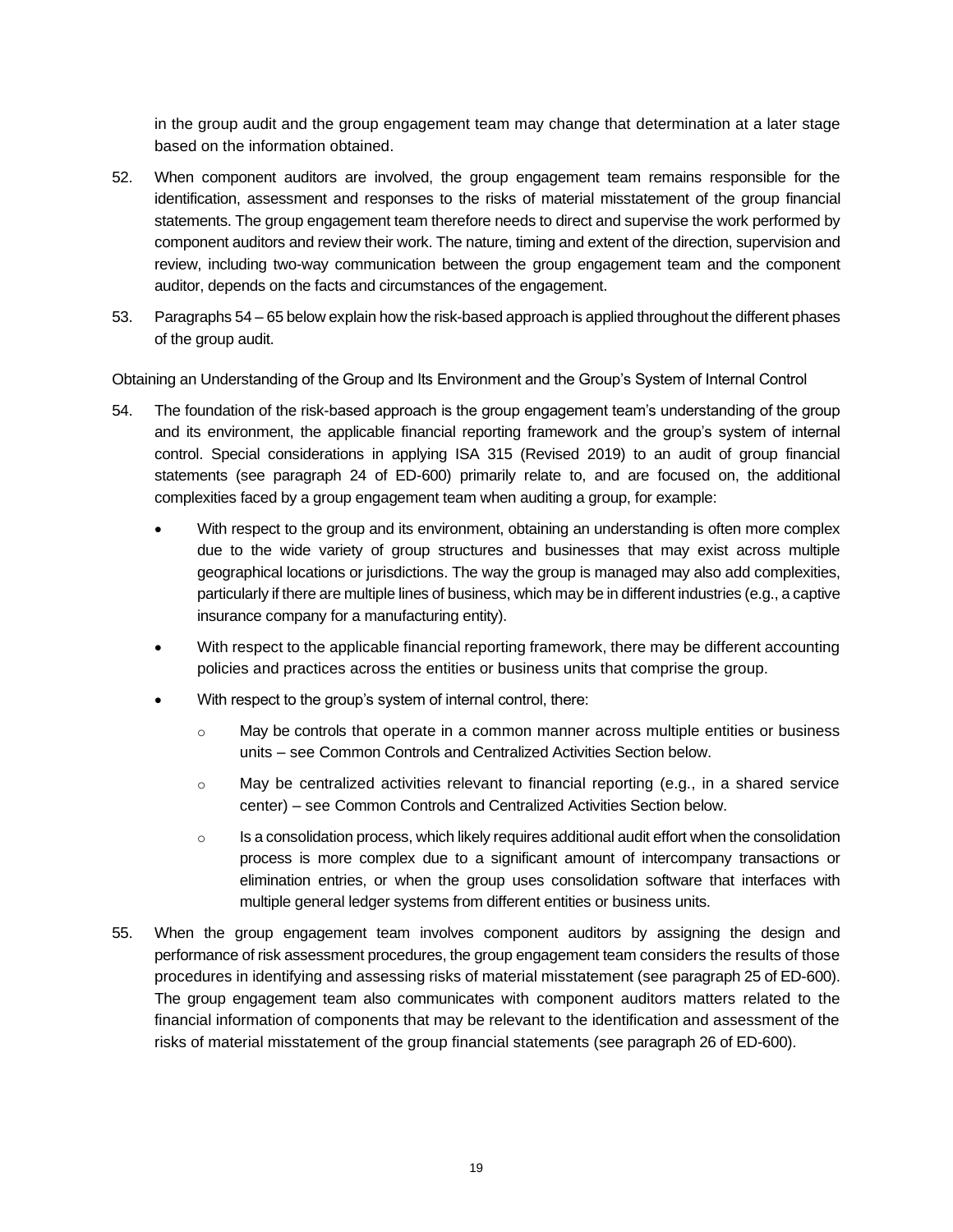Identifying and Assessing Risks of Material Misstatement

- 56. The IAASB is of the view that the risk-based approach in ED-600 better focuses the group engagement team on determining the significant classes of transactions, account balances and disclosures in the group financial statements, and on identifying and assessing the related risks of material misstatement of the group financial statements, compared to a focus on significant components in extant ISA 600. The approach also more closely aligns with the principles in ISA 315 (Revised 2019).
- 57. Under the risk-based approach, the group engagement team takes responsibility for the identification and the assessment of the risks of material misstatement (see paragraph 31 of ED-600). When the group engagement team involves component auditors in the risk assessment procedures or identification and assessment of the risks of material misstatement of the group financial statements, the group engagement team is required to consider the results of the component auditors' work in determining whether it provides an appropriate basis for the identification and the assessment of the risks of material misstatement of the group financial statements (see paragraph 32 of ED-600).

Responding to the Assessed Risks of Material Misstatement

- 58. After the group engagement team has assessed the risks of material misstatement of the group financial statements, with the assistance of component auditors as needed, the group engagement team determines the most appropriate strategy to obtain sufficient appropriate audit evidence, and the nature, timing and extent of further audit procedures to address the assessed risks of material misstatement in accordance with ISA 330.
- 59. The group engagement team may decide to use different approaches, or a combination of approaches, to gather audit evidence about classes of transactions, account balances and disclosures, including deciding where further audit procedures need to be performed (at which components) and who will perform the further audit procedures (the group engagement team, component auditors or a combination) to address the assessed risks of material misstatement.
- 60. When the group engagement team assigns the design and performance of further audit procedures to component auditors, the group engagement team communicates with component auditors matters that are relevant for this purpose. The group engagement team may request the component auditor to:
	- Design and perform further audit procedures on the entire financial information of the component;
	- Design and perform further audit procedures on one or more classes of transactions, account balances or disclosures; or
	- Perform specific further audit procedures as identified and communicated by the group engagement team.
- 61. When the group engagement team requests the component auditor to perform further audit procedures on the entire financial information of the component, or design and perform further audit procedures on one or more classes of transactions, account balances or disclosures, the group engagement team may request the component auditor to assist in determining the nature, timing and extent of further audit procedures to be performed. The group engagement team may do so because component auditors may have a more in-depth knowledge of the component or, for larger group audits, it may not be practical for the group engagement team to determine the nature, timing and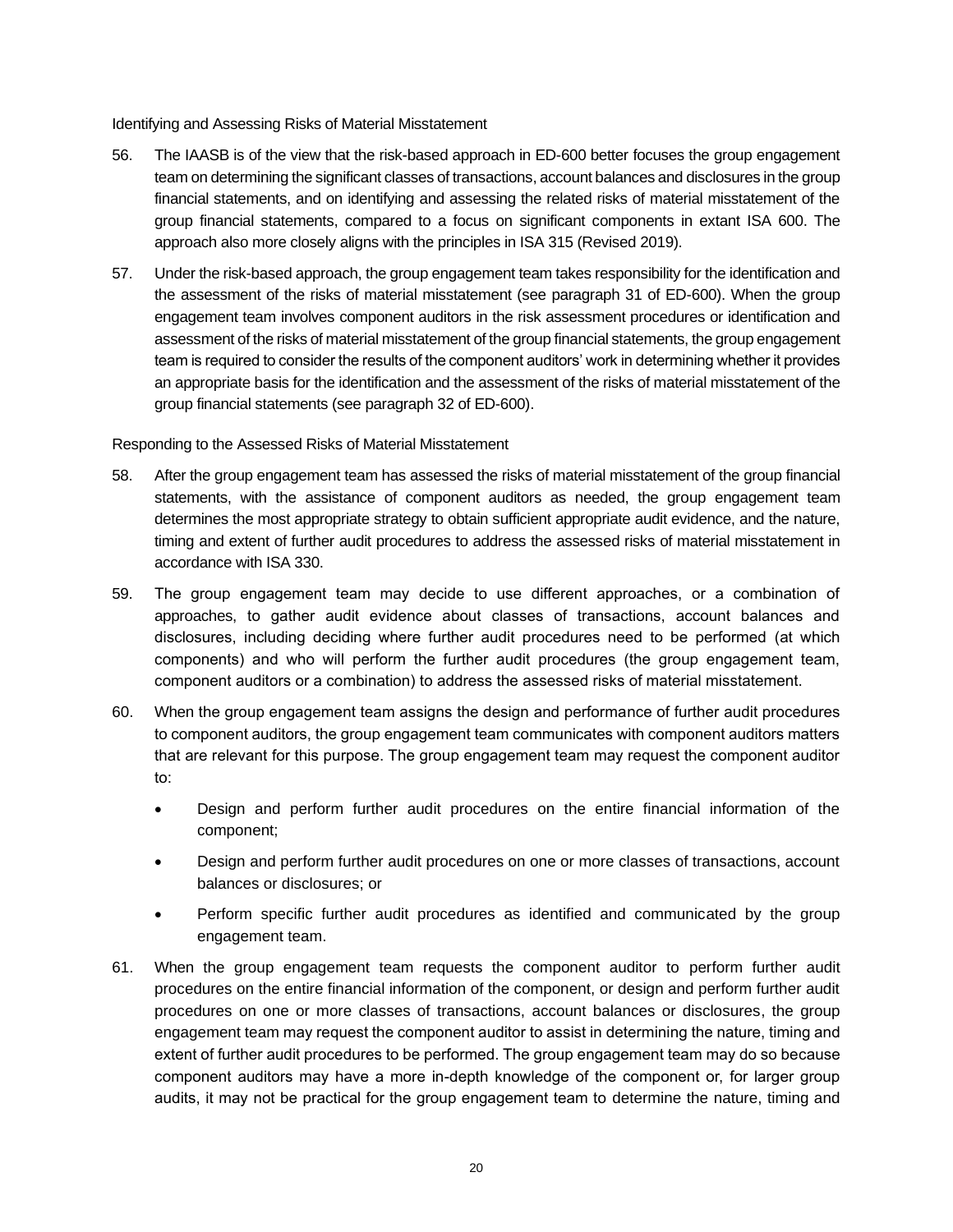extent of further audit procedures to be performed. Furthermore, the component auditor may need to consider the sufficiency and appropriateness of audit evidence obtained in performing the further audit procedures with respect to the financial information of the component (see paragraphs A98 and A100).

- 62. When component auditors assist the group engagement team in the design and performance of further audit procedures, the group engagement team remains responsible for the nature, timing and extent of further audit procedures to be performed (see paragraph 33 of ED-600).
- 63. For areas of higher assessed risks of material misstatement of the group financial statements, including significant risks, on which a component auditor is determining the further audit procedures to be performed, the group engagement team shall evaluate the appropriateness of the further audit procedures performed by component auditors (see paragraph 38 of ED-600).

#### Fraud, Going Concern and Related Parties

- 64. Extant ISA 600 requires the group engagement team, or a component auditor on its behalf, to perform an audit of the financial information of the component in certain circumstances. When an audit of the financial information of a component is performed by a component auditor, the component auditor is responsible for the identification, assessment and response to risks of material misstatement at the component, including with respect to fraud, going concern and related parties.
- 65. The IAASB added requirements and application material related to understanding the group and its environment, the applicable financial reporting framework and the group's system of internal control and responding to the assessed risks of material misstatement (see paragraphs 27, 28, 41, A72 and A80 of ED-600) to clarify the responsibilities related to fraud, going concern and related parties under the risk-based approach when component auditors are involved.

#### Key Similarities and Enhancements

66. The IAASB realizes that the risk-based approach to planning and performing a group audit has a different focus than the approach in extant ISA 600 and that the changes may have a significant impact on practice. Given the wide variation in the structure of group entities, the IAASB also recognizes that many group engagement teams already focus on identifying and assessing risks at the group level and determining that the planned scope of work appropriately responds to those risks. The following table sets out some key similarities between extant ISA 600 and ED-600 and enhancements in ED-600:

| <b>Similarities</b>                                                                                                                                              | <b>Enhancements</b>                                                                                                                                                                                                                                                                                                                                                                           |
|------------------------------------------------------------------------------------------------------------------------------------------------------------------|-----------------------------------------------------------------------------------------------------------------------------------------------------------------------------------------------------------------------------------------------------------------------------------------------------------------------------------------------------------------------------------------------|
| objective remains to obtain sufficient<br>The T<br>appropriate audit evidence to provide a basis for<br>forming an opinion on the group financial<br>statements. | Focus on identifying and assessing risks of<br>material misstatement of the group financial<br>statements and determining that the planned<br>scope of work appropriately responds to those<br>assessed risks, rather than the current approach<br>whereby the scope of the work is driven primarily<br>the identification of components<br>and<br>bv<br>determination of their significance. |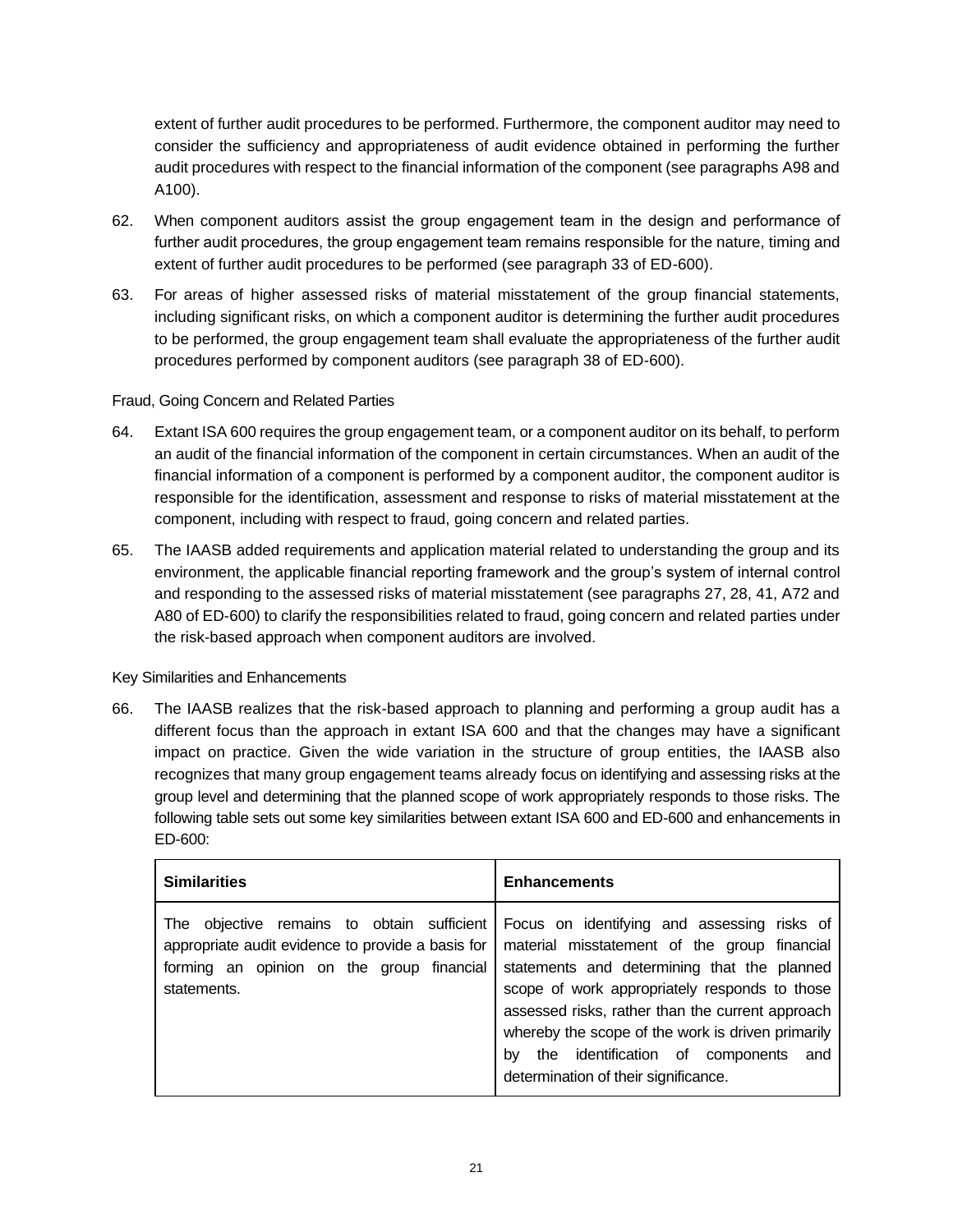| Understanding the group and its environment<br>remains a fundamental part of the standard.                                                                                                                   | Greater focus on the group engagement team's<br>responsibility, with the assistance of component<br>auditors as needed, to obtain an understanding of<br>the group and its environment, the applicable<br>financial reporting framework and the group's<br>system of internal control, and to identify, assess<br>and respond to the risks of material misstatement. |
|--------------------------------------------------------------------------------------------------------------------------------------------------------------------------------------------------------------|----------------------------------------------------------------------------------------------------------------------------------------------------------------------------------------------------------------------------------------------------------------------------------------------------------------------------------------------------------------------|
| The involvement of component auditors remains<br>a key aspect of group audits, recognizing that<br>component auditors can be, and often are,<br>involved in all phases of a<br>group<br>audit<br>engagement. | Greater focus on the group engagement team's<br>involvement in the work of component auditors<br>and the group engagement partner's responsibility<br>for the nature, timing and extent of direction and<br>supervision of component auditors and the<br>review of their work.                                                                                       |

*Communications Between the Group Engagement Team and Component Auditors*

- 67. In the ITC, it was noted that the communication requirements in extant ISA 600 are not specific enough to result in sufficient and appropriate communication between component auditors and the group engagement team during the planning and performance of the group audit. Given this and the importance of two-way communications between the group engagement team and component auditors, the IAASB determined that it was appropriate to include a requirement for the group engagement team to communicate with component auditors about the component auditor's responsibilities and the group engagement team's expectations (see paragraph 43 of ED-600). These communications need to take place at the appropriate points in time throughout the group audit and reflect the component auditor's involvement in various phases of the group audit. ED-600 also includes a list of matters that component auditors should communicate to the group engagement team (see paragraph 44 of ED-600)
- 68. The IAASB also included application material, using the application material in ISA 260 (Revised)<sup>14</sup> as a basis, to provide further explanation about timely communications in the context of a group audit. For example:
	- Paragraphs A106 and A107 of ED-600 describe factors that may contribute to effective two-way communication.
	- Paragraphs A108 and A109 of ED-600 provide guidance on the form of communications, including factors that may influence the form of communication; and
	- Paragraph A110 of ED-600 describes the appropriate timing for communications.
- 69. Paragraph A111 of ED-600 was added in response to the issue identified in, and comments from respondents to, the ITC with respect to communications about non-compliance or suspected noncompliance with laws and regulations.

<sup>14</sup> ISA 260 (Revised), *Communication with Those Charged with Governance*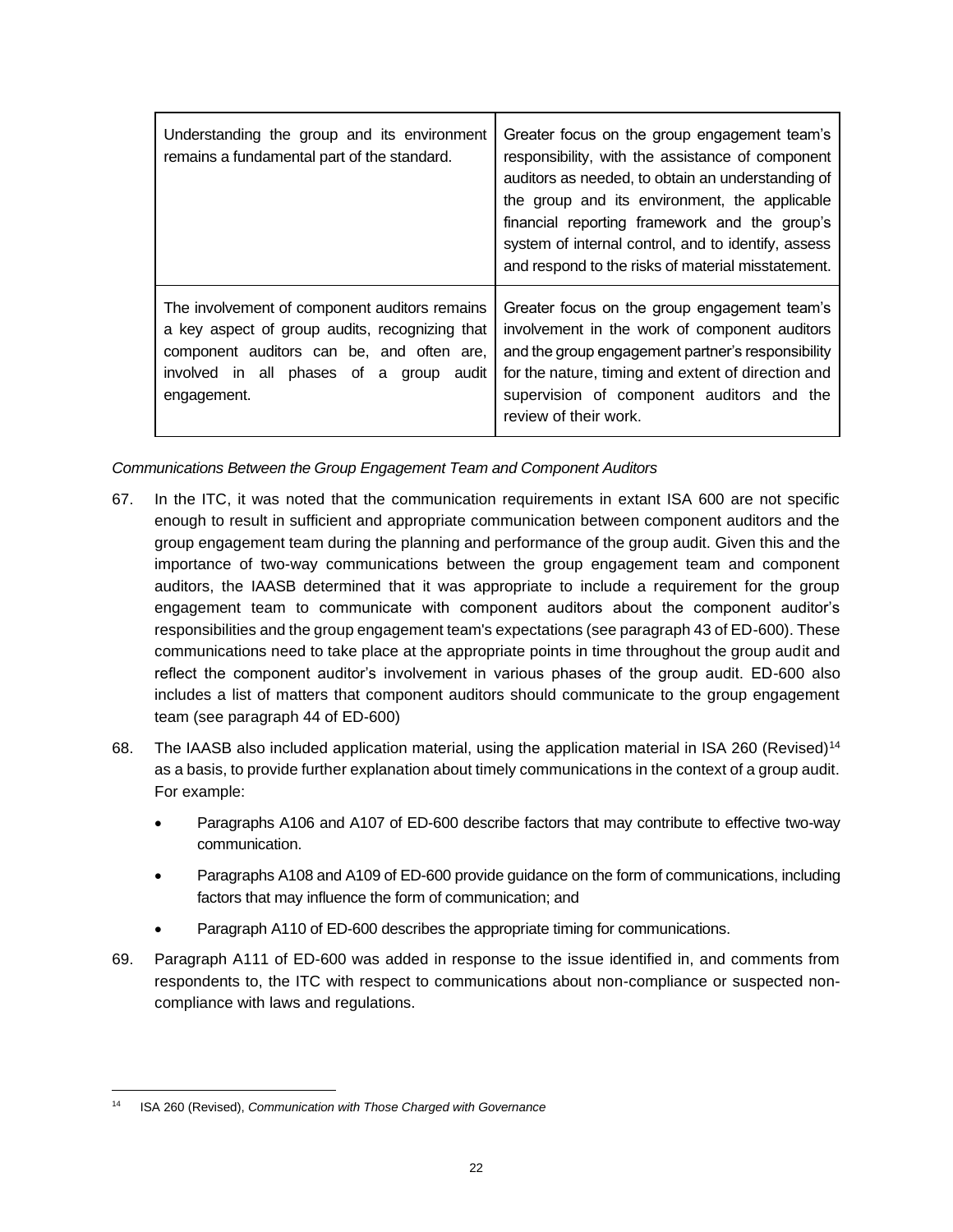## **Section 2-G – Common Controls and Centralized Activities**

- 70. Extant ISA 600 includes the concept of group-wide controls, which were defined as: '*Controls designed, implemented and maintained by group management over group financial reporting.'* The IAASB noted that some auditors interpret the definition as being:
	- Controls over group financial reporting, including consolidation; or
	- Controls over processes that are the same across the group or a part of the group (e.g., controls that are intended to operate in a common manner across multiple entities or business units).
- 71. The IAASB also discussed the role that group-wide controls play in responding to assessed risks of material misstatement and noted that auditors sometimes place undue reliance on these controls, for example:
	- Relying on group-wide controls without testing them.
	- Relying on group-wide controls when the extent of the testing of those controls has not resulted in sufficient appropriate audit evidence (e.g., to reduce the extent of substantive procedures). For example, the group engagement team may have tested group-wide controls without obtaining a sufficient understanding about how the controls are designed and implemented throughout the group in addressing risks of material misstatement.
	- Relying on group-wide controls that are not sufficiently precise (i.e., not designed in a way that is responsive to an assessed risk of material misstatement).
- 72. Given the matters noted above, the IAASB decided not to refer to group-wide controls in ED-600 and to address controls in a group audit more broadly. Even though ED-600 does not include the concept of group-wide controls, much of the related application material in extant ISA 600 has been retained. For example, Appendix 3 includes examples of controls that may be helpful in obtaining an understanding of the group's system of internal control in a group environment and particularly focuses on controls over group financial reporting, including controls over the consolidation process.
- 73. In addition, the IAASB included application material on the following special considerations:
	- Commonality of controls (see paragraphs A59–A63 of ED-600); and
	- Centralized activities relevant to financial reporting (see paragraphs A64–A65 of ED-600).

### *Commonality of Controls*

- 74. Group management may design controls that are intended to operate in a common manner across multiple entities or business units (i.e., common controls). For example, group management may design common controls for inventory management that operate using the same IT system and that are implemented across all entities or business units in the group. ED-600 therefore includes application material:
	- Explaining why obtaining an understanding of common controls may be important;
	- On how the group engagement team may determine the commonality of a control across the group;
	- Highlighting that judgment is often needed to determine whether a control is common or not.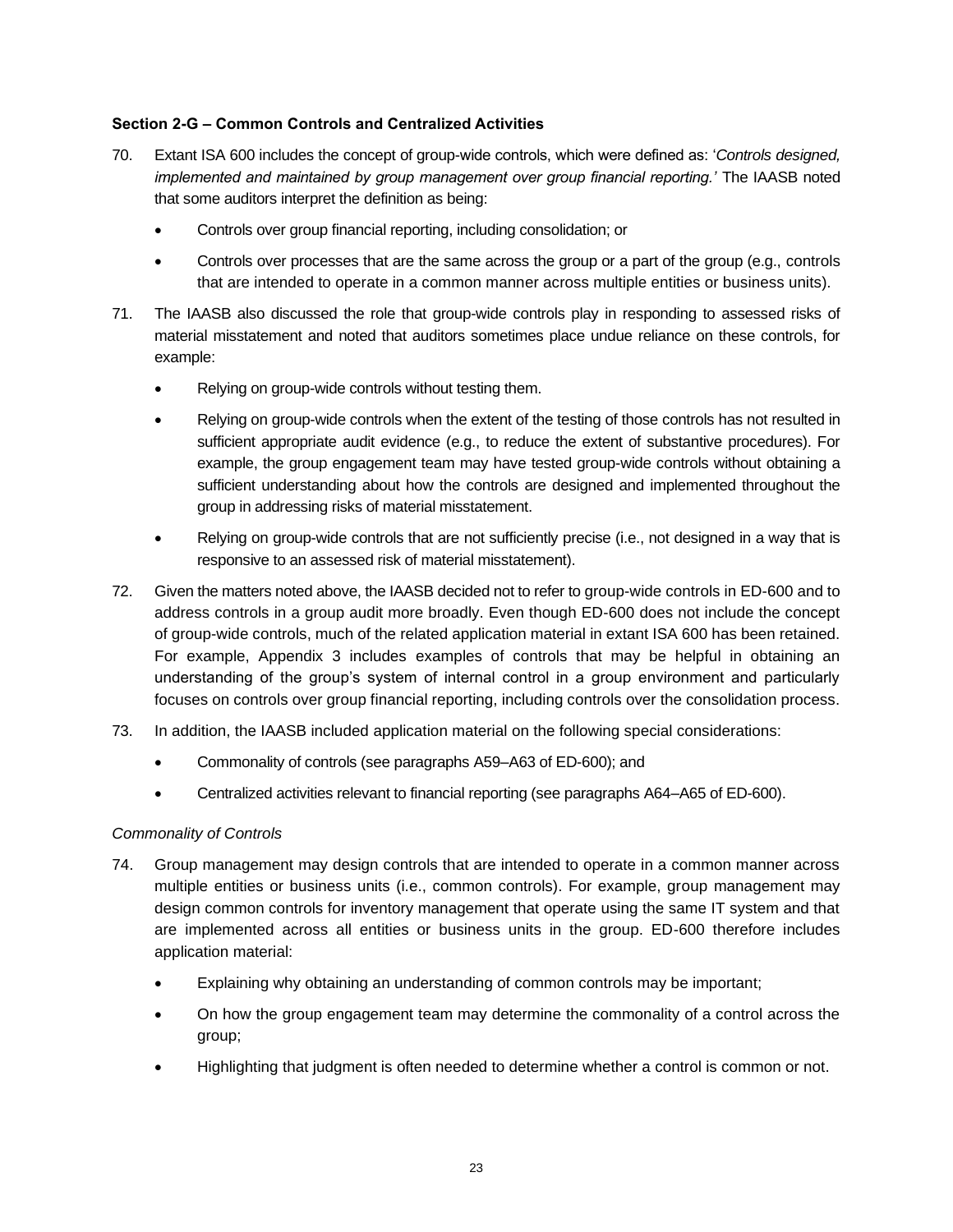### *Centralized Activities*

- 75. In some group structures, centralized activities may have been established that process information or perform other activities for multiples entities or business units within the group. For example, financial reporting or accounting functions may be performed for a particular group of common transactions or other financial information in a consistent and centralized manner for multiple entities or business units.
- 76. The IAASB decided to use the broader term 'centralized activities' to reflect comments that centralized activities may be performed at a shared service center, but also in an entity or business unit that may not be considered a shared service center. In addition, the IAASB was of the view that, given the wide variety of group structures and the continuous evolvement of these structures, it is better to use a broader term to ensure the standard remains fit for purpose.
- 77. In planning and performing a group audit engagement, the group engagement team may facilitate the coordination of audit procedures at a centralized location or activity that are sufficient to provide the audit evidence necessary to support both the group audit and the audits of other entities within the group. In addition, there may be circumstances when audit evidence obtained at a centralized location or activity is necessary to enable a component auditor to perform and conclude on further audit procedures assigned to the component auditor by the group engagement team. The IAASB is aware that these practical considerations are common in group audits today but notes that such considerations are not directly relevant to the group engagement team's objective of obtaining sufficient appropriate audit evidence to provide a basis for forming an opinion on the group financial statements. The IAASB proposes to develop FAQs to acknowledge these circumstances as part of the implementation support materials.

## **Section 2-H – Materiality**

78. Respondents to the ITC, across a range of respondent groups, called for more guidance on applying the concepts of component materiality and component performance materiality in a group audit, in particular in relation to the concept of aggregation risk. Regulators in particular noted that the concept of aggregation risk is not clearly defined in the standards and not well understood, and therefore it will be important to address aggregation risk and provide guidance for group engagement teams on component materiality considerations in ED-600.

## *Aggregation Risk*

79. Extant ISA 600 does not define aggregation risk. However, paragraph A43 of extant ISA 600 describes aggregation risk as follows, consistent with ISA 320:<sup>15</sup>

To reduce to an appropriately low level the probability that the aggregate of uncorrected and undetected misstatements in the group financial statements exceeds materiality for the group financial statements as a whole, component materiality is set lower than materiality for the group financial statements as a whole. Different component materiality may be established for different components. Component materiality need not be an arithmetical portion of the materiality for the group financial statements as a whole and, consequently, the aggregate of component materiality for the different components may exceed the materiality for the group financial statements as a whole.

<sup>15</sup> ISA 320, *Materiality in Planning and Performing an Audit*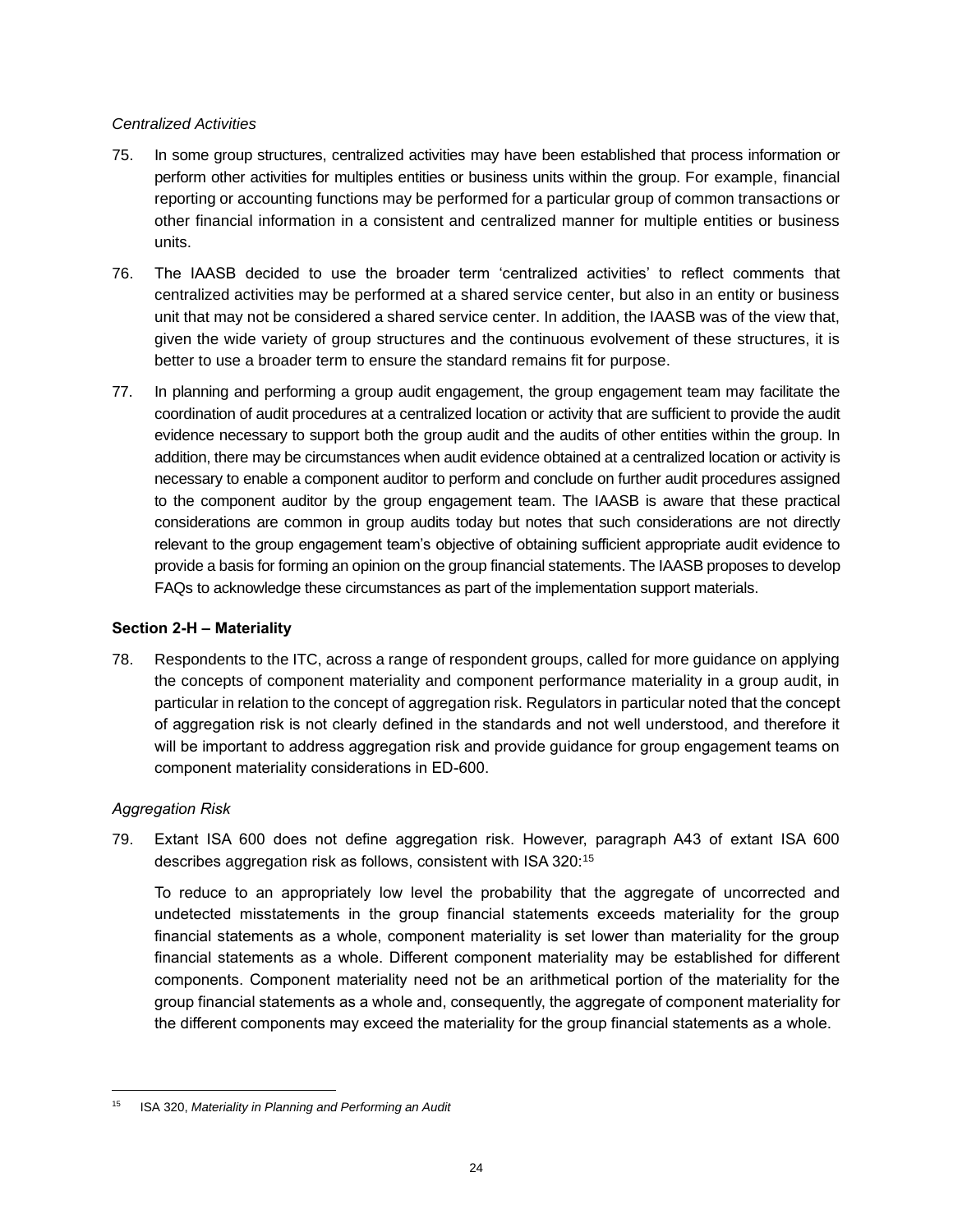80. Given the calls for greater clarity about this concept, the IAASB has added a definition of aggregation risk in ED-600 (see paragraph 9(a) of ED-600). Paragraph A11 of ED-600 indicates that aggregation risk exists in all audits of financial statements, but is particularly important to understand and address in a group audit engagement because there is a greater likelihood that audit procedures will be performed on classes of transactions, account balances or disclosures that are disaggregated across components. Therefore, broadly speaking, aggregation risk increases as the number of components increases at which audit procedures are performed separately, either by component auditors or other members of the engagement team.

#### *Component Performance Materiality*

- 81. In accordance with ISA 320, performance materiality is set to reduce to an appropriately low level the probability that the aggregate of uncorrected and undetected misstatements in the financial statements exceeds materiality for the financial statements as a whole (i.e., to address aggregation risk). The group engagement team sets performance materiality at the group financial statement level (i.e., group performance materiality), but also needs to determine a materiality amount for purposes of performing procedures on disaggregated component financial information.
- 82. The terms 'component materiality' and 'component performance materiality' are both used in extant ISA 600. Under the risk-based approach in ED-600, there is neither a requirement for the group engagement team to identify significant components, nor a requirement for an audit of those significant components. Rather, the group engagement team determines an appropriate approach to obtain sufficient appropriate audit evidence to address assessed risks of material misstatement of the group financial statements, which may and often will involve audit procedures being performed at the component level.
- 83. Given the risk-based approach in ED-600, the IAASB determined that the materiality amount to be used in planning and performing audit procedures on the disaggregated financial information of a component for purposes of the group audit is most appropriately referred to as 'component performance materiality' and has included a definition of that term (see paragraph 9(e) of ED-600).
- 84. The group engagement team determines component performance materiality for each component at which audit procedures are to be performed and communicates that amount to component auditors when they are involved in planning and performing further audit procedures at the component (see paragraphs 29 and 30 of ED-600). The IAASB also added application material (see paragraph A75 of ED-600) to describe the factors the group engagement team may take into account in setting component performance materiality. Importantly, these factors focus on matters that affect aggregation risk, i.e., the extent of disaggregation across components, and expectations about the nature, frequency and magnitude of misstatements in component financial information.

### *'Clearly Trivial' Threshold*

85. Paragraph 21(d) of extant ISA 600 requires the group engagement team to determine the threshold above which misstatements cannot be regarded as clearly trivial to the group financial statements. ED-600 continues to require the group engagement team to determine this threshold and communicate it to component auditors when they are involved in planning or performing further audit procedures at the component (see paragraphs 29 and 30 of ED-600). In addition, to address issues identified by regulators and audit oversight bodies, this threshold cannot exceed the threshold established at the group level (see paragraph 29(b) of ED-600).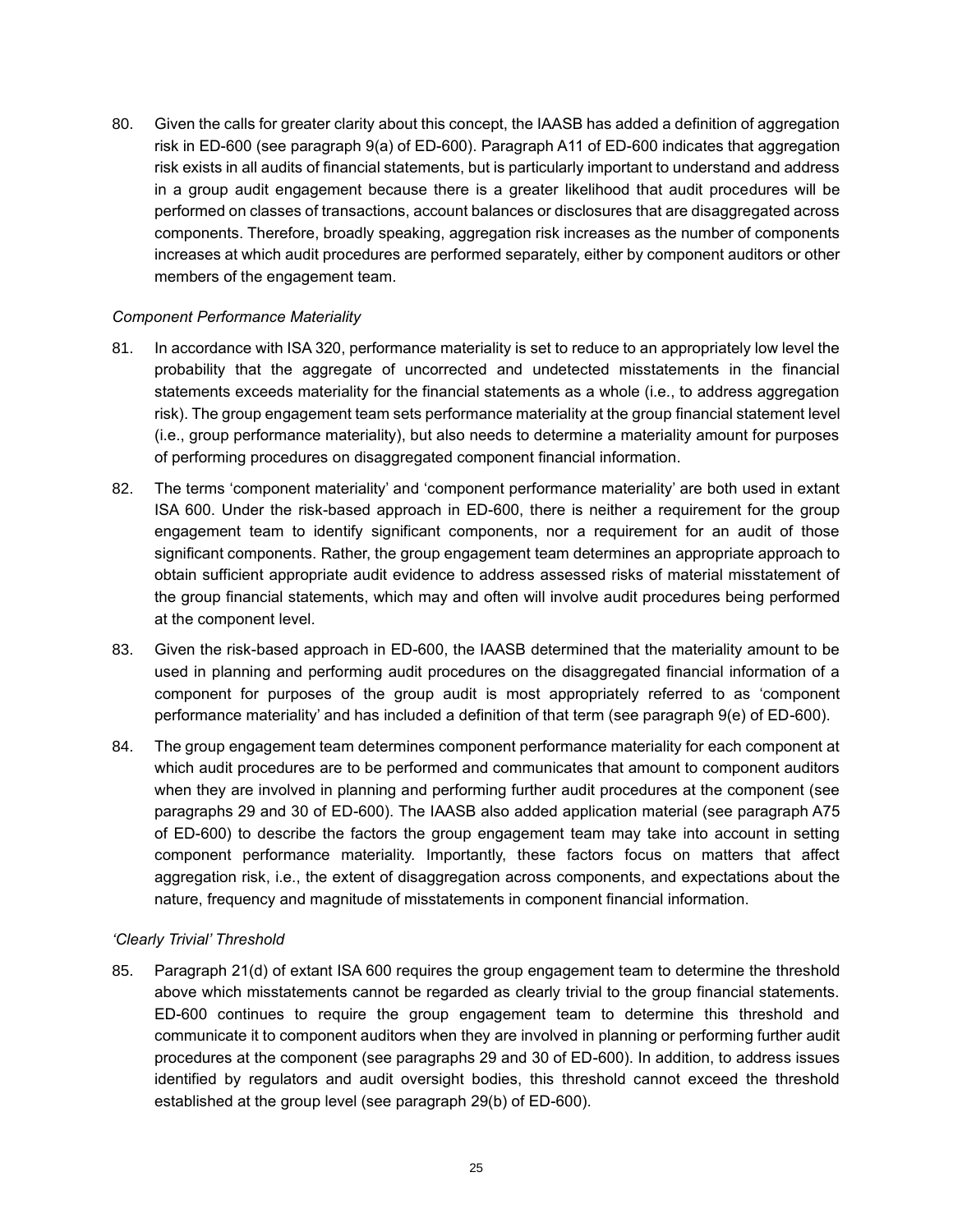#### **Section 2-I – Documentation**

- 86. The IAASB noted the issues identified in the ITC with respect to documentation for group audit engagements, along with the comments and suggestions provided by respondents to the ITC. In its deliberations, the IAASB discussed the need in particular for additional guidance on:
	- Documentation of significant matters related to restrictions on access to people or information, and how such matters were addressed;
	- Documentation needed to evidence the nature, timing and extent of the group engagement team's direction and supervision of the component auditors, and the review of their work; and
	- Component auditor documentation that may need to be included the group engagement team's file.
- 87. Based on its discussions and input from stakeholders, the IAASB has enhanced the documentation requirements (see paragraph 57 of ED-600). Importantly, the IAASB noted that, as for any audit engagement, the audit documentation for a group audit is subject to the requirements in ISA 230. The IAASB also noted that the audit documentation for a group audit engagement includes documentation of the nature, timing and extent of the work performed by component auditors related to a component (component auditor documentation). Such documentation may reside in the component auditor's audit file and need not be replicated in the group engagement team's audit file.
- 88. Paragraph 50(a) of extant ISA 600 requires the group engagement team's audit documentation to include an analysis of components, indicating those that are significant, and the type of work to be performed on the financial information of the components. Because ED-600 no longer has a requirement to identify significant components, the extant requirement has been replaced with a requirement to document the group engagement team's determination of components for purposes of planning and performing the group audit (see paragraph 57(b) of ED-600). Also see the discussion about the group engagement team's determination of components in paragraphs 35-36 above.
- 89. Paragraph 50(b) of extant ISA 600 requires documentation of the nature, timing and extent of involvement in the work performed by component auditors. The IAASB has revised this requirement (see paragraph 57(d) of ED-600) to focus on the group engagement team's direction, supervision and review of component auditors, consistent with other changes throughout ED-600 to align with the principles and requirements in proposed ISA 220 (Revised).
- 90. In response to requests for additional guidance on documentation, the IAASB has expanded the application material. In developing the revised application material, the IAASB noted that the group engagement team has a responsibility to determine that the documentation for the group audit engagement meets the requirements of ISA 230.
- 91. The IAASB also discussed whether guidance could be provided regarding component auditor documentation that may need to be included in the group engagement team's audit file. Paragraph 57(e) of ED-600 requires the audit documentation to include matters related to communication with component auditors, including the matters relevant to the group engagement team's conclusion with regard to the group audit, as required by paragraph 44 of ED-600. Beyond the matters already addressed in paragraph 57(e) of ED-600, the IAASB determined that providing examples of other matters might be viewed as incomplete in view of the many different circumstances encountered in group audits. Accordingly, paragraph A124 of ED-600 indicates that the group engagement team may determine that it is appropriate to include relevant parts of the component auditor's documentation in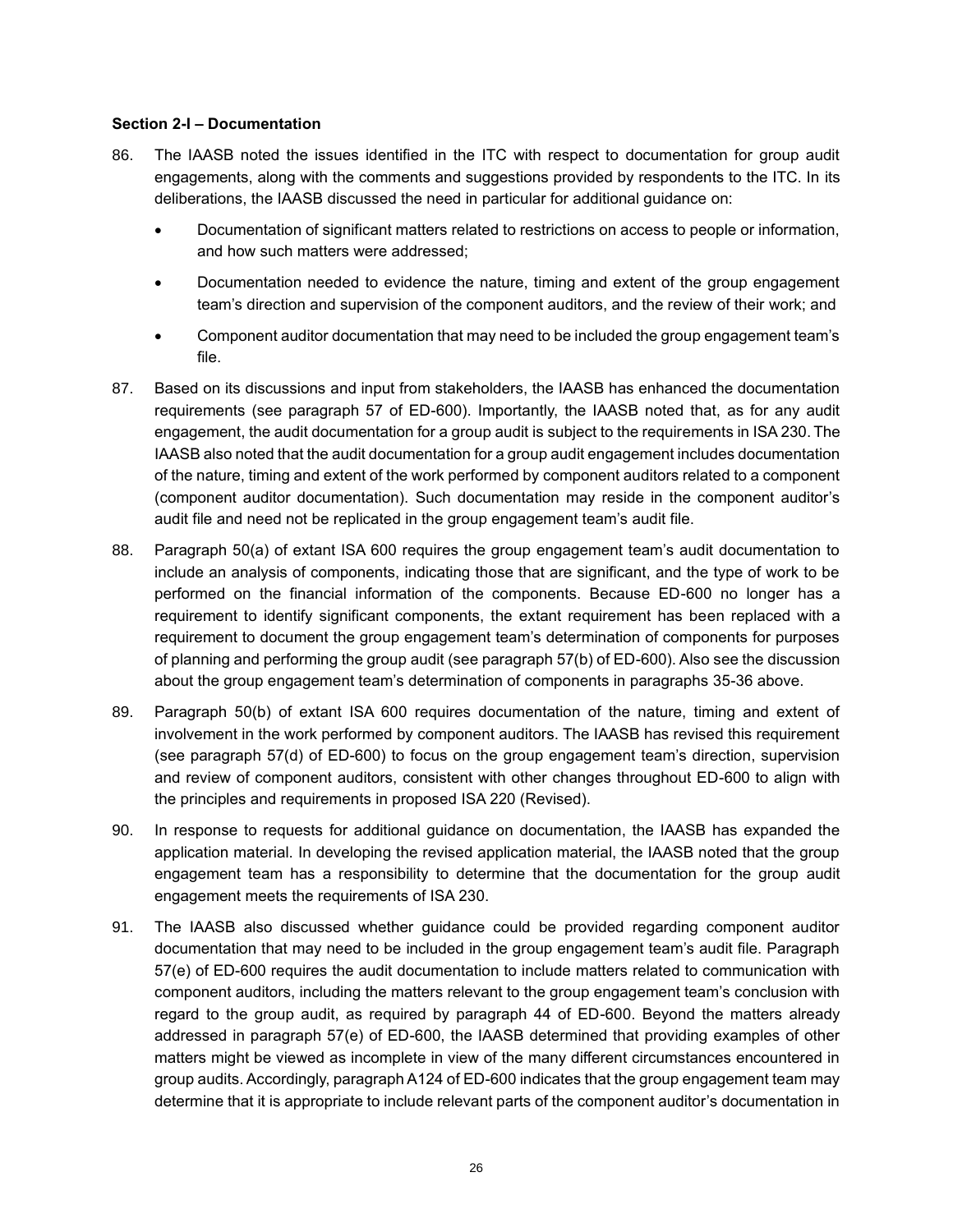the group engagement team's audit file (for example, documentation of significant matters addressed by the component auditor that are relevant to the group audit). However, the extent to which such component auditor documentation is included in the group engagement team's audit file is a matter of professional judgment.

- 92. With respect to guidance on the documentation of the direction and supervision of component auditors and the review of their work, the application material refers to ISA 300,<sup>16</sup> which requires the auditor to describe, in the audit plan, the nature, timing and extent of the planned direction and supervision of engagement team members (which includes component auditors in a group audit) and the review of their work (see paragraph A125 of ED-600). The IAASB also has added examples of documentation of the group engagement team's involvement in the work of component auditors (see paragraph A126 of ED-600).
- 93. Additional complexities and challenges may arise with respect to audit documentation in a group audit engagement when access to component auditor documentation is restricted (see paragraph A129 of ED-600). The importance of this issue has been reaffirmed through ongoing outreach with regulators and other stakeholders. Accordingly, the IAASB has added application material to address these circumstances (see paragraph A130 of ED-600).
- 94. Paragraph A130 of ED-600 indicates that, when the group engagement team determines that it may be appropriate to include relevant parts of the component auditor documentation in the group engagement team's audit file, but is restricted from doing so, the group engagement team's audit documentation may need to include a description of the audit procedures performed by the component auditor on matters relevant to the group audit, the evidence obtained from performing the procedures, and the findings and conclusions reached by the component auditor with respect to those matters. The group engagement team uses professional judgment in determining the nature and extent of such documentation to include in the group engagement team's audit file, in view of the requirements of ISA 230.
- 95. The IAASB acknowledges that audit documentation for a group audit engagement is an important public interest issue. Therefore, in addition to input on the requirements and application material with respect to documentation in ED-600 (see question 11 in Section 3 below), the IAASB encourages respondents to provide input about whether additional guidance would be helpful and, if so, suggestions for such additional guidance.

### **Section 2-J – Other Matters**

#### *Professional Skepticism*

96. In the Introduction section of ED-600, the IAASB highlights the importance of professional skepticism and professional judgment in performing a group audit engagement. Paragraph 5 of ED-600 highlights that the exercise of professional skepticism may be demonstrated through the actions and communications of the engagement team, including emphasizing the importance of each engagement team member exercising professional skepticism throughout the group audit engagement. This introductory material is further supported by application material that highlights that other ISAs, such as proposed ISA 220 (Revised), ISA 315 (Revised 2019), ISA 540 (Revised)<sup>17</sup>

<sup>16</sup> ISA 300, *Planning an Audit of Financial Statements*

<sup>17</sup> ISA 540 (Revised), *Auditing Accounting Estimates and Related Disclosures*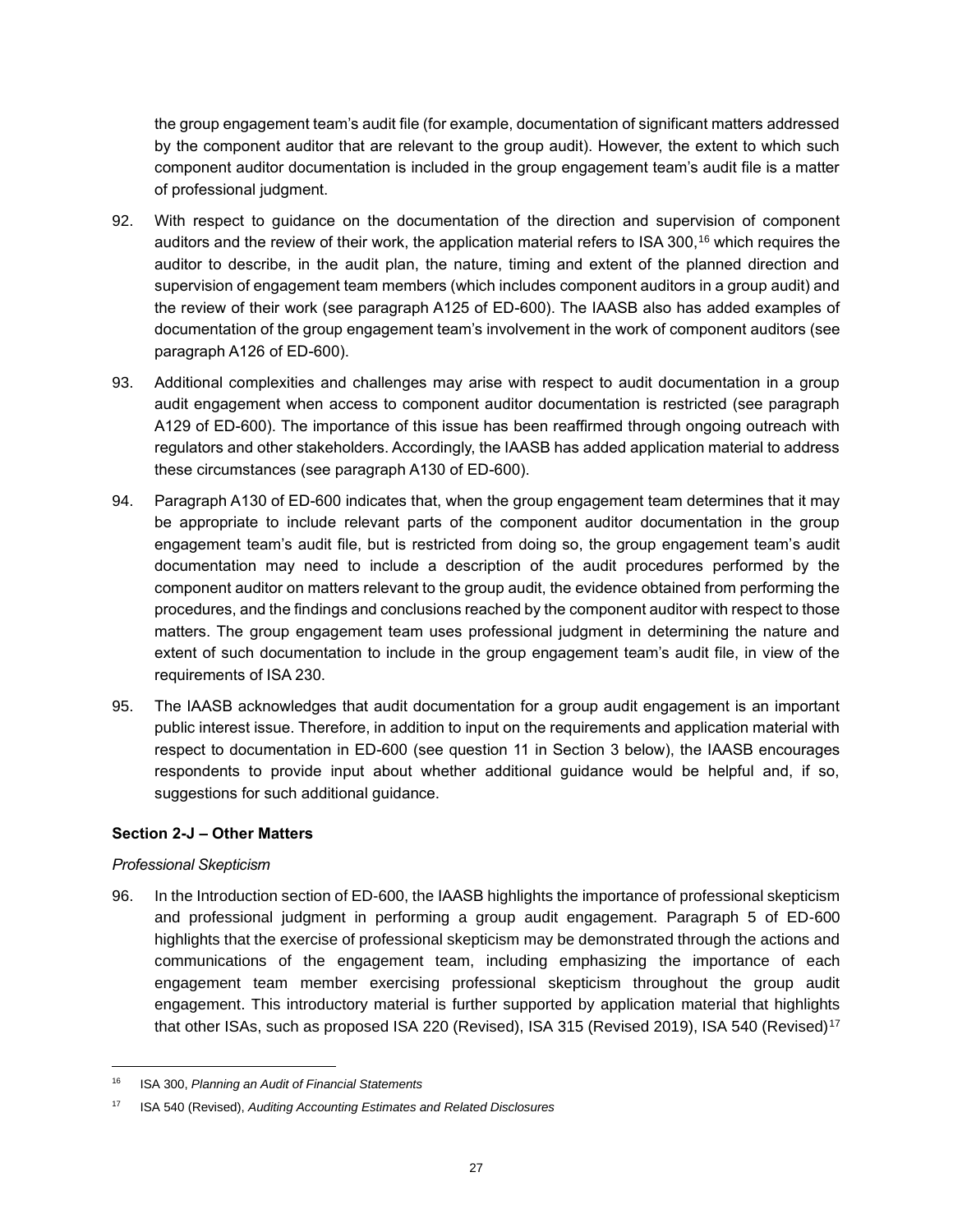and other ISAs also provide examples of areas in an audit where the auditor exercises professional skepticism, or examples of where appropriate documentation may help provide evidence about how the auditor exercised professional skepticism.

97. In addition to the paragraph in the Introduction, paragraphs 49–51 of ED-600 require the group engagement team to "stand back," prior to forming a group audit opinion, and evaluate whether sufficient appropriate audit evidence has been obtained from the audit procedures performed, including with respect to the work performed by component auditors. Also, paragraphs 45–46 of ED-600 require the group engagement team to "stand back" and evaluate whether the communications with component auditors are adequate for the group engagement team's purposes. The IAASB believes that including these requirements will assist in supporting the exercise of professional skepticism by the engagement partner and other members of the group engagement team.

### *Appendices*

- 98. The IAASB agreed to make the following changes to the appendices in ED-600:
	- Appendix 1 of ED-600 was added to provide additional guidance about the matters that the group engagement team may consider in determining whether, and the extent to which, component auditors are to be involved in the group audit.
	- Appendix 3 of ED-600 has been aligned with Appendix 3 in ISA 315 (Revised 2019). Appendix 3 in ISA 315 (Revised 2019) explains the components of internal control as well as the limitations of the entity's system of internal control. Given this alignment, the IAASB changed the title of the appendix and the introductory wording and added, where needed, additional examples of controls that may be helpful in obtaining and an understanding of the group's system of internal control in a group environment.
	- Appendix 4 of ED-600 has been aligned with the wording in ISA 315 (Revised 2019). In addition, the events or conditions have been linked to inherent risk factors and have been presented similar to Appendix 2 of ISA 315 (Revised 2019).
	- The IAASB discussed Appendices 4 and 5 of extant ISA 600 and concluded as follows:
		- $\circ$  Appendix 4 of extant ISA 600, which provides examples of matters that may be included in the component auditor's conformation to the group engagement team, has not been included in ED-600. The IAASB noted that practice has evolved from the time that extant ISA 600 was issued and many firms have created their own templates for communications with component auditors.
		- $\circ$  The IAASB was of the view that the requirements and application material in ED-600 are organized more clearly and therefore there is no longer a need for Appendix 5, which summarizes the matters that are required by extant ISA 600 to be included in the group engagement team's letter of instruction, and additional matters that may be included.

The IAASB did discuss, however, that the guidance in these appendices may still be considered useful and concluded that such guidance could be repurposed outside of ED-600 as part of implementation support materials when the final revised standard is issued.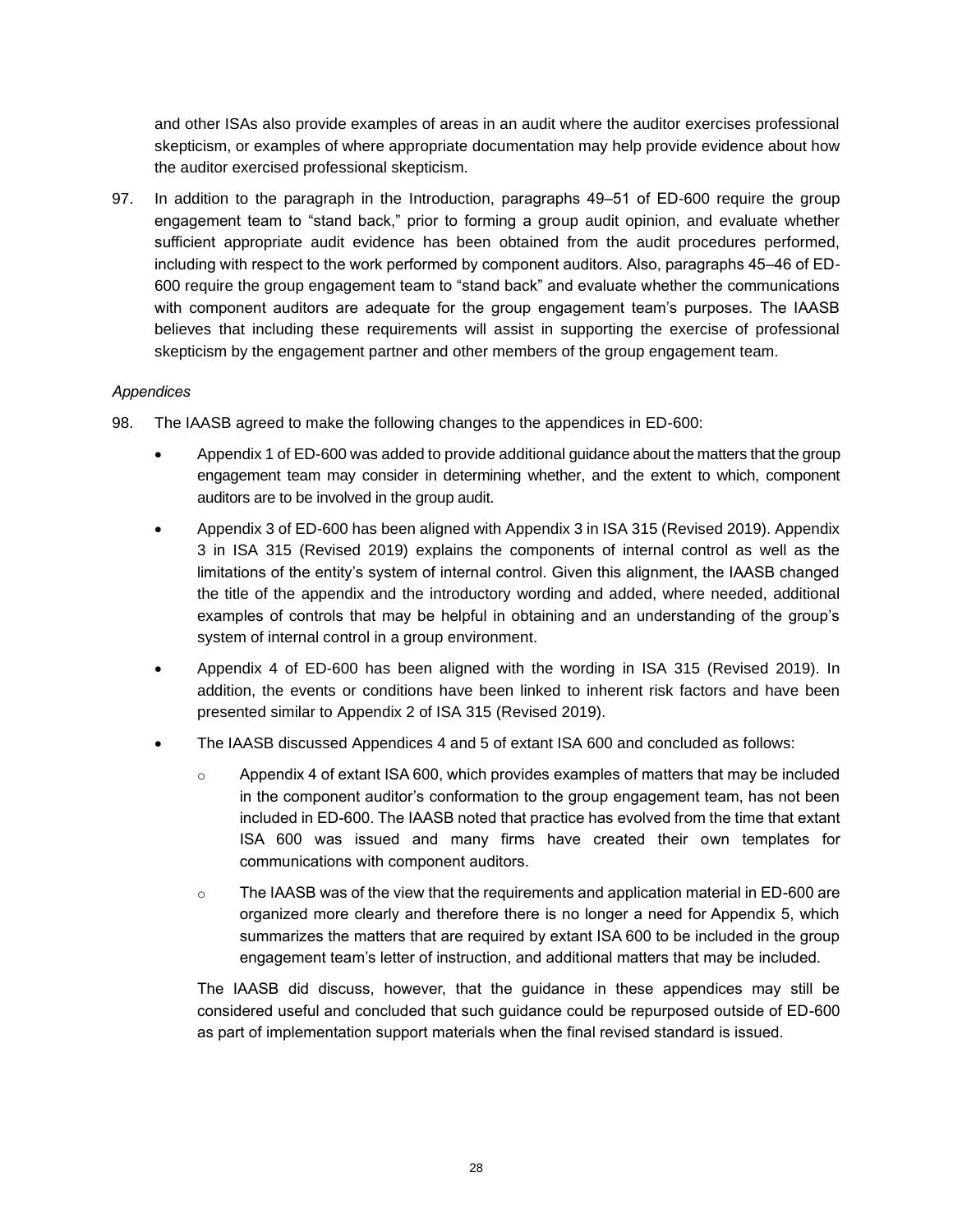#### *Implementation Support Activities*

- 99. Respondents to the ITC often cited matters for which additional implementation guidance or examples could be provided outside of the final revised standard. During the course of its deliberations, the IAASB also identified a number of areas for which implementation support may be helpful.
- 100. The IAASB is committed to undertaking activities to support awareness, understanding and effective implementation of the revised standard once finalized. This may include a first-time implementation guide, FAQs, webinars and other materials and activities as needed. The IAASB will also liaise and coordinate, as necessary, with others (including national standard-setters and IFAC) in relation to other needs for guidance to support the revised standard.

#### *Conforming and Consequential Amendments*

101. The IAASB is proposing a number of conforming and consequential amendments arising from ED-600. The proposed changes have been presented in marked text to the relevant paragraphs of the various standards. Only the paragraphs that are being proposed to be amended, or that are needed to provide context for the proposed amendments, are provided. In many cases, the changes relate to aligning the terminology or wording with ED-600.

Proposed ISA 220 (Revised) – Quality Management for an Audit of Financial Statements

102. The definition of group engagement partner in paragraph 7(h) of extant ISA 600 includes the following with respect to joint auditors:

Where joint auditors conduct the group audit, the joint engagement partners and their engagement teams collectively constitute the group engagement partner and the group engagement team. This ISA does not, however, deal with the relationship between joint auditors or the work that one joint auditor performs in relation to the work of the other joint auditor.

- 103. The IAASB determined that the involvement of joint auditors can apply to any audit engagement, and therefore is best addressed in proposed ISA 220 (Revised). However, the IAASB noted that this proposed change to proposed ISA 220 (Revised) was not exposed for public comment as a part of that proposed standard. The IAASB therefore determined that including the proposed change to the application material to proposed ISA 220 (Revised) as a consequential amendment arising from ED-600 would be appropriate to solicit public comment on the matter.
- ISA 300 Planning an Audit of Financial Statements
- 104. Paragraph 16 of extant ISA 600 requires the group engagement partner to review the overall group audit strategy and group audit plan. In its discussions on ED-600, the IAASB believed it was inconsistent for this requirement to apply to a small, non-complex group audit engagement (such as a group with only two entities or business units that operates in a single line of business), but not for a large, complex single-location audit because there is no corresponding requirement for the engagement partner in ISA 300. Therefore, the IAASB concluded that this requirement should apply to all audit engagements, and has proposed a consequential amendment as paragraph 11A to ISA 300.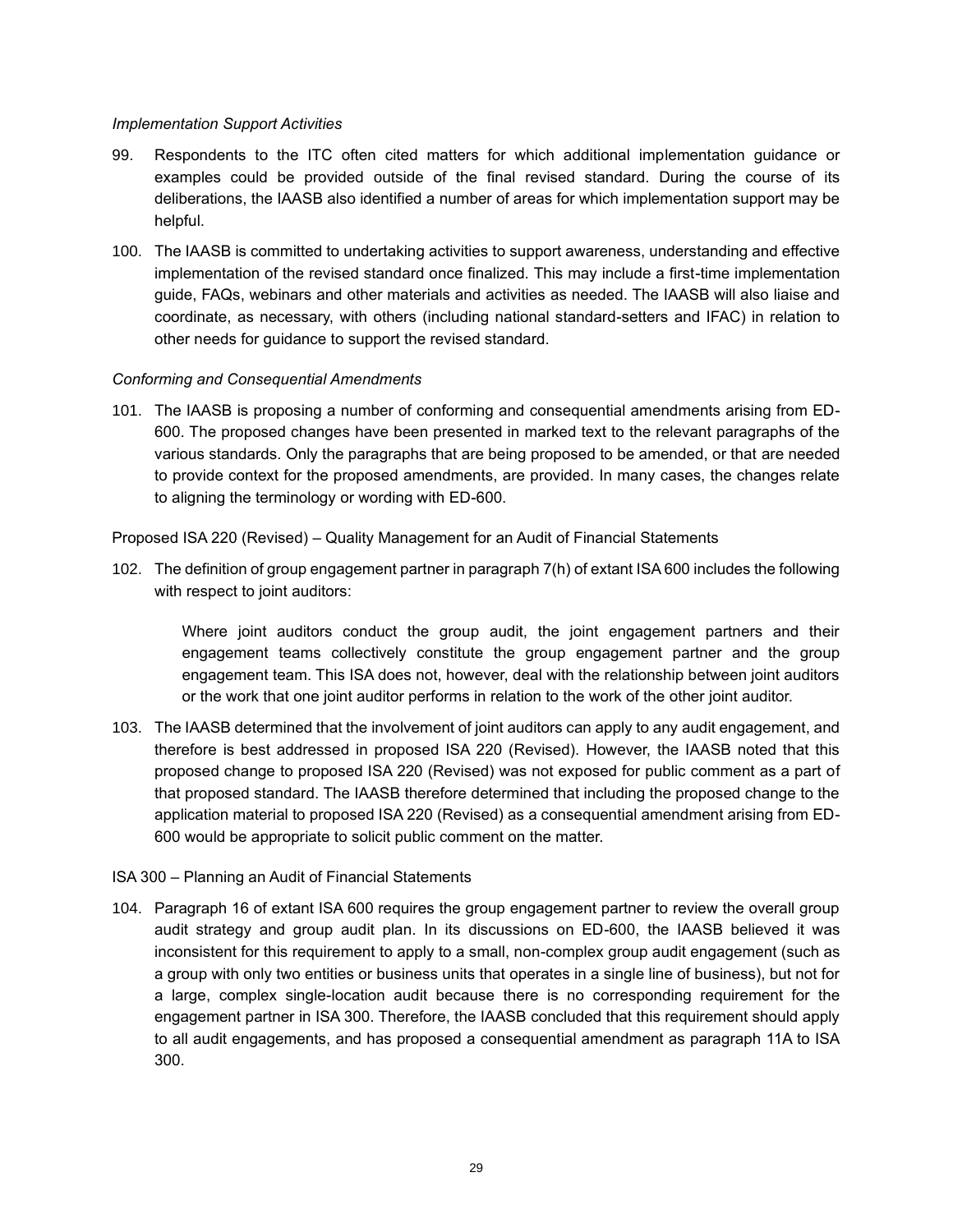ISA 402 – Audit Considerations Relating to An Entity Using a Service Organization

105. The IAASB is proposing to change the reference to ISA 600 in paragraph A19 of ISA 402 to instead refer to proposed ISA 220 (Revised). The IAASB determined that the application material in proposed ISA 220 (Revised) is relevant for, and therefore may be useful with respect to, the user auditor's direction and supervision of another auditor, and the review of that auditor's work.

# **Section 3 Request for Comments**

Respondents are asked to comment on the clarity, understandability and practicality of application of the requirements and related application material of ED-600. In this regard, comments will be most helpful if they are identified with specific aspects of ED-600 and include the reasons for any concern about clarity, understandability and practicality of application, along with suggestions for improvement.

#### **Overall Questions**

- 1. With respect to the linkages to other standards:
	- (a) Does ED-600 have appropriate linkages to other ISAs and with the proposed ISQMs?
	- (b) Does ED-600 sufficiently address the special considerations in a group audit with respect to applying the requirements and application material in other relevant ISAs, including proposed ISA 220 (Revised)? Are there other special considerations for a group audit that you believe have not been addressed in ED-600?
- 2. With respect to the structure of the standard, do you support the placement of sub-sections throughout ED-600 that highlight the requirements when component auditors are involved?
- 3. Do the requirements and application material of ED-600 appropriately reinforce the exercise of professional skepticism in relation to an audit of group financial statements?

### **Specific Questions**

- 4. Is the scope and applicability of ED-600 clear? In that regard, do you support the definition of group financial statements, including the linkage to a consolidation process? If you do not support the proposed scope and applicability of ED-600, what alternative(s) would you suggest (please describe why you believe such alternative(s) would be more appropriate and practicable).
- 5. Do you believe the proposed standard is scalable to groups of different sizes and complexities, recognizing that group financial statements, as defined in ED-600, include the financial information of more than one entity or business unit? If not, what suggestions do you have for improving the scalability of the standard?
- 6. Do you support the revised definition of a component to focus on the 'auditor view' of the entities and business units comprising the group for purposes of planning and performing the group audit?
- 7. With respect to the acceptance and continuance of group audit engagements, do you support the enhancements to the requirements and application material and, in particular, whether ED-600 appropriately addresses restrictions on access to information and people and ways in which the group engagement team can overcome such restrictions?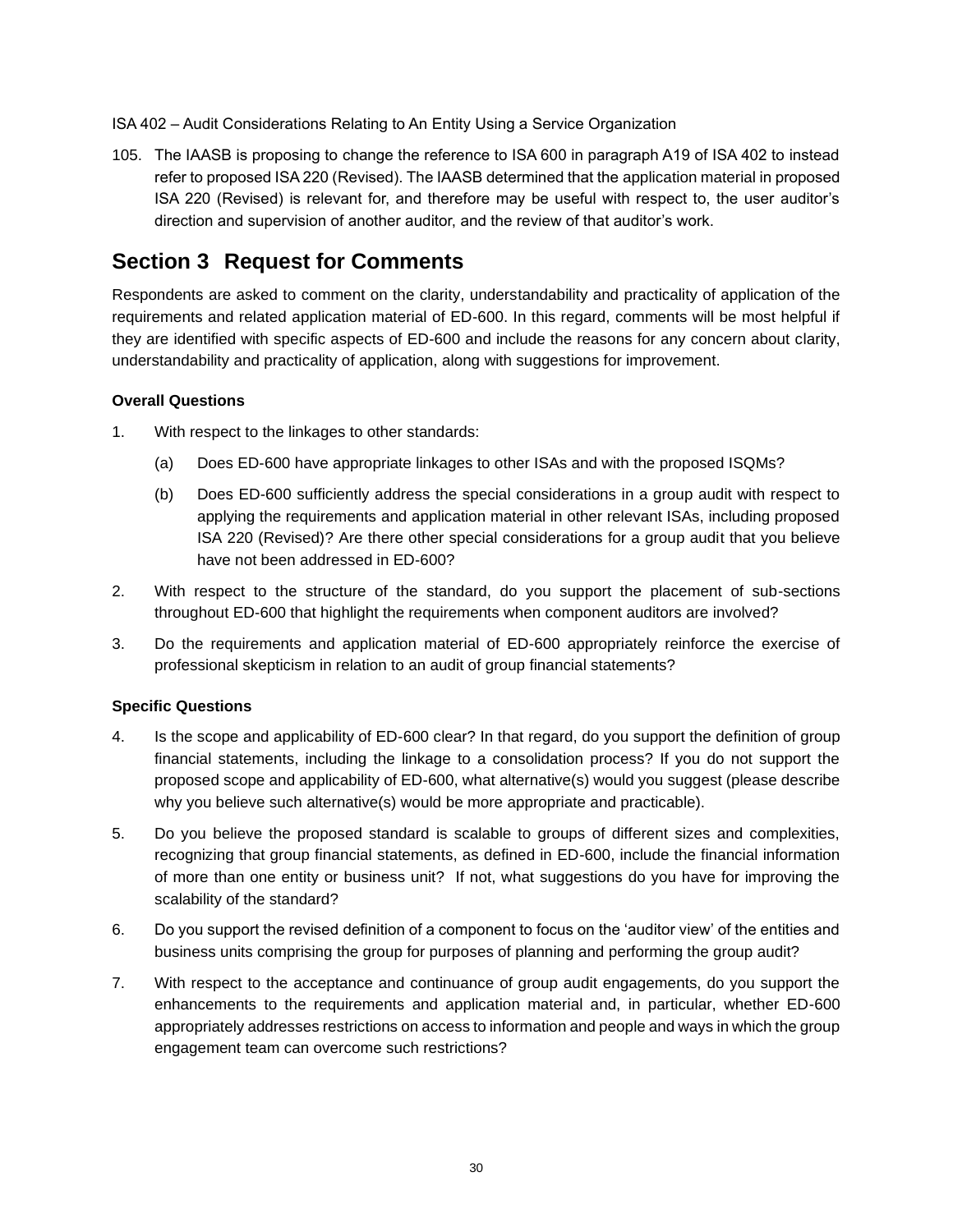- 8. Will the risk-based approach result in an appropriate assessment of the risks of material misstatement of the group financial statements and the design and performance of appropriate responses to those assessed risks? In particular, the IAASB is interested in views about:
	- (a) Whether the respective responsibilities of the group engagement team and component auditors are clear and appropriate?
	- (b) Whether the interactions between the group engagement team and component auditors throughout the different phases of the group audit are clear and appropriate, including sufficient involvement of the group engagement partner and group engagement team?
	- (c) What practical challenges may arise in implementing the risk-based approach?
- 9. Do you support the additional application material on the commonality of controls and centralized activities, and is this application material clear and appropriate?
- 10. Do you support the focus in ED-600 on component performance materiality, including the additional application material that has been included on aggregation risk and factors to consider in determining component performance materiality?
- 11. Do you support the enhanced requirements and application material on documentation, including the linkage to the requirements of ISA 230? In particular:
	- (a) Are there specific matters that you believe should be documented other than those described in paragraph 57 of ED-600?
	- (b) Do you agree with the application material in paragraphs A129 and A130 of ED-600 relating to the group engagement team's audit documentation when access to component auditor documentation is restricted?
- 12. Are there any other matters you would like to raise in relation to ED-600?

## **Request for General Comments**

- 13. The IAASB is also seeking comments on the matters set out below:
	- (a) Translations—Recognizing that many respondents may intend to translate the final ISA for adoption in their own environments, the IAASB welcomes comment on potential translation issues respondents note in reviewing the ED-600.
	- (b) Effective Date—Recognizing that ED-600 is a substantive revision, and given the need for national due process and translation, as applicable, the IAASB believes that an appropriate effective date for the standard would be for financial reporting periods beginning approximately 18 months after approval of a final ISA. Earlier application would be permitted and encouraged. The IAASB welcomes comments on whether this would provide a sufficient period to support effective implementation of the ISA.

### **Invitation for Field Testing**

The IAASB recognizes that many audits today are audits of group financial statements, ranging from audits of the world's largest and most complex entities to audits of smaller groups with only a few entities or business units. Therefore, ED-600 will likely be of particular interest for the audit practices of firms of all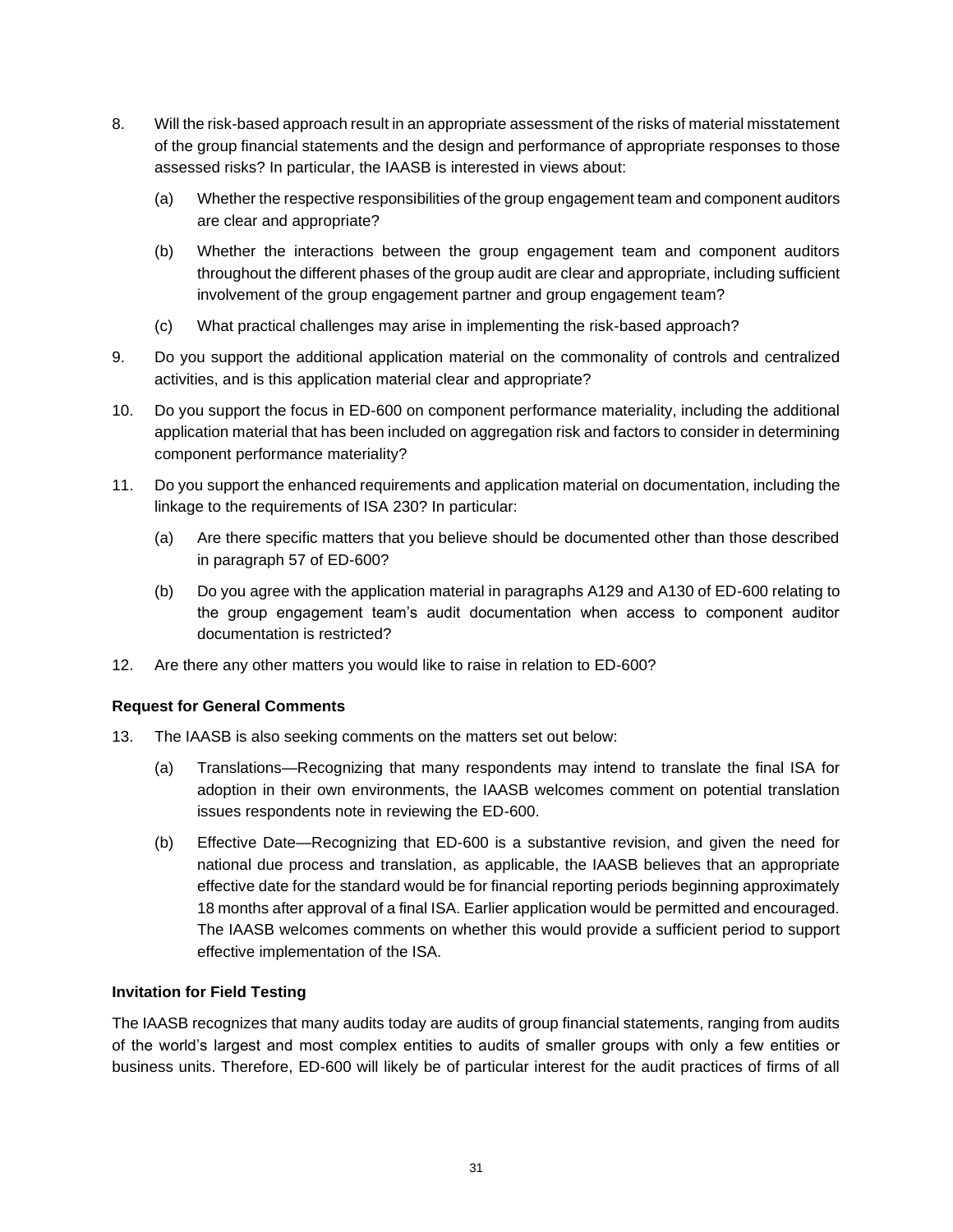sizes. Accordingly, the IAASB encourages field testing<sup>18</sup> of the proposals by firms, and welcomes the sharing of the results of any field testing performed with the IAASB as part of the responses to this ED.

<sup>&</sup>lt;sup>18</sup> The IAASB did not believe that a consultation paper, field testing or a roundtable was needed before approval of ED-600. However, the IAASB recognizes that some firms may choose to undertake field testing to inform their response to ED-600. Field testing may take different forms and may focus on all or certain phases of a group audit, or on specific requirements of ED-600, and may be executed at different levels. Field testing is not required in order to respond to ED-600 but is recognized in terms of the additional information and different perspectives that may be obtained in this manner.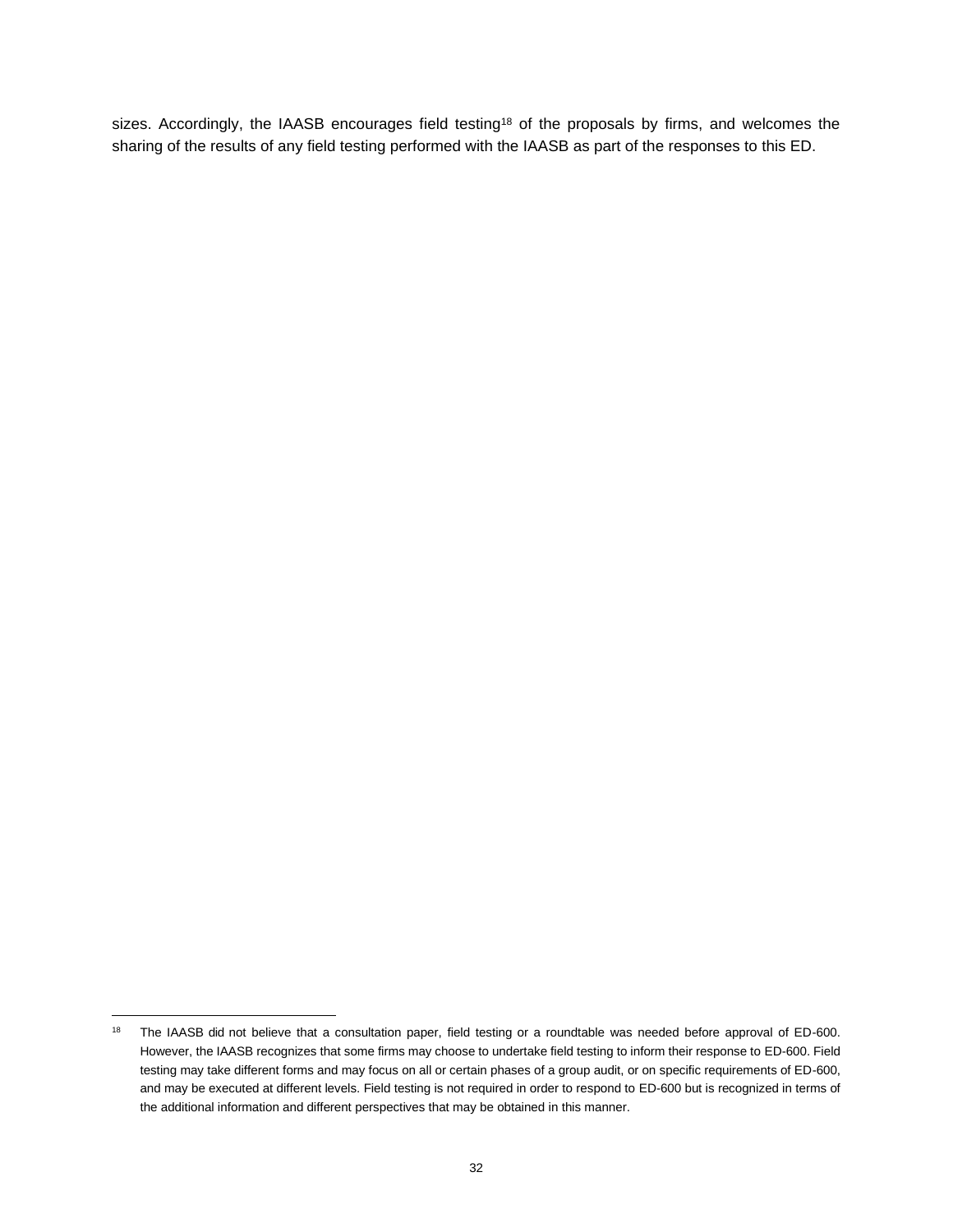# **PROPOSED INTERNATIONAL STANDARD ON AUDITING 600 (REVISED)**

# **SPECIAL CONSIDERATIONS—AUDITS OF GROUP FINANCIAL STATEMENTS (INCLUDING THE WORK OF COMPONENT AUDITORS)**

(Effective for audits of financial statements for periods beginning on or after [DATE])

|  | <b>CONTENTS</b> |
|--|-----------------|
|--|-----------------|

#### Paragraph

| Introduction                                                                    |            |
|---------------------------------------------------------------------------------|------------|
|                                                                                 | 1–6        |
|                                                                                 | 7          |
|                                                                                 | 8          |
|                                                                                 | $9 - 11$   |
| <b>Requirements</b>                                                             |            |
| Leadership Responsibilities for Managing and Achieving Quality on a Group Audit | 12         |
|                                                                                 | $13 - 23$  |
| Understanding the Group and Its Environment, the Applicable Financial Reporting | $24 - 28$  |
|                                                                                 | $241 - 30$ |
|                                                                                 | 342        |
|                                                                                 | $33 - 42$  |
| Two-Way Communication Between the Group Engagement Team and the                 | 43–46      |
|                                                                                 | $47 - 48$  |
| Evaluating the Sufficiency and Appropriateness of Audit Evidence Obtained       | $49 - 51$  |
|                                                                                 | 52         |
| Communication with Group Management and Those Charged with Governance of        | $53 - 56$  |
|                                                                                 | 57         |
| <b>Application and Other Explanatory Material</b>                               |            |
|                                                                                 | $A1 - A10$ |
|                                                                                 | A11-A18    |
| Leadership Responsibilities for Managing and Achieving Quality on a Group Audit | A19-A20    |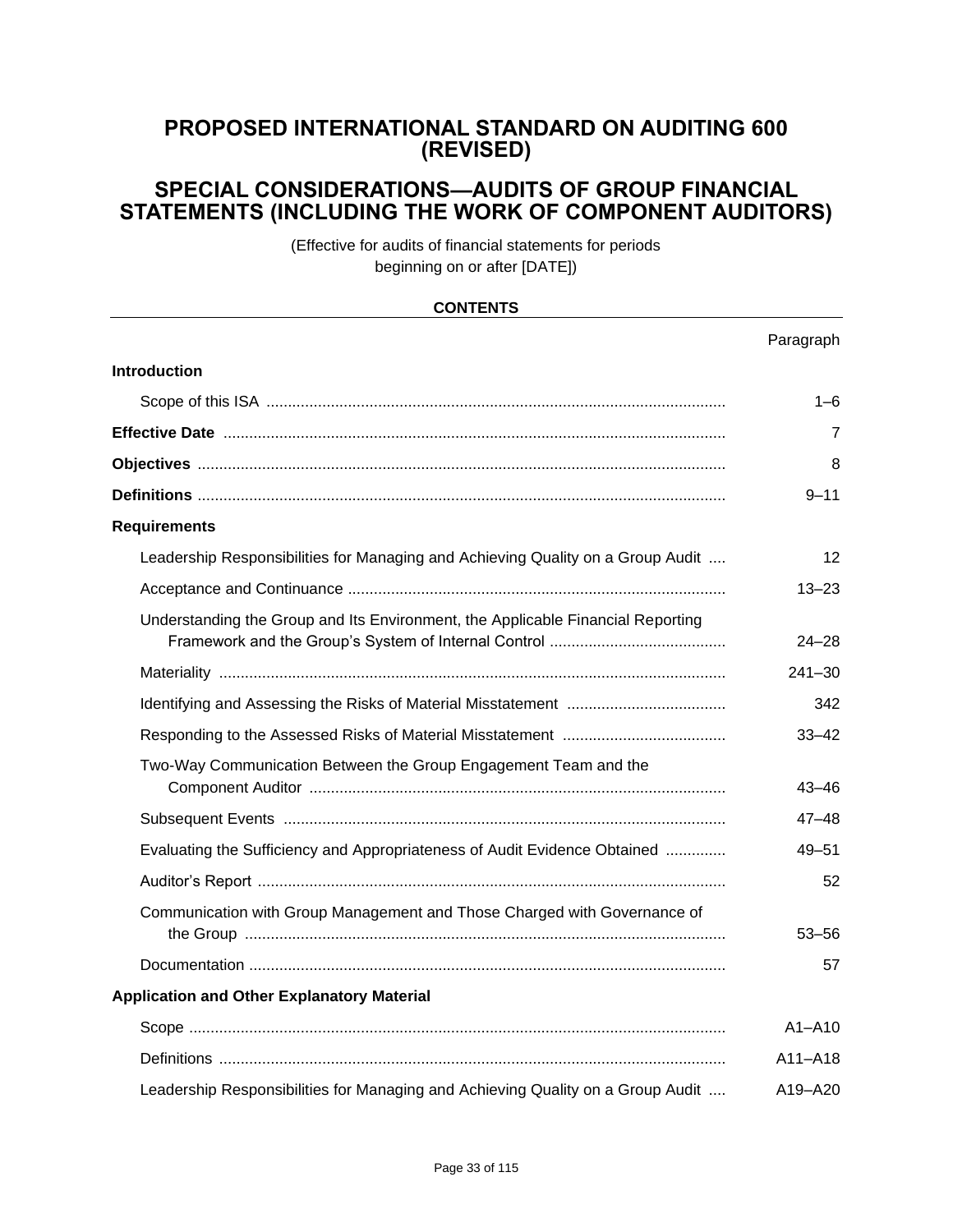PROPOSED ISA 600 (REVISED), SPECIAL CONSIDERATIONS—AUDITS OF GROUP FINANCIAL STATEMENTS (INCLUDING THE WORK OF COMPONENT AUDITORS)

|                                                                                                                                                                                                     | A21-A52   |
|-----------------------------------------------------------------------------------------------------------------------------------------------------------------------------------------------------|-----------|
| Understanding the Group and Its Environment, the Applicable Financial Reporting                                                                                                                     | A53-A72   |
|                                                                                                                                                                                                     | A73-A77   |
|                                                                                                                                                                                                     | A78-A84   |
|                                                                                                                                                                                                     | A85-A105  |
| Two-Way Communication Between the Group Engagement Team and the                                                                                                                                     | A106-A113 |
|                                                                                                                                                                                                     | A114      |
| Evaluating the Sufficiency and Appropriateness of Audit Evidence Obtained                                                                                                                           | A115-A116 |
|                                                                                                                                                                                                     | A117-A118 |
| Communication with Group Management and Those Charged with Governance of                                                                                                                            | A119-A123 |
|                                                                                                                                                                                                     | A124-A130 |
| Appendix 1: Considerations Relating to the Involvement of Component Auditors in the<br>Group Audit                                                                                                  |           |
| Appendix 2: Illustration of Independent Auditor's Report Where the Group Engagement<br>Team Is Not Able to Obtain Sufficient Appropriate Audit Evidence on Which to Base<br>the Group Audit Opinion |           |
|                                                                                                                                                                                                     |           |

- Appendix 3: Understanding the Group's System of Internal Control
- Appendix 4: Examples of Events or Conditions that May Give Rise to Risks of Material Misstatement of the Group Financial Statements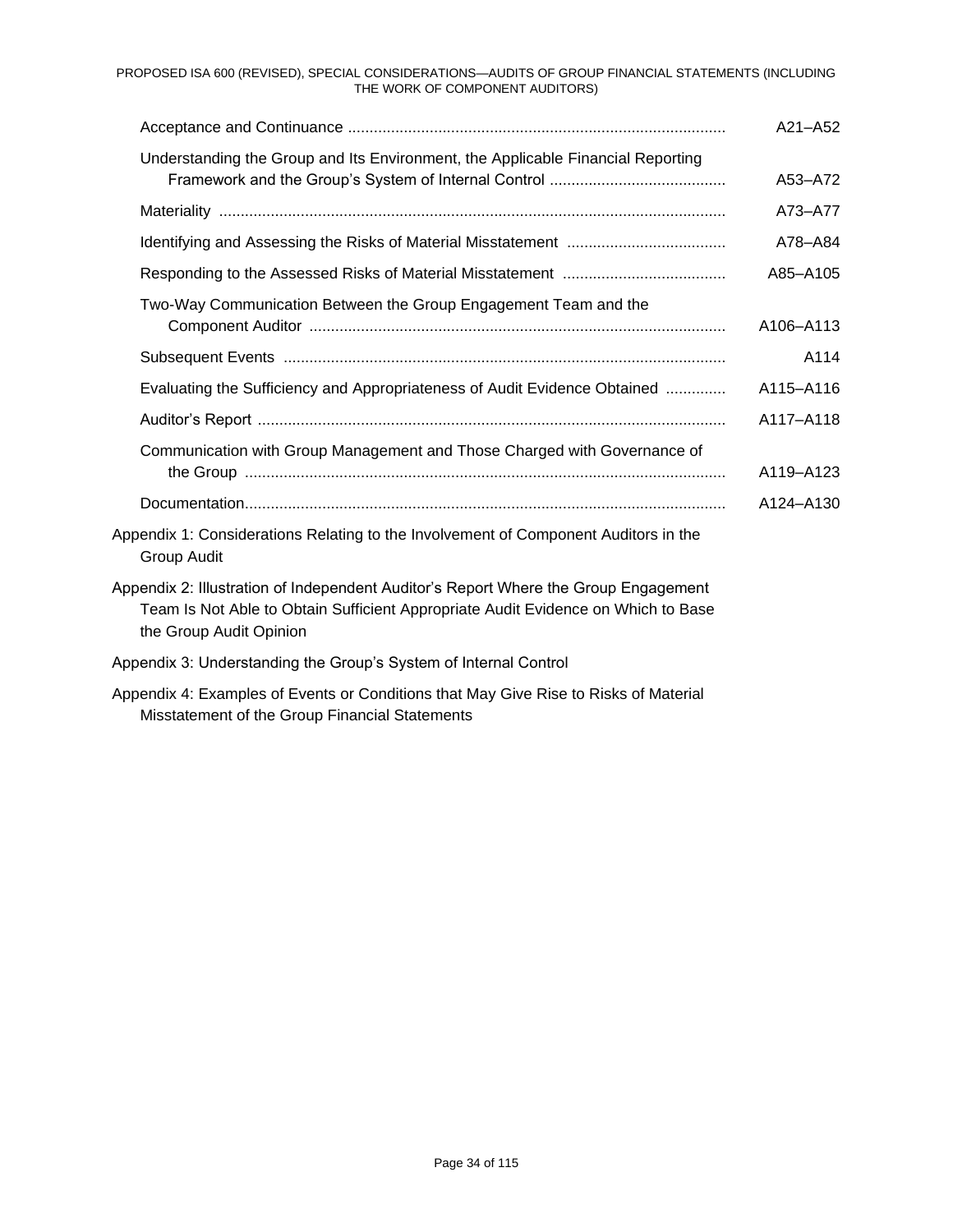## **Introduction**

#### **Scope of this ISA**

- 1. The International Standards on Auditing (ISAs) apply to an audit of group financial statements. This ISA deals with special considerations that apply to an audit of group financial statements, including in those circumstances when component auditors are involved. The requirements and guidance in this ISA refer to, or expand on, how other relevant ISAs are to be applied in relation to an audit of group financial statements (a group audit), in particular proposed ISA 220 (Revised),<sup>1</sup> ISA 315  $(Revised 2019),<sup>2</sup>$  and ISA 330.<sup>3</sup> (Ref: Para. A1–A2)
- 2. This ISA applies when the auditor has been engaged to audit group financial statements. Group financial statements, as defined, include the financial information of more than one entity or business unit. A key factor in determining whether financial statements are group financial statements is whether financial information is prepared through a consolidation process as described in paragraph 11.
- 3. A group may be organized in various ways. For example, a group may be structured or organized by geography, legal or other entities, business or economic units (including branches or divisions), or business activities, which are collectively referred to as "entities or business units" in this ISA. The group engagement team may plan and perform an audit of group financial statements based on the entities or business units as viewed by group management. Alternatively, the group engagement team may determine that it is effective and more efficient to obtain audit evidence by planning and performing the group audit based on locations, functions or activities that are not necessarily aligned with how group management views the entities or business units comprising the group. This ISA uses the term "component" to refer to the manner in which the group engagement team views the group structure for purposes of planning and performing audit procedures for the group audit. (Ref: Para. A3–A6)
- 4. This ISA highlights the responsibility of the group engagement team to obtain sufficient appropriate audit evidence to provide a basis for forming an opinion on the group financial statements. This ISA also recognizes that component auditors can be, and often are, involved in all phases of the group audit, and in particular to assist the group engagement team in identifying, assessing and responding to the risks of material misstatement of the group financial statements. Accordingly, this ISA requires sufficient and appropriate involvement by the group engagement team in the work of component auditors and emphasizes the importance of two-way communication between the group engagement team and component auditors. In addition, this ISA explains the matters that the group engagement team takes into account when determining the nature, timing and extent of the direction and supervision of component auditors and the review of their work. (Ref: Para. A7–A8, Appendix 1)
- 5. In accordance with ISA 200,<sup>4</sup> the engagement team is required to plan and perform the group audit with professional skepticism and to exercise professional judgment. The appropriate exercise of

<sup>1</sup> Proposed ISA 220 (Revised), *Quality Management for an Audit of Financial Statements*. All references to proposed ISA 220 (Revised) are to the version presented to the IAASB in March 2020.

<sup>2</sup> ISA 315 (Revised 2019), *Identifying and Assessing the Risks of Material Misstatement*

<sup>3</sup> ISA 330, *The Auditor's Responses to Assessed Risks*

<sup>4</sup> ISA 200, *Overall Objectives of the Independent Auditor and the Conduct of an Audit in Accordance with International Standards*  on Auditing, paragraphs 15-16 and A20-A24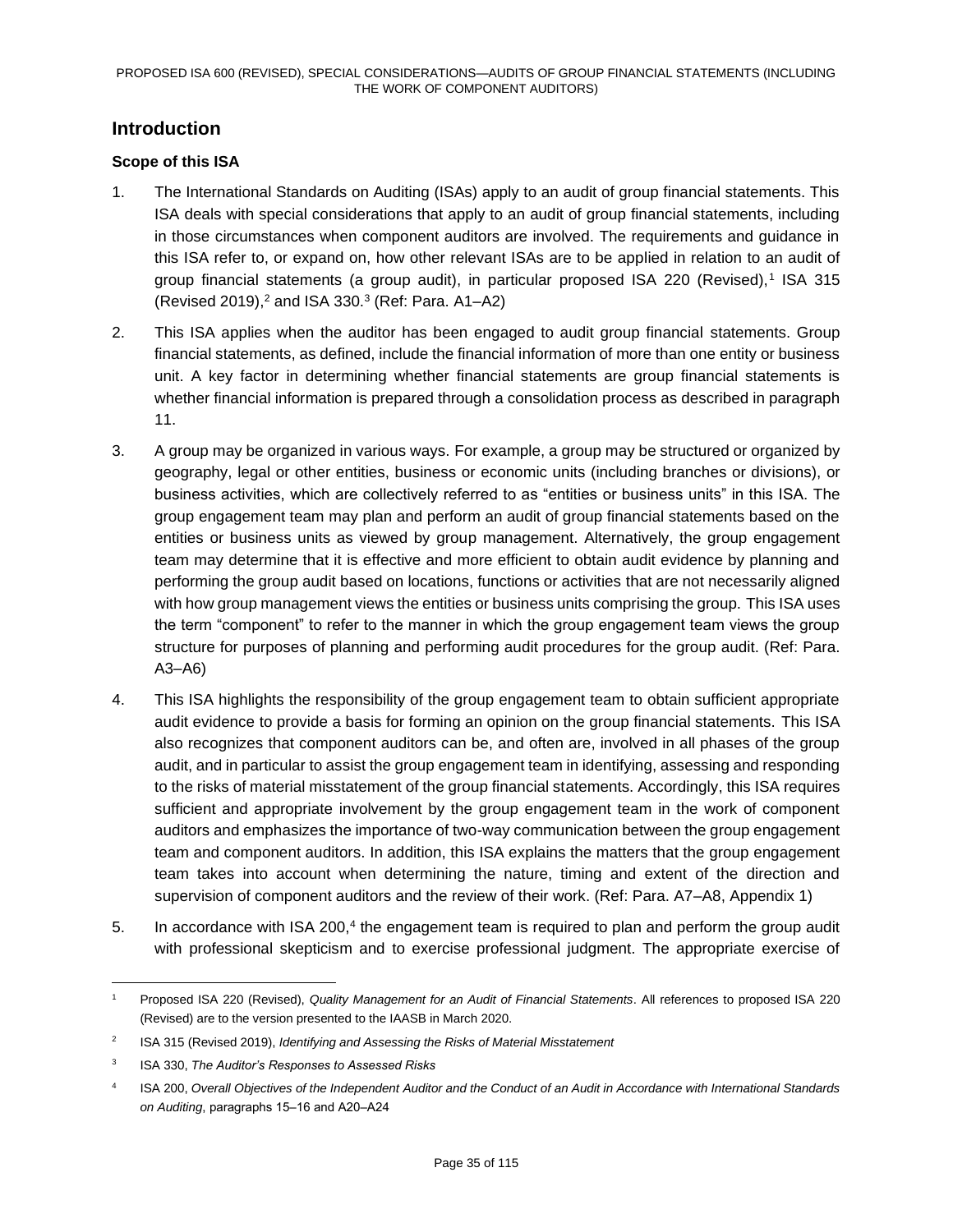professional skepticism may be demonstrated through the actions and communications of the engagement team, including emphasizing the importance of each engagement team member exercising professional skepticism throughout the group audit engagement. Such actions and communications may include specific steps to mitigate impediments that may impair the appropriate exercise of professional skepticism. (Ref: Para. A9-A10)

6. When this ISA expressly intends that a requirement or responsibility be fulfilled by the group engagement partner or the group engagement team, the term "the group engagement partner shall …" or "the group engagement team shall …" is used. In these circumstances, the group engagement partner or group engagement team may need to obtain information from the firm or other members of the engagement team to fulfill the requirement. When the group engagement partner or the group engagement team is permitted to assign the design or performance of procedures, tasks or actions to other appropriately skilled or suitably experienced members of the engagement team, including component auditors, the term "the group engagement partner shall take responsibility for…" or "the group engagement team shall take responsibility for…" is used. Nevertheless, the group engagement partner remains ultimately responsible, and therefore accountable, for compliance with the requirements of this ISA.

## **Effective Date**

7. This ISA is effective for audits of group financial statements for periods beginning on or after December 15, 20XX.

## **Objectives**

- 8. The objectives of the auditor are to:
	- (a) With respect to the acceptance and continuance of the group audit engagement, determine whether sufficient appropriate audit evidence can reasonably be expected to be obtained to provide a basis for forming an opinion on the group financial statements;
	- (b) Identify and assess the risks of material misstatement of the group financial statements, and to plan and perform further audit procedures to appropriately respond to those assessed risks;
	- (c) Be sufficiently and appropriately involved in the work of component auditors throughout the group audit engagement, including communicating clearly about the scope and timing of their work, and in evaluating the results of that work; and
	- (d) Evaluate whether sufficient appropriate audit evidence has been obtained from the audit procedures performed, including with respect to the work performed by component auditors, as a basis for forming an opinion on the group financial statements.

## **Definitions**

- 9. For purposes of the ISAs, the following terms have the meanings attributed below:
	- (a) Aggregation risk The probability that the aggregate of uncorrected and undetected misstatements exceeds materiality for the financial statements as a whole. (Ref: Para. A11)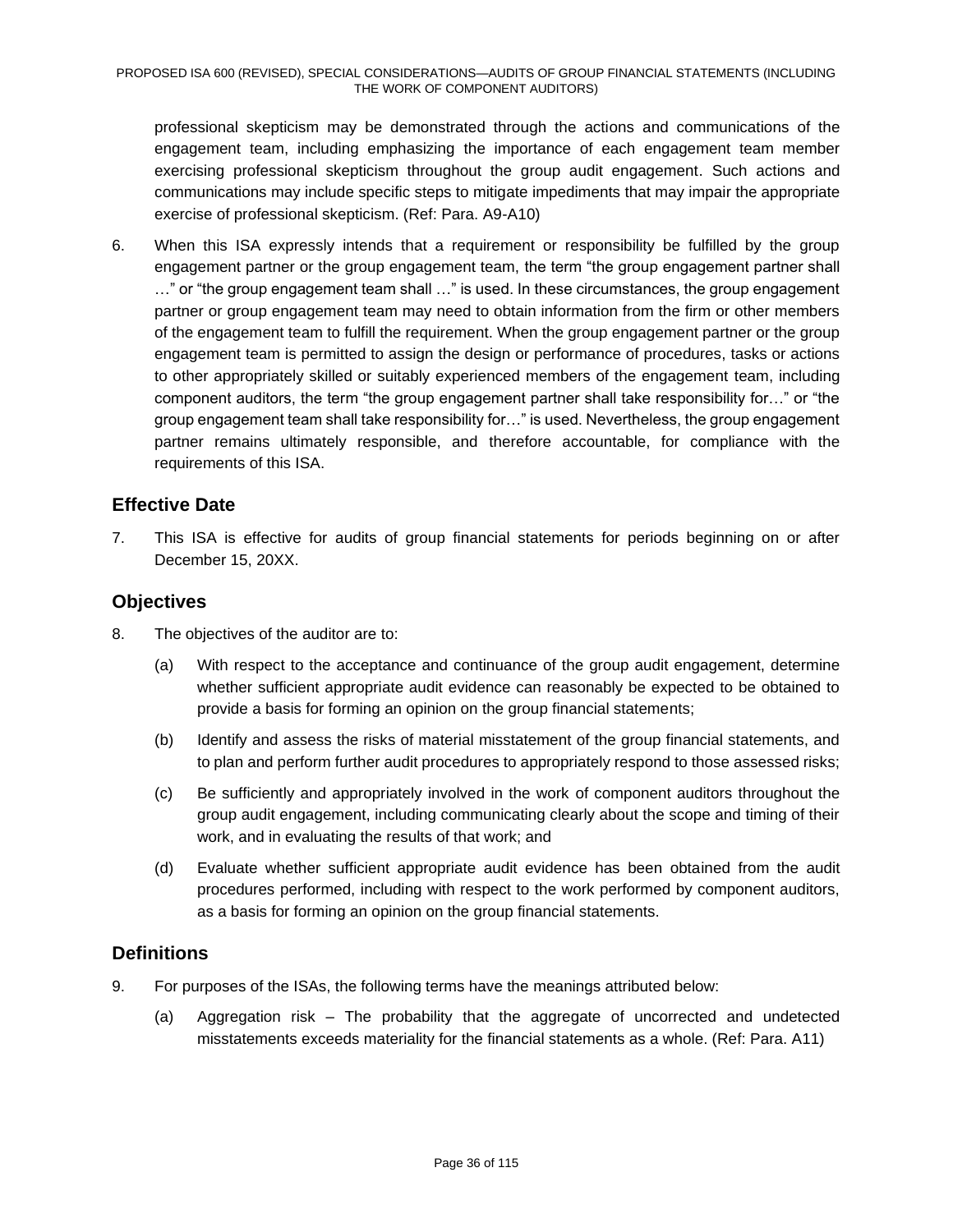- (b) Component A location, function or activity (or combination of locations, functions or activities) determined by the group engagement team for purposes of planning and performing audit procedures in a group audit. (Ref: Para. A12)
- (c) Component auditor An auditor who, at the request of the group engagement team, performs audit procedures related to a component for purposes of the group audit. A component auditor is a part of the engagement team.<sup>5</sup> (Ref: Para. A13–A14)
- (d) Component management Management responsible for a component. (Ref: Para. A15)
- (e) Component performance materiality An amount set by the group engagement team to reduce aggregation risk to an appropriately low level for purposes of planning and performing audit procedures in relation to a component.
- (f) Group A reporting entity for which group financial statements are prepared.
- (g) Group audit The audit of group financial statements.
- (h) Group audit opinion The audit opinion on the group financial statements.
- (i) Group engagement partner The engagement partner<sup>6</sup> who is responsible for the group audit.
- (j) Group engagement team The group engagement partner and other members of the engagement team who are responsible for:
	- (i) Establishing the overall group audit strategy and audit plan;
	- (ii) Directing and supervising component auditors and reviewing their work;
	- (iii) Evaluating the conclusions drawn from the audit evidence obtained as the basis for forming an opinion on the group financial statements.
- (k) Group financial statements Financial statements that include the financial information of more than one entity or business unit through a consolidation process.
- (l) Group management Management responsible for the preparation of the group financial statements.
- (m) Group performance materiality Performance materiality<sup>7</sup> in relation to the group financial statements as a whole, as determined by the group engagement team.
- 10. Reference in this ISA to "the applicable financial reporting framework" means the financial reporting framework that applies to the group financial statements.
- 11. Reference in this ISA to "consolidation process" includes the recognition, measurement, presentation, and disclosure, in accordance with the requirements of the applicable financial reporting framework, of financial information of entities or business units in the group financial statements by way of: (Ref: Para. A16, A18)
	- (a) Consolidation, proportionate consolidation, or the equity methods of accounting;
	- (b) The aggregation of the financial information of branches or divisions; or (Ref: Para. A17)

<sup>5</sup> Proposed ISA 220 (Revised), paragraph 10(d)

 $6$  Proposed ISA 220 (Revised), paragraph 10(a)

<sup>7</sup> ISA 320, *Materiality in Planning and Performing an Audit*, paragraph 11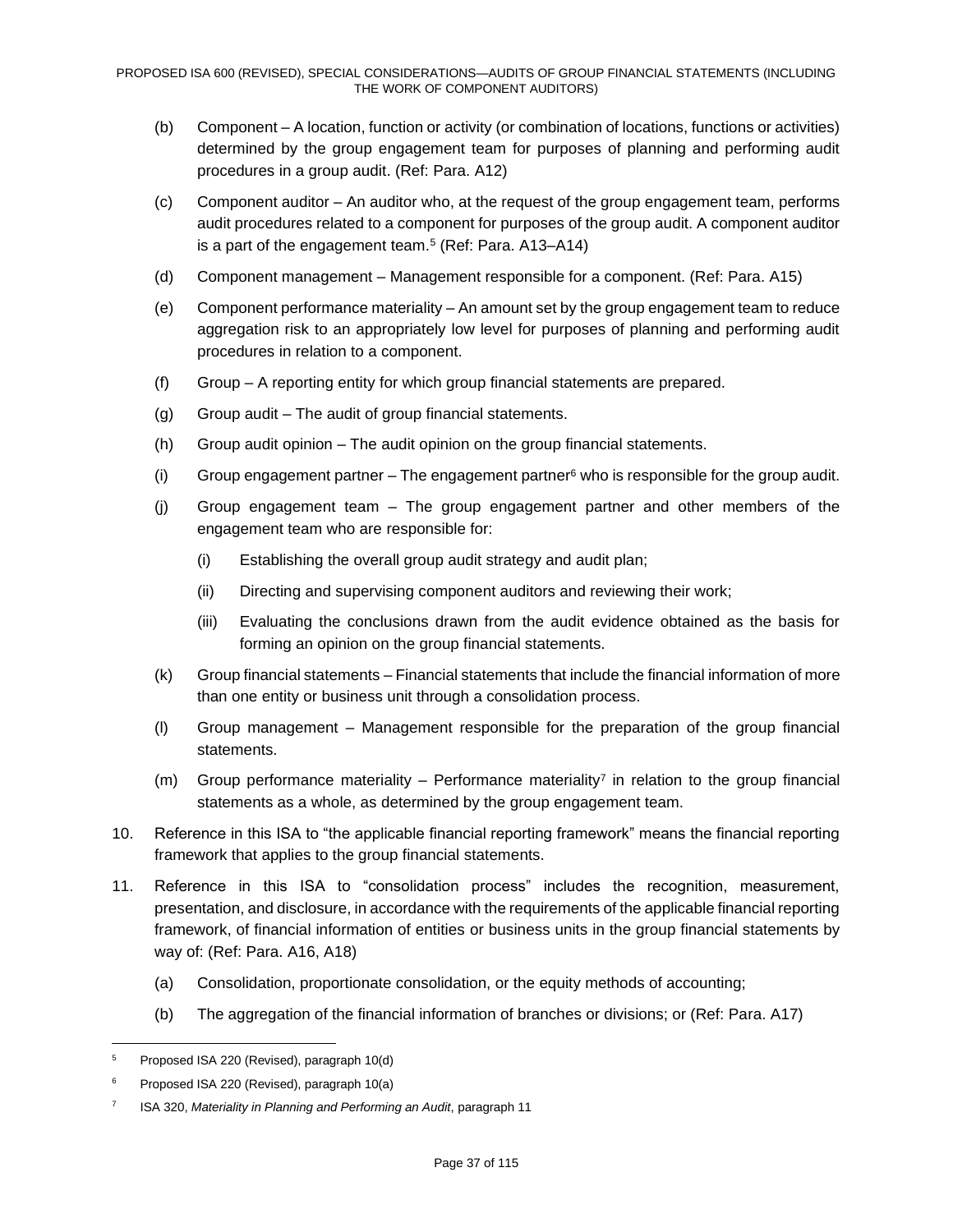(c) The presentation in combined financial statements of the financial information of entities or business units that have no parent but are under common control.

# **Requirements**

## **Leadership Responsibilities for Managing and Achieving Quality on a Group Audit**

12. In applying proposed ISA 220 (Revised), $8$  the group engagement partner shall be sufficiently and appropriately involved throughout the group audit engagement, including in the work of component auditors, such that the group engagement partner has the basis for determining whether the significant judgments made, and the conclusions reached, are appropriate given the nature and circumstances of the group audit engagement. (Ref: Para. A19–A20)

## **Acceptance and Continuance**

- 13. The group engagement partner shall determine whether sufficient appropriate audit evidence can reasonably be expected to be obtained to provide a basis for forming an opinion on the group financial statements. For this purpose, the group engagement team shall obtain an understanding of the group that is sufficient to identify components and make a preliminary determination about whether to involve component auditors. (Ref: Para. A21–A24)
- 14. If, after the acceptance or continuance of the group audit engagement, the group engagement partner concludes that sufficient appropriate audit evidence cannot be obtained, the group engagement partner shall consider the possible effects on the group audit. (Ref: Para. A25)

#### *Terms of the Engagement*

- 15. In applying ISA 210,<sup>9</sup> the group engagement team shall obtain the agreement of group management that it acknowledges and understands its responsibility to provide the engagement team with: (Ref: Para. A26)
	- (a) Access to all information of which group management is aware that is relevant to the preparation of the group financial statements such as records, documentation and other matters;
	- (b) Additional information that the engagement team may request from group management and component management for the purpose of the group audit; and
	- (c) Unrestricted access to persons within the group from whom the engagement team determines it necessary to obtain audit evidence.

#### *Restrictions on Access Outside the Control of Group Management*

16. If the group engagement partner concludes that group management cannot provide the engagement team with access to information or unrestricted access to persons within the group due to restrictions that are outside the control of group management, the group engagement partner shall consider the possible effects on the group audit. (Ref: Para. A27–A32)

<sup>8</sup> Proposed ISA 220 (Revised), paragraph 13

<sup>9</sup> ISA 210, *Agreeing the Terms of Audit Engagements*, paragraphs 6(b) and 8(b)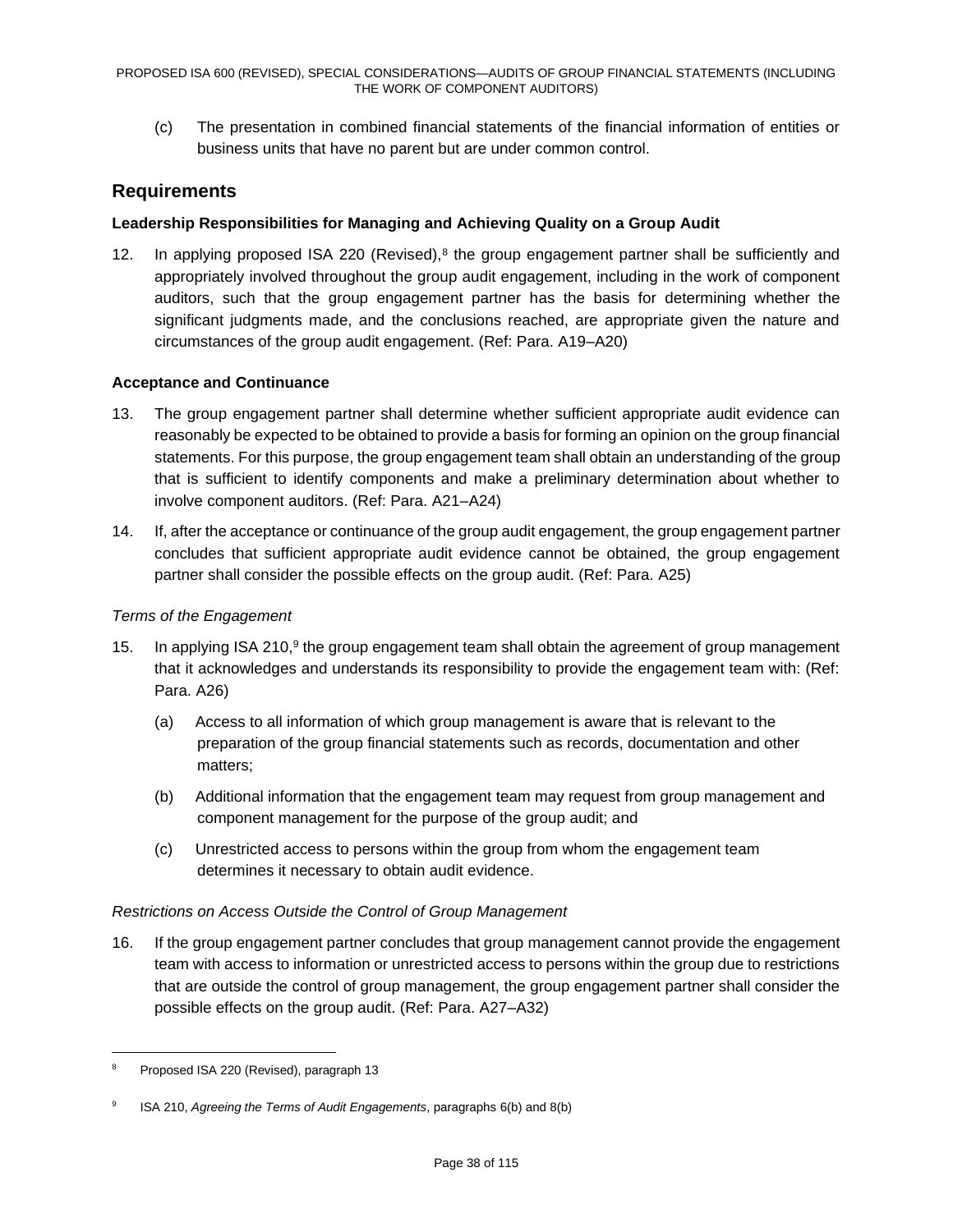#### *Restrictions on Access Imposed by Group Management*

- 17. If the group engagement partner concludes that:
	- (a) It will not be possible for the group engagement team to obtain sufficient appropriate audit evidence due to restrictions imposed by group management; and
	- (b) The possible effect of this limitation will result in a disclaimer of opinion on the group financial statements,

the group engagement partner shall either:

- (i) In the case of a new engagement, not accept the engagement, or, in the case of a continuing engagement, withdraw from the engagement, where withdrawal is possible under applicable law or regulation; or
- (ii) Where law or regulation prohibit an auditor from declining an engagement or where withdrawal from an engagement is not otherwise possible, having performed the audit of the group financial statements to the extent possible, disclaim an opinion on the group financial statements. (Ref: Para. A31–A33)

## *Considerations When Component Auditors Are Involved*

- 18. In applying proposed ISA 220 (Revised),<sup>10</sup> the group engagement partner shall evaluate whether the group engagement team will be able to be involved in the work of the component auditor to the extent necessary to obtain sufficient appropriate audit evidence. (Ref: Para. A34)
- 19. As part of the evaluation in paragraph 18, the group engagement team shall request the component auditor to confirm that the component auditor will cooperate with the group engagement team. (Ref: Para. A35)

Relevant Ethical Requirements, Including Those Related to Independence

- 20. In applying proposed ISA 220 (Revised),<sup>11</sup> the group engagement partner shall take responsibility for: (Ref: Para. A36–A39, A111)
	- (a) Determining that component auditors have been made aware of relevant ethical requirements that are applicable given the nature and circumstances of the group audit engagement;
	- (b) Obtaining an understanding about whether component auditors understand and will comply with the ethical requirements that are relevant to the group audit engagement and, in particular, are independent; and
	- (c) Prior to dating the auditor's report, obtaining a confirmation from component auditors that the ethical requirements that are relevant to the group audit engagement, including those related to independence, have been fulfilled.

<sup>&</sup>lt;sup>10</sup> Proposed ISA 220 (Revised), paragraph 13

<sup>&</sup>lt;sup>11</sup> Proposed ISA 220 (Revised), paragraphs 16–17 and 21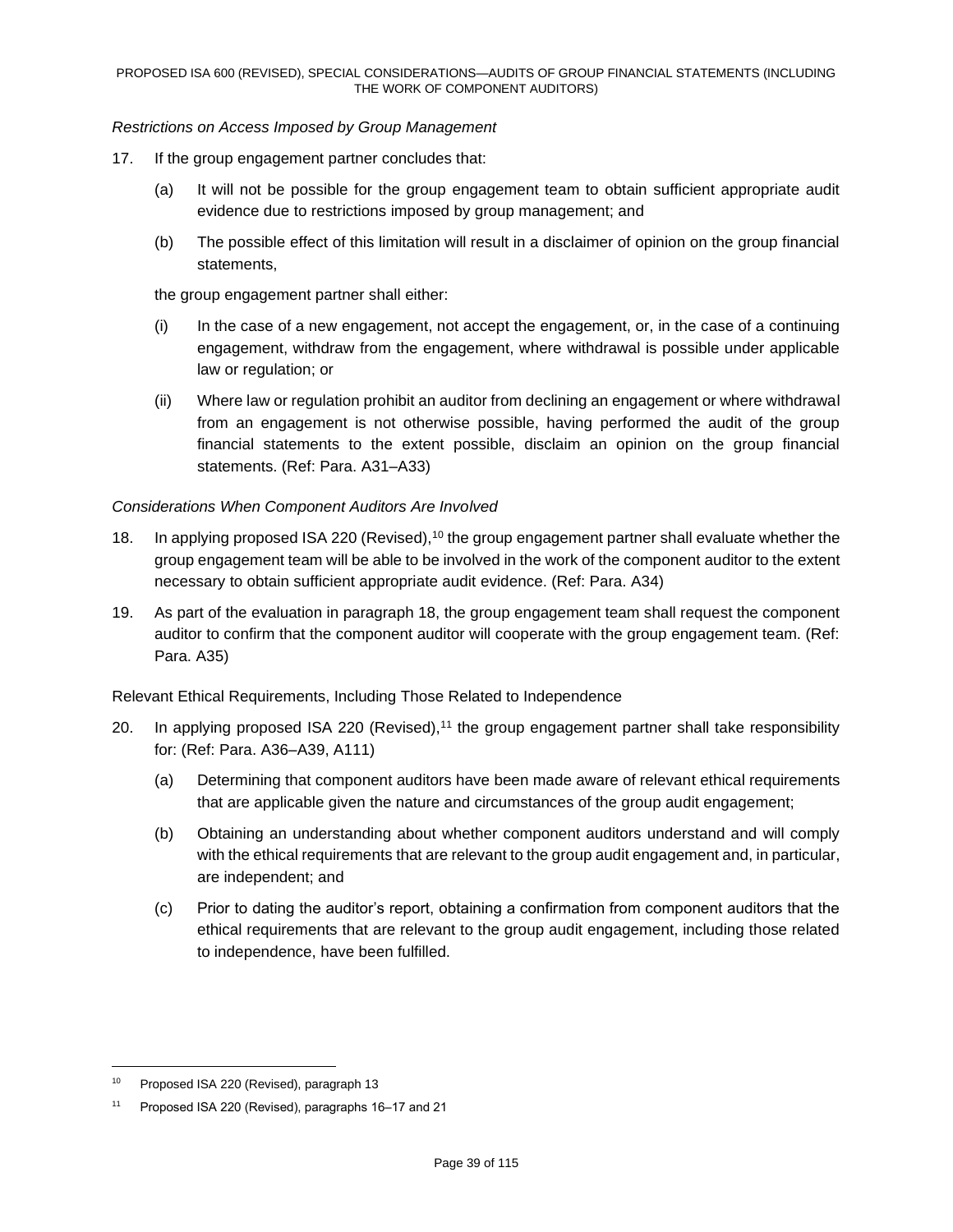#### Engagement Resources

- 21. In applying proposed ISA 220 (Revised),<sup>12</sup> the group engagement partner shall: (Ref: Para. A40)
	- (a) Determine that component auditors have the appropriate competence and capabilities, including sufficient time to perform the assigned audit procedures at the component; and (Ref: Para. A41–A45)
	- (b) When information has been provided about the results of the monitoring and remediation process or external inspections with respect to the component auditor's firm, determine the relevance of such information to the group audit and determine its effect on the group audit. (Ref: Para. A46)
- 22. If the group engagement partner has serious concerns about any of the matters in paragraphs 18– 21, including if a component auditor does not meet the independence requirements that are relevant to the group audit, the group engagement team shall obtain sufficient appropriate audit evidence relating to the work to be performed at the component without involving that component auditor. (Ref: Para. A47–A48)

## Engagement Performance

- 23. In applying proposed ISA 220 (Revised),<sup>13</sup> the group engagement partner shall take responsibility for the nature, timing and extent of direction and supervision of component auditors and the review of their work. In doing so, the group engagement partner takes into account: (Ref: Para. A49–A52)
	- (a) Areas of higher assessed risks of material misstatement of the group financial statements, or where a significant risk has been identified; and
	- (b) Areas in the group financial statements that involve significant judgment.

# **Understanding the Group and Its Environment, the Applicable Financial Reporting Framework and the Group's System of Internal Control**

- 24. In applying ISA 315 (Revised 2019),<sup>14</sup> the group engagement team shall take responsibility for obtaining an understanding of the following: (Ref: Para. A53–A55, A69–A70)
	- (a) The group and its environment, including: (Ref: Para. A56–A58)
		- (i) The group's organizational structure and its business model, including:
			- a. The locations in which the group has its operations or activities;
			- b. The nature of the group's activities and business lines and the extent to which they are similar; and
			- c. The extent to which the group's business model integrates the use of IT; and
		- (ii) The nature and extent of the measures used internally and externally to assess the entities or business units' financial performance;

<sup>&</sup>lt;sup>12</sup> Proposed ISA 220 (Revised), paragraphs 25-26

<sup>13</sup> Proposed ISA 220 (Revised), paragraph 29

<sup>14</sup> ISA 315 (Revised 2019), paragraph 19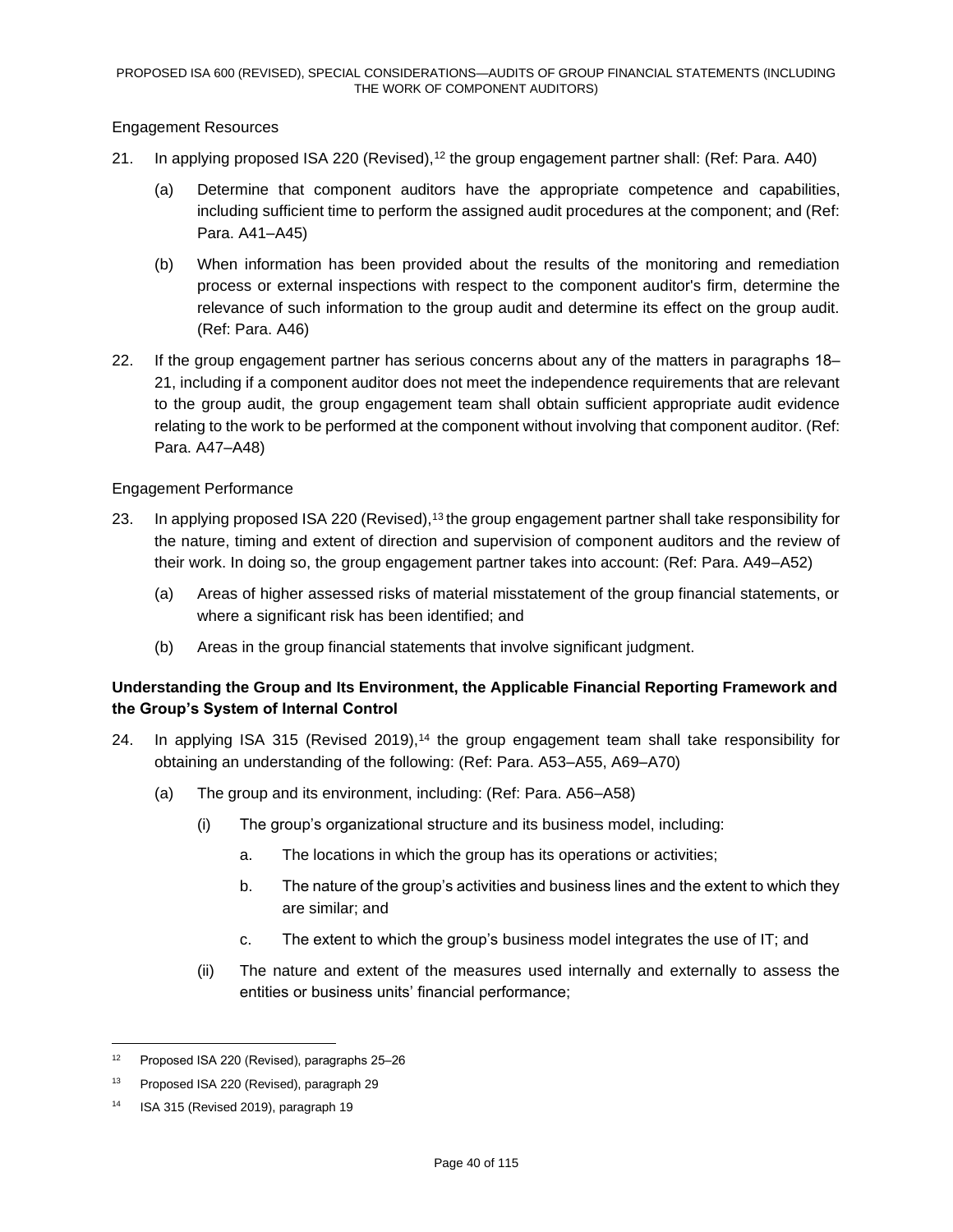- (b) The applicable financial reporting framework, including the consistency of accounting policies and practices across the group; and
- (c) The group's system of internal control, including:
	- (i) The nature and extent of commonality of controls; (Ref: Para. A59–A63)
	- (ii) Whether, and if so, how, the group centralizes activities relevant to financial reporting; (Ref: Para. A64–A65)
	- (iii) The consolidation process used by the group, including sub-consolidations, if any, and consolidation adjustments; and
	- (iv) How the group management communicates significant matters that support the preparation of the group financial statements and related financial reporting responsibilities in the information system and other components of the system of internal control. (Ref: Para. A66–A68)

## *Considerations When Component Auditors Are Involved*

- 25. When the group engagement team assigns the design and performance of risk assessment procedures to component auditors, the group engagement team shall consider the results of those procedures in fulfilling the requirement in paragraph 32. (Ref: Para. A71)
- 26. When paragraph 25 applies, the group engagement team shall communicate with component auditors matters related to the financial information of components that may be relevant to the identification and assessment of the risks of material misstatement of the group financial statements.
- 27. In applying ISA 550,<sup>15</sup> the group engagement team shall communicate with the component auditor related party relationships or transactions identified by group management, and any other related parties of which the group engagement team is aware, that are relevant to the work of the component auditor. (Ref: Para. A72)
- 28. In applying ISA 570 (Revised),<sup>16</sup> the group engagement team shall:
	- (a) Communicate with component auditors any events or conditions identified by group management or the group engagement team, that may cast significant doubt on the group's ability to continue as a going concern that are relevant to the work of the component auditor.
	- (b) Communicate with component auditors any events or conditions identified by the component auditor that may cast significant doubt on the group entity's ability to continue as a going concern.

#### **Materiality**

29. In applying ISA 320<sup>17</sup> and ISA 450,<sup>18</sup> when classes of transactions, account balances or disclosures in the group financial statements are disaggregated across components, for purposes of planning and performing audit procedures, the group engagement team shall determine:

<sup>15</sup> ISA 550, *Related Parties,* paragraph 17

<sup>16</sup> ISA 570 (Revised), *Going Concern*

<sup>17</sup> ISA 320, paragraph 11

<sup>18</sup> ISA 450, *Evaluation of Misstatements Identified during the Audit,* paragraph 5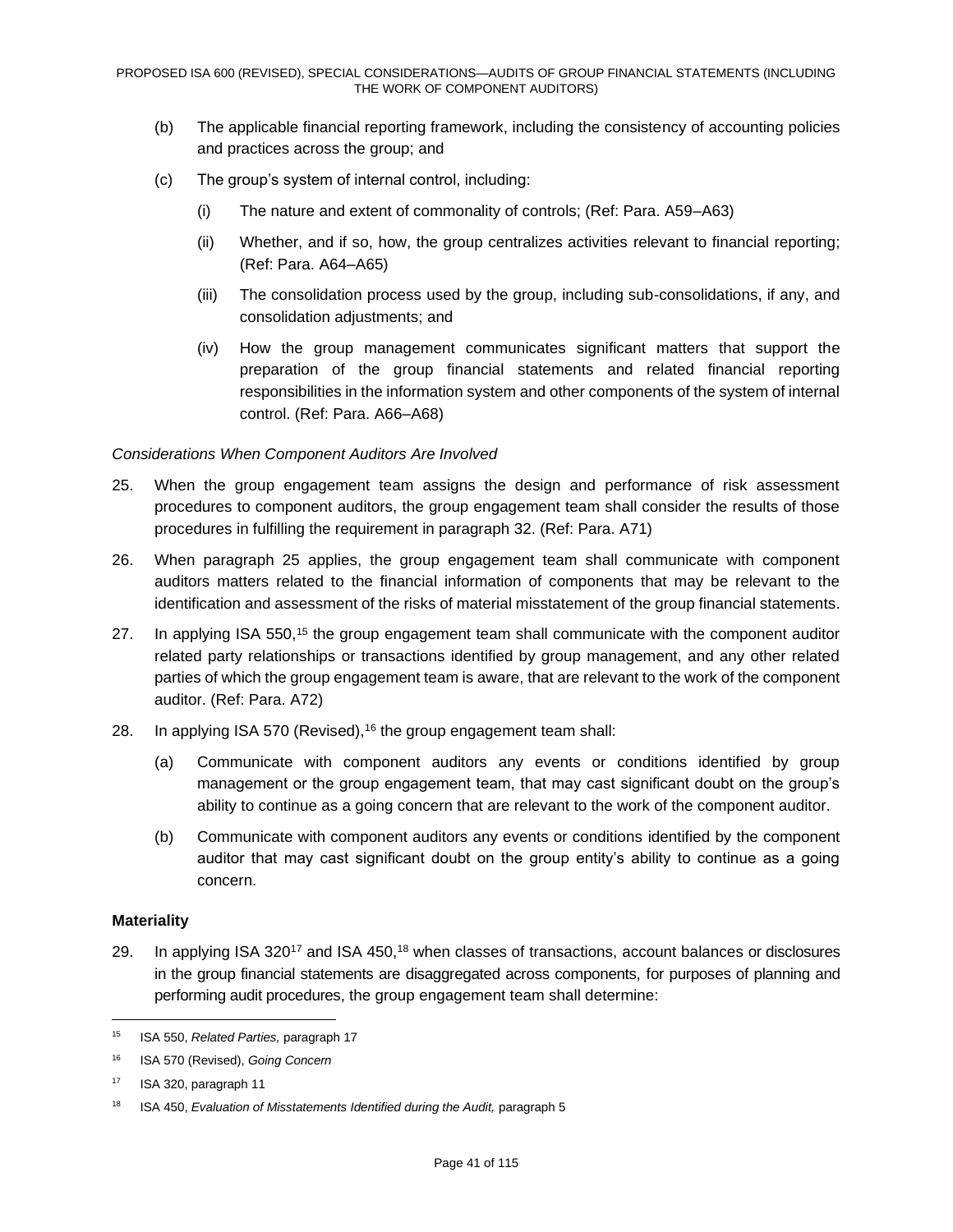- (a) Component performance materiality. To address aggregation risk, such amount shall be lower than group performance materiality. (Ref: Para. A73–A76)
- (b) The threshold above which misstatements identified in component financial information are to be communicated to the group engagement team. Such threshold shall not exceed the amount regarded as clearly trivial to the group financial statements. (Ref: Para. A77)

### *Considerations When Component Auditors Are Involved*

30. The group engagement team shall communicate to the component auditor the amounts determined in accordance with paragraph 29.

## **Identifying and Assessing the Risks of Material Misstatement**

31. In applying ISA 315 (Revised 2019),<sup>19</sup> based on the understanding obtained in paragraph 24, the group engagement team shall take responsibility for the identification and the assessment of the risks of material misstatement of the group financial statements. (Ref: Para. A78–A81)

## *Considerations When Component Auditors Are Involved*

32. When the group engagement team involves component auditors in the risk assessment procedures as described in paragraph 25 or in the identification and assessment of the risks of material misstatement of the group financial statements, the group engagement team shall consider the results of the component auditors' work in determining whether it provides an appropriate basis for the identification and the assessment of the risks of material misstatement of the group financial statements. (Ref: Para. A82–A84)

#### **Responding to the Assessed Risks of Material Misstatement**

33. In applying ISA 330,<sup>20</sup> the group engagement team shall take responsibility for the nature, timing and extent of further audit procedures to be performed. (Ref: Para. A85–A93)

#### *Consolidation Process*

- 34. The group engagement team shall take responsibility for designing and performing further audit procedures to respond to the assessed risks of material misstatement of the group financial statements arising from the consolidation process. This shall include:
	- (a) Evaluating whether all entities and business units have been included in the group financial statements as required by the applicable financial reporting framework and, if applicable, for designing and performing further audit procedures on sub-consolidations; and (Ref: Para. A94)
	- (b) Evaluating the appropriateness, completeness and accuracy of consolidation adjustments and reclassifications. (Ref: Para. A95)
- 35. If the financial information of an entity or business unit has not been prepared in accordance with the same accounting policies applied to the group financial statements, the group engagement team shall evaluate whether the financial information has been appropriately adjusted for purposes of preparing and presenting the group financial statements.

 $19$  ISA 315 (Revised 2019), paragraphs 28-29

 $20$  ISA 330, paragraphs 6-7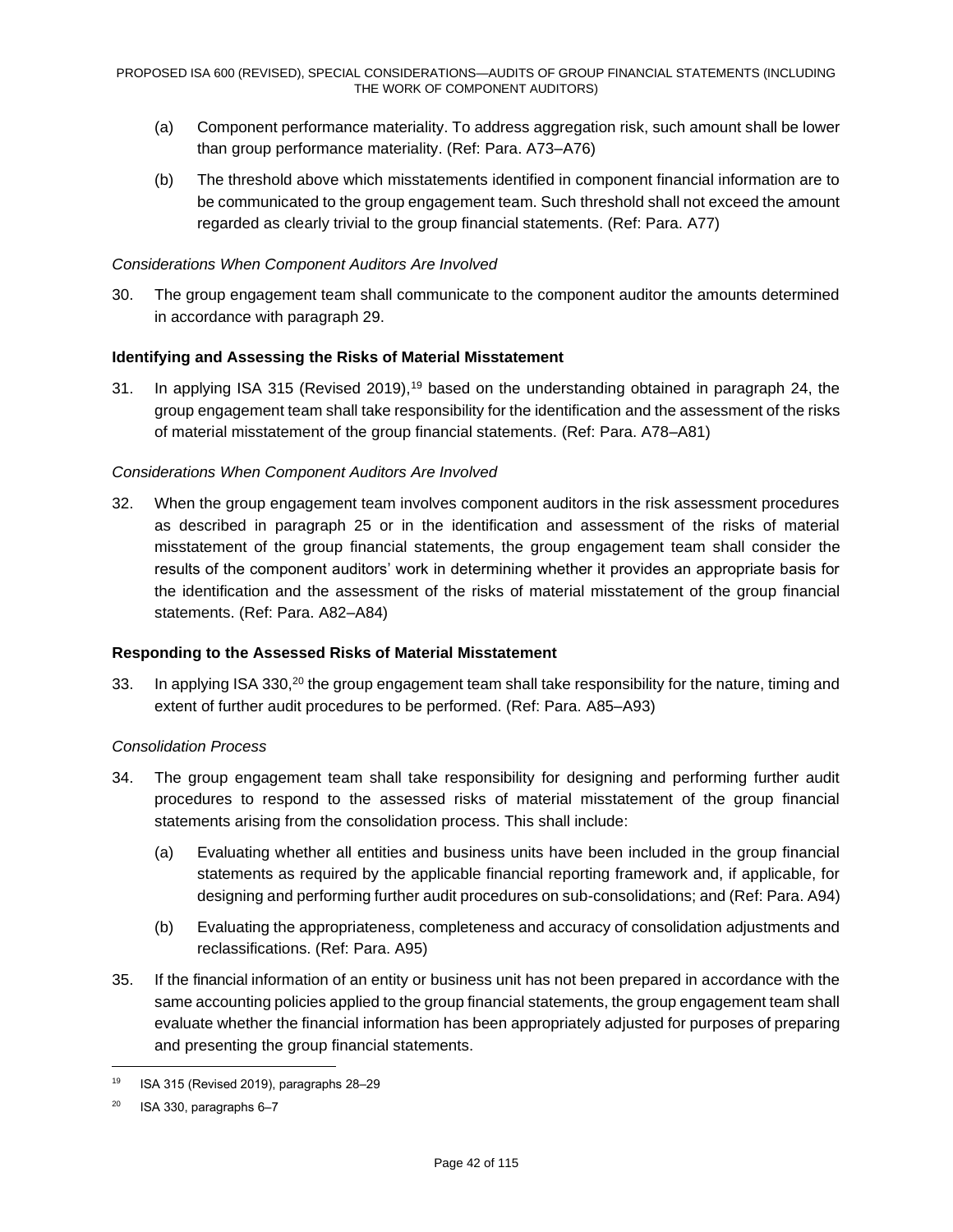36. If the group financial statements include the financial statements of an entity or business unit with a financial reporting period-end that differs from that of the group, the group engagement team shall take responsibility for evaluating whether appropriate adjustments have been made to those financial statements in accordance with the applicable financial reporting framework.

## *Considerations When Component Auditors Are Involved*

- 37. When the group engagement team assigns the design and performance of further audit procedures to component auditors, the group engagement team shall communicate with component auditors matters that are relevant to the design of responses to the assessed risks of material misstatement of the group financial statements. (Ref: Para. A96–A101)
- 38. For areas of higher assessed risks of material misstatement of the group financial statements, including significant risks, on which a component auditor is determining the further audit procedures to be performed, the group engagement team shall evaluate the appropriateness of those further audit procedures.
- 39. In accordance with paragraph 23, the group engagement team shall determine the nature and extent of direction and supervision of component auditors and the review of their work when component auditors perform further audit procedures on the consolidation process, including on subconsolidations. (Ref: Para. A102)
- 40. The group engagement team shall determine whether the financial information identified in the component auditor's communication (see paragraph  $44(a)$ ) is the financial information that is incorporated in the group financial statements.
- 41. The group engagement team shall request the component auditor to communicate on a timely basis:
	- (a) Related parties not previously identified by group management or the group engagement team.
	- (b) Any events or conditions that may cast significant doubt on the group entity's ability to continue as a going concern.

#### *Using Audit Evidence from an Audit Performed for Another Purpose*

- 42. If an audit has been performed on the financial statements of an entity or business unit that is part of the group, and an auditor's report has been issued for statutory, regulatory or other reasons, and the group engagement team plans to use such work as audit evidence for the group audit, the group engagement team shall evaluate whether: (Ref: Para. A103–A104)
	- (a) The audit procedures performed are an appropriate response to the assessed risks of material misstatement of the group financial statements;
	- (b) Performance materiality used for that audit is appropriate for the purposes of the group audit; and
	- (c) Other relevant requirements in this ISA have been met with respect to the use of the work of a component auditor, including the requirements in paragraphs 20–22. (Ref: Para. A105)

#### **Two-Way Communication Between the Group Engagement Team and the Component Auditor**

43. The group engagement team shall communicate with component auditors about their responsibilities and the group engagement team's expectations. These communications shall take place at the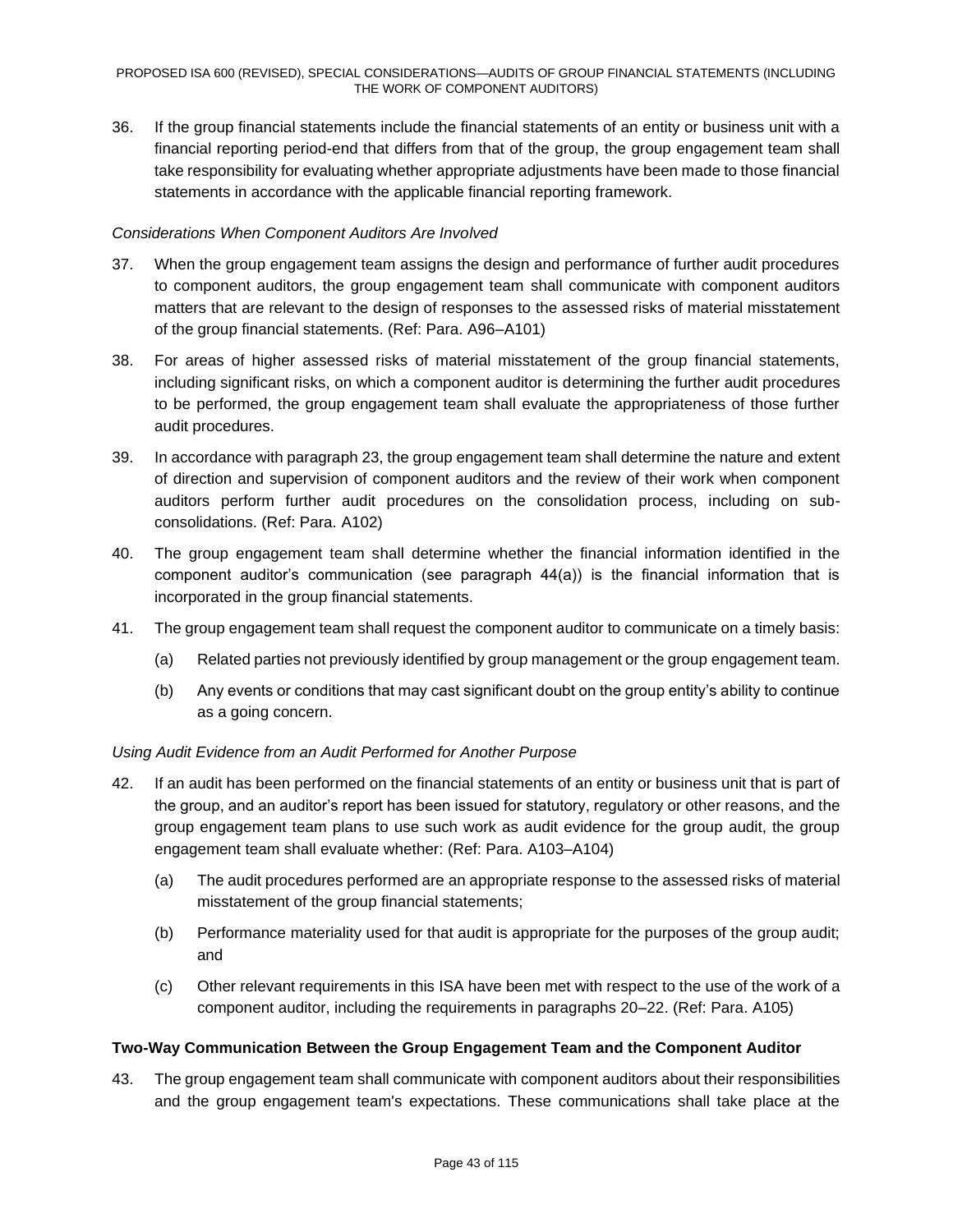appropriate points in time throughout the group audit and reflect the component auditor's involvement in various phases of the group audit. (Ref: Para. A106–A111)

- 44. The group engagement team shall request the component auditor to communicate matters relevant to the group engagement team's conclusion with regard to the group audit. Such communication shall include:
	- (a) Identification of the financial information on which the component auditor has been requested to perform audit procedures;
	- (b) Information on instances of non-compliance with laws or regulations;
	- (c) Uncorrected misstatements of the financial information on which the component auditor performed further audit procedures and that are above the threshold communicated by the group engagement team in accordance with paragraph 30;
	- (d) Indicators of possible management bias;
	- (e) Description of any deficiencies in the system of internal control identified in connection with the audit procedures performed;
	- (f) Other significant matters that the component auditor communicated or expects to communicate to those charged with governance of the component, including fraud or suspected fraud involving component management, employees who have significant roles in the group's system of internal control at the component level or others where the fraud resulted in a material misstatement of the financial information of the component; (Ref: Para. A112)
	- (g) Any other matters that may be relevant to the group audit, or that the component auditor wishes to draw to the attention of the group engagement team, including exceptions noted in the written representations that the component auditor requested from component management; and
	- (h) The component auditor's overall findings, conclusions or opinion.
- 45. The group engagement team shall:
	- (a) Discuss significant matters arising from the communications with the component auditor, component management or group management, as appropriate;
	- (b) Determine whether, and the extent to which, it is necessary to review parts of the component auditor's audit documentation; and (Ref: Para. A113)
	- (c) Evaluate whether the communications with component auditors are adequate for the group engagement team's purposes.
- 46. If the group engagement team determines that the component auditors' communications are not adequate for the group engagement team's purposes, the group engagement team shall consider whether further information can be obtained from component auditors or other sources. If such information cannot be obtained through other sources, the group engagement team shall consider the implications for the group audit, in accordance with paragraph 49.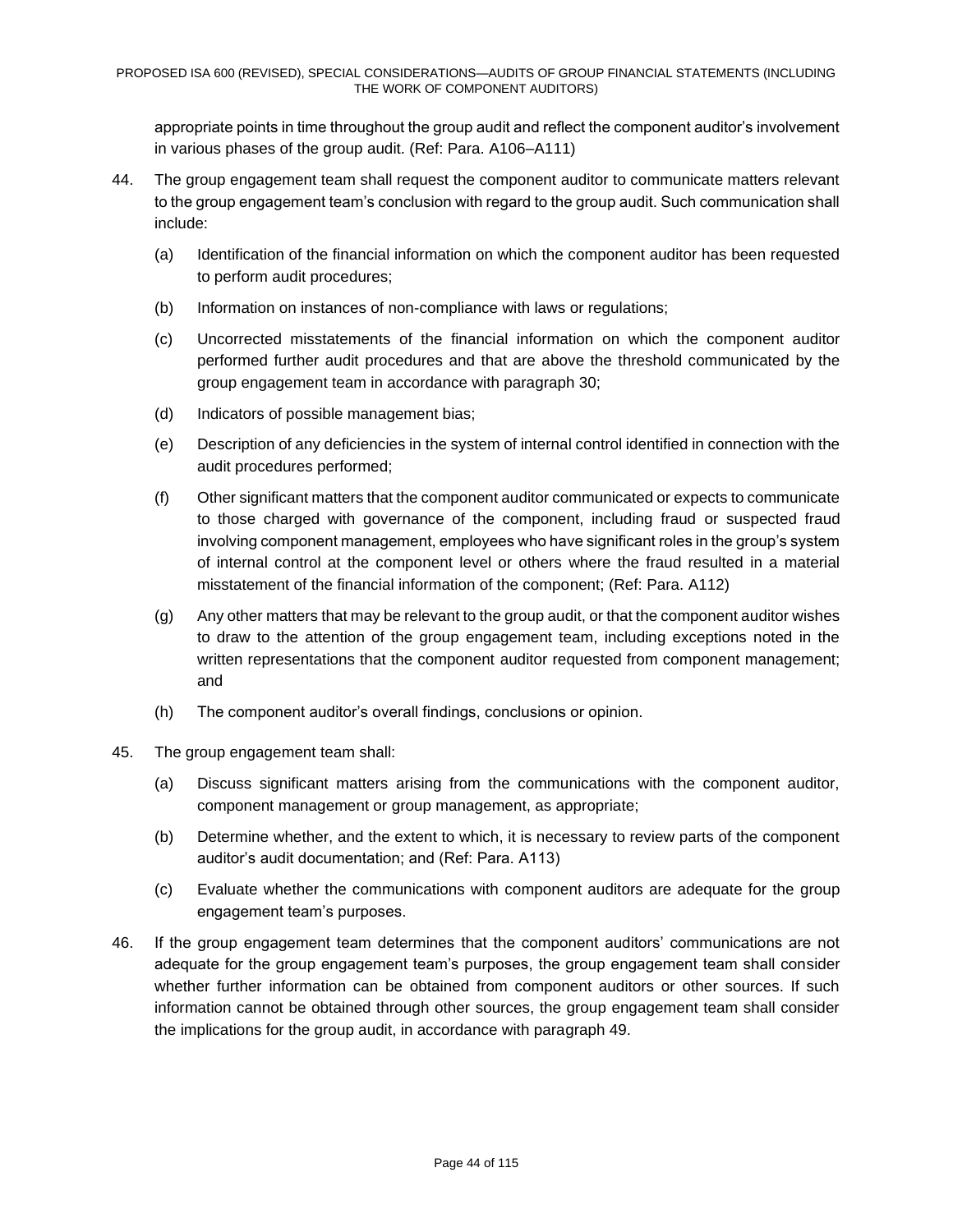## **Subsequent Events**

47. In applying ISA 560,<sup>21</sup> the group engagement team shall take responsibility for performing procedures designed to identify events that may require adjustment to or disclosure in the group financial statements, including, as appropriate, requesting component auditors to perform procedures, for events that occur between the dates of the financial information of the components and the date of the auditor's report on the group financial statements. (Ref: Para. A114)

### *Considerations When Component Auditors Are Involved*

48. The group engagement team shall request the component auditors to notify the group engagement team if they become aware of subsequent events that may require an adjustment to or disclosure in the group financial statements. (Ref: Para. A114)

## **Evaluating the Sufficiency and Appropriateness of Audit Evidence Obtained**

49. In applying ISA 330,<sup>22</sup> the group engagement team shall evaluate whether sufficient appropriate audit evidence has been obtained from the audit procedures performed, including with respect to the work performed by component auditors, on which to base the group audit opinion. (Ref: Para. A115)

## *Evaluating the Effect on the Group Audit Opinion*

50. The group engagement partner shall evaluate the effect on the group audit opinion of any uncorrected misstatements (whether identified by the group engagement team or communicated by component auditors) and any instances where there has been an inability to obtain sufficient appropriate audit evidence. (Ref: Para. A116)

#### *Considerations When Component Auditors Are Involved*

51. If the group engagement team concludes that the work of the component auditor is insufficient, the group engagement team shall determine what additional audit procedures are to be performed, and whether they are to be performed by a component auditor or by the group engagement team.

#### **Auditor's Report**

52. The auditor's report on the group financial statements shall not refer to a component auditor, unless required by laws or regulations to include such reference. If such reference is required by laws or regulations, the auditor's report shall indicate that the reference does not diminish the group engagement partner's or the group engagement partner's firm's responsibility for the group audit opinion. (Ref: Para. A117–A118)

#### **Communication with Group Management and Those Charged with Governance of the Group**

53. The group engagement team shall determine which identified deficiencies in the group's system of internal control to communicate to those charged with governance of the group and group management in accordance with ISA 265.<sup>23</sup> In making this determination, the group engagement

<sup>21</sup> ISA 560, *Subsequent Events*, paragraph 7

 $22$  ISA 330, paragraph 26

<sup>23</sup> ISA 265, *Communicating Deficiencies in Internal Control to Those Charged with Governance and Management*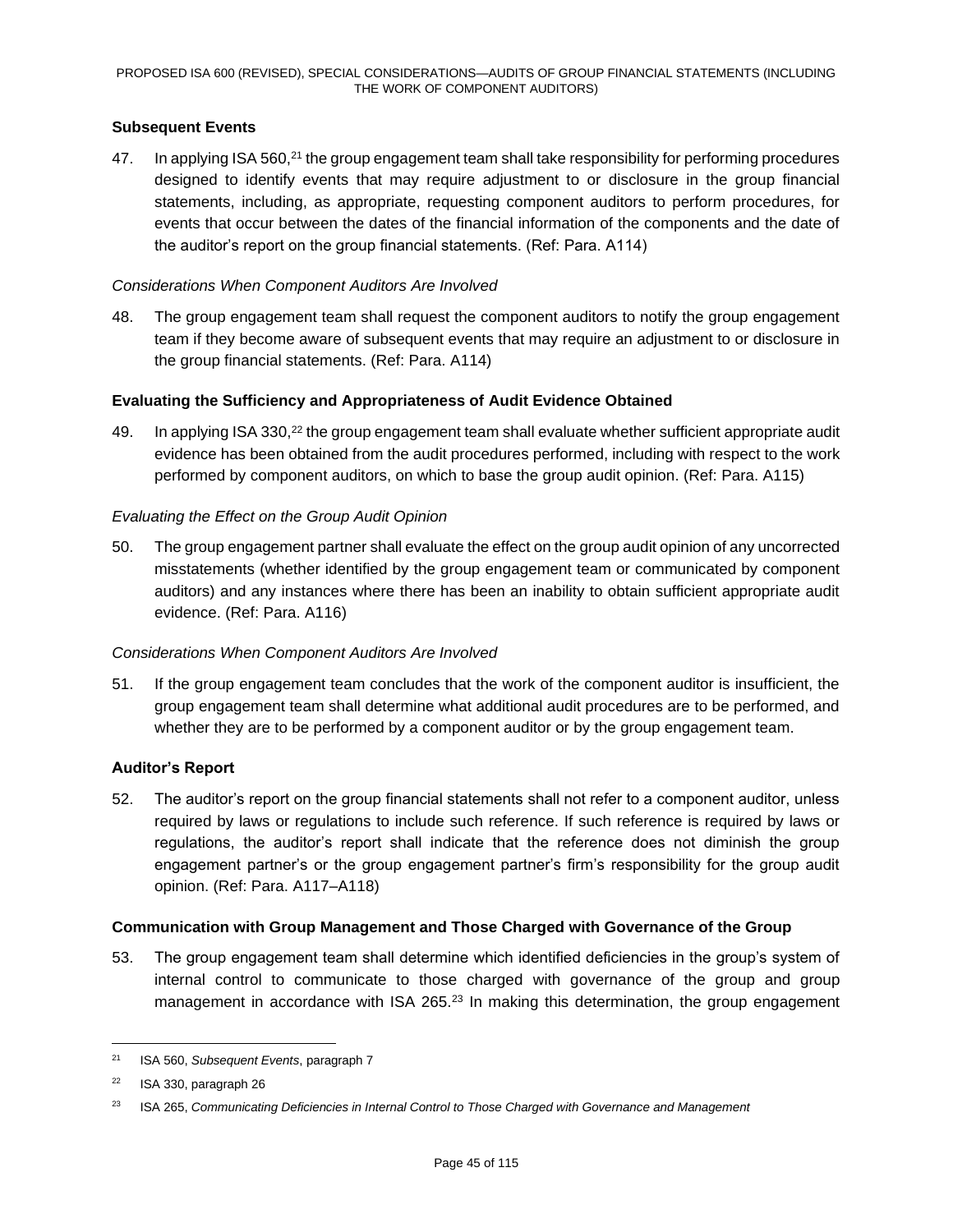team shall consider deficiencies in internal control that have been identified by the group engagement team and that have been communicated to the group engagement team by component auditors. (Ref: Para. A119)

## *Communication with Group Management*

- 54. If fraud has been identified by the group engagement team or brought to its attention by a component auditor (see paragraph 44 (f)), or information indicates that a fraud may exist, the group engagement team shall communicate this on a timely basis to the appropriate level of group management in order to inform those with primary responsibility for the prevention and detection of fraud of matters relevant to their responsibilities. (Ref. Para. A120)
- 55. A component auditor may be required by statute, regulation or for another reason, to express an audit opinion on the financial statements of an entity or business unit that forms part of the group. In that case, the group engagement team shall request group management to inform management of the entity or business unit of any matter of which the group engagement team becomes aware that may be significant to the financial statements of the entity or business unit, but of which management of the entity or business unit may be unaware. If group management refuses to communicate the matter to management of the entity or business unit, the group engagement team shall discuss the matter with those charged with governance of the group. If the matter remains unresolved, the group engagement team, subject to legal and professional confidentiality considerations, shall consider whether to advise the component auditor not to issue the auditor's report on the financial statements of the entity or business unit until the matter is resolved. (Ref: Para. A121)

### *Communication with Those Charged with Governance of the Group*

- 56. The group engagement team shall communicate the following matters with those charged with governance of the group, in addition to those required by ISA 260 (Revised)<sup>24</sup> and other ISAs: (Ref: Para. A122)
	- (a) An overview of the work to be performed at the entities and business units comprising the group and the nature of the group engagement team's planned involvement in the work to be performed by component auditors. (Ref: Para. A123)
	- (b) Instances where the group engagement team's review of the work of a component auditor gave rise to a concern about the quality of that component auditor's work, and how the group engagement team addressed the concern.
	- (c) Any limitations on the scope of the group audit, for example, significant matters related to restrictions on access to people or information.
	- (d) Fraud or suspected fraud involving group management, component management, employees who have significant roles in the group's system of internal control or others where the fraud resulted in a material misstatement of the group financial statements.

<sup>24</sup> ISA 260 (Revised), *Communication with Those Charged with Governance*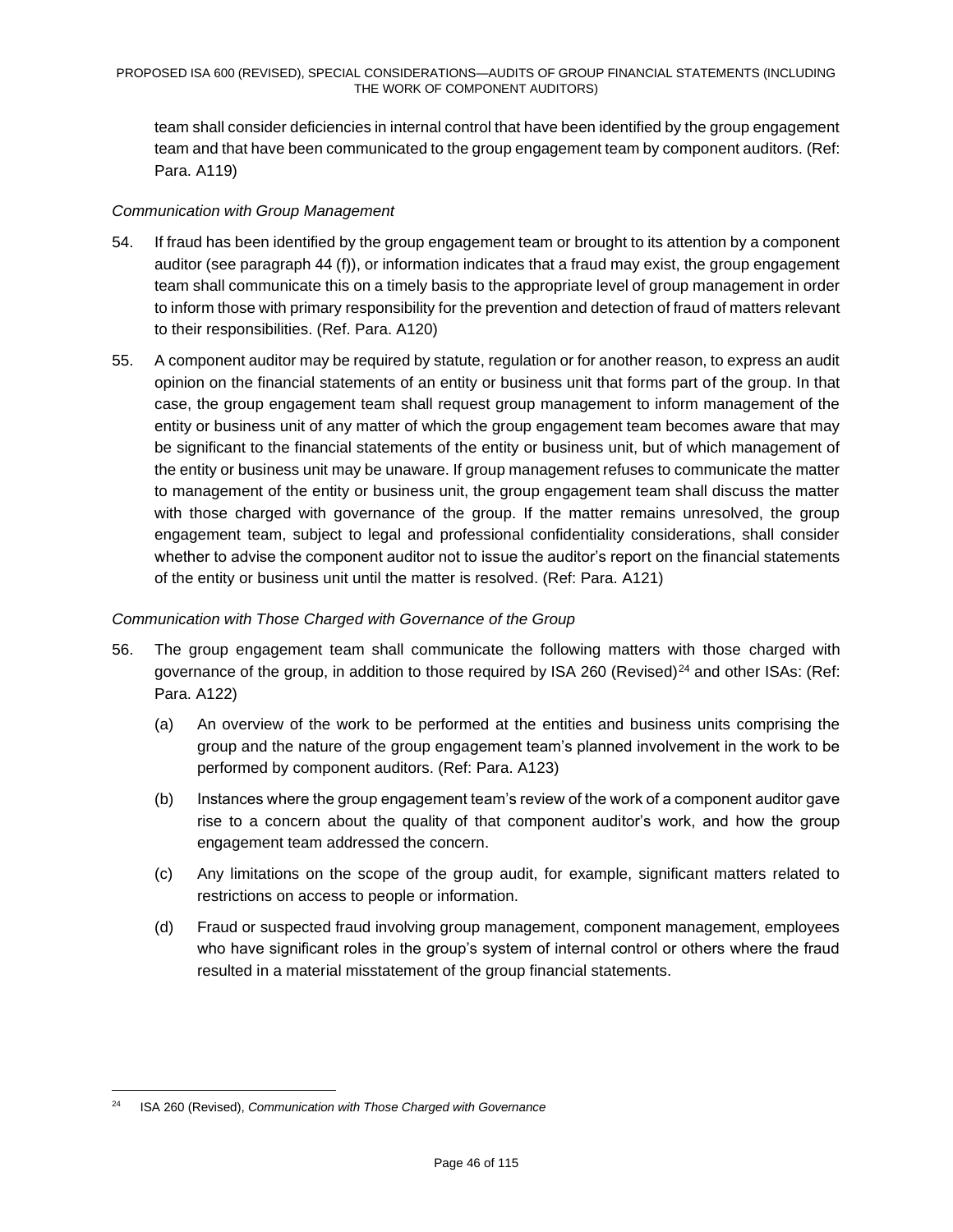### **Documentation**

- 57. In applying ISA 230, $25$  the group engagement team shall include in the audit documentation: (Ref: Para. A124, A129–A130)
	- (a) Significant matters related to restrictions on access to people or information that were considered before deciding to accept or continue the engagement, or that arose subsequent to acceptance or continuance, and how such matters were addressed.
	- (b) The group engagement team's determination of components for purposes of planning and performing the group audit.
	- (c) The determination of component performance materiality and the threshold for communicating misstatements in component financial information to the group engagement team.
	- (d) The nature, timing and extent of the group engagement team's direction and supervision of component auditors and the review of their work. (Ref: Para. A125–A128)
	- (e) Matters related to communication with component auditors, including:
		- (i) The matters required to be communicated in accordance with paragraphs 27–28 and 41.
		- (ii) Matters relevant to the group engagement team's conclusion with regard to the group audit, as required by paragraph 44, including how the group engagement team has addressed significant matters discussed with component auditors, component management or group management.
	- (f) The group engagement team's evaluation of, and response to, findings of the component auditors with respect to matters that could have a material effect on the group financial statements.

\* \* \*

# **Application and Other Explanatory Material**

**Scope** (Ref: Para. 1, 3)

- A1. This ISA deals with the special considerations for the group engagement partner and group engagement team in applying the requirements and guidance in proposed ISA 220 (Revised), including with respect to the direction and supervision of component auditors and the review of their work.
- A2. Proposed ISQM 1<sup>26</sup> addresses the engagements for which an engagement quality review is required to be performed. Proposed ISQM 2<sup>27</sup> deals with the appointment and eligibility of the engagement quality reviewer and the engagement quality reviewer's responsibilities relating to performing and documenting an engagement quality review, including for a group audit.

<sup>25</sup> ISA 230, *Audit Documentation*, paragraphs 8–11 and A6

<sup>26</sup> Proposed International Standard on Quality Management (ISQM) 1, *Quality Management for Firms that Perform Audits or Reviews of Financial Statements, or Other Assurance or Related Services Engagements.* All references to proposed ISQM 1 are to the version presented to the IAASB in March 2020.

<sup>27</sup> Proposed ISQM 2, *Engagement Quality Reviews.* All references to proposed ISQM 2 are to the version presented to the IAASB in March 2020.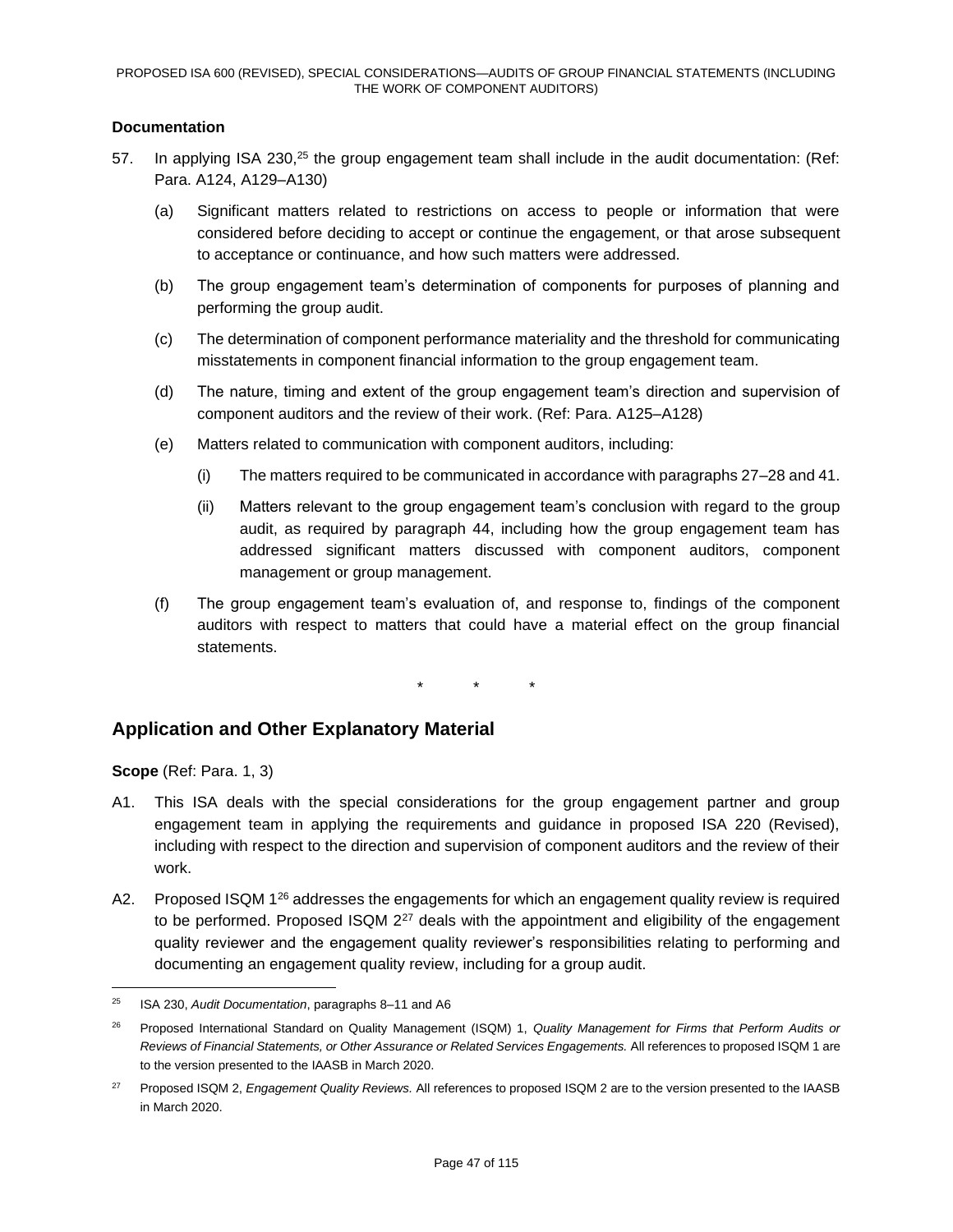- A3. An entity or business unit of a group may also prepare group financial statements that incorporate the financial information of those entities or business units it encompasses (that is, a subgroup). This ISA therefore applies to such subgroups.
- A4. When this ISA applies, the auditor determines an appropriate approach to planning and performing audit procedures to respond to the assessed risks of material misstatement of the group financial statements. For this purpose, the group engagement team uses professional judgment in determining the components for which audit procedures will be performed (by the group engagement team or component auditors on its behalf). The manner in which components are viewed for purposes of planning and performing a group audit may be influenced by the group structure, but may or may not be aligned with the way in which the group is organized, which could be, for example, by legal entities, geographic locations, or lines of business.
- A5. For example, for a group comprised of 15 legal entities that are required to be consolidated under the provisions of the applicable financial reporting framework (i.e., group financial statements), the auditor may plan and perform the group audit by combining these 15 entities into three components based on the commonality of information systems and systems of internal control.
- A6. A group may also centralize activities or processes that are applicable to more than one entity or business unit within the group, for example through the use of a shared service center. When such centralized activities are relevant to the group's financial reporting process and audit procedures are performed at that location, the group engagement team may determine that the shared service center is a component for purposes of the group audit.

## *Involvement of Component Auditors* (Ref: Para. 4)

- A7. The involvement of component auditors may be necessary for various reasons. For example, when there are many components across multiple jurisdictions, the group engagement team may need the assistance of component auditors to identify, assess and respond to the risks of material misstatement of the group financial statements.
- A8. The group engagement team may decide to assign certain audit procedures to, or obtain information from, component auditors to fulfill the requirements of this ISA. For example, when obtaining an understanding of the group and its environment for a continuing group audit in accordance with paragraph 24 of this ISA, the group engagement team may discuss with a component auditor whether there are any significant changes in the business of the component that could have an effect on the risks of material misstatement of the group financial statements. Appendix 1 provides additional guidance about the matters that the group engagement team may consider in determining whether, and the extent to which, component auditors are to be involved in the group audit.

# *Professional Skepticism* (Ref: Para. 5)

A9. Proposed ISA 220 (Revised)<sup>28</sup> provides examples of the impediments to the exercise of professional skepticism at the engagement level, unconscious auditor biases that may impede the exercise of professional skepticism, and possible actions that the engagement team may take to mitigate impediments to the exercise of professional skepticism at the engagement level. A group audit engagement may present additional challenges to the exercise of professional skepticism by the

<sup>&</sup>lt;sup>28</sup> Proposed ISA 220 (Revised), paragraphs A35-A37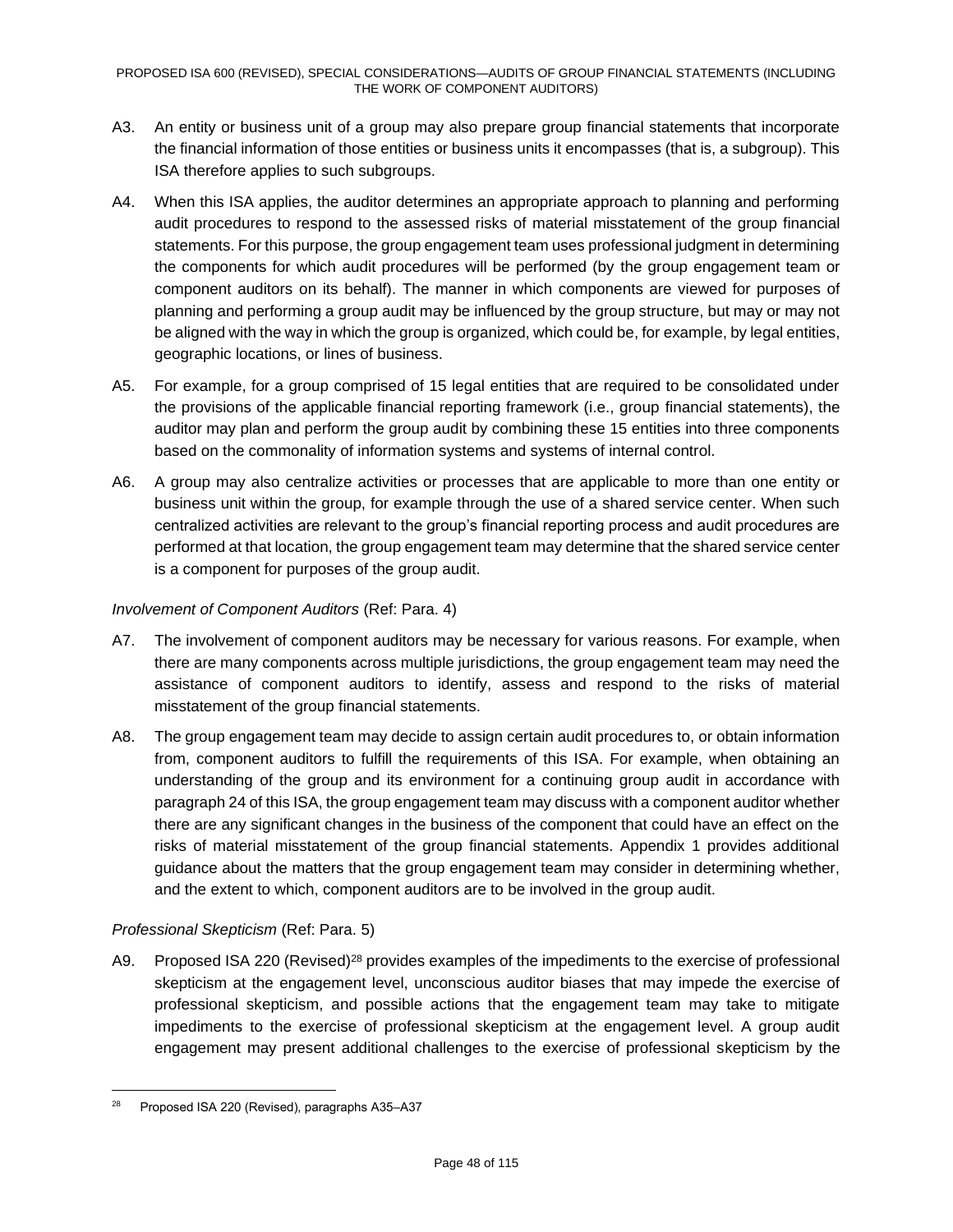engagement team. For example, when there are a large number of components across multiple jurisdictions, it may be important for the group engagement team to remain alert for contradictory information from component auditors, component management and group management with respect to a matter of significance to the group financial statements. In addition, component auditors in different locations may be subject to varying cultural influences, which may affect the nature of the biases to which they are subject.

A10. Requirements and relevant application material in ISA 315 (Revised 2019),<sup>29</sup> ISA 540 (Revised)<sup>30</sup> and other ISAs also provide examples of areas in an audit where the auditor exercises professional skepticism, or examples of where appropriate documentation may help provide evidence about how the auditor exercised professional skepticism.

# **Definitions**

#### *Aggregation Risk* (Ref: Para. 9(a))

A11. Aggregation risk exists in all audits of financial statements, but is particularly important to understand and address in a group audit engagement because there is a greater likelihood that audit procedures will be performed on classes of transactions, account balances or disclosures that are disaggregated across components.

## *Component* (Ref: Para. 9(b))

A12. As noted in paragraph A4, the group engagement team uses professional judgment in determining the components for which audit procedures will be performed. Although the group engagement team may combine certain entities or business units for purposes of planning and performing the group audit, the group engagement team's consideration of the risks of material misstatement of the group financial statements encompasses all of the entities and business units that comprise the group. In other words, the group engagement team's view of components for the group audit and how entities or business units may be combined to facilitate the performance of the group audit considers all of the entities and business units that are included in the consolidation process.

#### *Component Auditor* (Ref: Para. 9(c))

- A13. References in this ISA to the engagement team include members of the group engagement team and component auditors. The engagement team includes individuals from the group engagement team's firm and may include individuals from a network firm, a firm that is not a network firm, or an external service provider.
- A14. In some circumstances, the group engagement team may perform centralized testing on classes of transactions, account balances or disclosures, or may perform audit procedures related to a component. In these circumstances, the group engagement team is not considered a component auditor for purposes of this ISA.

<sup>&</sup>lt;sup>29</sup> ISA 315 (Revised 2019), paragraph A238

<sup>30</sup> ISA 540 (Revised), *Auditing Accounting Estimates and Related Disclosures*, paragraph A11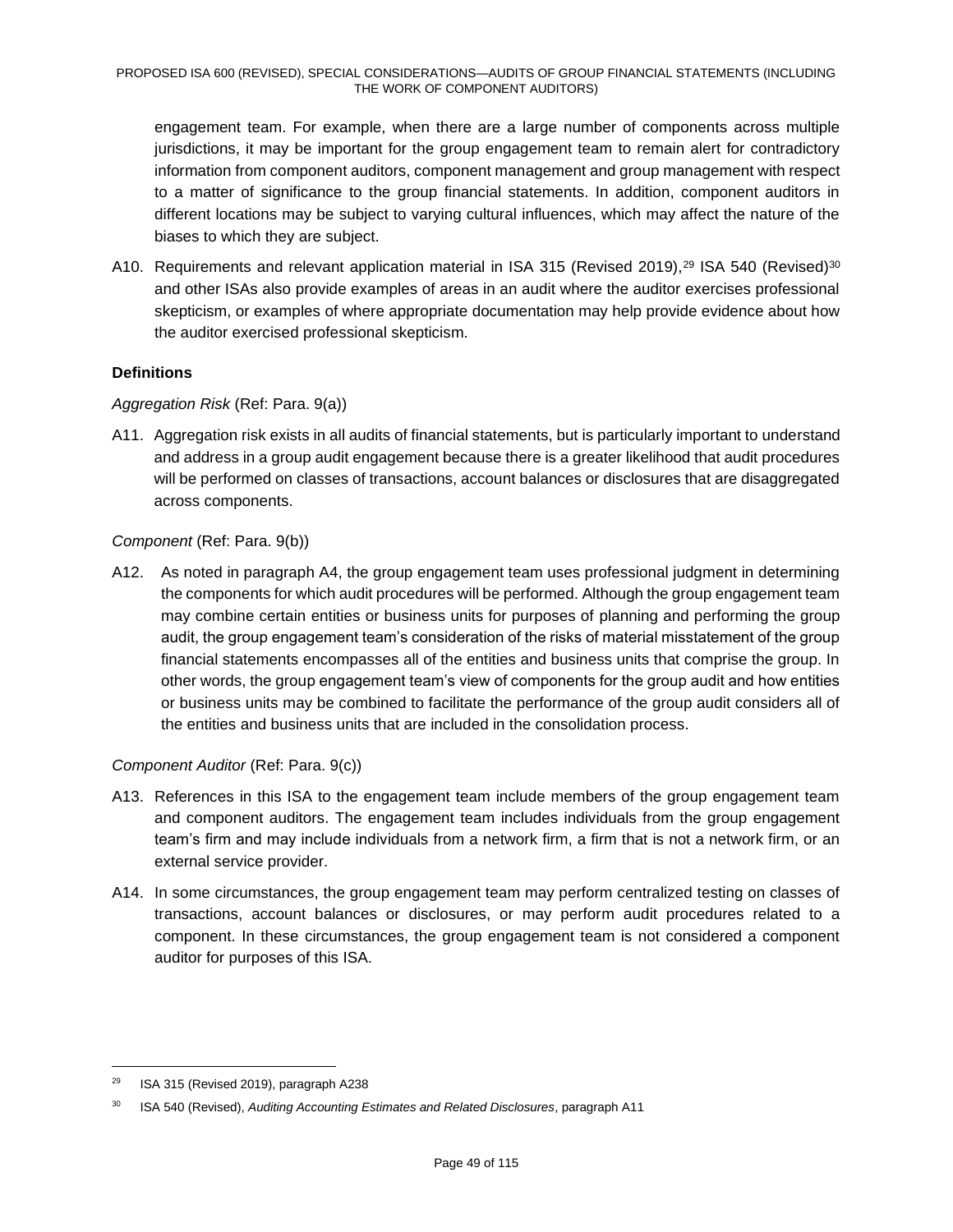### *Component Management* (Ref: Para. 9(d))

A15. Component management refers to management responsible for the financial information or other activity (for example, processing of transactions at a shared service center) at an entity or business unit that is part of the group. When the group engagement team combines entities or business units into components (see paragraphs A4–A6), component management refers to the management that is responsible for the financial information or transaction processing that is subject to the audit procedures being performed in relation to that component.

## *Consolidation Process* (Ref: Para. 11)

- A16. The requirements for the preparation and presentation of the group financial statements may be specified in the applicable financial reporting framework, which may therefore affect the determination of the financial information of entities or business units to be included in the group financial statements. For example, some frameworks require the preparation of consolidated financial statements when an entity (a parent entity) controls one or more other entities (e.g., subsidiaries) through majority ownership interest or other means. In some cases, the applicable financial reporting framework includes separate requirements for, or may otherwise allow, the presentation of combined financial statements for entities that have no parent but are under common control.
- A17. When branches or divisions within a single entity prepare financial information, through separate branch or divisional accounting, financial reporting frameworks may require the financial information of the branches or divisions to be aggregated into the financial statements of the entity, including the elimination of interbranch or interdivisional transactions and balances. In some circumstances, the accounting for the branches or divisions may be performed centrally, and there is no separately prepared financial information for the branches or divisions that requires aggregation. In these circumstances, unless there are other entities or business units whose financial information is subject to a consolidation process as described in paragraph 11, the financial statements do not represent group financial statements and therefore this ISA does not apply.
- A18. The detailed aspects of the consolidation process vary from one group to another, depending on the group's structure and information system, including the financial reporting process. However, a consolidation process involves considerations such as the elimination of intragroup transactions and balances and, when applicable, implications of different reporting periods for entities or business units included in the group financial statements.

# Leadership Responsibilities for Managing and Achieving Quality on a Group Audit (Ref: Para. 12)

A19. It may not be possible or practical for the group engagement partner to solely deal with all requirements in proposed ISA 220 (Revised), particularly when the engagement team includes a large number of component auditors located in multiple locations. In managing quality at the engagement level, proposed ISA 220 (Revised) $31$  allows the engagement partner to assign responsibilities for the design or performance of procedures, tasks, or other actions to appropriately skilled or suitably experienced members of the engagement team to assist the engagement partner. Accordingly, the group engagement partner may assign responsibilities to other members of the engagement team and these members may assign responsibilities further. In such circumstances,

<sup>&</sup>lt;sup>31</sup> Proposed ISA 220 (Revised), paragraph 15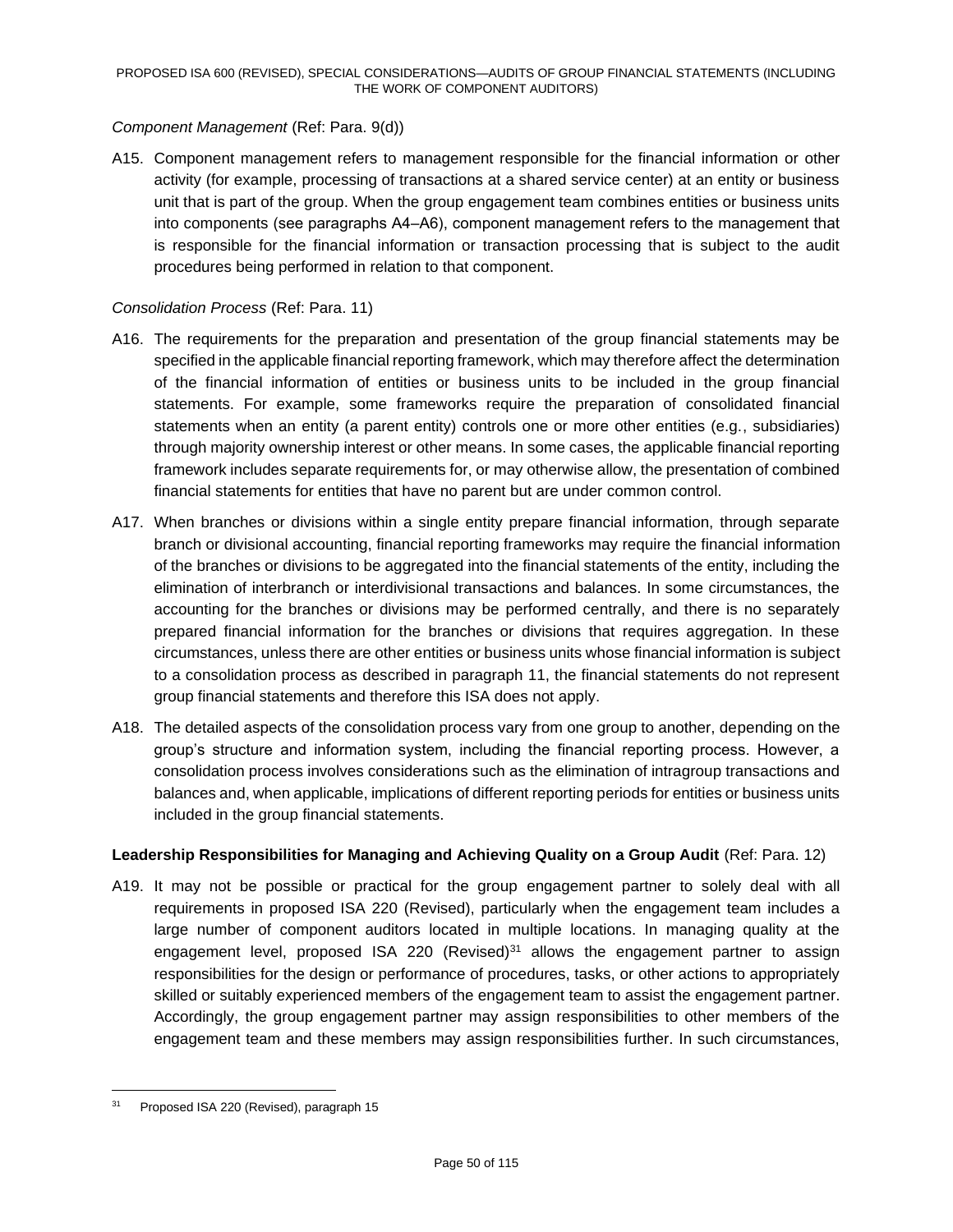proposed ISA 220 (Revised) requires that the engagement partner shall continue to take overall responsibility for managing and achieving quality on the engagement.<sup>32</sup>

A20. Policies or procedures established by the firm, or that are common network requirements or network services, may support the group engagement partner by facilitating communication between the group engagement team and component auditors and supporting the group engagement team's direction and supervision of those component auditors and the review of their work.

## **Acceptance and Continuance**

*Determining Whether Sufficient and Appropriate Audit Evidence Can Reasonably Be Expected To Be Obtained* (Ref: Para. 13–14)

- A21. In determining whether sufficient appropriate audit evidence can reasonably be expected to be obtained, the group engagement partner may obtain an understanding of matters such as:
	- The group structure, including both the legal and organizational structure.
	- Business activities that are significant to the group, including the industry and regulatory, economic and political environments in which those activities take place.
	- The use of service organizations.
	- The use of shared service centers.
	- The consolidation process.
	- Whether the group engagement team:
		- o Will have unrestricted access to those charged with governance of the group, group management, those charged with governance of the component, component management, component information; and
		- $\circ$  Will be able to perform necessary work on the financial information of the components.
- A22. In the case of a new engagement, the group engagement team's understanding of the matters in paragraph A21 may be obtained from:
	- Information provided by group management;
	- Communication with group management;
	- Communication with those charged with governance of the group; and
	- Where applicable, communication with component management or the previous group engagement team.
- A23. For a continuing engagement, obtaining audit evidence may be affected by significant changes, for example:
	- Changes in the group structure (e.g., acquisitions, disposals, reorganizations, or changes in how the group financial reporting system is organized).
	- Changes in components' business activities that are significant to the group.

<sup>&</sup>lt;sup>32</sup> Proposed ISA 220 (Revised), paragraph 15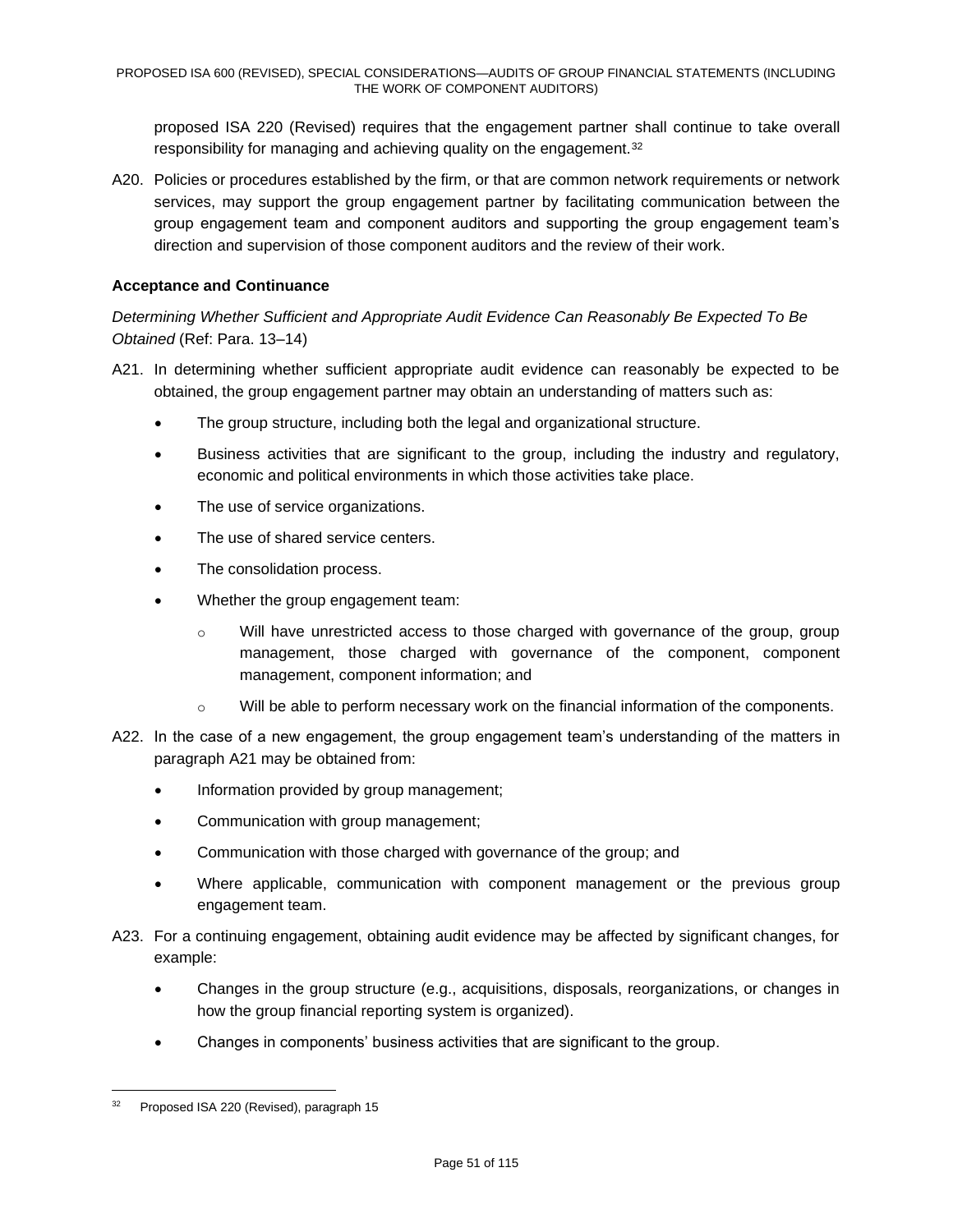- Changes in the composition of those charged with governance of the group, group management, or key management of components for which audit procedures are expected to be performed.
- New concerns the group engagement team has with regard to the integrity and competence of group or component management.
- Changes in the applicable financial reporting framework.
- A24. There may be more complexities with obtaining sufficient appropriate audit evidence in a group audit with components in jurisdictions other than the group engagement team's jurisdiction because of cultural and translation issues and different laws or regulations (e.g., regulations restricting access to data).
- A25. Restrictions may be imposed after the group engagement partner's acceptance of the group audit engagement that may affect the engagement team's ability to obtain sufficient appropriate audit evidence. Such restrictions may include those affecting:
	- The group engagement team's access to component information, management or those charged with governance of components, or the component auditors (including relevant audit documentation sought by the group engagement team); or
	- The work to be performed on the financial information of components.

In exceptional circumstances, such restrictions may lead to withdrawal from the engagement, where withdrawal is possible under applicable laws or regulations. In these circumstances, an inability to obtain sufficient appropriate audit evidence would need to be evaluated, in accordance with ISA 705 (Revised),<sup>33</sup> in forming an opinion on the group financial statements.

# *Agreeing the Terms of Audit Engagements* (Ref: Para. 15)

- A26. ISA 210 requires the auditor to agree the terms of the audit engagement with management or those charged with governance, as appropriate.<sup>34</sup> The terms of engagement identify the applicable financial reporting framework.<sup>35</sup> Additional matters may be included in the terms of a group audit engagement, such as:
	- Communications between the group engagement team and component auditors should be unrestricted to the extent possible under laws or regulations;
	- Important communications between component auditors and those charged with governance of the component or component management, including communications on significant deficiencies in internal control, should be communicated to the group engagement team;
	- Communications between regulatory authorities and components related to financial reporting matters should be communicated to the group engagement team; and
	- The group engagement team should be permitted to perform work or request a component auditor to perform work at the component.

<sup>33</sup> ISA 705 (Revised), *Modifications to the Opinion in the Independent Auditor's Report*

<sup>34</sup> ISA 210, paragraph 9

 $35$  ISA 210, paragraph 10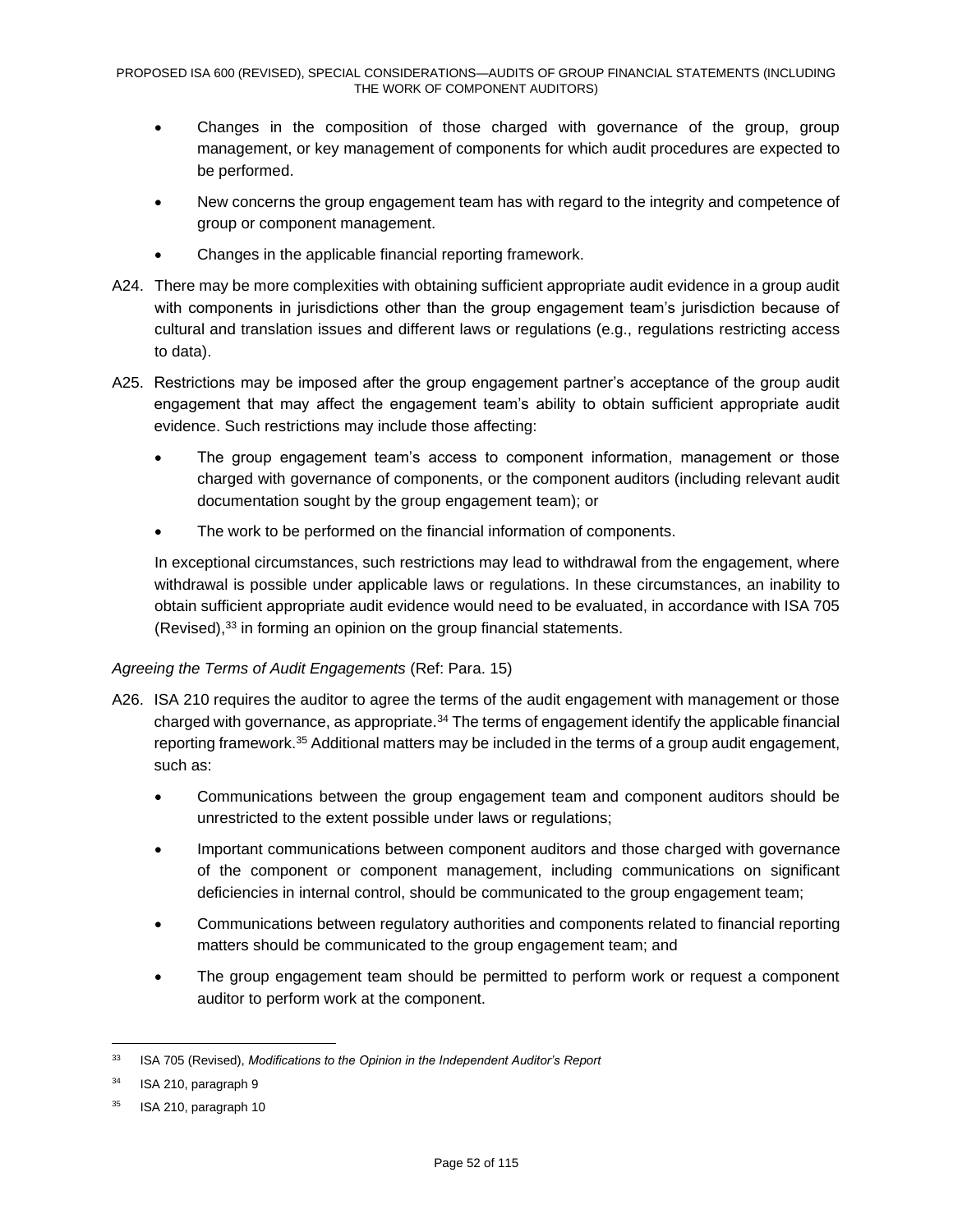#### *Restrictions on Access to Information or People* (Ref: Para. 16–17)

- A27. Restrictions on access to information or people do not alleviate the requirement for the group engagement team to obtain sufficient appropriate audit evidence.
- A28. Access to information or people can be restricted for many reasons, such as restrictions imposed by component management, laws or regulations or other conditions, for example, war, civil unrest or outbreaks of disease.
- A29. In many cases, the group engagement team may be able to overcome restrictions on access to information or people, for example:
	- When laws or regulations restrict sending relevant audit documentation across borders, the group engagement team may be able to access the relevant audit documentation by one or more of the following:
		- o Visiting the location of the component;
		- o Reviewing the relevant audit documentation remotely, where not prohibited by laws or regulations;
		- $\circ$  Requesting the component auditor to prepare a memorandum that addresses the relevant information and discuss it with the component auditor; or
		- o Discussing the procedures performed with the component auditor.
	- When the group has a non-controlling interest in an entity that is accounted for by the equity method, the group engagement team may be able to overcome restrictions by:
		- $\circ$  Determining whether provisions exist (e.g., in the terms of joint venture agreements, or the terms of other investment agreements) regarding access by the group to the financial information of the entity, and requesting management to exercise such rights;
		- o Considering financial information that is available from group management, as group management also needs to obtain the entity's financial information in order to prepare the group financial statements;
		- $\circ$  Considering publicly available information, such as audited financial statements, public disclosure documents, or quoted prices of equity instruments in the non-controlled entity; or
		- $\circ$  Considering other sources of information that may corroborate or otherwise contribute to audit evidence obtained. For example, if the group has representatives who are on the executive board or are members of those charged with governance of the noncontrolled entity, discussion with them regarding the non-controlled entity and its operations and financial status may be a useful source of information.
	- When war, civil unrest or outbreaks of disease restricts access to relevant audit documentation of a component auditor, the group engagement team may be able to meet with the component auditor in a location different from where the component auditor is located or review the relevant audit documentation remotely, where not prohibited by laws or regulations.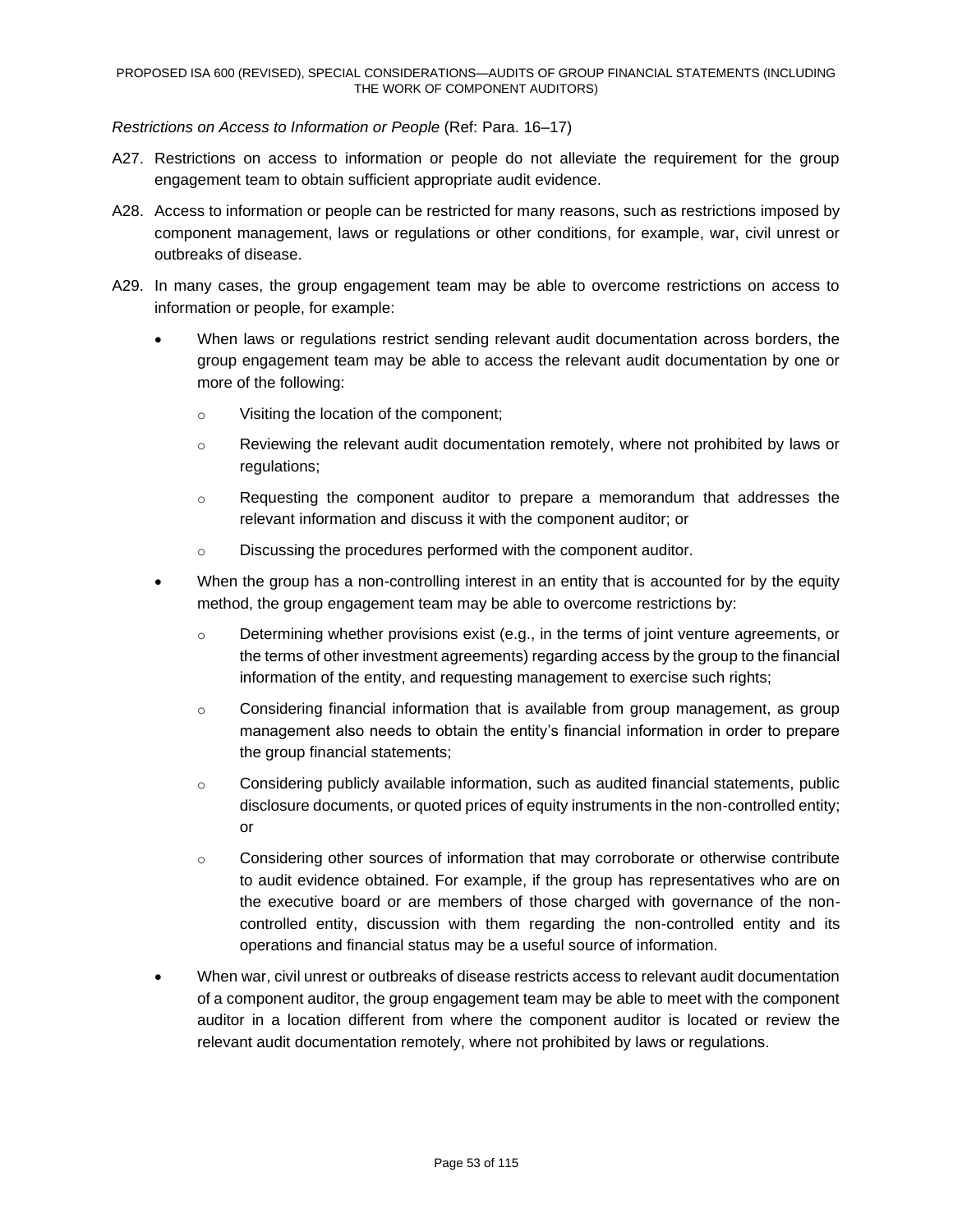- When access to component management or those charged with governance of the component is restricted, the group engagement team may be able to perform the work themselves by working with group management or those charged with governance of the group.
- A30. When the group engagement team cannot overcome restrictions, the group engagement team may communicate about the restrictions to the group engagement team's firm. The group engagement team's firm may communicate with regulators, listing authorities, or others, about the restrictions and may encourage group management to communicate with regulators. This may be particularly useful when restrictions affect multiple audits in the jurisdiction or by the same firm, for example, because of war, civil unrest or outbreaks of disease in a major economy.
- A31. Restrictions on access may have other implications for the group audit. For example, if restrictions are imposed by group management, the group engagement team may need to reconsider the reliability of group management's responses to the group engagement team's inquiries and may call into question group management's integrity.

Effect of Restrictions on the Auditor's Report on Group Financial Statements

A32. ISA 705 (Revised) contains requirements and guidance about how to address situations where the group engagement team is unable to obtain sufficient appropriate audit evidence. Appendix 2 to this ISA contains an example of an auditor's report containing a qualified group audit opinion based on the group engagement team's inability to obtain sufficient appropriate audit evidence in relation to a component that is accounted for by the equity method.

Law or Regulation Prohibit the Group Engagement Partner from Declining or Withdrawing from an Engagement

A33. Law or regulation may prohibit the group engagement partner from declining or withdrawing from an engagement. For example, in some jurisdictions the auditor is appointed for a specified period of time and is prohibited from withdrawing before the end of that period. Also, in the public sector, the option of declining or withdrawing from an engagement may not be available to the auditor due to the nature of the mandate or public interest considerations. In these circumstances, the requirements in this ISA still apply to the group audit, and the effect of the group engagement team's inability to obtain sufficient appropriate audit evidence is addressed in ISA 705 (Revised).

*Consideration When Component Auditors Are Involved* (Ref: Para. 18–19)

- A34. In evaluating whether the group engagement team will be able to be involved in the work of the component auditor to the extent necessary, the group engagement team may obtain an understanding of whether the group engagement team will have unrestricted access to the component auditor, including relevant audit documentation sought by the group engagement team. The group engagement team may also obtain an understanding about whether audit evidence related to components located in a different jurisdiction may be in a different language and may need to be translated for use by the group engagement team.
- A35. When requesting the component auditor to confirm that the component auditor will cooperate with the group engagement team, the group engagement team may also request the component auditor to confirm that it will conduct its work as directed by the group engagement team.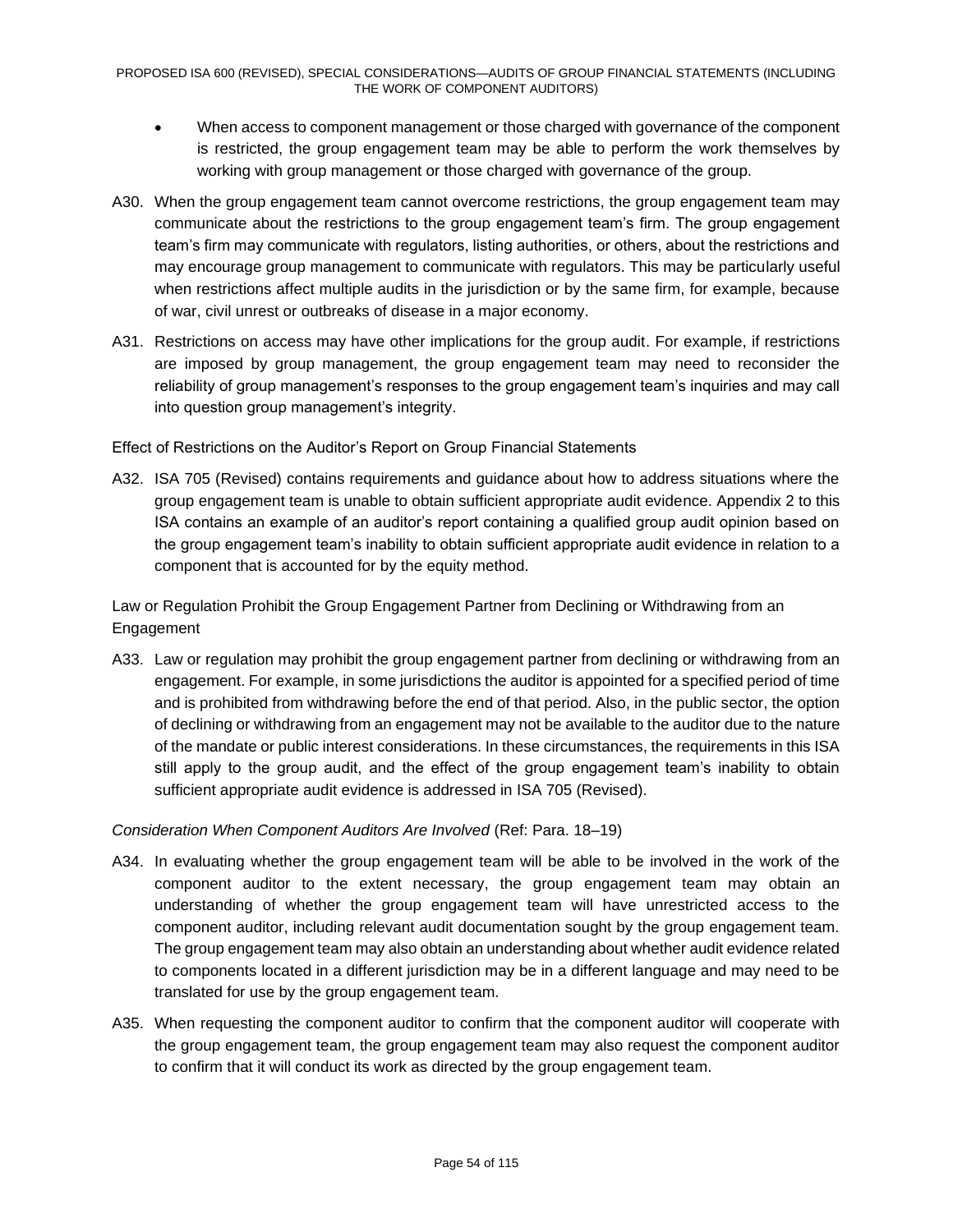Relevant Ethical Requirements, Including Those Related to Independence (Ref: Para. 20)

- A36. When performing work at a component for a group audit engagement, the component auditor is subject to ethical requirements, including those relating to independence, that are relevant to the group audit. Such requirements may be different or in addition to those applying to the component auditor when performing an audit on the financial statements of an entity or business unit that is part of the group for statutory, regulatory or other reasons in the component auditor's jurisdiction.
- A37. In communicating relevant ethical requirements, the group engagement team may consider whether additional information or training for component auditors is necessary with respect to the provisions of the ethical requirements that are relevant to the group audit engagement.
- A38. Proposed ISA 220 (Revised) requires the engagement partner to remain alert throughout the audit engagement, through observation and making inquiries as necessary, for actual or suspected breaches of relevant ethical requirements by the engagement team.<sup>36</sup> Becoming aware of actual or suspected breaches of relevant ethical requirements may be more challenging in a group audit, particularly where component auditors do not use common network services. In such circumstances, the group engagement team may also instruct component auditors to communicate relevant information to the group engagement partner.
- A39. As described in ISQM 1, there may be circumstances when the fee quoted for an engagement is not sufficient given the nature and circumstances of the engagement and where such insufficiency may diminish the firm's ability to perform the engagement in accordance with professional standards and applicable legal and regulatory requirements. The level of fees, including their allocation to component auditors, and the extent to which they relate to the resources required may be a more important consideration by the firm in respect to group audit engagements where, for example, there are multiple components at which audit procedures are performed. The International Ethics Standards Board of Accountants' (IESBA) International Code of Ethics for Professional Accountants (including International Independence Standards) (IESBA Code) sets out requirements and application material addressing threats to compliance with the fundamental principles and to independence that might be created by fees and other remuneration arrangements.

Engagement Resources (Ref: Para. 21)

A40. The determination whether sufficient and appropriate resources to perform the engagement are assigned or made available to the engagement team may be more challenging in a group audit engagement. This may be because audit work is conducted across different locations with different characteristics (e.g., different languages, time zones or cultures) where collaboration is more challenging. Also, working with component auditors that are not from the same firm may be different than working with individuals from the same firm, particularly when component auditors have different systems of quality management. These differences may pose challenges in the coordination of the overall audit strategy and audit plan between the group engagement team and component auditors. Adequate and timely involvement by the group engagement partner and group engagement team may address these challenges.

Proposed ISA 220 (Revised), paragraph 19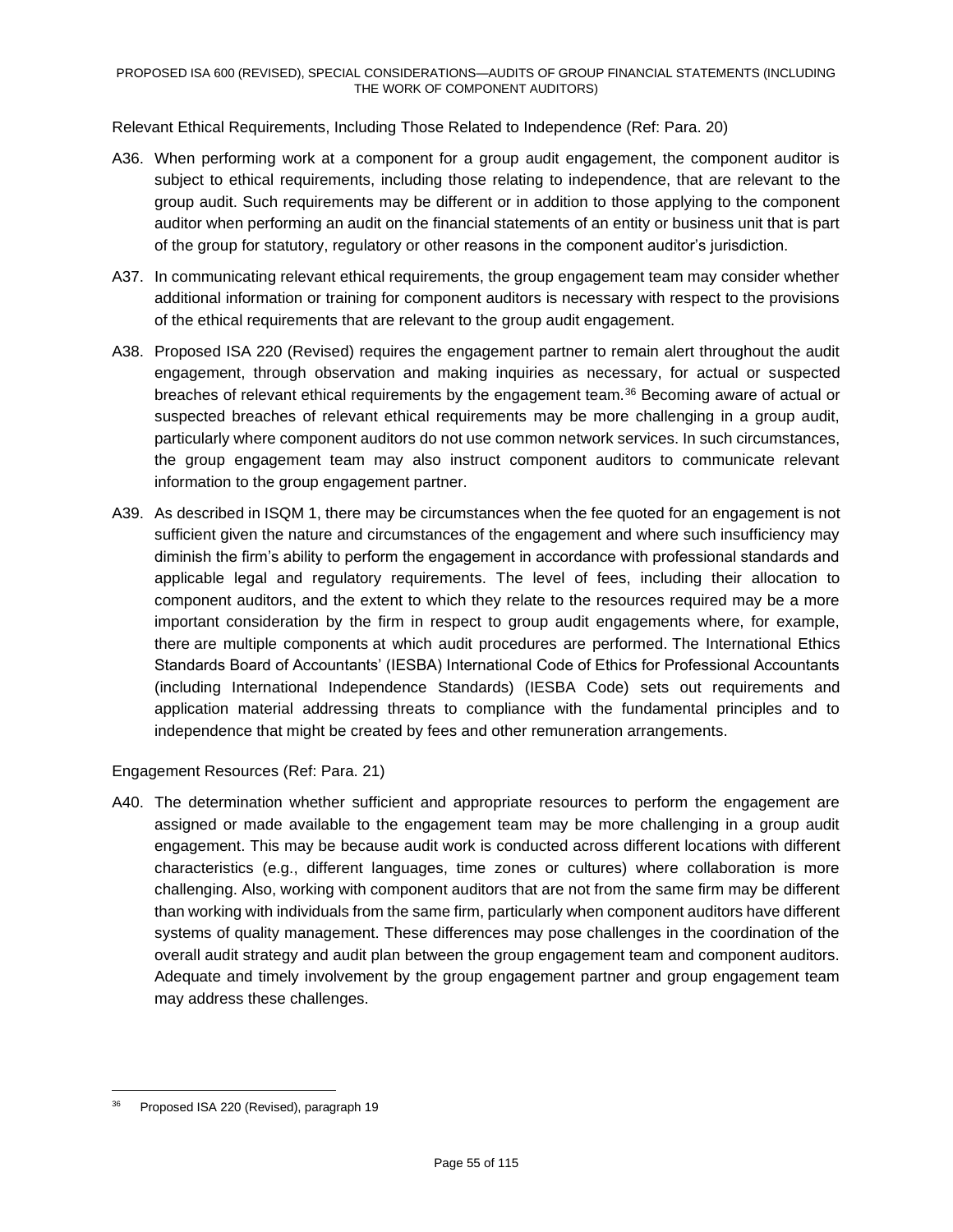Competence and capabilities of the component auditors (Ref: Para. 21(a))

- A41. Determining whether the component auditor has the appropriate competence and capabilities influences the nature, timing and extent of the group engagement partner's direction and supervision of the component auditor and the review of their work. Determining whether the component auditor has the appropriate competence and capabilities is a matter of professional judgment and is influenced by the nature and circumstances of the group audit engagement.
- A42. In determining whether component auditors have the appropriate competence and capabilities to perform the necessary procedures at the component for purposes of the group audit, the group engagement partner may consider matters such as:
	- Previous experience with or knowledge of the component auditor.
	- The component auditor's specialized skills (e.g., industry specific knowledge).
	- The component auditor's understanding of the applicable financial reporting framework relevant to the group financial statements, and any instructions provided by group management.
	- The degree to which the group engagement team and component auditor are subject to common systems of quality management, for example, whether the group engagement team and a component auditor:
		- o Use common resources to perform the work (e.g., audit methodologies or information technology (IT) applications);
		- o Share common policies or procedures affecting the engagement performance (e.g., direction and supervision and review of work or consultation;
		- o Are subject to common monitoring activities; or
		- o Have other commonalities, including common leadership or a common cultural environment.
	- The consistency or similarity of:
		- o Laws or regulations or legal system;
		- o Language and culture;
		- o Education and training;
		- o Professional oversight, discipline, and external quality assurance; or
		- o Professional organizations and standards.
	- Information obtained through interactions with component management, those charged with governance, and other key personnel, such as internal auditors.
- A43. The procedures to determine the component auditor's competency and capability may include, for example:
	- An evaluation of the information communicated by the group engagement team's firm to the group engagement team, including: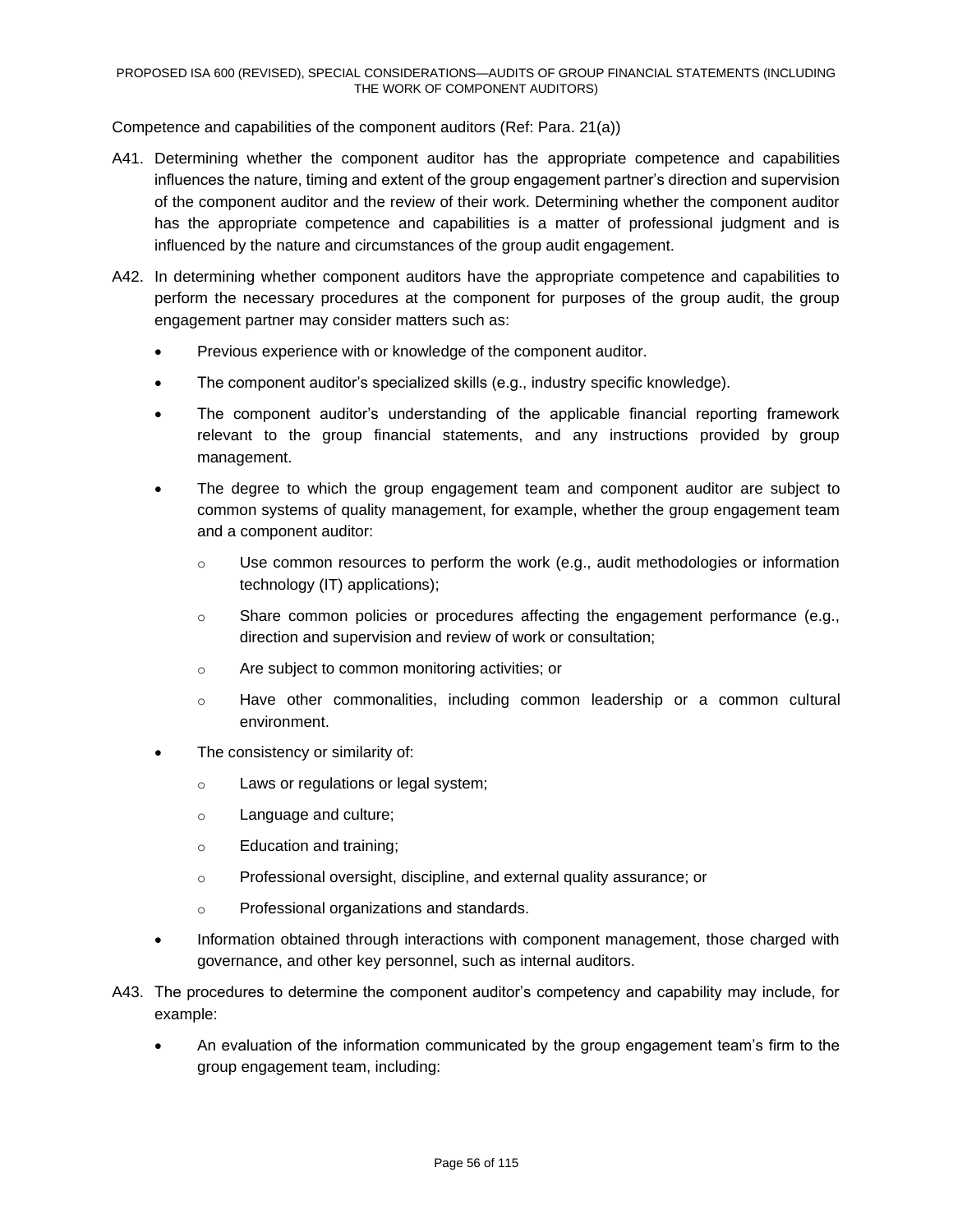- o The firm's ongoing communication related to monitoring and remediation, in circumstances when the group engagement team and component auditor are from the same firm.<sup>37</sup>
- $\circ$  Information from the network about the results of the monitoring activities undertaken by the network across the network firms.
- Discussing the matters in paragraph A51 with the component auditor.
- Requesting the component auditor to confirm the matters referred to in paragraph 20 in writing.
- Discussing the component auditor's competency and capabilities with colleagues in the group engagement partner's firm.
- Obtaining confirmations from the professional body or bodies to which the component auditor belongs, the authorities by which the component auditor is licensed, or other third parties.
- In subsequent years, requesting that the component auditor confirm whether anything in relation to the matters listed in paragraph 21(a)–(b) has changed since the previous year.
- Obtaining published external inspection reports.
- A44. The group engagement partner's firm and the component auditor's firm may be members of the same network and may be subject to common network requirements or use common networks services.<sup>38</sup> When determining whether component auditors have the appropriate competence and capabilities to perform work in support of the group audit engagement, the group engagement partner may be able to depend on such network requirements, for example, those addressing professional training, or recruitment or that require the use of audit methodologies and related implementation tools. In accordance with proposed ISQM 1, the firm is responsible for designing, implementing and operating its system of quality management, and the firm may need to adapt or supplement network requirements or network services to be appropriate for use in its system of quality management, taking into account the nature and circumstances of the firm and the engagements it performs.

Automated tools or techniques (Ref: Para. 21(a))

A45. As described in proposed ISA 220 (Revised),<sup>39</sup> when determining whether the engagement team has the appropriate competence and capabilities, the group engagement partner may take into consideration such matters as the expertise of the component auditor in the use of automated tools or techniques. When the group engagement team requires component auditors to use specific automated tools and techniques when performing audit procedures, the group engagement team may include in communications with component auditors that the use of such automated tools and techniques need to comply with the group engagement team's instructions.

Monitoring and remediation (Ref: Para. 21(b))

A46. The group engagement team may be provided with information about deficiencies in relation to the component auditor's firm from external monitoring reports, or from the component auditor, that may be relevant to the group engagement team's understanding of the competence and capability of the

<sup>37</sup> Proposed ISQM 1, paragraph 53

<sup>&</sup>lt;sup>38</sup> Proposed ISQM 1, paragraphs 58–59

<sup>&</sup>lt;sup>39</sup> Proposed ISA 220 (Revised), paragraph A20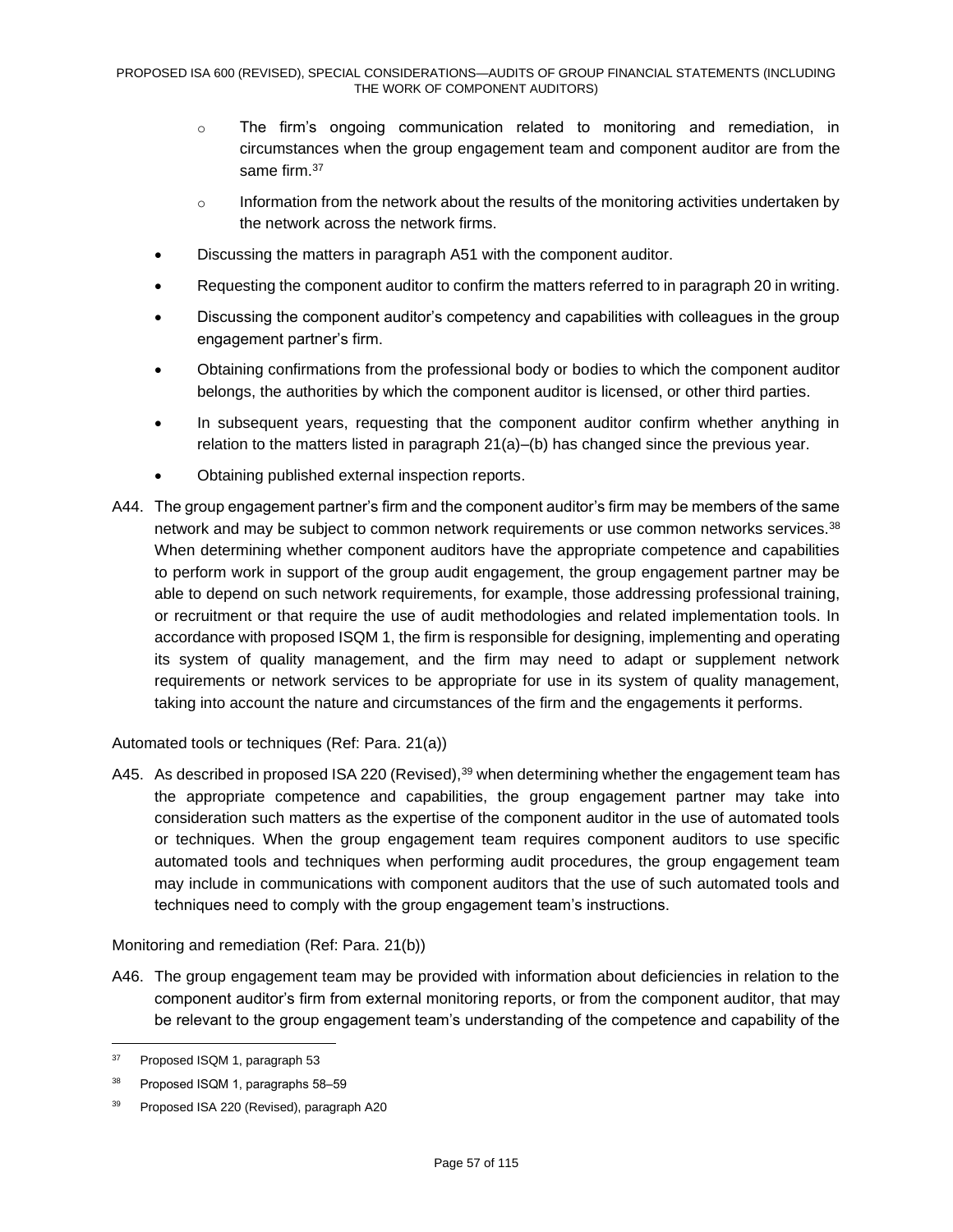component auditor. If the group engagement team and the component auditor are members of the same network and are subject to common monitoring activities undertaken by the network across network firms' systems of quality management, the results of the network's monitoring activities may also include such information. This information influences the nature, timing and extent of the engagement partner's direction and supervision of the component auditor and the review of their work.

Application of the Group Engagement Team's Understanding of a Component Auditor (Ref: Para. 22)

- A47. If a component auditor does not meet the independence requirements that are relevant to the group audit, the group engagement team cannot overcome this by being involved in the work of the component auditor or by supplementing the work of component auditor by performing additional risk assessment or further audit procedures on the financial information of the component.
- A48. However, the group engagement team may be able to overcome concerns that are not determined to be serious about the component auditor's professional competency (e.g., lack of industry specific knowledge), or the fact that the component auditor does not operate in an environment that actively oversees auditors, by being more involved in the work of the component auditor or by directly performing further audit procedures on the financial information of the component.

Engagement Performance (Ref: Para. 23)

- A49. It may be not possible or practical for the group engagement partner to solely determine the nature, timing and extent of direction, supervision and review, particularly when the engagement team includes a large number of component auditors that may be located in multiple locations. In managing quality at the engagement level, the group engagement partner may assign such responsibilities to other members of the engagement team.
- A50. If component auditors are from a firm other than the group engagement team's firm, the firm's policies or procedures may be different, or different actions may need to be taken, respectively, in relation to the nature, timing and extent of direction and supervision of those members of the engagement team, and the review of their work. In particular, firm policies or procedures may require the firm or the group engagement partner to take different actions from those applicable to members of the engagement team within the firm or the network, for example, in relation to the form, content and timing of communications with component auditors, including the use of group engagement team instructions to component auditors. Proposed ISA 220 (Revised) provides examples of actions that may need to be taken in such circumstances.<sup>40</sup>
- A51. In addition, the nature timing and extent of direction and supervision and review of the component auditor's work may be tailored taking into account the nature and circumstances of the engagement and, for example:
	- The assessed risks of material misstatement. For example, if the group engagement team has identified a component that includes a significant risk, a corresponding increase in the extent of direction and supervision of the component auditor and a detailed review of the component auditor's audit documentation may be appropriate.

<sup>40</sup> Proposed ISA 220 (Revised), paragraph A24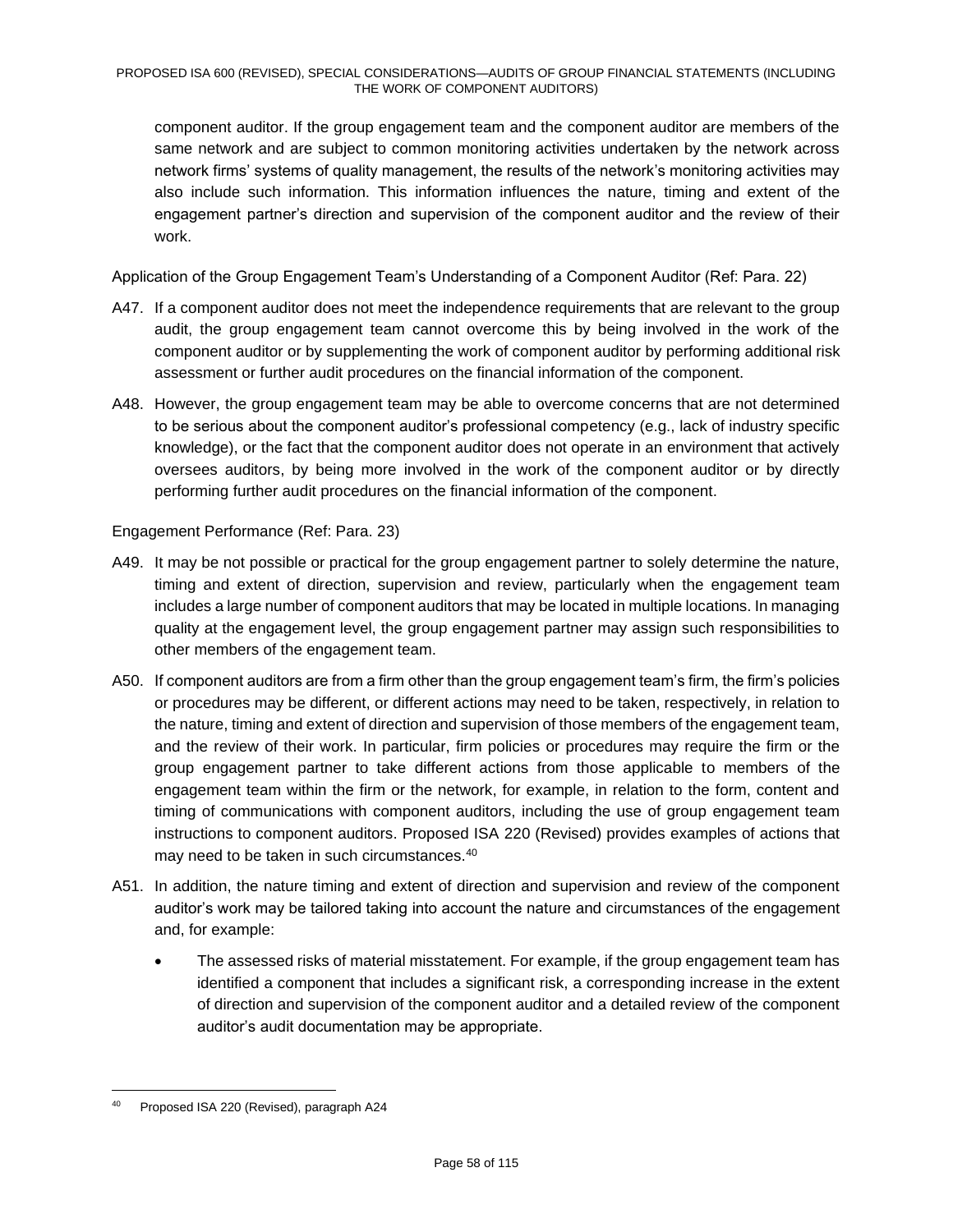- The competence and capabilities of the component auditors performing the audit work. For example, if the group engagement team has no previous experience working with a component auditor, the group engagement team may communicate more detailed instructions or introduce greater in-person supervision of the component auditor as the work is performed.
- The location of engagement team members, including the extent to which engagement team members are dispersed across multiple locations, including where service delivery centers are used.
- Access to component auditors' audit documentation. For example, where component auditor working papers cannot be transferred out of the jurisdiction, greater in-person supervision of the component auditor and in-person or electronic review of the component auditor's audit documentation may be appropriate (see also paragraphs A27–A32).
- A52. There are different ways in which the group engagement partner may direct and supervise component auditors and review their work, for example:
	- Meetings or calls with component auditors to communicate identified and assessed risks, issues, findings and conclusions.
	- Reviews of the component auditor's documentation in person or remotely when permitted by law and regulation.
	- Participating in the closing and other key meetings between the component auditors and component management.

# **Understanding the Group and Its Environment, the Applicable Financial Reporting Framework and the Group's System of Internal Control** (Ref: Para. 24)

- A53. ISA 315 (Revised 2019) contains guidance on matters the auditor may consider when obtaining an understanding of the entity and its environment, the applicable financial reporting framework, and the entity's system of internal control.<sup>41</sup> Appendix 3 of this ISA provides further explanation of the components of the group's system of internal control, including controls over the group's financial reporting process and the consolidation process.
- A54. The group's information system and financial reporting process may be closely aligned with the organizational structure, for example, a parent and one or more subsidiaries, joint ventures, or investments accounted for by the equity method; a head office and one or more divisions or branches; or a combination of both. Some groups, however, may organize their information system by function, process, product or service (or by groups of products or services), or geographic locations. In these cases, the entity or business unit for which group or component management prepares financial information that is included in the group financial statements may be a function, process, product or service (or group of products or services), or geographic location.
- A55. The group engagement team's understanding of the group and its environment, the applicable financial reporting framework, and the group's system of internal control may be obtained through communications with:

<sup>&</sup>lt;sup>41</sup> ISA 315 (Revised 2019), paragraphs A50-A89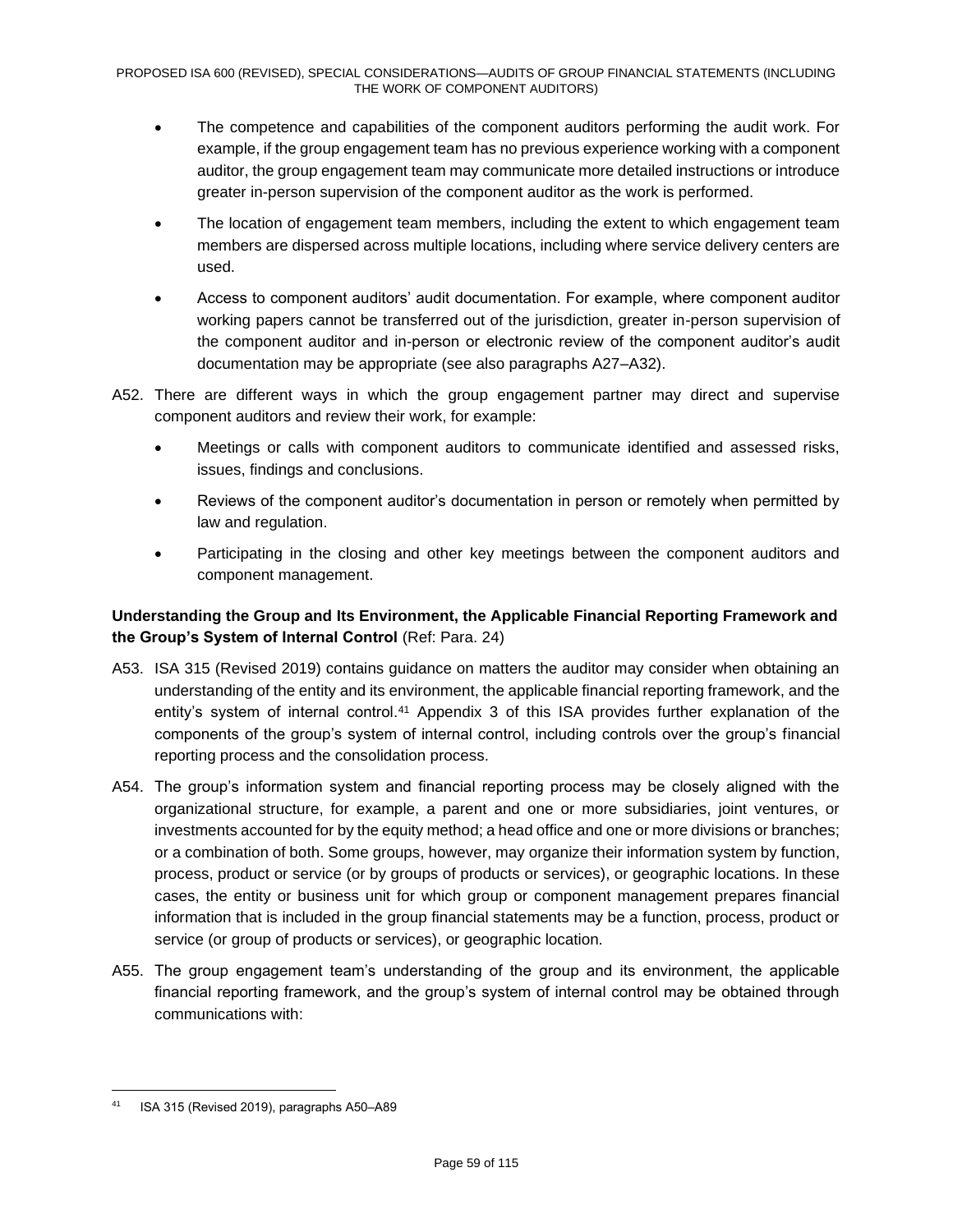- Group management or component management, including those who have knowledge of the group's system of internal control, accounting policies and practices, and the consolidation process;
- Component auditors; or
- Auditors that perform an audit for statutory, regulatory or another reason on the financial statements of an entity or business unit that is part of the group.

# *The Group and Its Environment* (Ref: Para. 24(a))

- A56. An understanding of the group's organizational structure and its business model may enable the group engagement team to understand such matters as:
	- The complexity of the group's structure. A group may be more complex than a single entity because a group may have several subsidiaries, divisions or other business units, including in multiple locations. Also, a group's legal structure may be different from the operating structure, for example, for tax purposes. Complex structures often introduce factors that may give rise to increased susceptibility to material misstatements, such as whether goodwill, joint ventures or special purpose entities are accounted for appropriately and whether adequate disclosures have been made.
	- The geographic locations of the group's operations. Having a group that is located in multiple geographical locations may give rise to increased susceptibility to material misstatements. For example, different geographical locations may involve different languages, cultures and business practices.
	- The structure and complexity of the group's IT environment. A complex IT environment often introduces factors that may give rise to increased susceptibility to material misstatements. For example, a group may have a complex IT environment because of multiple IT systems that are not integrated due to recent acquisitions or mergers. Therefore, it may be particularly important to obtain an understanding of the complexity of the security over the IT environment, including vulnerability of the IT applications, databases, and other aspects of the IT environment. A group may also use one or more external service providers for aspects of its IT environment.
	- Relevant regulatory factors, including the regulatory environment. Different laws or regulations may introduce factors that may give rise to increased susceptibility to material misstatements. A group may have operations that are subject to a high degree of complex laws or regulations in multiple jurisdictions, or entities or business units in the group that operate in multiple industries that are subject to different types of laws or regulations.
	- The ownership, and relationships between owners and other people or entities, including related parties. Understanding the ownership and relationships can be more complex in a group that operates over multiple jurisdictions and when there are changes in ownership through formation, acquisition or joint ventures. These factors may give rise to increased susceptibility to material misstatements.
- A57. Obtaining an understanding of the degree to which the group's activities and business lines are similar may enable the group engagement team to identify similar risks of material misstatement across components and design an appropriate response.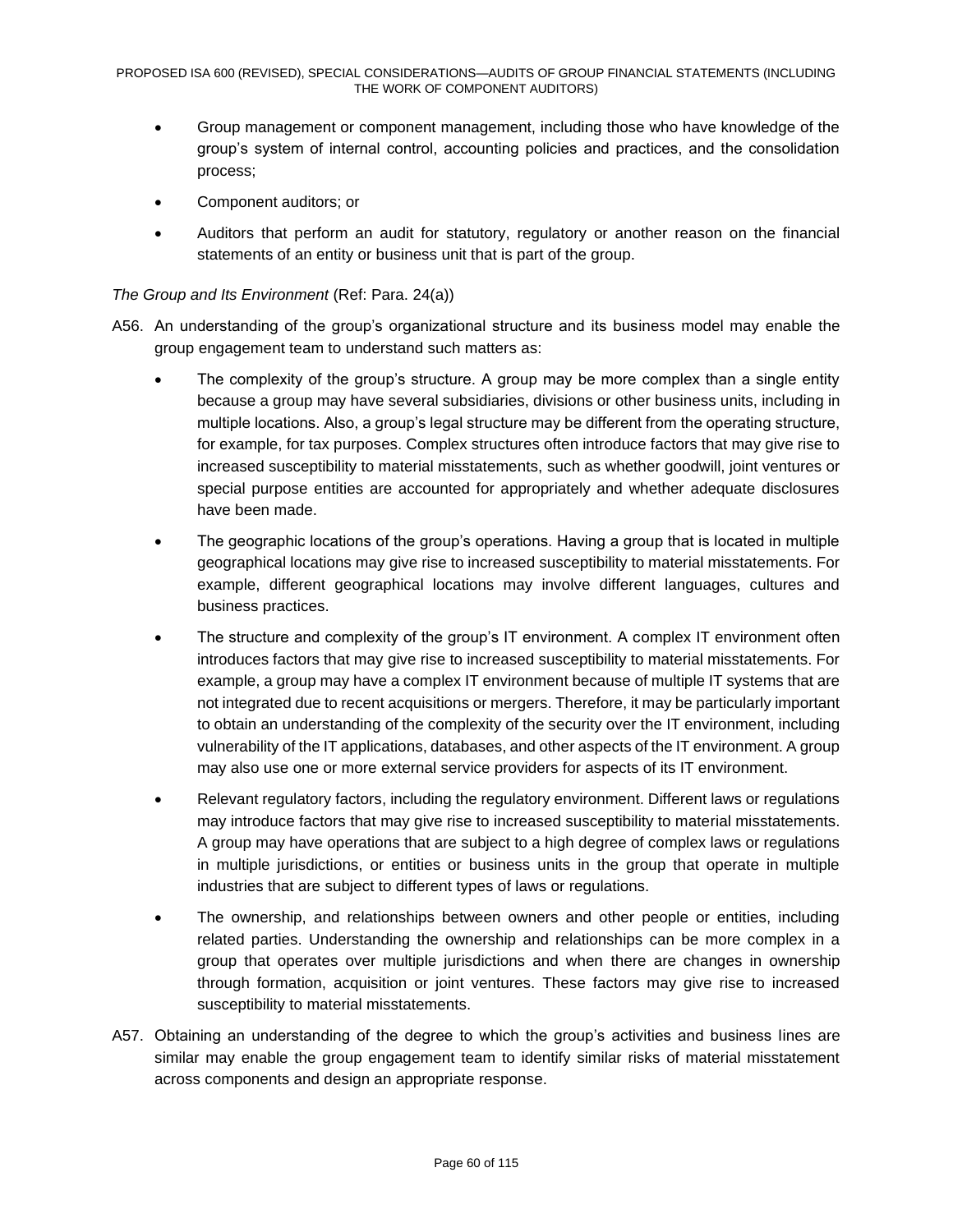- A58. The financial results of entities or business units are ordinarily measured and reviewed by group management. Inquiries of group management may reveal that group management relies on certain key indicators to evaluate the financial performance of the group's entities and business units and take action. The group engagement team's understanding of such performance measures may help to identify:
	- Areas where there is increased susceptibility to the risk of material misstatement (e.g., due to pressures on component management to meet certain performance measures).
	- Controls over the group's financial reporting process.

# *The Group's System of Internal Control*

The Nature and Extent of Commonality of Controls (Ref: Para. 24(c)(i))

- A59. Group management may design controls that are intended to operate in a common manner across multiple entities or business units (i.e., common controls). For example, group management may design common controls for inventory management, that operate using the same IT system and that are implemented across all entities or business units in the group. Common controls may exist in each component of the group's system of internal control, and they may be implemented at different levels within the group (e.g., at the level of the consolidated group as a whole, or for other levels of aggregation within the group). Common controls may be direct controls or indirect controls. Direct controls are controls that are precise enough to address risks of material misstatement at the assertion level. Indirect controls are controls that support direct controls.<sup>42</sup>
- A60. The understanding of the components of the group's system of internal control therefore includes understanding the commonality of the controls within those components across the group. When the group engagement team plans to test the operating effectiveness of identified controls<sup>43</sup> that are common across the group, the group engagement team evaluates the design and determines the implementation of those controls in accordance with ISA 315 (Revised 2019).
- A61. To determine the commonality of an identified control across the group, the group engagement team may consider whether:
	- The control is designed centrally and required to be implemented as designed (i.e., without modification) at some or all components;
	- The control is implemented and, if applicable, monitored by individuals with similar responsibilities and capabilities at all the components where the control is implemented;
	- If a control uses information from IT applications, the IT applications and other aspects of the IT environment that generate the information are the same across the components or locations; or
	- If the control is automated, it is configured in the same way in each IT application across the components.
- A62. Judgment may often be needed to determine whether an identified control is a common control. For example, group management may require that all entities and business units perform a monthly

<sup>42</sup> ISA 315 (Revised 2019), paragraph A5

<sup>43</sup> ISA 315 (Revised 2019), paragraph  $26(a)$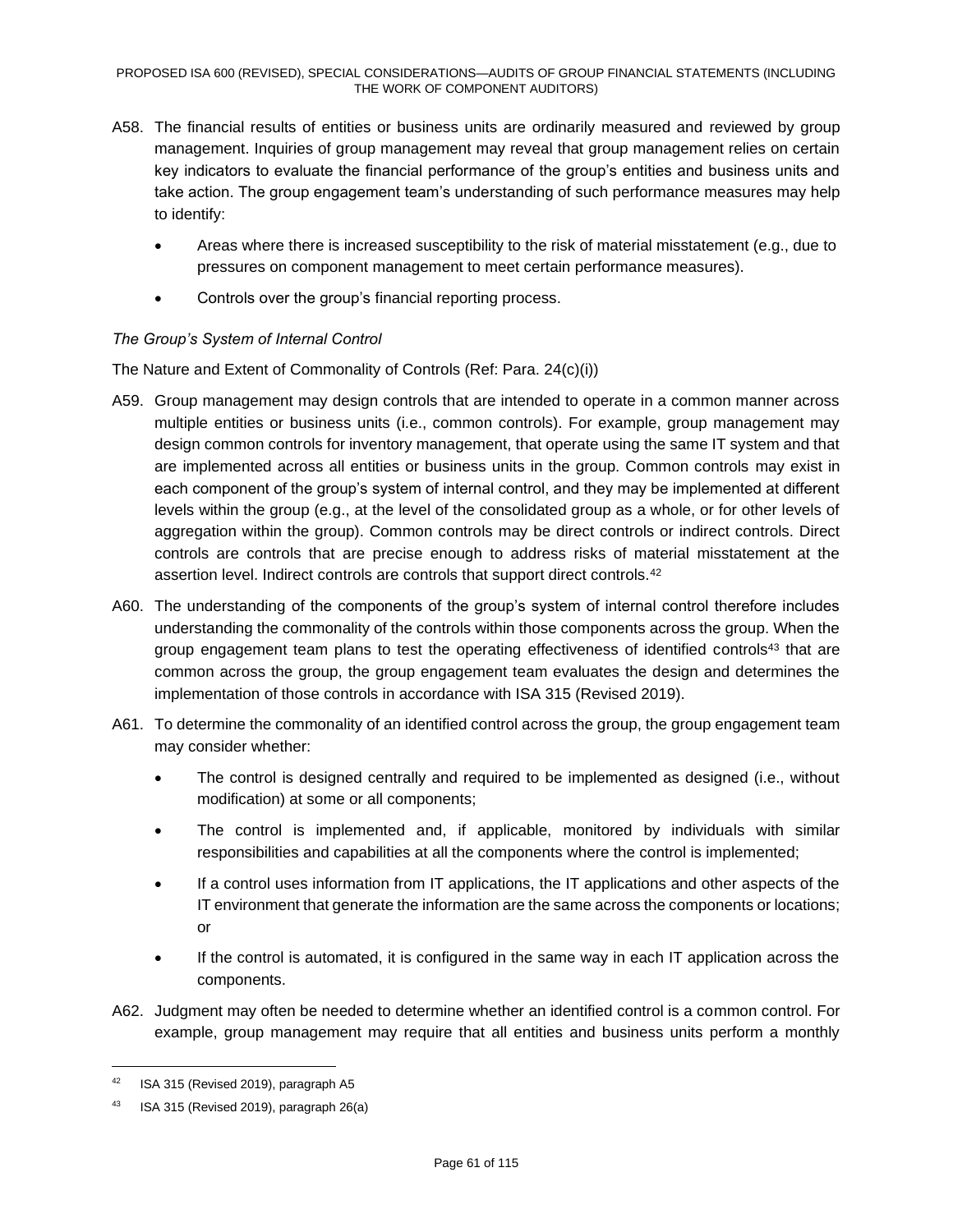evaluation of the aging of customers' accounts that are generated from a specific IT application. When the aging reports are generated from different IT infrastructures or the implementation of the IT application differs across entities or business units, the group engagement team may need to consider whether the control can still be determined to be common. This is because of differences in the design of the control that may exist due to the existence of different IT infrastructures (e.g., whether the IT application is configured in the same manner across different IT infrastructures, and whether there are effective general IT controls across different IT implementations of IT applications or different IT infrastructures).

A63. Consideration of the level at which controls are performed within the group (e.g., at the level of the consolidated group as a whole or for other levels of aggregation within the group) and the degree of centralization and commonality may be important to the understanding of how information is processed and controlled. In some circumstances, controls may be performed centrally (e.g., performed only at a single entity or business unit), but may have a pervasive effect on other entities or business units (e.g., a shared services center that processes transactions on behalf of other entities or business units within the group). Typically, the processing of transactions and related controls at a shared service center operate in the same way for all transactions regardless of the entity or business unit (e.g., the processes, risks, and controls for all transactions, regardless of the source of the transaction, are the same). In such cases, it may be appropriate to identify the controls and evaluate the design and determine implementation of the controls, and if applicable test operating effectiveness, as a single population.

Centralized Activities (Ref: Para. 24(c)(ii))

- A64. Group management may centralize some of its activities, for example financial reporting or accounting functions may be performed for a particular group of common transactions or other financial information in a consistent and centralized manner for multiple entities or business units (e.g., where the initiation, authorization, recording, processing, or reporting of revenue transactions is performed at a shared service center).
- A65. Obtaining an understanding of how centralized activities fit into the overall group structure, and the nature of the activities undertaken, may help the group engagement team to identify and assess risks of material misstatement and appropriately respond to such risks. For example, controls at a shared service center may operate independently from other controls, or they may be dependent upon controls at an entity or business unit from which financial information is derived (e.g., sales transactions may be initiated and authorized at a component, but the processing may occur at the shared service center).

Communications About Significant Matters that Support the Preparation of the Group Financial Statements (Ref: Para. 24(c)(iv))

A66. Group entities or business units may use a financial reporting framework for statutory, regulatory or another reason that is different from the financial reporting framework used for the group's financial statements. In such circumstances, an understanding of group management's financial reporting processes to align accounting policies and, where relevant, financial reporting period-ends that differ from that of the group, enables the group engagement team to understand how adjustments, reconciliations and reclassifications are made, and whether they are made centrally by group management or by the entity or business unit.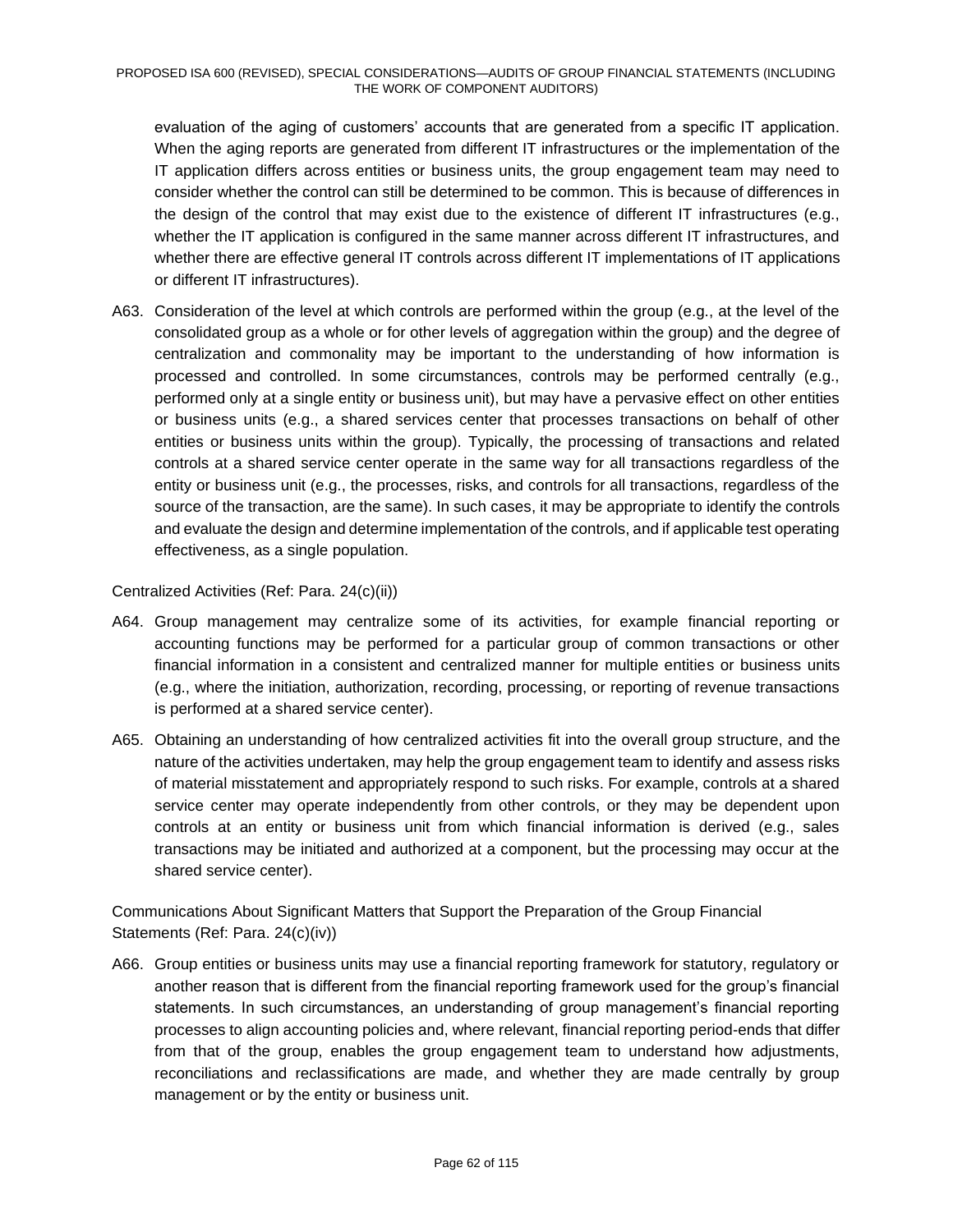Instructions by group management to entities or business units

- A67. In applying ISA 315 (Revised 2019),<sup>44</sup> the group engagement team is required to understand how group management communicates significant matters that support the preparation of the group financial statements. To achieve uniformity and comparability of financial information, group management may issue instructions (e.g. communicate financial reporting policies) to the entities or business units that include details about financial reporting processes or may have policies that are common across the group. Obtaining an understanding of group management's instructions may affect the group engagement team's identification and assessment of the risks of material misstatement of the group financial statements. For example, in certain circumstances, inadequate instructions may increase the likelihood of misstatements due to the risk that transactions are incorrectly recorded or processed, or that accounting policies are incorrectly applied.
- A68. The group engagement team's understanding of the instructions or policies may include the following:
	- The clarity and practicality of the instructions for completing the reporting package.
	- Whether the instructions:
		- o Adequately describe the characteristics of the applicable financial reporting framework and the accounting policies to be applied;
		- o Address information necessary to prepare disclosures that are sufficient to comply with the requirements of the applicable financial reporting framework, for example, disclosure of related party relationships and transactions, and segment information;
		- o Address information necessary for making consolidation adjustments, for example, intragroup transactions and unrealized profits, and intra-group account balances; and
		- o Include a reporting timetable.

#### *Engagement Team Discussion* (Ref: Para. 24)

- A69. The group engagement partner's determination of which members of the engagement team to include in the discussions and the topics to be discussed, is affected by factors such as initial expectations about the risks of material misstatement and the expected involvement of component auditors.
- A70. The discussions provide an opportunity to:
	- Share knowledge of the components and their environments, including which components' activities are centralized.
	- Exchange information about the business risks of the components or the group, and how inherent risk factors may affect susceptibility to misstatement of classes of transactions, account balances and disclosures.
	- Exchange ideas about how and where the group financial statements may be susceptible to material misstatement due to fraud or error.
	- Identify policies followed by group or component management that may be biased or designed to manage earnings that could lead to fraudulent financial reporting.

ISA 315 (Revised 2019), paragraph 25(b)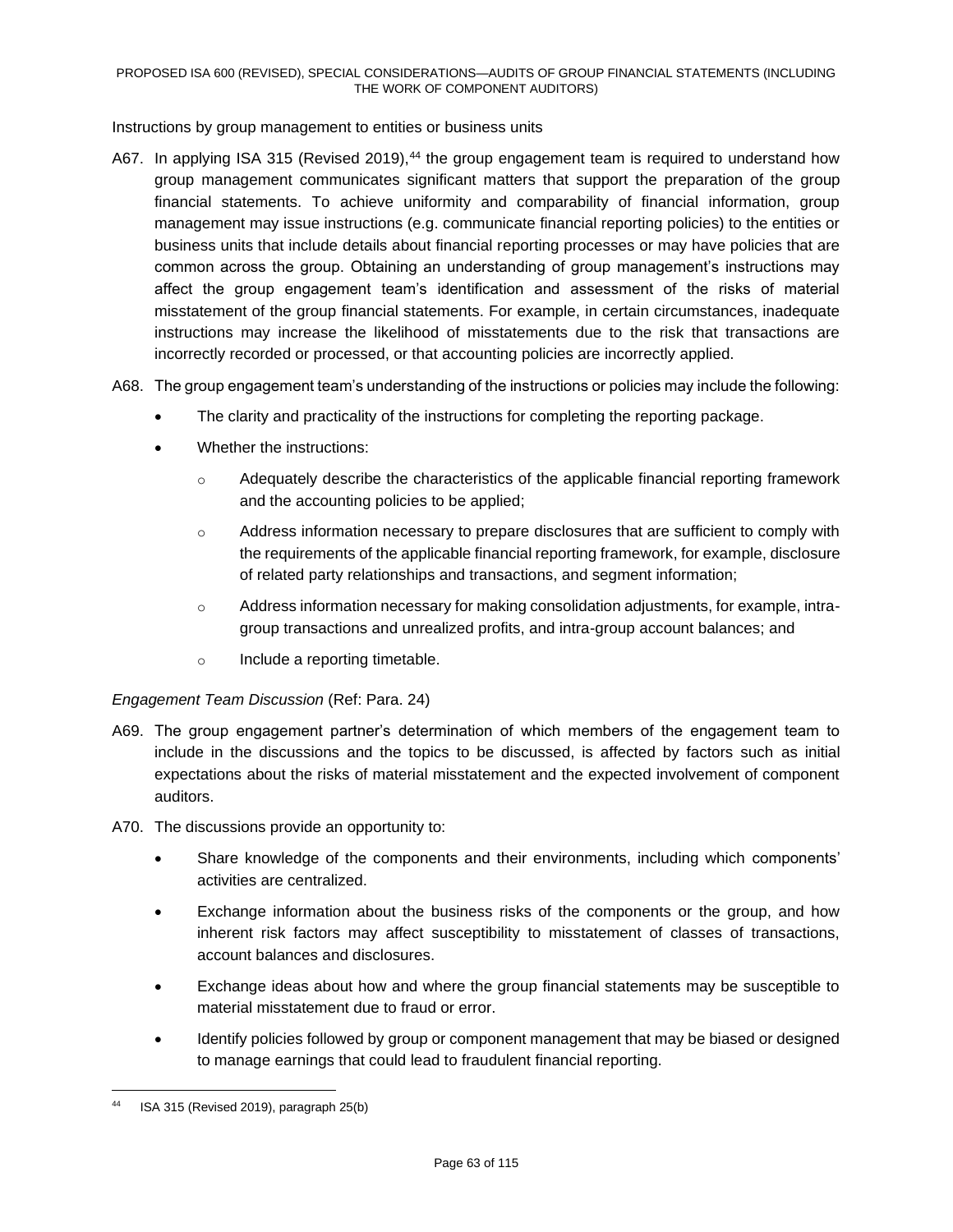- Consider known external and internal factors affecting the group that may create an incentive or pressure for group management, component management, or others to commit fraud, provide the opportunity for fraud to be perpetrated, or indicate a culture or environment that enables group management, component management, or others to rationalize committing fraud.
- Consider the risk that group or component management may override controls.
- Consider whether uniform accounting policies are used to prepare the financial information of the components for the group financial statements and, where not, how differences in accounting policies are identified and adjusted (where required by the applicable financial reporting framework).
- Discuss fraud that has been identified, or information that indicates existence of a fraud.
- Share information about risks of material misstatement of the financial information of a component that may apply more broadly to some, or all, of the other components.
- Share information that may indicate non-compliance with national laws or regulations, for example, payments of bribes and improper transfer pricing practices.
- Identify risks of material misstatement relevant to components where the exercise of professional skepticism may be particularly important.
- Discuss any events or conditions identified by group management, or the engagement team, that may cast significant doubt on the group's ability to continue as a going concern.
- Discuss related party relationships or transactions identified by group management, and any other related parties of which the engagement team is aware.

#### *Considerations When Component Auditors Are Involved* (Ref: Para. 25)

- A71. Factors that influence the group engagement team's decision about the nature and extent of risk assessment procedures assigned to component auditors include, for example:
	- The number and geographical location of components;
	- The nature of the components' business activities, including their complexity or specialization of operations; and
	- The group's system of internal control, including the information system in place at the component.

Previous experience with the component auditor may also influence the group engagement team's decision whether to involve them in performing risk assessment procedures. When risk assessment procedures are assigned to component auditors, the group engagement team remains responsible for having an understanding of the group and its environment, the applicable financial reporting framework and the group's system of internal control.

Related Parties (Ref: Para. 27)

A72. The nature of related party relationships and transactions may, in some circumstances, give rise to higher risks of material misstatement of the financial statements than transactions with unrelated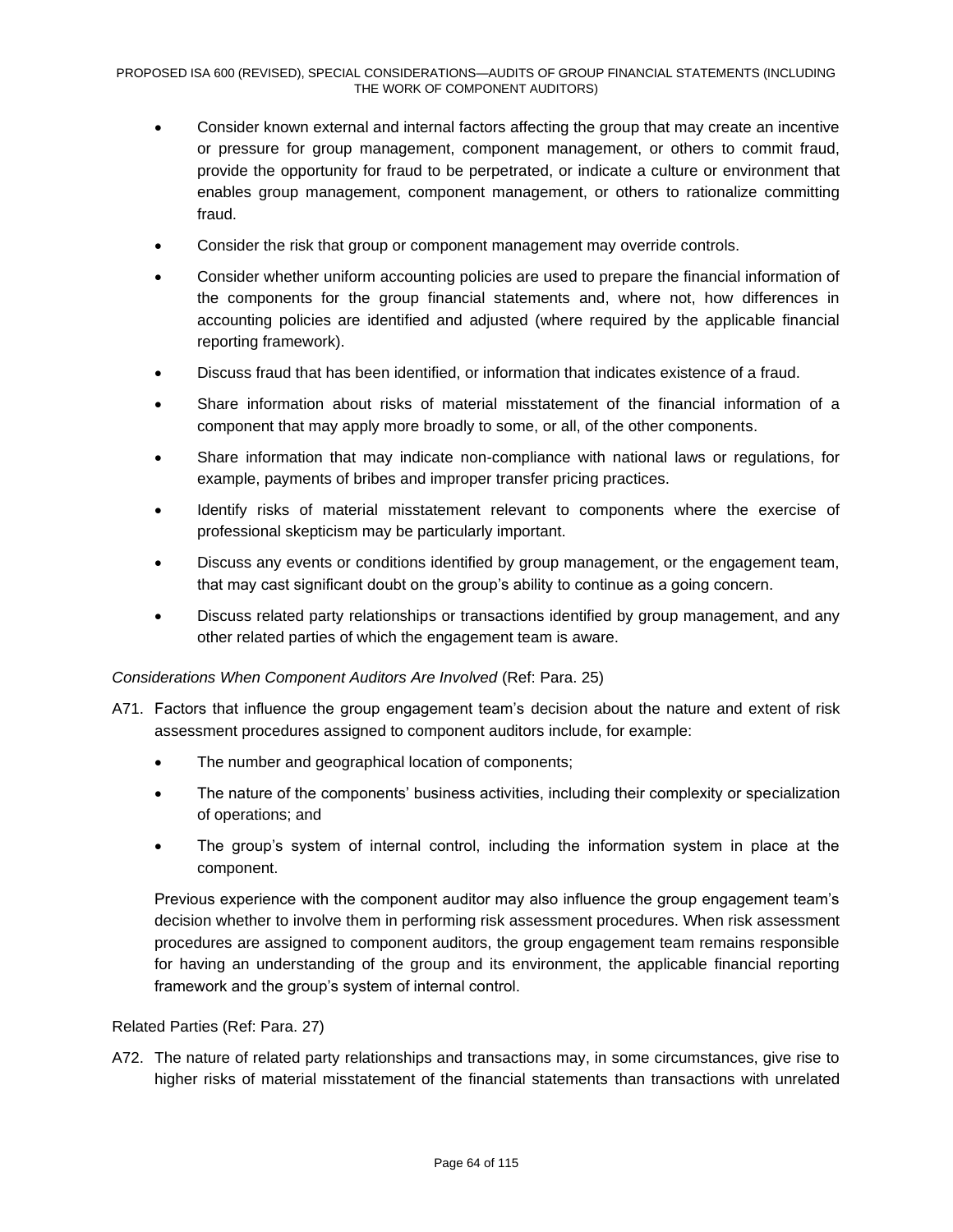parties.<sup>45</sup> In a group audit there may be a higher risk of material misstatement of the group financial statements, including due to fraud, associated with related party relationships when:

- The group structure is complex;
- The group's information systems are not integrated and therefore less effective in identifying and recording related party relationships and transactions; and
- There are numerous or frequent related party transactions between entities and business units.

Planning and performing the audit with professional skepticism as required by ISA 200,<sup>46</sup> is therefore particularly important when these circumstances exists.

#### **Materiality** (Ref: Para. 29)

- A73. A different component performance materiality may be established for each of the components where audit procedures are performed on financial information that is disaggregated. The component performance materiality amount for an individual component need not be an arithmetical portion of the group performance materiality and, consequently, the aggregate of component performance materiality amounts may exceed group performance materiality. However, this ISA does not require a different component performance materiality to be established for each class of transactions, account balance or disclosure for a component.
- A74. ISA 320 requires the auditor to determine the materiality level or levels to be applied to particular classes of transactions, account balances or disclosures if, in the specific circumstances of the entity, there is one or more particular classes of transactions, account balances or disclosures for which misstatements of lesser amounts than materiality for the financial statements as a whole could reasonably be expected to influence the economic decisions of users taken on the basis of the financial statements.<sup>47</sup> In these circumstances, the group engagement team may need to consider whether a component performance materiality lower than the amount communicated to the component auditor may be appropriate for that particular class of transactions, account balance or disclosure.
- A75. Factors the group engagement team may take into account in setting component performance materiality include the following:
	- The extent of disaggregation of the financial information across components (e.g., as the extent of disaggregation across components increases, a lower component performance materiality generally would be appropriate to address aggregation risk). The relative significance of the component to the group may affect the extent of disaggregation (e.g., if a single component represents a large portion of the group, there likely may be less disaggregation across components).
	- Expectations about the nature, frequency, and magnitude of misstatements in the component financial information, for example:

<sup>45</sup> ISA 550, paragraph 2

<sup>46</sup> ISA 200, paragraphs 17 and A53–A54

<sup>47</sup> ISA 320, paragraph 10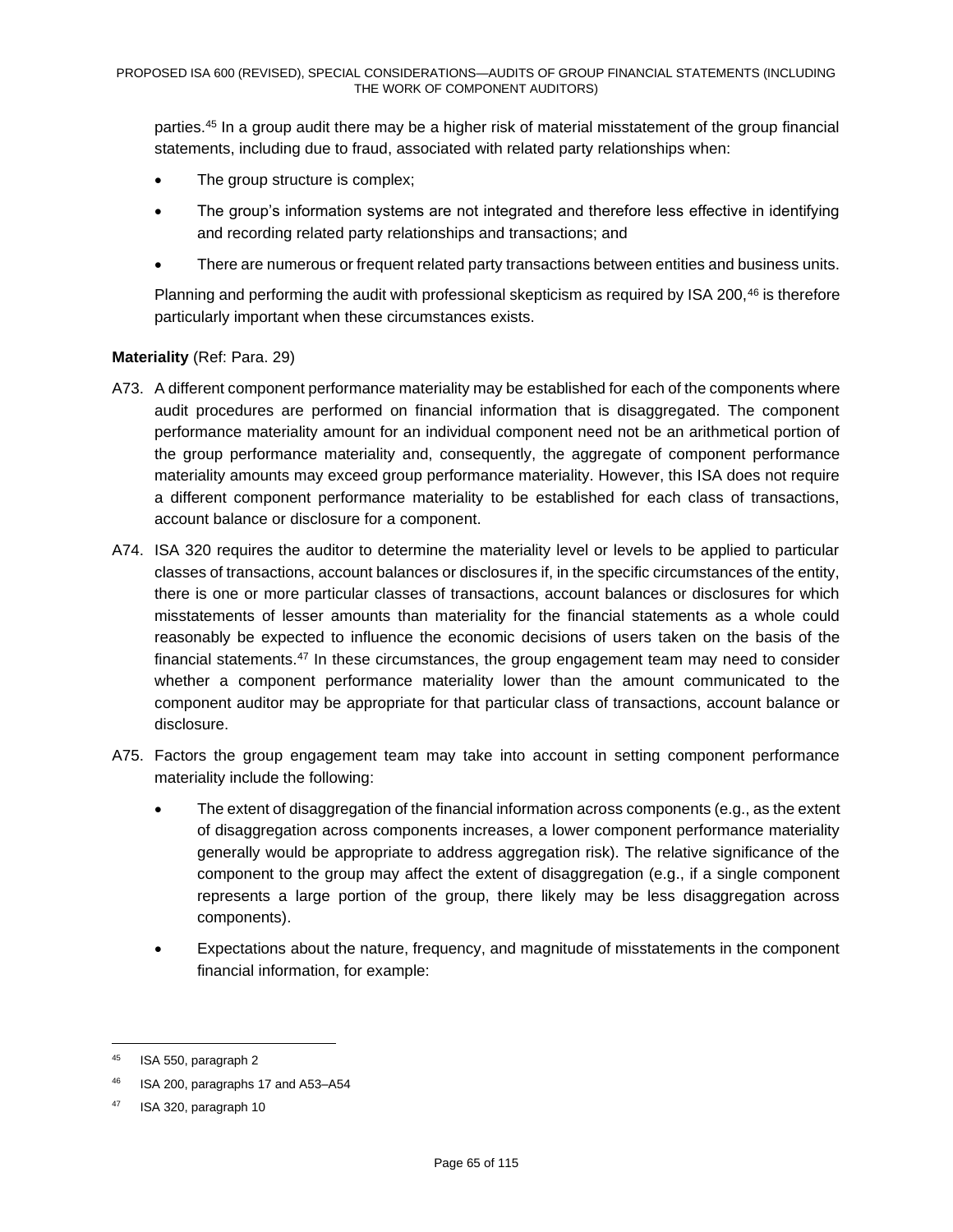- o Whether there are risks that are unique to the financial information of the component (e.g., industry-specific accounting matters, unusual or complex transactions).
- o The nature and extent of misstatements identified at the component in prior audits.
- A76. In some cases, the group engagement team may perform further audit procedures on classes of transactions, account balances or disclosures that are aggregated. For example, audit procedures may be performed at the group level for an entire class of transactions or account balance as a single population. In such cases, group performance materiality often will be used for purposes of performing these procedures.
- A77. The threshold for communicating uncorrected misstatements to the group engagement team is set at an amount equal to, or lower than, the amount regarded as clearly trivial for the group financial statements. In accordance with ISA 450,<sup>48</sup> this threshold is the amount below which misstatements would not need to be accumulated because the group engagement team expects that the accumulation of such amounts clearly would not have a material effect on the group financial statements.

## **Identifying and Assessing the Risks of Material Misstatement** (Ref: Para. 31)

- A78. The group engagement team's process to identify and assess the risks of material misstatement of the group financial statements is iterative and dynamic and may be challenging, particularly where the component's business activities are complex or specialized, or when there are many components across multiple locations. In applying ISA 315 (Revised 2019), $49$  the group engagement team will develop initial expectations about the potential risks of material misstatement and an initial identification of the significant classes of transactions, account balances and disclosures of the group financial statements based on their understanding of the group and its environment, the applicable financial reporting framework and the group's system of internal control.
- A79. The initial expectations about the potential risks of material misstatement take into account the group engagement team's understanding of the group, including its entities or business units, and the environments and industries in which they operate. Based on the initial expectations, the group engagement team may involve component auditors in risk assessment procedures as their direct knowledge and experience with the entities or business units may be helpful in understanding the business activities and related risks, and where risks of material misstatement of the group financial statements may arise in relation to those entities or business units.

## *Fraud*

- A80. The auditor is required to identify and assess the risks of material misstatement of the financial statements due to fraud, and to design and implement appropriate responses to the assessed risks.<sup>50</sup> Information used to identify the risks of material misstatement of the group financial statements due to fraud may include the following:
	- Group management's assessment of the risks that the group financial statements are materially misstated as a result of fraud.

<sup>48</sup> ISA 450, paragraph A3

<sup>49</sup> ISA 315 (Revised 2019), paragraph 22

<sup>50</sup> ISA 240, *The Auditor's Responsibilities Relating to Fraud in an Audit of Financial Statements*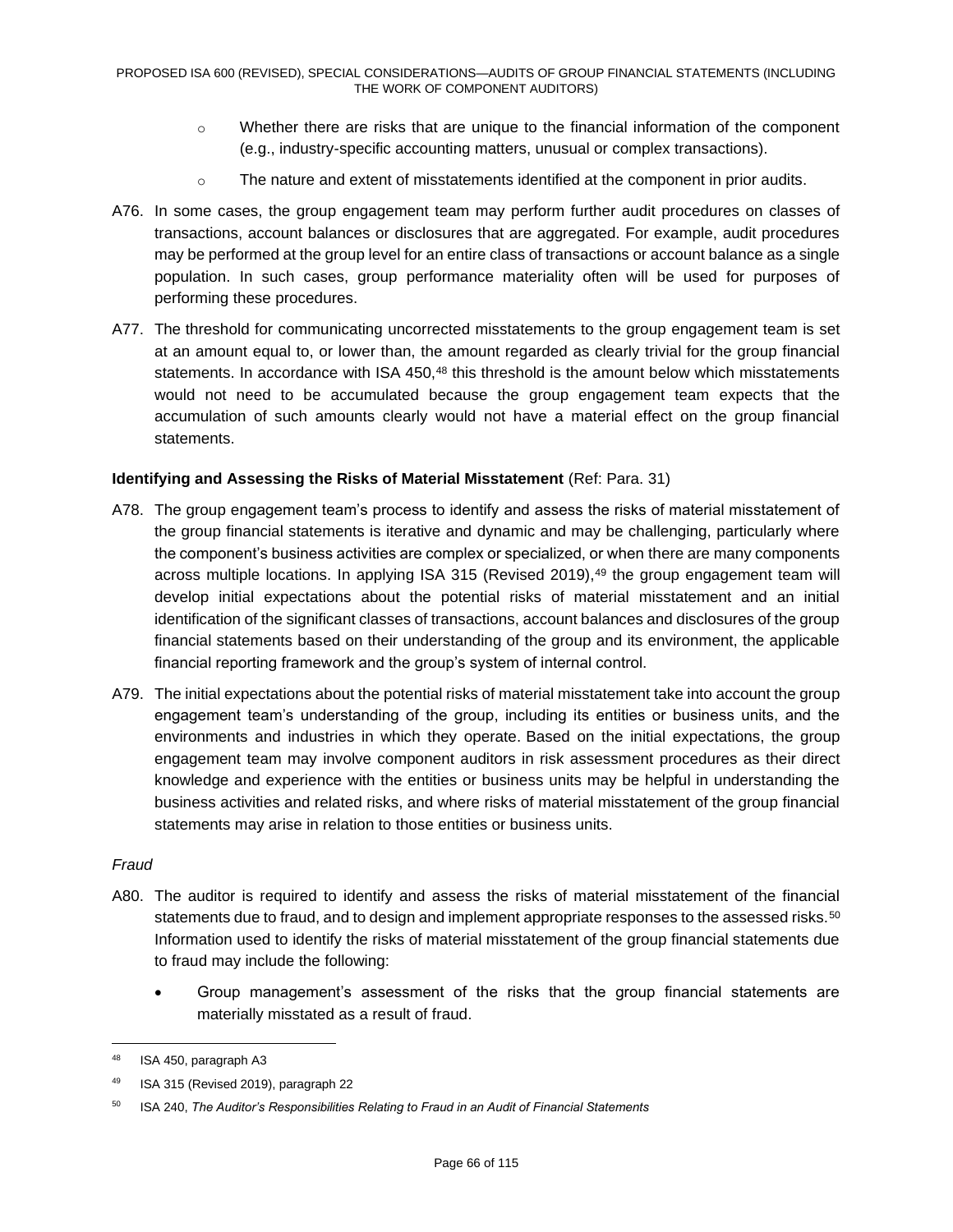- Group management's process for identifying and responding to the risks of fraud in the group, including any specific fraud risks identified by group management, or classes of transactions, account balances, or for which a risk of fraud is higher.
- Whether there are particular components for which the risks of material misstatement due to fraud is higher.
- Whether any fraud risk factors or indicators of management bias exist in the consolidation process.
- How those charged with governance of the group monitor group management's processes for identifying and responding to the risks of fraud in the group, and the controls group management has established to mitigate these risks.
- Responses of those charged with governance of the group, group management, appropriate individuals within the internal audit function (and if considered appropriate, component management, the component auditors, and others) to the group engagement team's inquiry whether they have knowledge of any actual, suspected, or alleged fraud affecting a component or the group.

## *Inherent Risk Factors*

A81. Appendix 4 sets out examples of events and conditions that, individually or together, may indicate risks of material misstatement of the group financial statements, whether due to fraud or error.

## *Considerations When Component Auditors Are Involved* (Ref: Para. 32)

- A82. The group engagement team may involve component auditors in the identification and the assessment of the risks of material misstatement of the group financial statements that result from inherent risk factors related to the financial information of a component. For example, the group engagement team may work with component auditors to develop initial expectations about potential risks of material misstatement of the group financial statements, including significant risks, related to components. Factors that influence the group engagement team's decision whether to involve component auditors are included in paragraph A71 (also see Appendix 1).
- A83. The identification and assessment of inherent risk and control risk may be performed in different ways depending on preferred audit techniques or methodologies and may be expressed in different ways. Accordingly, when risk assessment procedures have been assigned to component auditors, the group engagement team may need to communicate its preferred approach with component auditors, or provide instructions.
- A84. Based on the risk assessment procedures performed, the group engagement team may determine that an assessed risk of material misstatement of the group financial statements only arises in relation to financial information of certain components. For example, the risk of material misstatement relating to a legal claim may only exist in entities or business units that operate in a certain jurisdiction.

#### **Responding to the Assessed Risks of Material Misstatement** (Ref: Para. 33)

A85. In responding to the assessed risks of material misstatement of the group financial statements, different approaches are available to the group engagement team to obtain audit evidence on one or more classes of transactions, account balances or disclosures across the various components.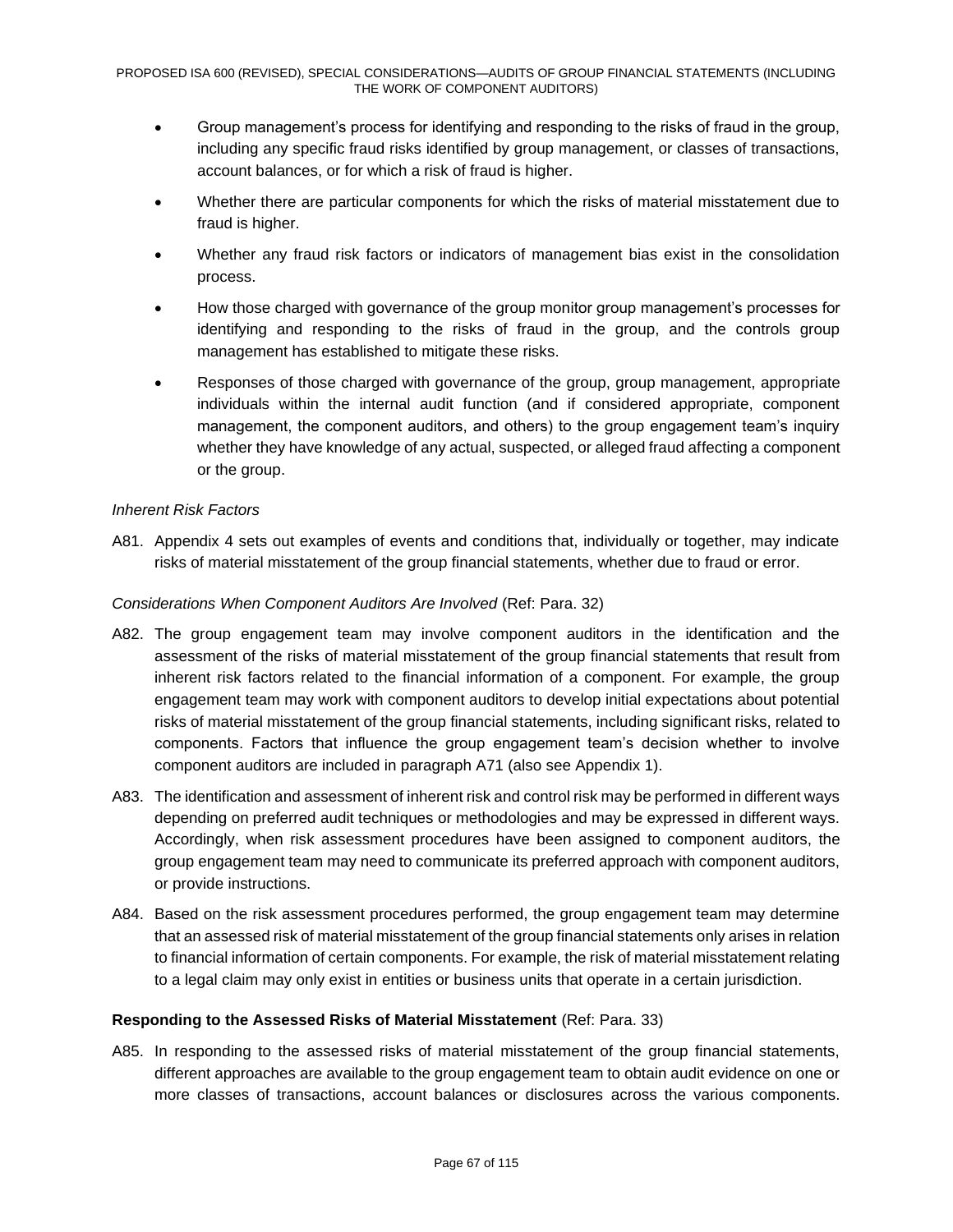Paragraphs A86 to A93 provide guidance to assist the group engagement team in determining an appropriate approach, or combination of approaches, for the engagement team to obtain audit evidence. Paragraphs A96 to A101 provide guidance on the options available to the group engagement team for assigning further audit procedures to component auditors to obtain audit evidence on the financial information of components for the purpose of the group financial statements.

## *Scoping a Group Audit*

- A86. The group engagement team may design and perform further audit procedures centrally if the audit evidence to be obtained from performing further audit procedures on one or more classes of transactions, account balances or disclosures in the aggregate will respond to the assessed risks of material misstatement. For example, if the accounting records for the revenue transactions of the entire group are maintained centrally for the group (e.g., at a shared service center), the group engagement team may perform, or request a component auditor to perform, further audit procedures to address the assessed risks of material misstatement of the related classes of transactions, account balances, and disclosures.
- A87. As the complexity and the diversity of the group increases (e.g., if the group has many different revenue streams, multiple lines of business, operates across multiple locations or has de-centralized systems of internal control), the group engagement team may find it more difficult to perform further audit procedures centrally. In such circumstances, procedures to respond to the risks of material misstatement at the group financial statement level that are related to the financial information of a component may be more effectively performed at the component level.
- A88. The group engagement team may determine that the financial information of several components can be considered as one population for the purpose of performing further audit procedures, for example, when transactions are considered to be homogenous because they share the same characteristics, the related risks of material misstatement are the same, and controls are designed and operating in a consistent way.
- A89. The group engagement team may have identified a significant class of transactions, account balance or disclosure in the group financial statements that comprises classes of transactions, account balances or disclosures at many entities and business units, none of which individually result in a risk of material misstatement at the group financial statement level. To obtain sufficient appropriate audit evidence, audit procedures on these classes of transactions, account balances or disclosures may be performed centrally if they are homogeneous, subject to common controls and access to appropriate information can be obtained. If this is not the case, the engagement team may need to perform audit procedures at selected components.
- A90. The group engagement team may perform substantive analytical procedures in accordance with ISA 520<sup>51</sup> to address the risks of material misstatement at the assertion level for classes of transactions, account balances or disclosures in the group financial statements. Depending on the circumstances of the engagement, the financial information of the components may be aggregated by the group engagement team at appropriate levels for purposes of developing expectations and determining the amount of any difference of recorded amounts from expected values in performing the substantive analytical procedures.

<sup>51</sup> ISA 520, *Analytical Procedures*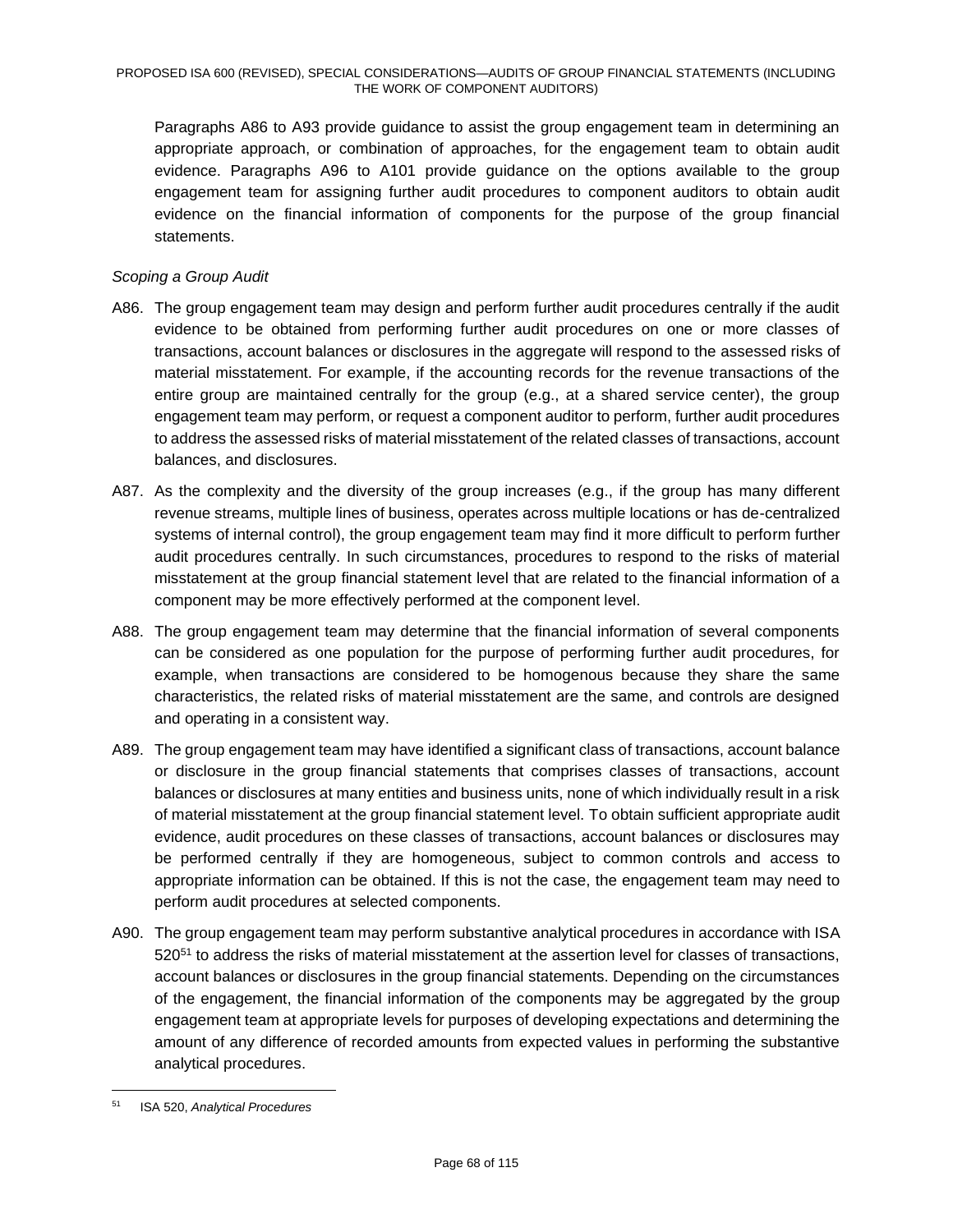## *Element of Unpredictability*

A91. Including an element of unpredictability in the type of work to be performed, the entities or business units at which procedures are performed and the extent to which the group engagement team is involved in the work, may increase the likelihood of identifying a material misstatement of the components' financial information that may give rise to a material misstatement due to fraud of the group financial statements.<sup>52</sup>

### *Operating Effectiveness of Controls that Are Common Across the Group*

- A92. If the group engagement team intends to rely on the operating effectiveness of controls that operate throughout the group in determining the nature, timing and extent of substantive procedures to be performed at either the group level or at the components, the group engagement team, in accordance with ISA 330,<sup>53</sup> is required to design and perform tests of controls to obtain sufficient appropriate audit evidence as to the operating effectiveness of those controls. This includes obtaining sufficient appropriate audit evidence that the controls are operating at the components as designed. The group engagement team may request the component auditor to assist the group engagement team in performing these procedures.
- A93. If more deviations than expected are detected as a result of testing the operating effectiveness of the controls, the group engagement team may need to revise the audit plan. Possible revisions to the audit plan may include:
	- Requesting additional substantive procedures to be performed at certain components.
	- Identifying and testing the operating effectiveness of other relevant controls that are designed and implemented effectively.
	- Increasing the number of components selected for further audit procedures.

#### *Consolidation Process*

Consolidation Procedures (Ref: Para. 34(a))

A94. The further audit procedures on the consolidation, including sub-consolidations, may include:

- Determining that the journal entries necessary are reflected in the consolidation; and
- Evaluating the operating effectiveness of the controls over the consolidation process and responding appropriately if any controls are determined to be ineffective.

#### Consolidation Adjustments and Reclassifications (Ref: Para. 34(b))

A95. The consolidation process may require adjustments and reclassifications to amounts reported in the group financial statements that do not pass through the usual IT applications, and may not be subject to the same controls to which other financial information is subject. The group engagement team's evaluation of the appropriateness, completeness and accuracy of the adjustments and reclassifications may include:

 $52$  ISA 240, paragraph 30(c)

<sup>53</sup> ISA 330, paragraph 8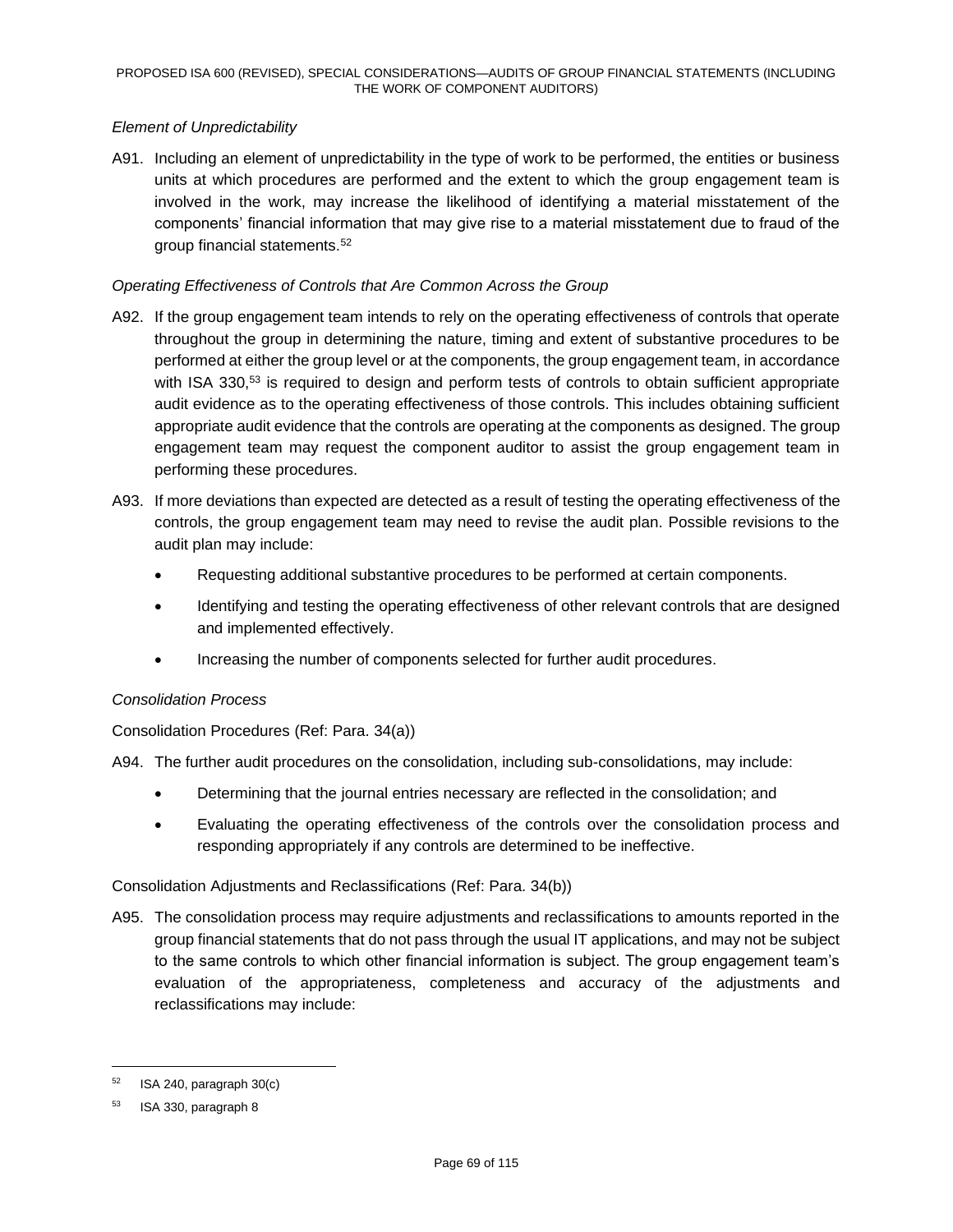- Evaluating whether significant adjustments appropriately reflect the events and transactions underlying them;
- Determining whether those entities or business units whose financial information has been included in the group financial statements were appropriately included;
- Determining whether significant adjustments have been correctly calculated, processed and authorized by group management and, where applicable, by component management;
- Determining whether significant adjustments are properly supported and sufficiently documented; and
- Checking the reconciliation and elimination of intra-group transactions and unrealized profits, and intra-group account balances.

## *Considerations When Component Auditors Are Involved* (Ref: Para. 37)

- A96. Component auditors may have a more in-depth knowledge of the components than the group engagement team, and therefore the group engagement team may need the assistance of the component auditor to determine the nature, timing and extent of further audit procedures to be performed on the financial information of the component.
- A97. In assigning further audit procedures to component auditors, the group engagement team may request component auditors to perform one or more of the following:
	- Design and perform further audit procedures on the entire financial information of the component;
	- Design and perform further audit procedures on one or more classes of transactions, account balances or disclosures; or
	- Perform specific further audit procedures as identified and communicated by the group engagement team.
- A98. The group engagement team may determine that audit evidence needs to be obtained on all or a significant proportion of a component's financial information to respond to the assessed risks of material misstatement of the group financial statements. In such circumstances, the group engagement team may determine that it is more effective to request that the component auditor design and perform further audit procedures on the entire financial information of the component. In such circumstances, the component auditor may need to consider the sufficiency and appropriateness of audit evidence obtained in performing the further audit procedures with respect to the financial information of the component.
- A99. In certain circumstances, the group engagement team may determine that it is more effective to request that the component auditor designs and performs further audit procedures related to the entire financial information of a component. This may particularly be the case when there is a risk of material misstatement of the group financial statements due to the existence of events or conditions at the component:
	- That may affect the group auditor's response to risks of material misstatement relating to the valuation of the assets and liabilities of a component included in the group financial statements; or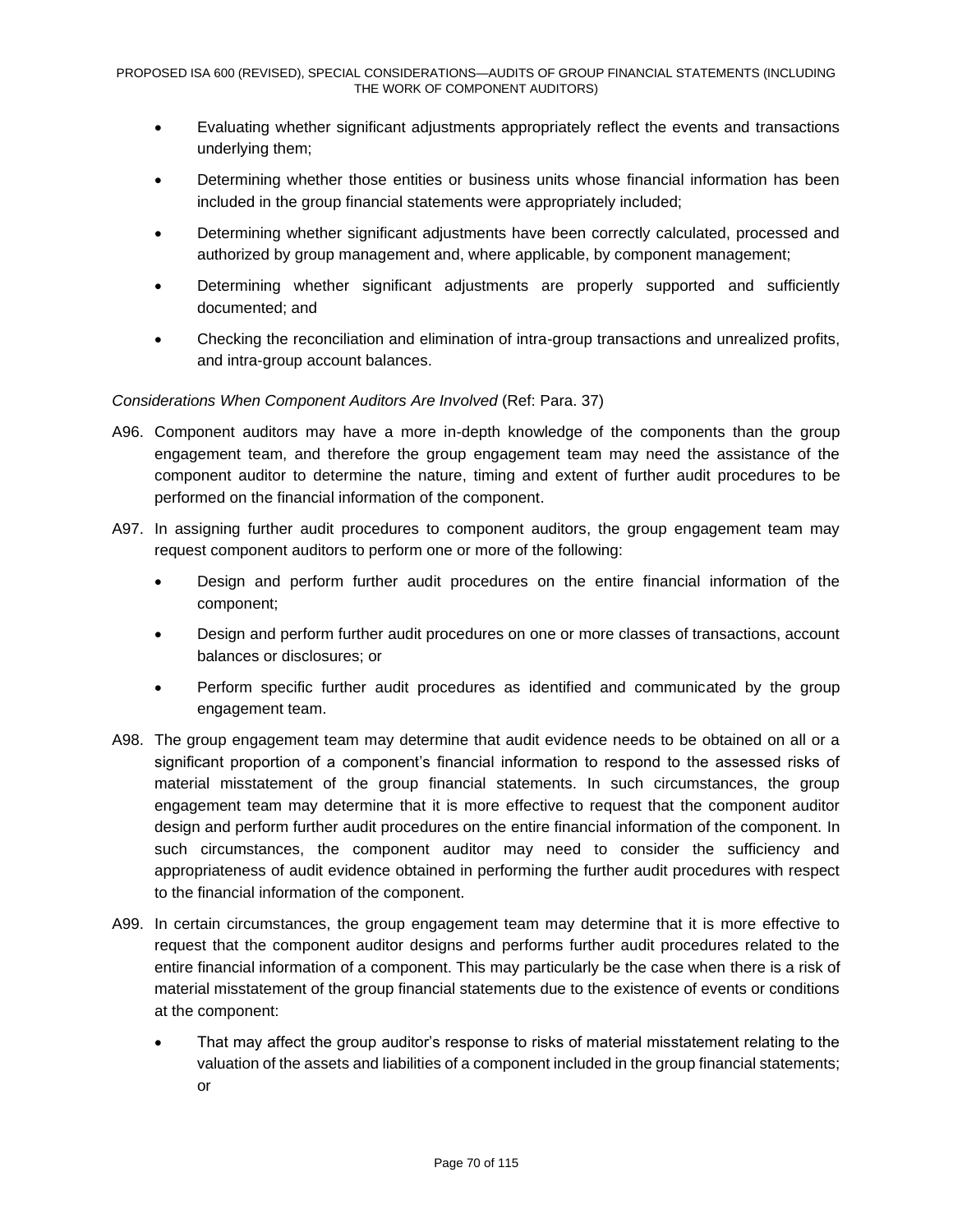- That may be relevant to group management's assessment of the group's ability to continue as a going concern.
- A100.The group engagement team may determine that audit evidence needs to be obtained on one or more classes of transactions, account balances, or disclosures of the financial information of a component. In such circumstances, the group engagement team may request that the component auditor performs further audit procedures on the classes of transactions, account balances or disclosures and may assign the design and performance of further audit procedures to the component auditor. The component auditor may need to consider the sufficiency and appropriateness of audit evidence obtained in performing the further audit procedures with respect to the financial information of the component.
- A101.The group engagement team may request a component auditor to perform specific further audit procedures on the financial information of a component to respond to the assessed risks of material misstatement of the group financial statements. In such circumstances, the group engagement team determines the overall nature, timing and extent of procedures to be performed and appropriateness of those procedures for obtaining the audit evidence needed to respond to the assessed risks of material misstatement of the group financial statements.

## Consolidation Process (Ref: Para. 39)

A102.The appropriate level of the group engagement team's involvement may depend on the circumstances and the structure of the group and other factors, such as the group engagement team's previous experience with the component auditors that perform procedures on the consolidation and sub-consolidations (also see paragraph A51) and the circumstances of the group audit engagement (e.g., if the financial information of an entity or business unit has not been prepared in accordance with the same accounting policies applied to the group financial statements).

# *Using Audit Evidence from an Audit Performed for Another Purpose* (Ref: Para. 42)

- A103.An audit may be performed on the financial statements of an entity or business unit that is part of the group, and an auditor's report has been issued for statutory, regulatory or other reasons. For example, when an entity or business unit has been acquired close to year-end. If an audit has been performed and an auditor's report has been issued for statutory, regulatory or other reasons, the group engagement team may use audit evidence from that audit if the group engagement team is satisfied that the work is appropriate for the group engagement team's purposes. If the audit procedures performed are not an appropriate response to the assessed risks of material misstatement of the group financial statements, the group engagement team may decide not to use the audit evidence from that audit. Alternatively, the group engagement team may plan to have additional audit procedures performed on the component, to address the assessed risks of material misstatement of the group financial statements.
- A104.In addition to the factors in paragraph 42, factors that may affect the group engagement team's decision whether to use the audit evidence from an audit that has already been performed due to statutory, regulatory or other reasons to provide audit evidence for the group audit may include the following:
	- Differences in the financial reporting framework applied in preparing the financial statements of the entity or business unit and that applied in preparing the group financial statements.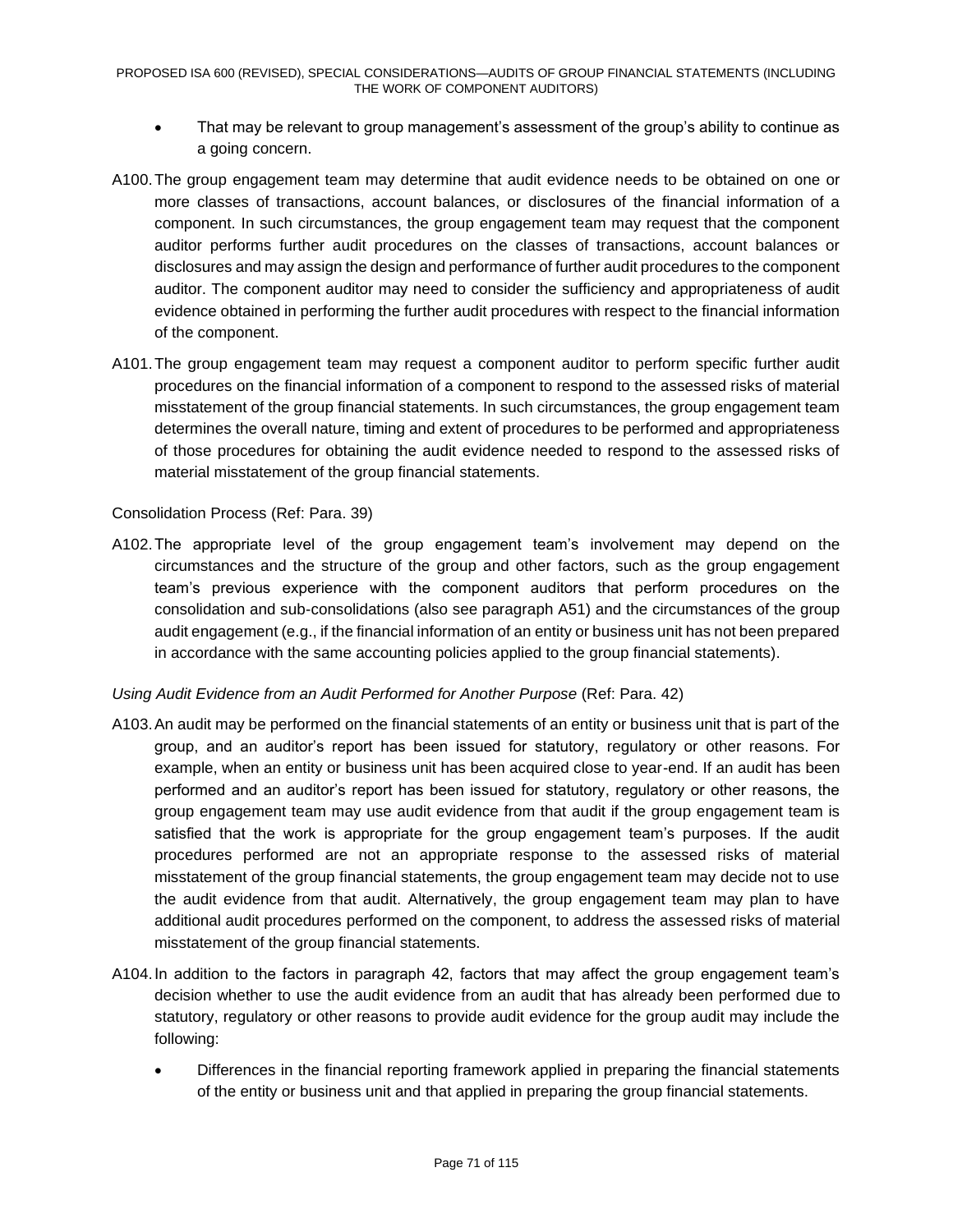- Differences in the auditing and other standards applied by the component auditor and those applied in the audit of the group financial statements.
- Differences in the financial reporting period-end between the financial statements of the entity or business unit and the financial statements of the group.
- A105.Other relevant requirements in this ISA with respect to the use of the work of a component auditor as described in paragraph 42(c), may include the requirements in the sections on understanding the group and its environment, the applicable financial reporting framework and the group's system of internal control, materiality, identifying and assessing the risks of material misstatement, responding to the assessed risks of material misstatement and two-way communication between the group engagement team and the component auditor.

## **Two-Way Communication Between the Group Engagement Team and the Component Auditor**

#### *Effective Two-Way Communication* (Ref: Para. 43)

A106.Clear and timely communication of the group engagement team's and the component auditor's responsibilities, the timing of procedures to be performed by the component auditors and results of those procedures to be provided to the group engagement team, along with the expected general content of such communications, helps establish the basis for effective two-way communication. Effective two-way communication between the group engagement team and the component auditors also helps to set expectations for component auditors, and facilitates the group engagement team's direction and supervision of them and the review of their work.

A107.Factors that may also contribute to effective two-way communication include:

- A mutual understanding of relevant issues and the expected actions arising from the communication process.
- The manner in which communications will be made. For example, it may be better to discuss certain matters in person or by telephone or videoconference rather than by exchanging emails.
- The person(s) in the group engagement team who will communicate regarding particular matters.
- The group engagement team's expectations that communication will be two-way, and that the component auditor is expected to communicate timely with the group engagement team matters they consider relevant to the group audit.
- The process for taking action and reporting back on matters communicated by the group engagement team.

#### *Form of Communication* (Ref: Para. 43)

A108.The group engagement team's requirements are often communicated in a set of instructions and may be supplemented by direct communication with the component auditor, for example, through a telephone call or videoconference. The component auditor's communication with the group engagement team often takes the form of a memorandum or report of work performed. Communication between the group engagement team and the component auditor, however, may not necessarily be in writing. For example, the group engagement team may arrange a meeting, in person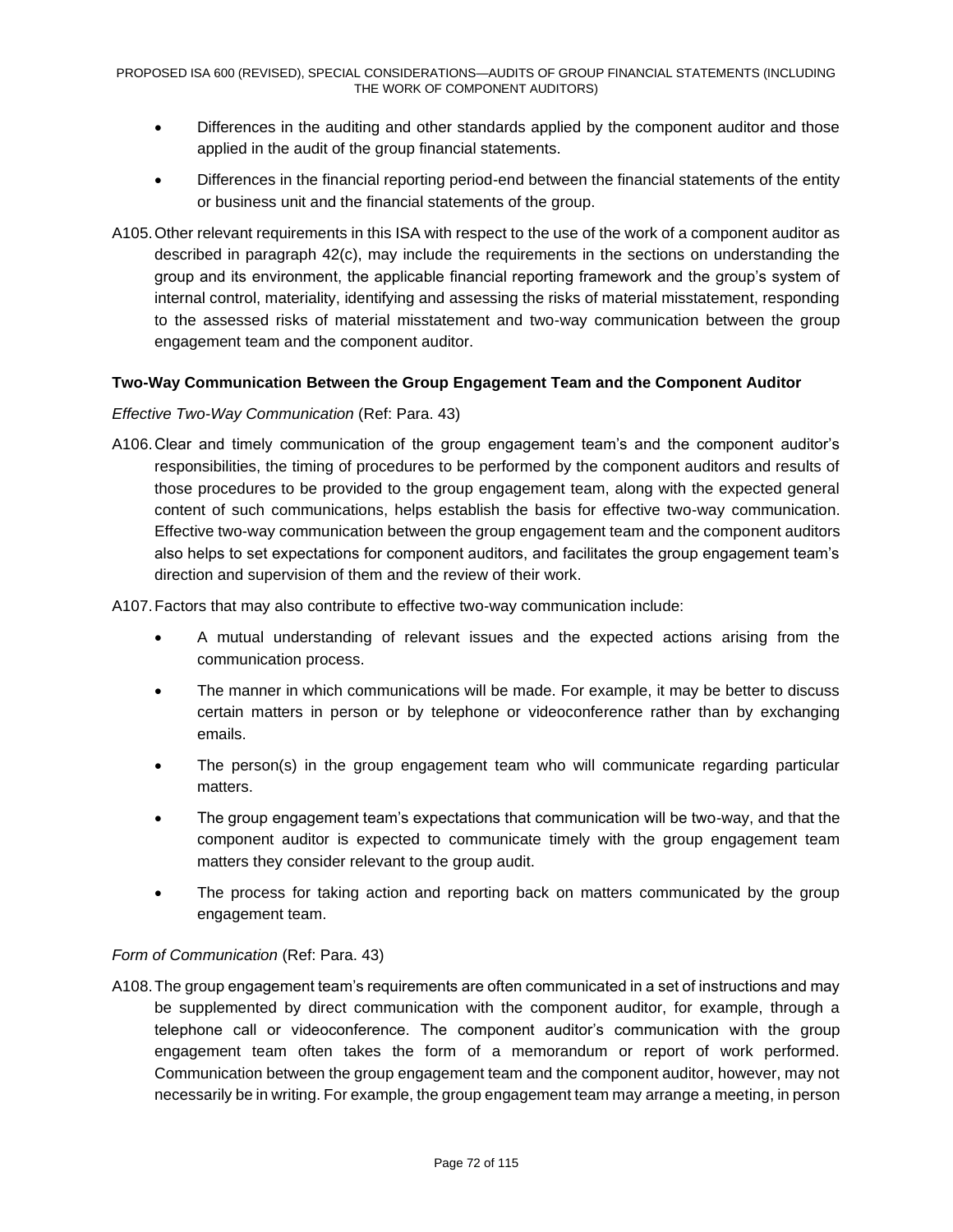or remotely, with the component auditor to discuss identified significant risks or review relevant parts of the component auditor's audit documentation. Nevertheless, the documentation requirements of this and other ISAs apply.

A109.The form of communication may be affected by such factors as:

- The significance, complexity or urgency of the matter.
- Whether the matter will be communicated to group management and those charged with governance of the group.

### *Timing of Communications* (Ref: Para. 43)

A110.The appropriate timing for communications will vary with the circumstances of the engagement. Relevant circumstances may include the nature, timing and extent of work to be performed by the component auditor and the action expected to be taken by the component auditor. For example, communications regarding planning matters may often be made early in the audit engagement and, for a new engagement, may be made as part of agreeing the terms of the engagement.

#### *Non-Compliance with Laws or Regulations* (Ref: Para. 20, 43)

A111.The group engagement partner may become aware of information about non-compliance or suspected non-compliance with laws or regulations. In such circumstances, the group engagement partner may have an obligation under relevant ethical requirements, laws or regulations, to communicate the matter to the component auditor.<sup>54</sup> The obligation of the group engagement partner to communicate non-compliance or suspected non-compliance may extend to components that are not included in the scope of the group audit (e.g., components for which an audit is required by statute, regulation or for another reason, but for which no additional procedures are performed for purposes of the group audit).

#### *Communications with Those Charged with Governance of the Component (Ref: Para. 44(f))*

A112.In certain circumstances, the group engagement team may combine certain entities or business units into components for purposes of planning and performing the group audit (see paragraphs A4-A6). In these circumstances, the group engagement team may need to use professional judgment to determine, in accordance with ISA 260 (Revised),<sup>55</sup> the appropriate person(s) in the governance structure of those entities or business units with whom to communicate, in view of the nature of the matters to be communicated.

#### *Reviewing the Component Auditor's Audit Documentation* (Ref: Para. 45(b))

- A113.The nature, timing and extent of the review of the component auditor's audit documentation may vary depending on the circumstances and may be affected by:
	- (a) The identified risks of material misstatement of the group financial statements, including the degree to which the component auditor was involved in risk assessment procedures and in the identification and assessment of those risks;

<sup>54</sup> See, for example, Section 360.17 and Section 360.18 of the IESBA Code

<sup>55</sup> ISA 260 (Revised), paragraph 11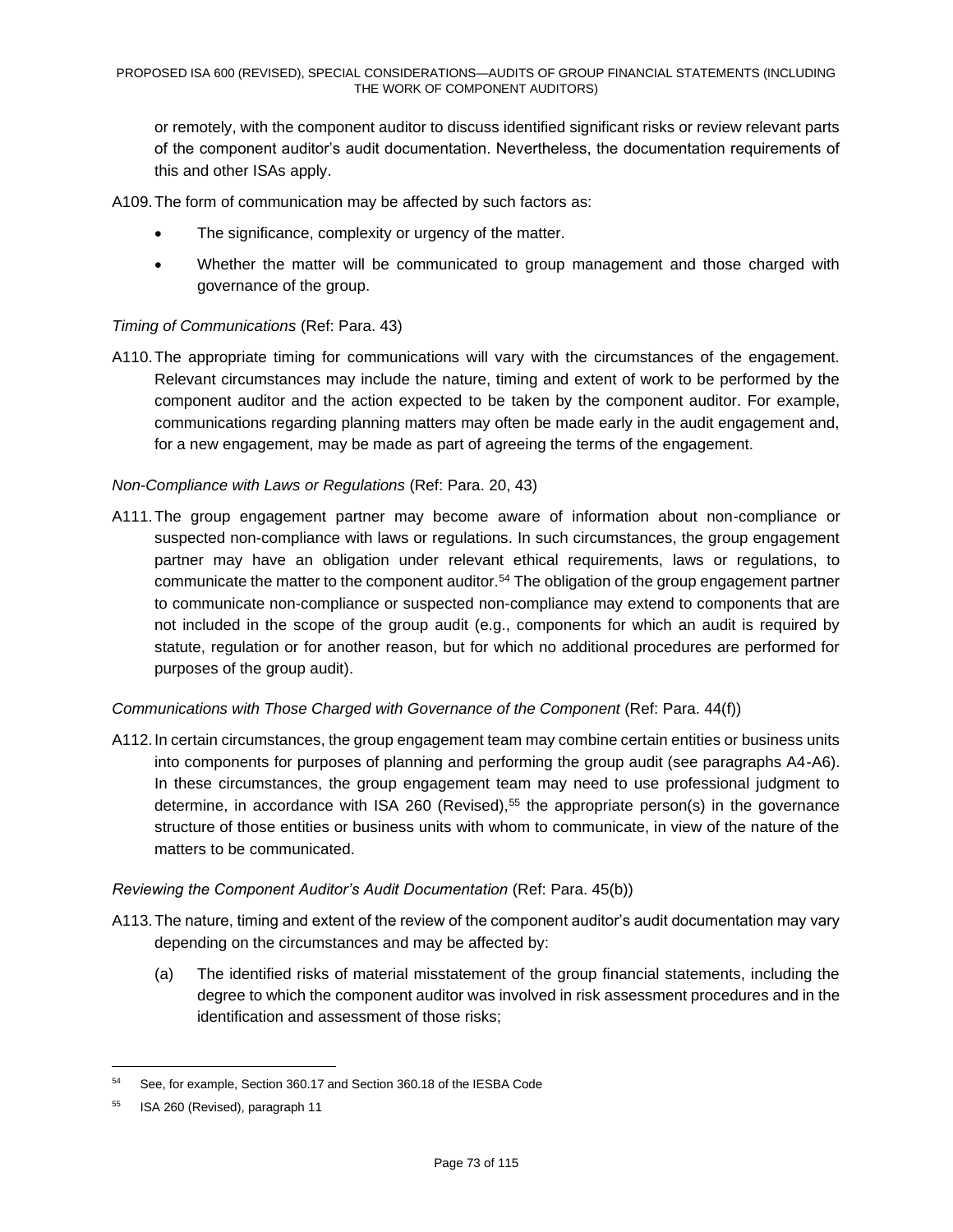- (b) The group engagement team's understanding of the component auditor, including the competence and capabilities of the component auditor;
- (c) The fact that the component auditor's audit documentation has been subjected to the component auditor's firm's policies or procedures for review of audit documentation; and
- (d) Limitations on the group engagement team's ability to access the component auditor's audit documentation.

#### **Subsequent Events** (Ref: Para. 47–48)

A114.The group engagement team may:

- (a) Request a component auditor to perform subsequent events procedures to assist the group engagement team to identify events that occur between the dates of the financial information of the components and the date of the auditor's report on the group financial statements.
- (b) Perform procedures to cover the period between the date of communication of subsequent events by the component auditor and the date of the auditor's report on the group financial statements.

#### **Evaluating the Sufficiency and Appropriateness of Audit Evidence Obtained**

#### *Sufficiency and Appropriateness of Audit Evidence* (Ref: Para. 49)

A115.The evaluation required by paragraph 49 assists the group engagement team in determining whether the overall group audit strategy and group audit plan developed to respond to the assessed risks of material misstatement of the group financial statements continues to be appropriate. The requirement in ISA 330<sup>56</sup> for the auditor, irrespective of the assessed risks of material misstatement, to design and perform substantive procedures for each material account balance, class of transactions and disclosure also may be helpful for purposes of this evaluation in the context of the group financial statements.

#### *Evaluating the Effect on the Group Audit Opinion* (Ref: Para. 50)

A116.The group engagement partner's evaluation may include a consideration of whether misstatements communicated by component auditors indicate a systemic issue (e.g., with respect to transactions subject to common accounting policies or common controls) that may affect other components.

#### **Auditor's Report** (Ref: Para. 52)

- A117.Although component auditors may perform work on the financial information of the components for the group audit and as such are responsible for their overall findings, conclusions or opinions, the group engagement partner or the group engagement partner's firm is responsible for the group audit opinion.
- A118.When the group audit opinion is modified because the group engagement team was unable to obtain sufficient appropriate audit evidence in relation to the financial information of one or more components, the Basis for Qualified Opinion or Basis for Disclaimer of Opinion section in the auditor's report on the group financial statements describes the reasons for that inability without referring to

<sup>56</sup> ISA 330, paragraph 18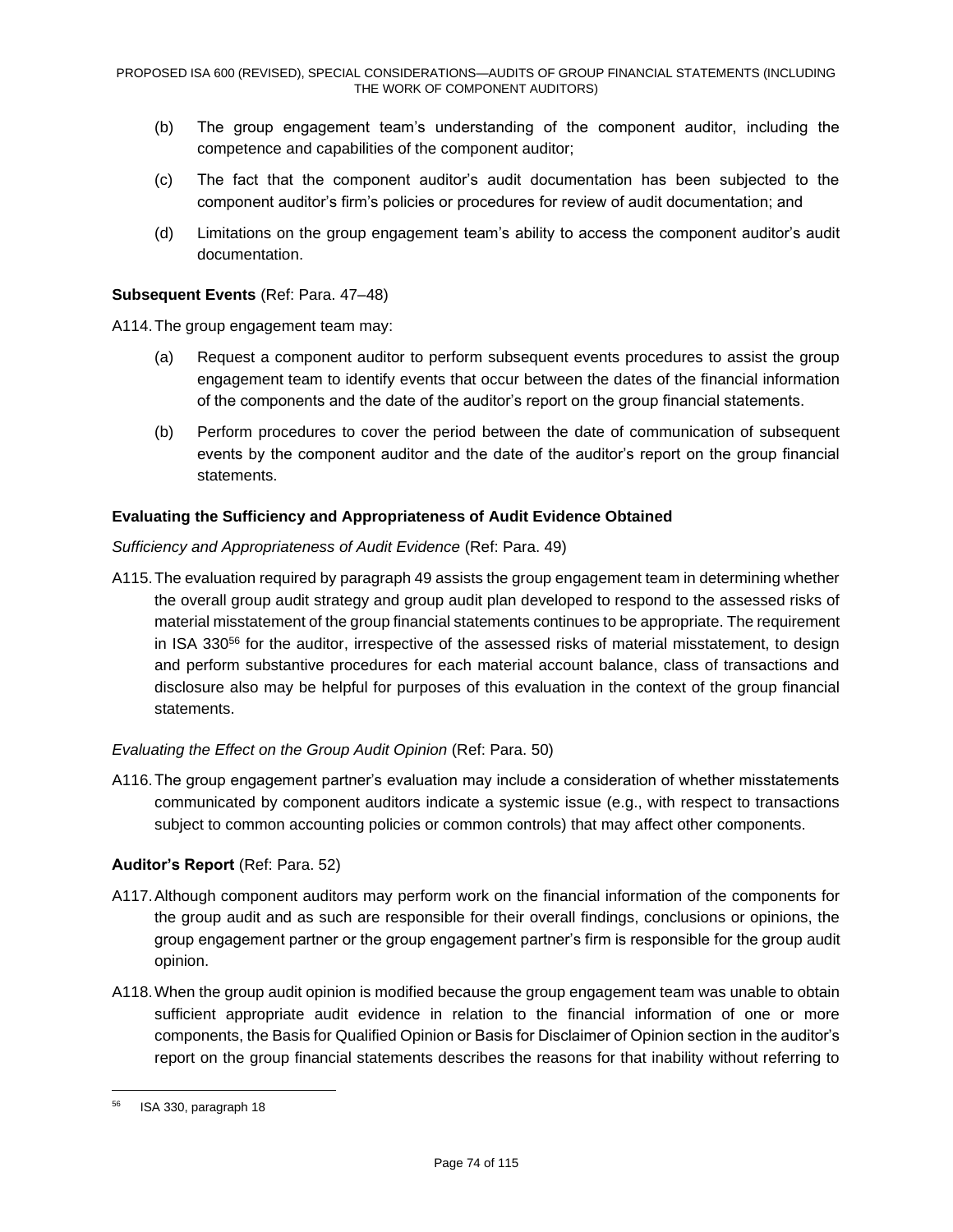the component auditor, unless such a reference is necessary for an adequate explanation of the circumstances.<sup>57</sup>

#### **Communication with Group Management and Those Charged with Governance of the Group**

*Group Engagement Partner's Review of Component Auditor Communications* (Ref: Para. 53)

A119.The group engagement partner is not expected to review, prior to their issuance, all communications between a component auditor and component management. The group engagement partner may inform component auditors of their responsibilities in identifying communications that may be significant to the group audit engagement.

#### *Communication with Group Management* (Ref: Para. 54–55)

- A120.ISA 240 contains requirements and guidance on communication of fraud to management and, where management may be involved in the fraud, to those charged with governance.<sup>58</sup>
- A121.Group management may need to keep certain material sensitive information confidential. Examples of matters that may be significant to the financial statements of the component of which component management may be unaware include the following:
	- Potential litigation.
	- Plans for abandonment of material operating assets.
	- Subsequent events.
	- Significant legal agreements.

#### *Communication with Those Charged with Governance of the Group* (Ref: Para. 56)

- A122.The matters the group engagement team communicates to those charged with governance of the group may include those brought to the attention of the group engagement team by component auditors that the group engagement team judges to be significant to the responsibilities of those charged with governance of the group. Communication with those charged with governance of the group may take place at various times during the group audit. For example, the matter referred to in paragraph 56(a) may be communicated after the group engagement team has determined the work to be performed on the financial information of the components. On the other hand, the matter referred to in paragraph 56(b) may be communicated at the end of the audit, and the matters referred to in paragraph 56(c)–(d) may be communicated when they occur.
- A123. ISA 260 (Revised)<sup>59</sup> requires the auditor to communicate with those charged with governance an overview of the planned scope and timing of the audit. With respect to a group audit, the group engagement team's determination of the planned scope and approach is based on the understanding of the group and its environment in accordance with paragraph 24 of this ISA. This understanding helps the group engagement team to make preliminary judgments about components, including how the group's entities or business units may be combined for purposes of planning and performing the group audit, and where component auditors may need to be involved.

<sup>&</sup>lt;sup>57</sup> ISA 705 (Revised), paragraphs 20 and 24

<sup>58</sup> ISA 240, paragraphs 41–43

ISA 260 (Revised), paragraph 15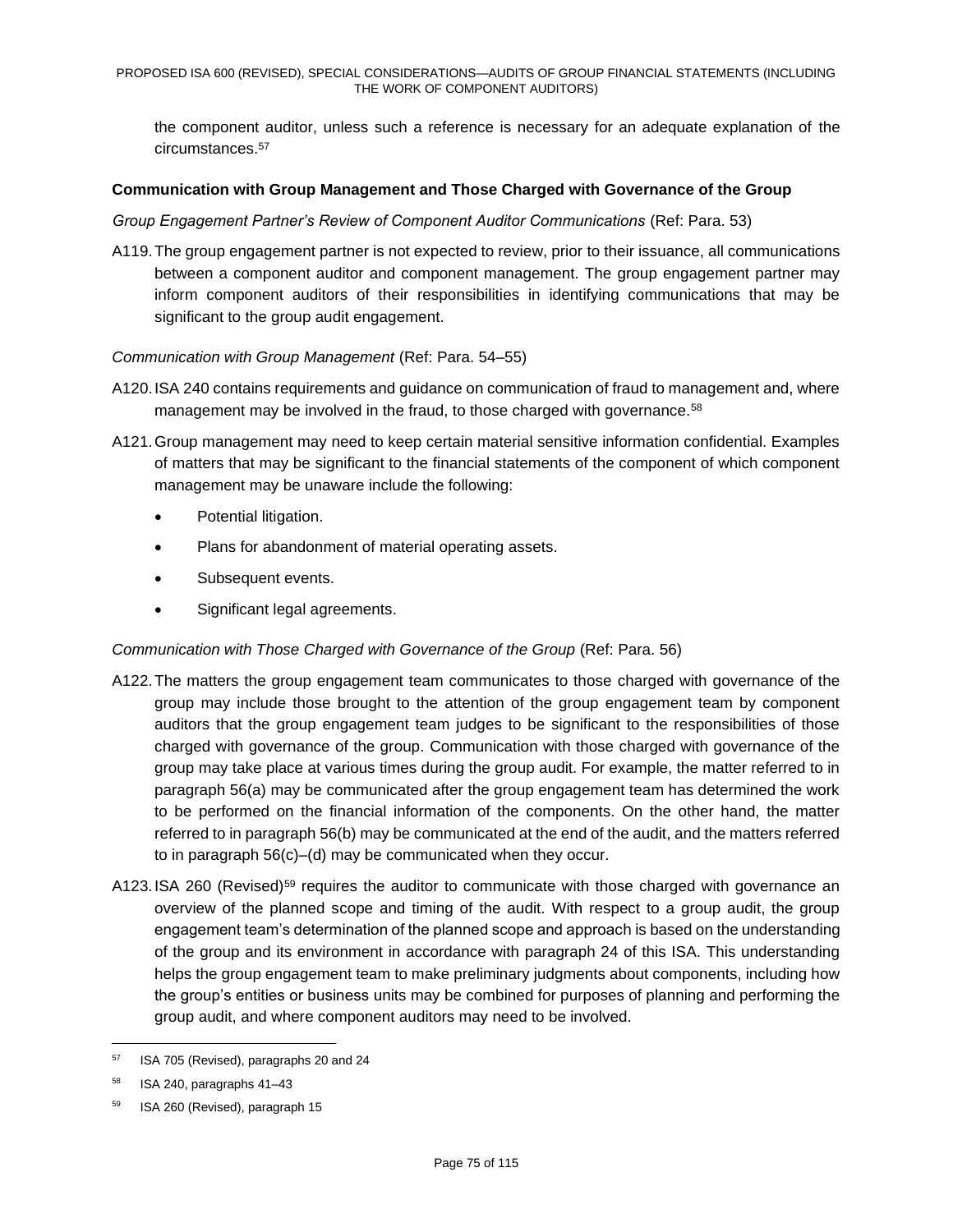#### **Documentation** (Ref: Para. 57)

A124. In accordance with ISA 230, $60$  the audit documentation for a group audit engagement needs to be sufficient to enable an experienced auditor, having no previous connection with the audit, to understand the audit procedures performed, the evidence obtained, and the conclusions reached with respect to significant matters arising during the group audit. The audit documentation for the group audit includes documentation of the nature, timing and extent of the work performed by component auditors related to a component (component auditor documentation). Such documentation may reside in the component auditor's audit file and need not be replicated in the group engagement team's audit file. However, the group engagement team may determine that it is appropriate to include certain of the component auditor's documentation in the group engagement team's audit file (for example, documentation of significant matters addressed by the component auditor that are relevant to the group audit). The extent to which such component auditor documentation is included in the group engagement team's audit file is a matter of professional judgment.

#### *Documentation of the Direction and Supervision of Component Auditors and the Review of Their Work*

- A125. ISA 300<sup>61</sup> requires the auditor to describe, in the audit plan, the nature, timing and extent of the planned direction and supervision of engagement team members and the review of their work.
- A126.When component auditors are involved in the group audit, the group engagement team's documentation of its involvement in the work of component auditors may include, for example:
	- Required communications with component auditors, including instructions issued and other confirmations required by this ISA.
	- The rationale for the selection of visits to component auditor sites, attendees at meetings and the nature of the matters discussed.
	- Matters discussed in teleconferences or videoconferences with component auditors or component management.
	- The rationale for the group engagement team's determination of component auditor audit documentation selected for review.
	- Changes in the planned nature and extent of involvement with component auditors, and the reasons why.
- A127.The determination of the nature and extent of the review of component auditor documentation by the group engagement team is also a matter of professional judgment. Paragraph A113 includes factors that may affect the determination of the extent of the review of audit documentation of component auditors.
- A128.Policies or procedures established by the firm in accordance with the firm's system of quality management, or resources provided by the firm or a network, may assist the group engagement team in documenting the direction and supervision of component auditors and the review of their work. For example, the firm may have developed an electronic audit tool that may be used to facilitate

 $60$  ISA 230, paragraphs 8-9

<sup>61</sup> ISA 300, *Planning an Audit of Financial Statements*, paragraph 9(a).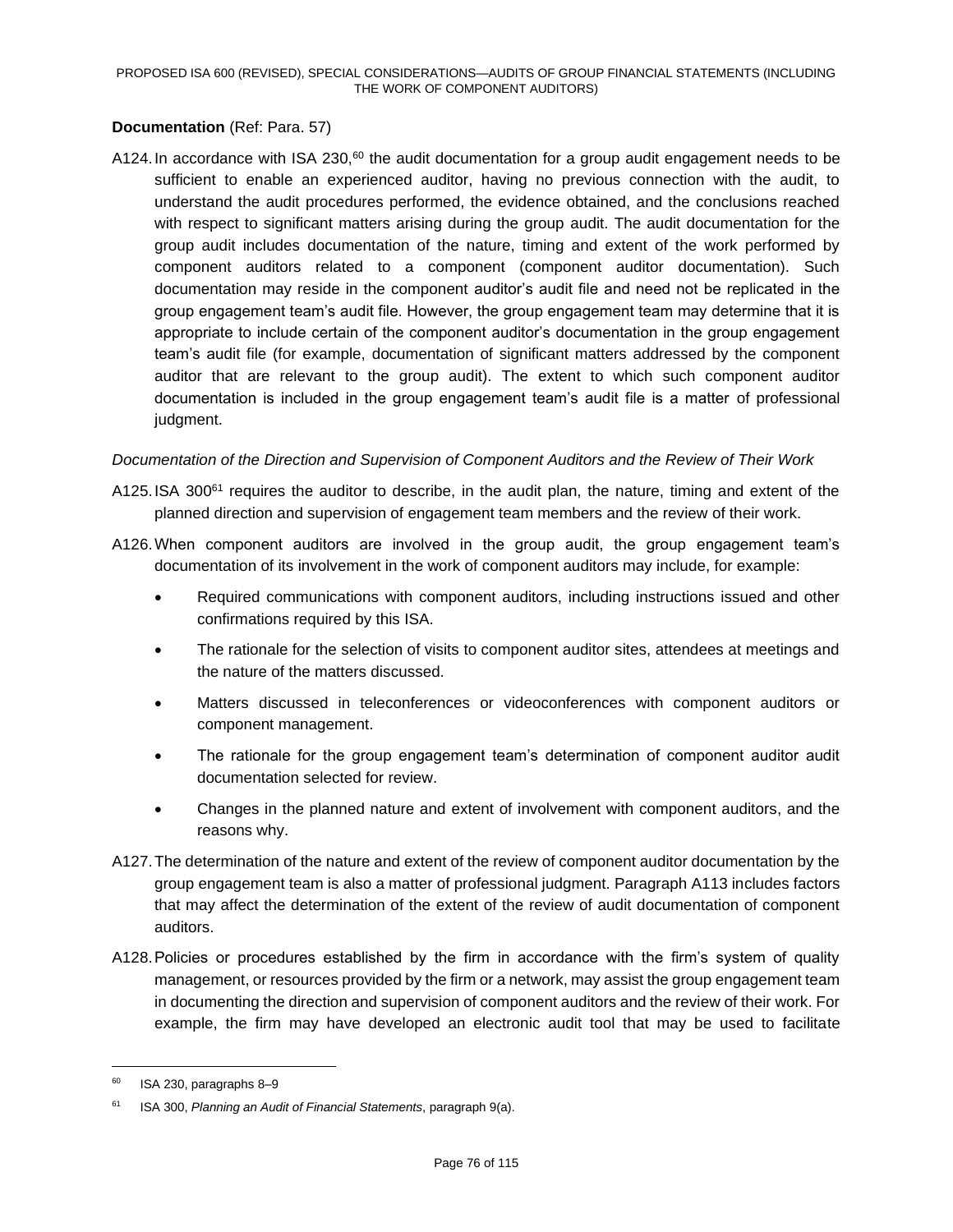communications between the group engagement team and component auditors, and such tool also may also be used for audit documentation.

#### *Other Documentation Considerations When Access to Component Auditor Documentation is Restricted*

- A129.Audit documentation for an audit of group financial statements may present some additional complexities or challenges depending on the structure of the group. This may be the case, for example, when the group has entities or business units in a number of different jurisdictions with varying laws or regulations that may limit the ability of the group engagement team to access the component auditor documentation or restrict the component auditor from providing documentation outside of its jurisdiction.
- A130.In these circumstances, the group engagement team is nonetheless required to obtain sufficient appropriate audit evidence to provide a basis for forming an opinion on the group financial statements. In addition, when the group engagement team determines that it may be appropriate to include relevant parts of the component auditor documentation in the group engagement team's audit file, but is restricted from doing so, the group engagement team's audit documentation may need to include a description of the audit procedures performed by the component auditor on matters relevant to the group audit, the evidence obtained from performing the procedures, and the findings and conclusions reached by the component auditor with respect to those matters. The group engagement team uses professional judgment in determining the nature and extent of such documentation to include in the group engagement team's audit file, in view of the requirements of ISA 230.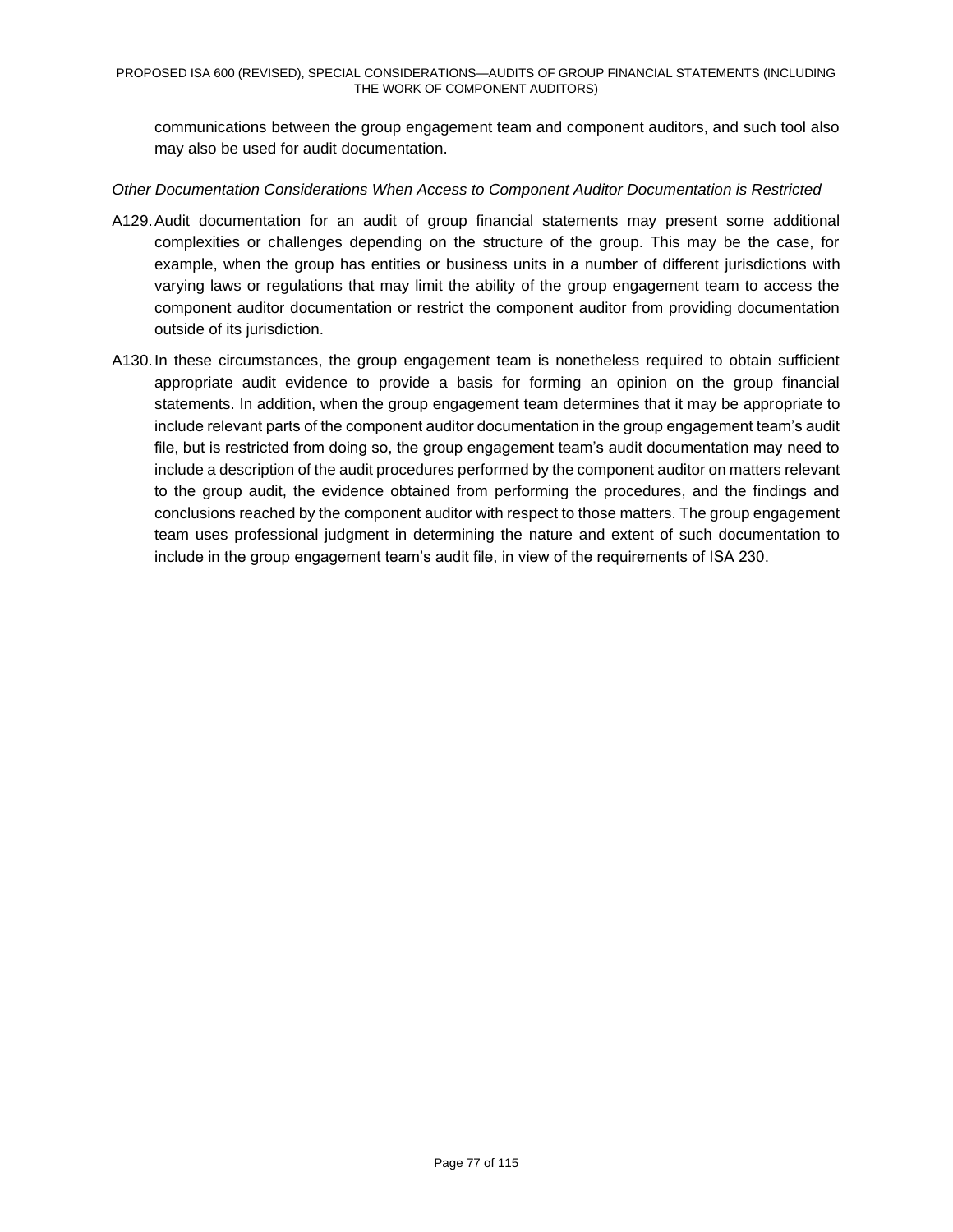# **Appendix 1**

(Ref: Para. 4, A8, A82)

# **Considerations Relating to the Involvement of Component Auditors in the Group Audit**

- 1. This appendix provides additional guidance about the matters that the group engagement team may consider in determining whether, and the extent to which, component auditors are to be involved in the group audit. When component auditors are involved, this ISA includes additional requirements and guidance relating to the group engagement team's direction and supervision of component auditors, and the review of their work in accordance with proposed ISA 220 (Revised). However, as indicated in paragraph 6, the group engagement partner remains ultimately responsible, and therefore accountable, for compliance with the requirements of this ISA.
- 2. Component auditors can be, and often are, involved in all phases of the group audit. The determination of whether, and the extent to which, component auditors are to be involved in the group audit engagement is a matter of professional judgment for the group engagement team and begins with the acceptance and continuance of the group audit engagement (see paragraph 13). A preliminary understanding of the group and its environment, including the matters described in paragraph 24 and expectations of the locations, functions or activities within the group at which audit evidence is to be obtained, provides a foundation for the group engagement partner's determination that sufficient and appropriate resources to perform the group audit engagement can be assigned. This determination relates to, for example:
	- The nature of resources, such as the use of appropriately experienced engagement team members. For example, component auditors may have greater experience and a more in-depth knowledge of the components and their environments (including language, culture, business practices, and local laws and regulations) than the group engagement team;
	- The amount and location of resources to allocate to specific audit areas. For example, the extent to which components are dispersed across multiple locations may impact the need to involve component auditors in specific locations; or
	- Access arrangements. For example, when the group engagement team's access to a component in a particular jurisdiction is restricted, component auditors may need to be involved.
- 3. The determination of the involvement of component auditors is an iterative process. When the group engagement team makes a preliminary determination that component auditors will be involved in the group audit, the group engagement team obtains an understanding of component auditors to determine that they have the appropriate competence and capabilities (see paragraph 21). Paragraphs A41-A46 address the nature, timing and extent of the group engagement team's procedures to obtain an understanding of the competence and capabilities of component auditors. Such procedures are affected by factors described in paragraph A42, for example, previous experience with or knowledge of the component auditor, and the degree to which the group engagement team and the component auditor are subject to common policies and procedures.
- 4. The nature, timing and extent of the involvement of component auditors will vary depending on the circumstances of the engagement. The group engagement team may determine that it is appropriate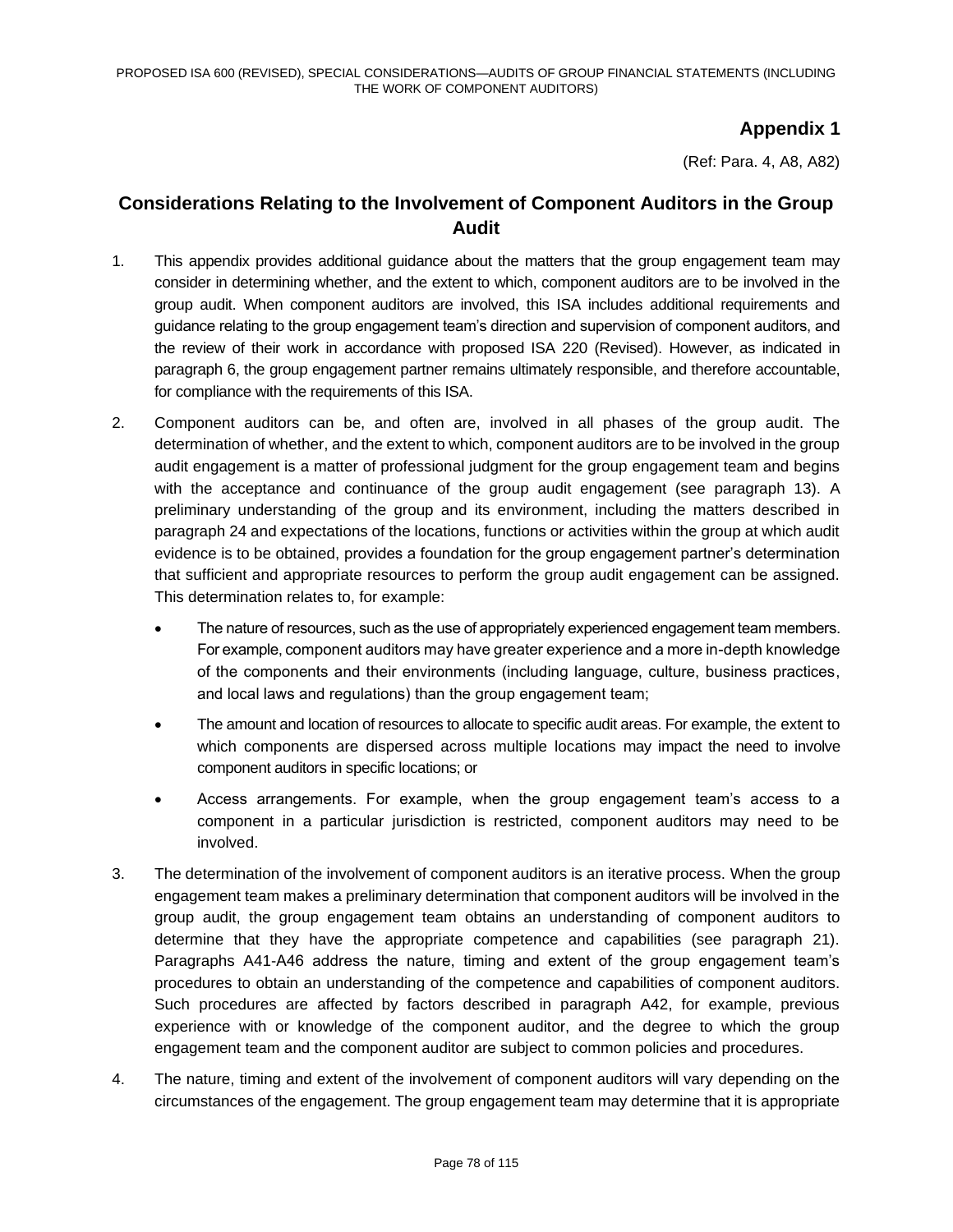to involve component auditors to assist the group engagement team in fulfilling its responsibilities with respect to the requirements in this ISA, including relating to some or all of the following:

- Understanding the group and its environment by designing and performing risk assessment procedures (see paragraph 25);
- Identifying and assessing the risks of material misstatement of the group financial statements (see paragraph 32); and
- Designing and performing further audit procedures (see paragraph 37).
- 5. For certain components, when obtaining an understanding of the group and its environment for a continuing group audit in accordance with paragraph 24 of this ISA, the group engagement team may decide that it has sufficient resources and experience and therefore does not need to assign the design and performance of risk assessment procedures in relation to a component to the component auditor. However, the group engagement team may still discuss with the component auditor whether there are any significant changes in the business or the system of internal control of the component that could have an effect on the risks of material misstatement of the group financial statements when the group engagement team intends to assign the design and performance of further audit procedures to the component auditor.
- 6. For some components, the group engagement team may determine that it is appropriate for the component auditor to be involved in all phases of the group audit regarding the work to be performed in relation to that component. (e.g., for a component for which the group engagement team does not have the same in-depth knowledge or experience as the component auditor with respect to the component's business activities). The component auditor's involvement may include:
	- Designing and performing risk assessment procedures to provide information relating to the component for purposes of identifying and assessing the risks of material misstatement of the group financial statements; and
	- Designing and performing further audit procedures in response to the assessed risks of material misstatement of the group financial statements.
- 7. For example, as described in paragraph A98, the group engagement team may determine that audit evidence needs to be obtained on all, or a significant proportion of, a component's financial information to respond to the assessed risks of material misstatement of the group financial statements. In such circumstances, a component auditor's greater experience and knowledge of the component's business may mean that the component auditor is better placed to design and perform the further audit procedures.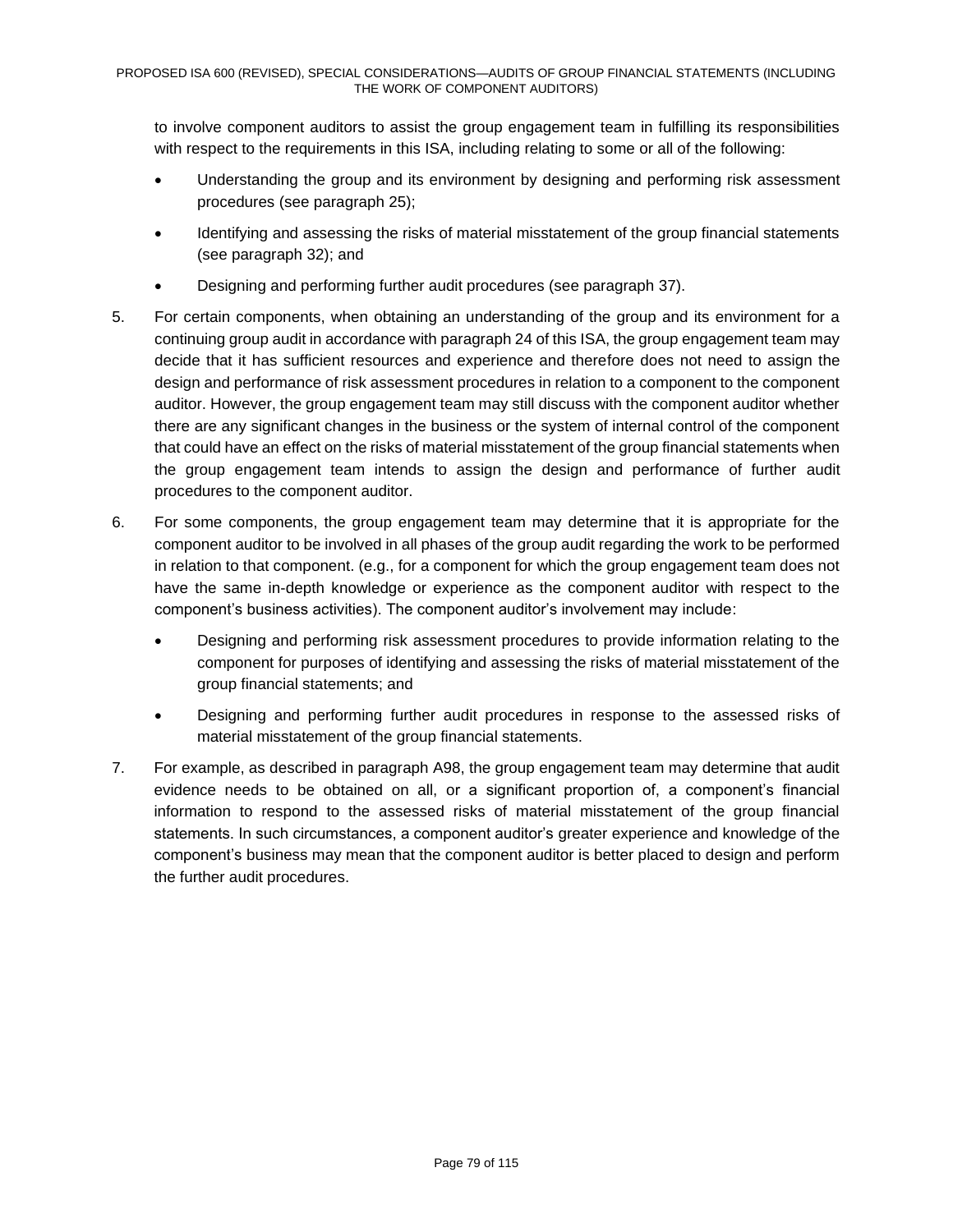# **Appendix 2**

(Ref: Para. A32)

# **Illustration of Independent Auditor's Report Where the Group Engagement Team Is Not Able to Obtain Sufficient Appropriate Audit Evidence on Which to Base the Group Audit Opinion**

**For purposes of this illustrative auditor's report, the following circumstances are assumed:**

- **Audit of a complete set of consolidated financial statements of an entity other than a listed entity using a fair presentation framework. The audit is a group audit (i.e., ISA 600 (Revised) applies).**
- **The consolidated financial statements are prepared by management of the entity in accordance with IFRSs (a general purpose framework).**
- **The terms of the audit engagement reflect the description of management's responsibility for the consolidated financial statements in ISA 210.**
- **The group engagement team is unable to obtain sufficient appropriate audit evidence relating to a component accounted for by the equity method (recognized at \$15 million in the statement of financial position, which reflects total assets of \$60 million) because the group engagement team did not have access to the accounting records, management, or auditor of the component.**
- **The group engagement team has read the audited financial statements of the component as at December 31, 20X1, including the auditor's report thereon, and considered related financial information kept by group management in relation to the component.**
- **In the group engagement partner's judgment, the effect on the group financial statements of this inability to obtain sufficient appropriate audit evidence is material but not pervasive.<sup>62</sup>**
- **The IESBA Code comprises all of the relevant ethical requirements that apply to the audit.**
- **Based on the audit evidence obtained, the auditor has concluded that a material uncertainty does not exist related to events or conditions that may cast significant doubt on the entity's ability to continue as a going concern in accordance with ISA 570 (Revised).**
- **The auditor is not required, and has otherwise not decided, to communicate key audit matters in accordance with ISA 701.<sup>63</sup>**
- **The auditor has obtained all of the other information prior to the date of the auditor's report and the qualified opinion on the consolidated financial statements also affects the other information.**
- **Those responsible for oversight of the consolidated financial statements differ from those responsible for the preparation of the consolidated financial statements.**
- **In addition to the audit of the consolidated financial statements, the auditor has other reporting responsibilities required under local law.**

 $62$  If, in the group engagement partner's judgment, the effect on the group financial statements of the inability to obtain sufficient appropriate audit evidence is material and pervasive, the group engagement partner would disclaim an opinion in accordance with ISA 705 (Revised).

<sup>63</sup> ISA 701, *Communicating Key Audit Matters in the Independent Auditor's Report*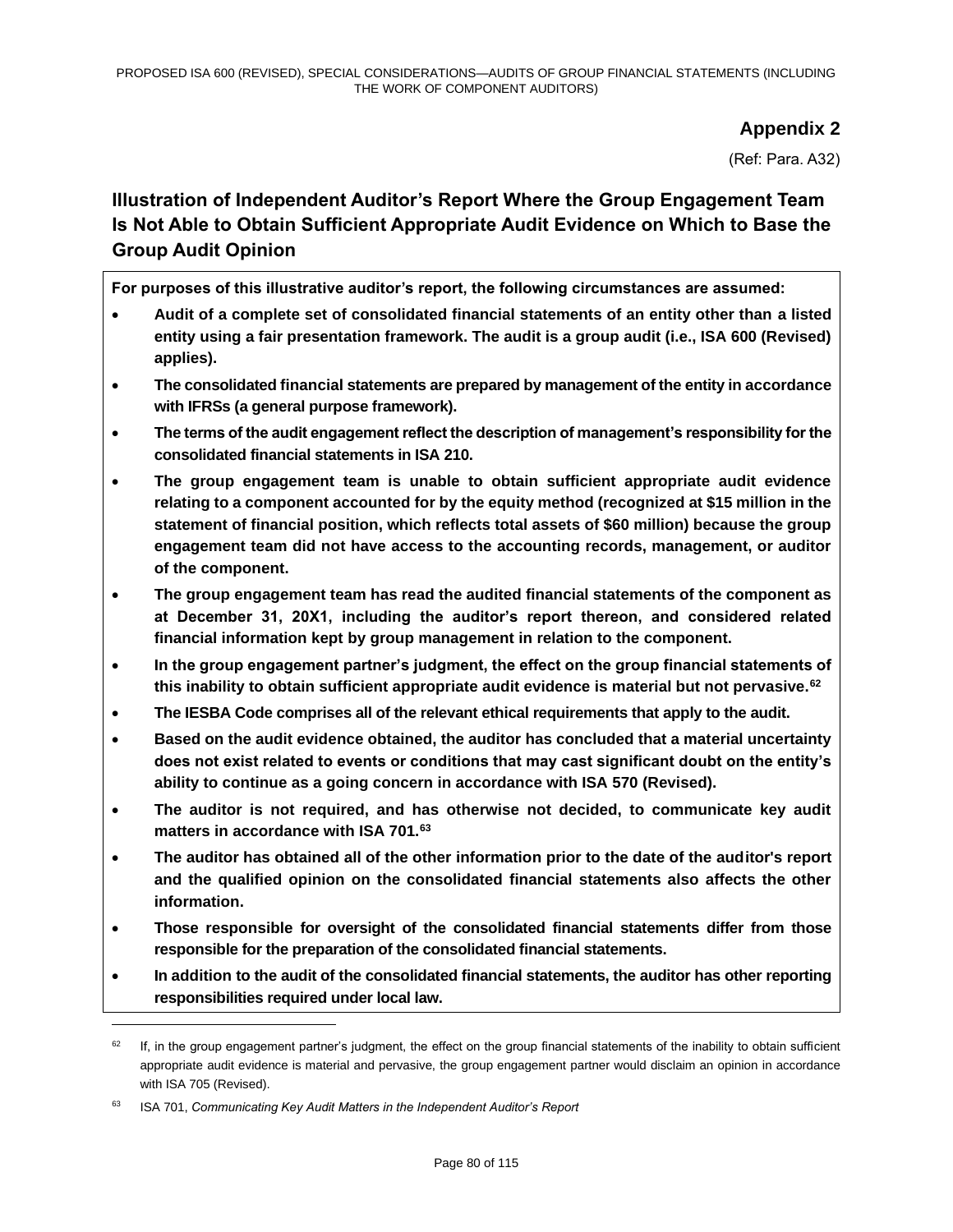# **INDEPENDENT AUDITOR'S REPORT**

To the Shareholders of ABC Company [or Other Appropriate Addressee]

### **Report on the Audit of the Consolidated Financial Statements**<sup>64</sup>

#### **Qualified Opinion**

We have audited the consolidated financial statements of ABC Company and its subsidiaries (the Group), which comprise the consolidated statement of financial position as at December 31, 20X1, and the consolidated statement of comprehensive income, consolidated statement of changes in equity and consolidated statement of cash flows for the year then ended, and notes to the consolidated financial statements, including a summary of significant accounting policies.

In our opinion, except for the possible effects of the matter described in the Basis for Qualified Opinion section of our report, the accompanying consolidated financial statements present fairly, in all material respects (or give a true and fair view of), the consolidated financial position of the Group as at December 31, 20X1, and (of) their consolidated financial performance and consolidated cash flows for the year then ended in accordance with International Financial Reporting Standards (IFRSs).

#### **Basis for Qualified Opinion**

ABC Company's investment in XYZ Company, a foreign associate acquired during the year and accounted for by the equity method, is carried at \$15 million on the consolidated statement of financial position as at December 31, 20X1, and ABC's share of XYZ's net income of \$1 million is included in the consolidated statement of comprehensive income for the year then ended. We were unable to obtain sufficient appropriate audit evidence about the carrying amount of ABC's investment in XYZ as at December 31, 20X1 and ABC's share of XYZ's net income for the year because we were denied access to the financial information, management, and the auditors of XYZ. Consequently, we were unable to determine whether any adjustments to these amounts were necessary.

We conducted our audit in accordance with International Standards on Auditing (ISAs). Our responsibilities under those standards are further described in the *Auditor's Responsibilities for the Audit of the Consolidated Financial Statements* section of our report. We are independent of the Group in accordance with the International Ethics Standards Board for Accountants' International *Code of Ethics for Professional Accountants (including International Independence Standards)* (IESBA Code), and we have fulfilled our other ethical responsibilities in accordance with the IESBA Code. We believe that the audit evidence we have obtained is sufficient and appropriate to provide a basis for our qualified audit opinion.

### **Other Information [or another title if appropriate such as "Information Other than the Financial Statements and Auditor's Report Thereon"]**

[*Reporting in accordance with the reporting requirements in ISA 720 (Revised)<sup>65</sup> – see Illustration 6 in Appendix 2 of ISA 720 (Revised). The last paragraph of the other information section in Illustration 6 would be customized to describe the specific matter giving rise to the qualified opinion that also affects the other information.*]

 $64$  The sub-title, "Report on the Audit of the Consolidated Financial Statements" is unnecessary in circumstances when the second sub-title, "Report on Other Legal and Regulatory Requirements" is not applicable.

<sup>65</sup> ISA 720 (Revised), *The Auditor's Responsibilities Relating to Other Information*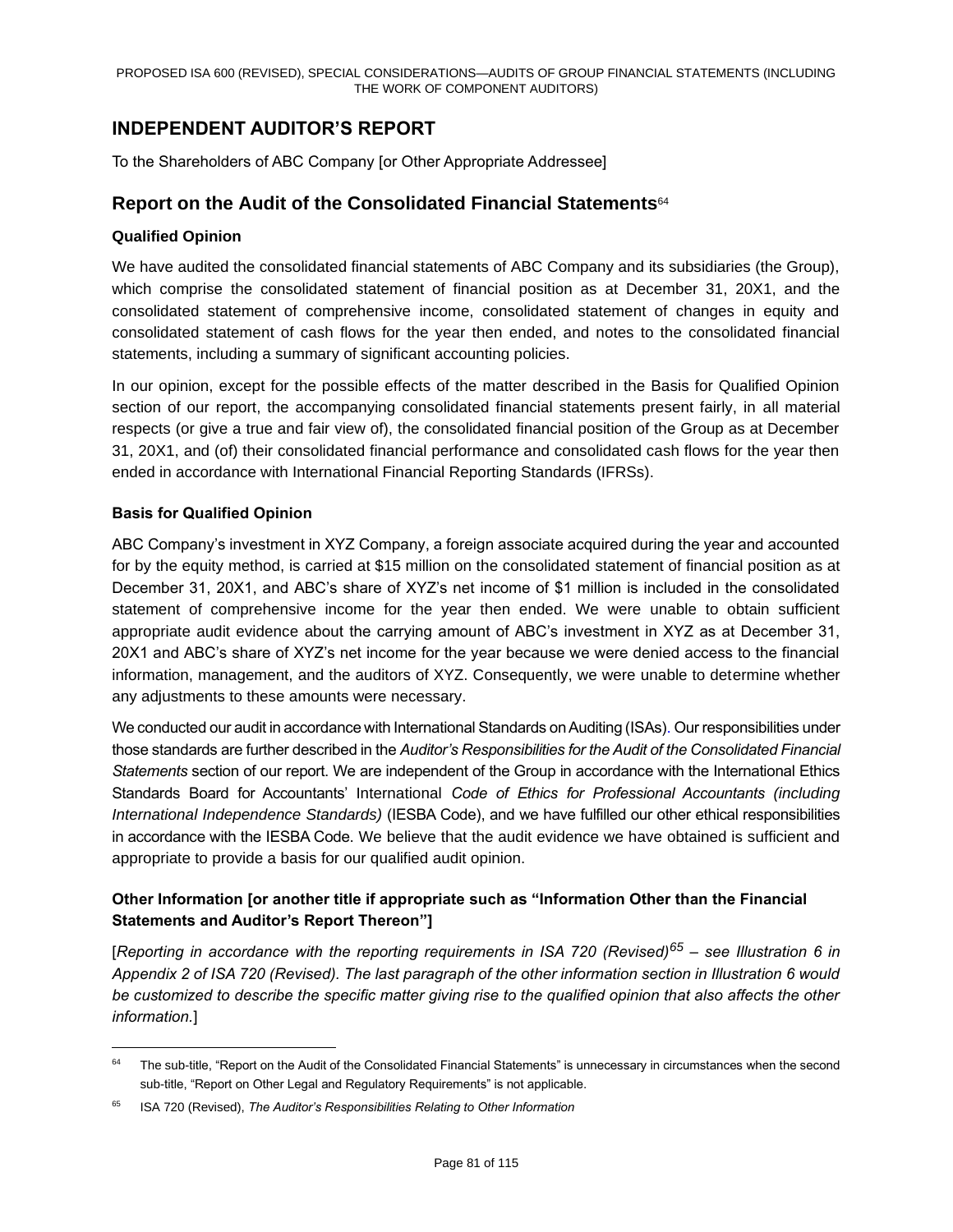### **Responsibilities of Management and Those Charged with Governance for the Consolidated Financial Statements**<sup>66</sup>

[*Reporting in accordance with ISA 700 (Revised)*<sup>67</sup> *– see Illustration 2 in ISA 700 (Revised*).]

#### **Auditor's Responsibilities for the Audit of the Consolidated Financial Statements**

[*Reporting in accordance with ISA 700 (Revised) – see Illustration 2 in ISA 700 (Revised*). *The last two paragraphs which are applicable for audits of listed entities only would not be included.*]

#### **Report on Other Legal and Regulatory Requirements**

[*Reporting in accordance with ISA 700 (Revised) – see Illustration 2 in ISA 700 (Revised*).]

[*Signature in the name of the audit firm, the personal name of the auditor, or both, as appropriate for the particular jurisdiction*]

[*Auditor Address*]

[*Date*]

If, in the group engagement partner's judgment, the effect on the group financial statements of the inability to obtain sufficient appropriate audit evidence is material and pervasive, the group engagement partner would disclaim an opinion in accordance with ISA 705 (Revised).

<sup>&</sup>lt;sup>66</sup> Throughout these illustrative auditor's reports, the terms management and those charged with governance may need to be replaced by another term that is appropriate in the context of the legal framework in the particular jurisdiction.

<sup>67</sup> ISA 700 (Revised), *Forming an Opinion and Reporting on Financial Statements*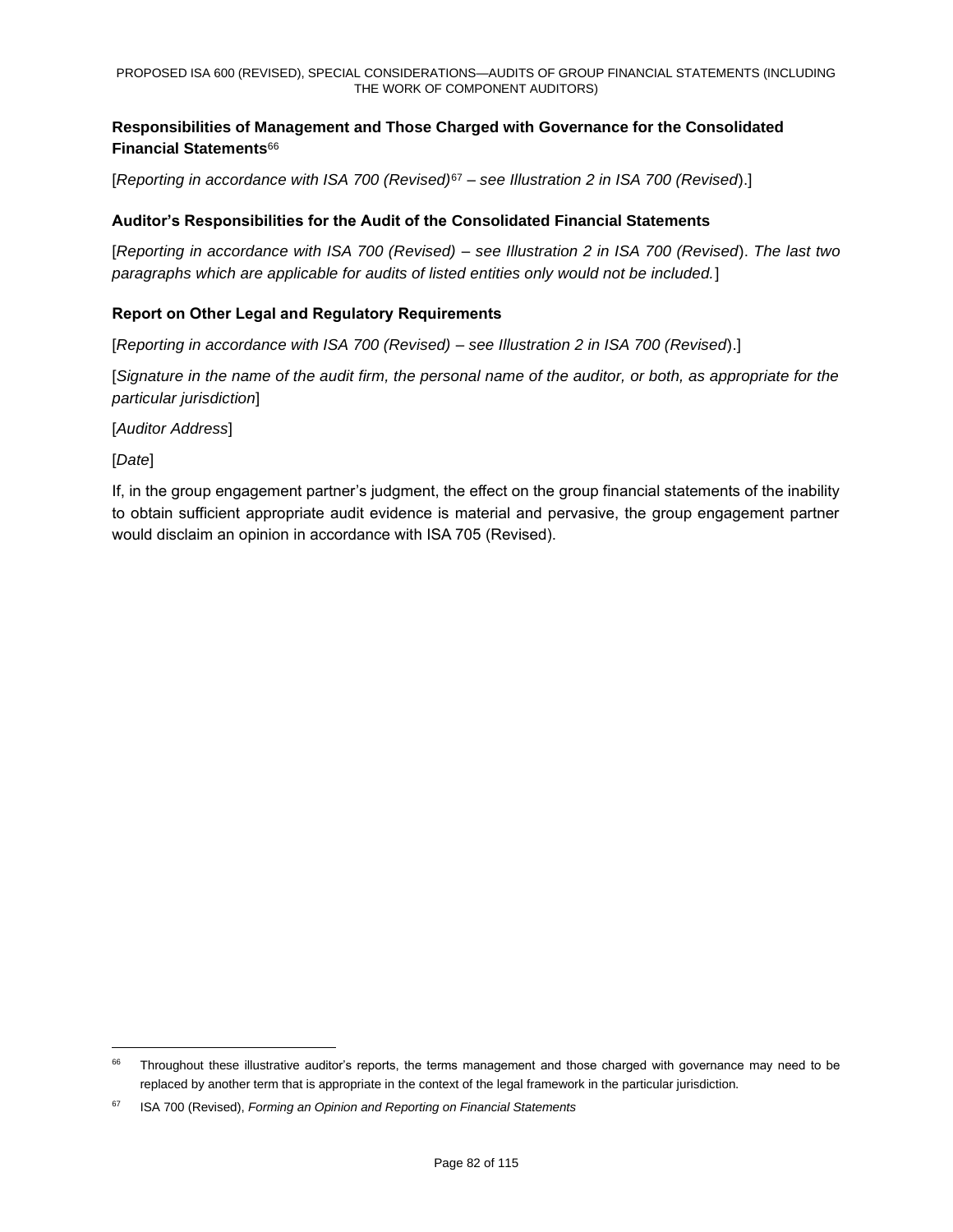# **Appendix 3**

(Ref: Para. A53)

# **Understanding the Group's System of Internal Control**

1. This appendix provides examples of controls that may be helpful in obtaining an understanding of the group's system of internal control in a group environment, and expands on how ISA 315 (Revised 2019) is to be applied in relation to an audit of group financial statements.<sup>86</sup> The examples may not be relevant to every group audit engagement and the list of examples is not necessarily complete.

### **Control Environment**

- 2. The group engagement team's understanding of the control environment may include matters such as the following:
	- The structure of the governance and management functions across the group, and group management's oversight responsibilities, including arrangements for assigning authority and responsibility to management of entities or business units in the group.
	- How oversight over the group's system of internal control by, those charged with governance is structured and organized.
	- How ethical and behavioral standards are communicated and reinforced in practice across the group, (e.g., group-wide programs, such as codes of conduct and fraud prevention programs).
	- The consistency of policies and procedures across the group, including a group financial reporting procedures manual.

### **The Group's Risk Assessment Process**

3. The group engagement team's understanding of the group's risk assessment process may include matters such as group management's risk assessment process, that is, the process for identifying, analyzing and managing business risks, including the risk of fraud, that may result in material misstatement of the group financial statements.

### **The Group's Process to Monitor the System of Internal Control**

4. The group engagement team's understanding of the group's process to monitor the system of internal control may include matters such as monitoring of controls, including how the controls are monitored across the group and, where relevant, activities of the internal audit function across the group. The group's internal audit function, including its nature, responsibilities and activities in respect of monitoring of controls at entities or business units in the group. ISA 610 (Revised 2013)<sup>87</sup> deals with the group engagement team's evaluation of whether the internal audit function's organizational status and relevant policies and procedures adequately supports the objectivity of internal auditors, the level of competence of the internal audit function, and whether the function applies a systematic and disciplined approach where the group audit team expects to use the function's work.

ISA 315 (Revised 2019), Appendix 3

<sup>87</sup> ISA 610 (Revised 2013), *Using the Work of Internal Auditors*, paragraph 15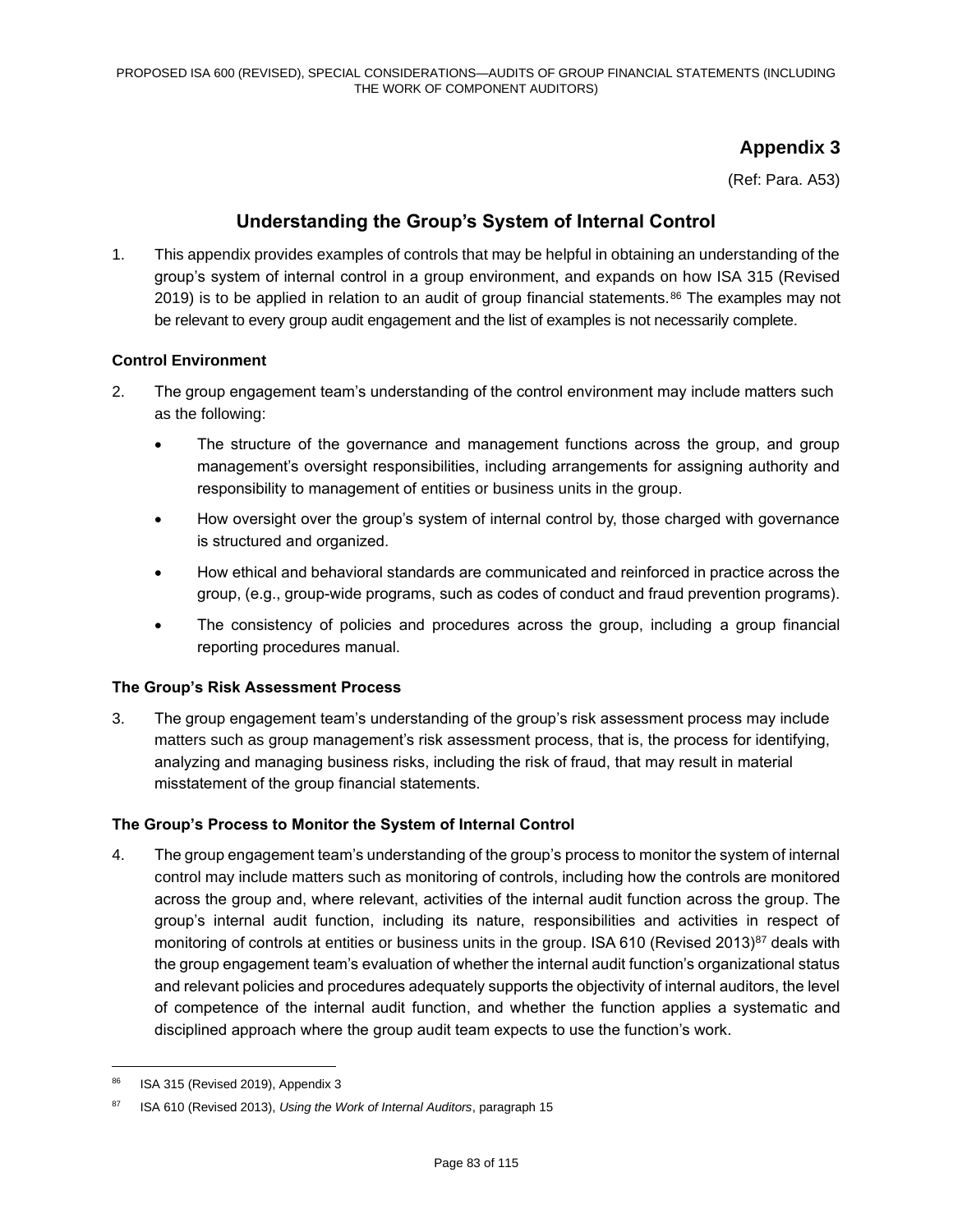#### **The Information System and Communication**

- 5. The group engagement team's understanding of the group's information system and communication may include matters such as the following:
	- Group management's monitoring of operations and the financial results of entities or business units in the group, including regular reporting routines, which enables group management to monitor performance against budgets, and to take appropriate action.
	- Monitoring, controlling, reconciling, and eliminating intra-group transactions and unrealized profits, and intra-group account balances at group level.
	- A process for monitoring the timeliness and assessing the accuracy and completeness of financial information received from entities or business units in the group.

#### *Consolidation Process*

6. The group engagement team's understanding of the consolidation process may include matters such as the following:

Matters relating to the applicable financial reporting framework:

- The extent to which management of entities or business units in the group have an understanding of the applicable financial reporting framework.
- The process for identifying and accounting for entities or business units in the group in accordance with the applicable financial reporting framework.
- The process for identifying reportable segments for segment reporting in accordance with the applicable financial reporting framework.
- The process for identifying related party relationships and related party transactions for reporting in accordance with the applicable financial reporting framework.
- The accounting policies applied to the group financial statements, changes from those of the previous financial year, and changes resulting from new or revised standards under the applicable financial reporting framework.
- The procedures for dealing with entities or business units in the group with financial year-ends different from the group's year-end.

Matters relating to the consolidation process:

• Group management's process for obtaining an understanding of the accounting policies used by entities or business units in the group, and, where applicable, ensuring that uniform accounting policies are used to prepare the financial information of the entities or business units in the group for the group financial statements, and that differences in accounting policies are identified, and adjusted where required in terms of the applicable financial reporting framework. Uniform accounting policies are the specific principles, bases, conventions, rules, and practices adopted by the group, based on the applicable financial reporting framework, that the entities or business units in the group use to report similar transactions consistently. These policies are ordinarily described in the financial reporting procedures manual and reporting package issued by group management.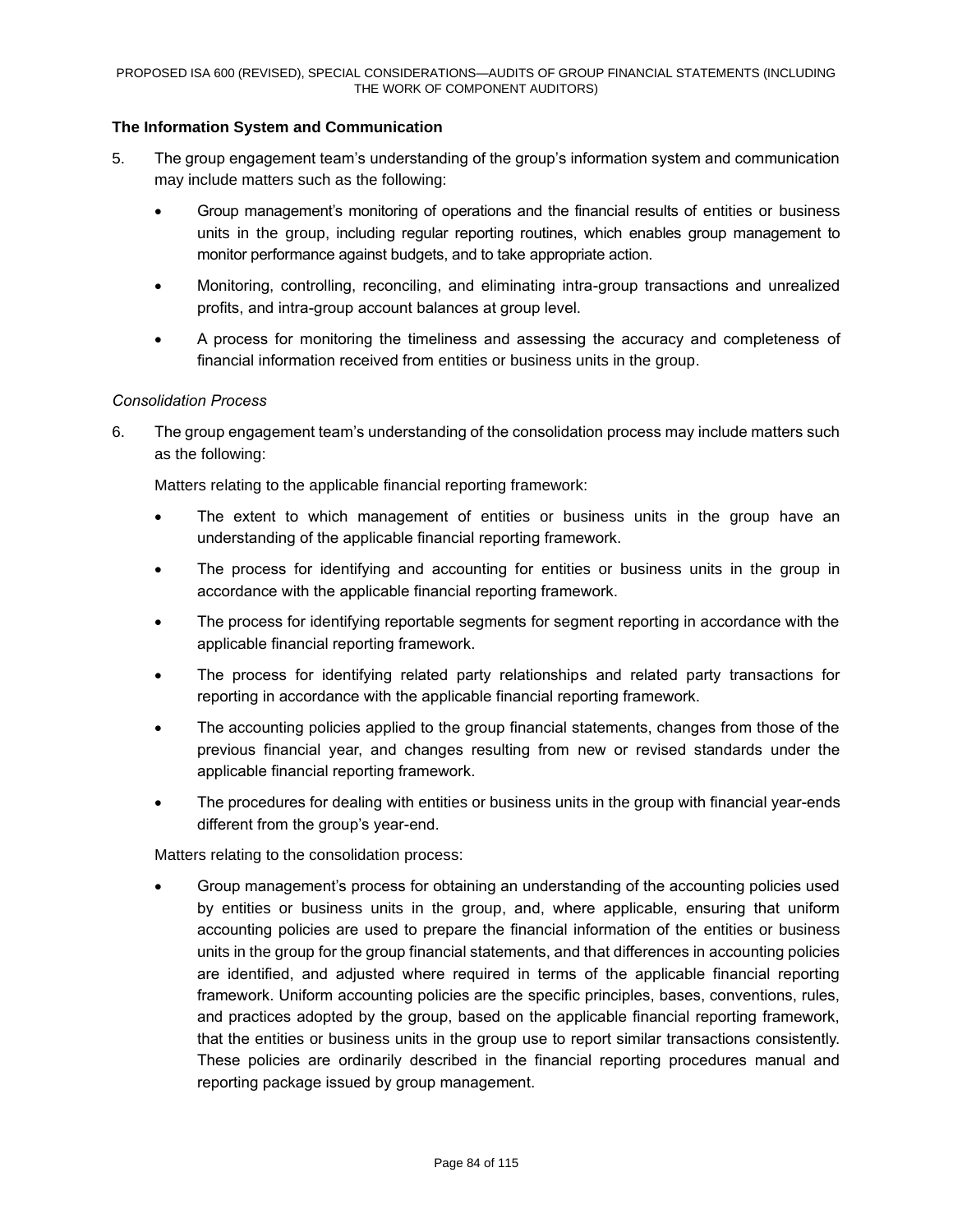- Group management's process for ensuring complete, accurate and timely financial reporting by the entities or business units in the group for the consolidation.
- The process for translating the financial information of foreign entities or business units in the group into the currency of the group financial statements.
- How the group's IT environment is organized for the consolidation and the policies that define the flows of information in the consolidation process, including the IT applications involved.
- Group management's process for obtaining information on subsequent events.

Matters relating to consolidation adjustments and reclassifications:

- The process for recording consolidation adjustments, including the preparation, authorization and processing of related journal entries, and the experience of personnel responsible for the consolidation.
- The consolidation adjustments required by the applicable financial reporting framework.
- The business rationale for the events and transactions that gave rise to the consolidation adjustments.
- Frequency, nature and size of transactions between entities or business units in the group.
- The procedures for monitoring, controlling, reconciling and eliminating intra-group transactions and unrealized profits, and intra-group account balances.
- Steps taken to arrive at the fair value of acquired assets and liabilities, procedures for amortizing goodwill (where applicable), and impairment testing of goodwill, in accordance with the applicable financial reporting framework.
- Arrangements with a majority owner or minority interests regarding losses incurred by an entity or business unit in the group (e.g., an obligation of the minority interest to make good such losses).

#### **Control Activities**

- 7. The group engagement team's understanding of the control activities component may include matters such as the following:
	- The extent of centralization in the group's IT environment and the commonality of IT applications, IT processes and IT infrastructure.
	- The commonality of information processing controls and general IT controls for all or part of the group.
	- The extent of the commonality of the design of controls for all or part of the group that address risks of material misstatement of the group financial statements at the assertion level.
	- The extent to which commonly designed controls have been implemented consistently for all or part of the group.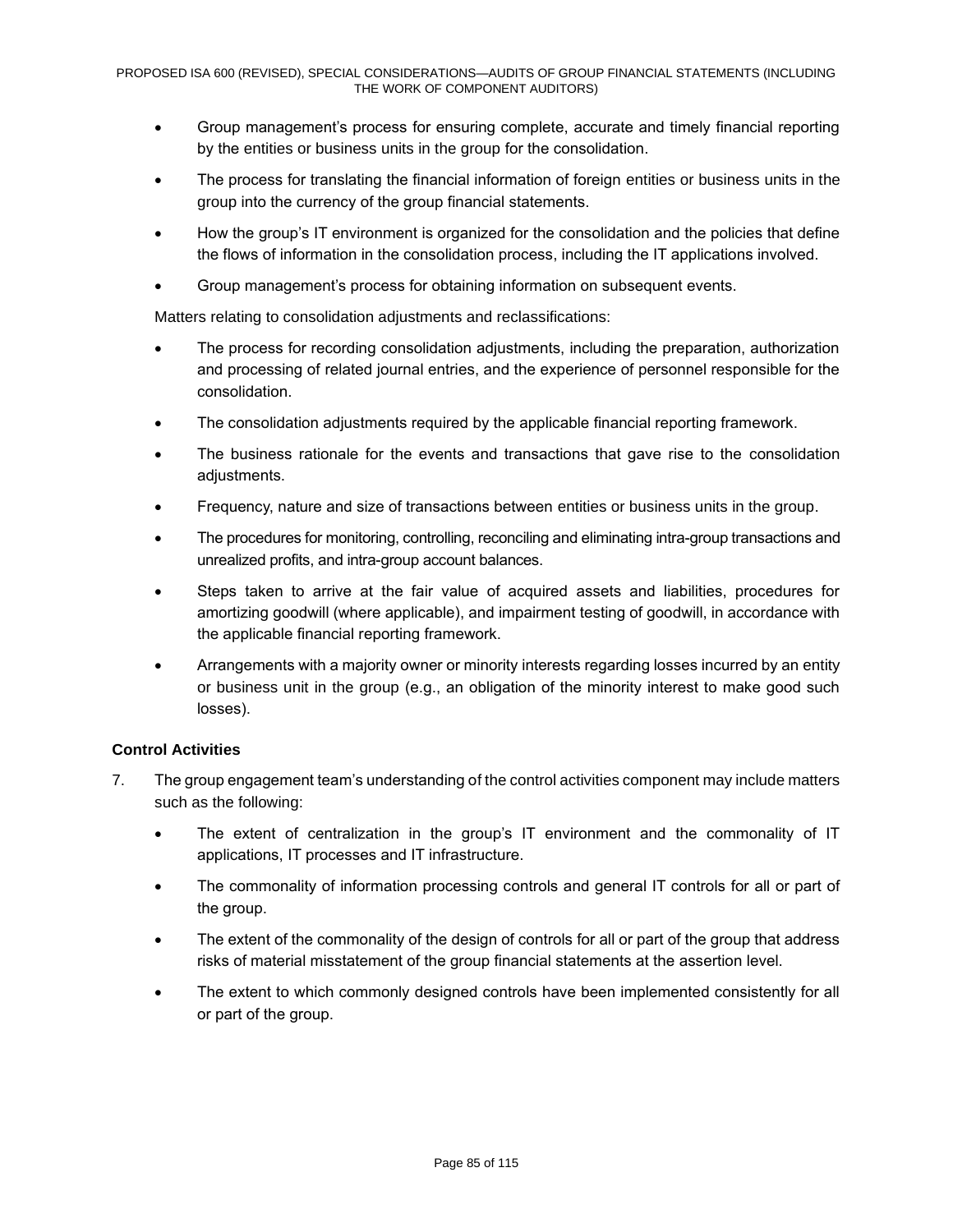# **Appendix 4**

(Ref: Para. A81)

# **Examples of Events or Conditions that May Give Rise to Risks of Material Misstatement of the Group Financial Statements**

The following are examples of events (including transactions) and conditions that may indicate the existence of risks of material misstatement in the group financial statements, at the financial statement level or the assertion level. The examples provided by inherent risk factor cover a broad range of events and conditions; however, not all events and conditions are relevant to every group audit engagement and the list of examples is not exhaustive. The events and conditions have been categorized by the inherent risk factor that may have the greatest effect in the circumstances. Importantly, due to the interrelationships among inherent risk factors, the example events and conditions also are likely to be subject to, or affected by, other inherent risk factors to varying degree. Also see ISA 315 (Revised 2019), Appendix 2.

| <b>Inherent Risk</b><br><b>Factor</b> | Examples of Events or Conditions that May Give Rise to the Existence of<br>Risks of Material Misstatement of the Group Financial Statements at the<br><b>Assertion Level:</b>                                                                                                                                                                    |
|---------------------------------------|--------------------------------------------------------------------------------------------------------------------------------------------------------------------------------------------------------------------------------------------------------------------------------------------------------------------------------------------------|
| Complexity                            | The existence of complex transactions that are accounted for in more than one<br>$\bullet$<br>entity or business units in the group.                                                                                                                                                                                                             |
|                                       | The application of accounting policies by entities or business units in the group<br>that differ from those applied to the group financial statements.                                                                                                                                                                                           |
|                                       | Accounting measurements or disclosures that involve complex processes used<br>by entities or business units in the group such as accounting for complex<br>financial instruments.                                                                                                                                                                |
|                                       | Operations that are subject to a high degree of complex regulation in multiple<br>jurisdictions, or entities or business units in the group that operate in multiple<br>industries that are subject to different types of regulation.                                                                                                            |
| Subjectivity                          | Judgments regarding which entities or business units in the group require<br>incorporation of their financial information in the group financial statements in<br>accordance with the applicable financial reporting framework, for example,<br>whether any special-purpose entities or non-trading entities exist and require<br>incorporation. |
|                                       | Judgments regarding the correct application of the requirements of the<br>applicable financial reporting framework by entities or business units in the<br>group.                                                                                                                                                                                |
| Change                                | Frequent acquisitions, disposals or reorganizations.<br>$\bullet$                                                                                                                                                                                                                                                                                |
| Uncertainty                           | Entities or business units in the group operating in foreign jurisdictions that may<br>$\bullet$<br>be exposed to factors such as unusual government intervention in areas such<br>as trade and fiscal policy, and restrictions on currency and dividend<br>movements; and fluctuations in exchange rates.                                       |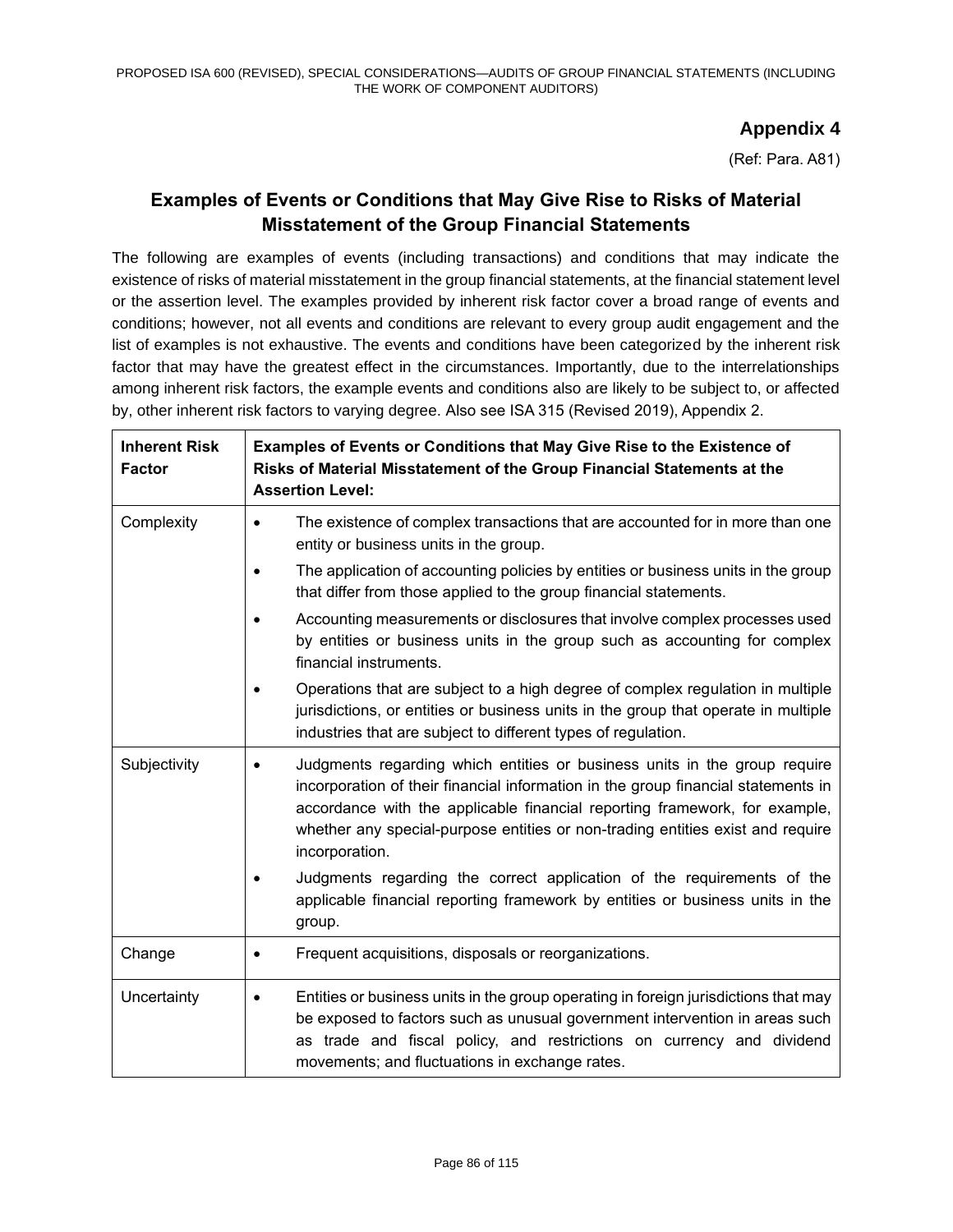| Susceptibility to<br><b>Misstatement</b><br>Due to<br>Management<br><b>Bias or Other</b><br><b>Fraud Risk</b><br>Factors Insofar<br>as They Affect<br><b>Inherent Risk</b> | Unusual related party relationships and transactions.<br>$\bullet$<br>Entities or business units in the group with different financial year-ends, which<br>$\bullet$<br>may be utilized to manipulate the timing of transactions.<br>Prior occurrences of unauthorized or incomplete consolidation adjustments.<br>$\bullet$<br>Aggressive tax planning within the group, or large cash transactions with<br>$\bullet$<br>entities in tax havens. |
|----------------------------------------------------------------------------------------------------------------------------------------------------------------------------|---------------------------------------------------------------------------------------------------------------------------------------------------------------------------------------------------------------------------------------------------------------------------------------------------------------------------------------------------------------------------------------------------------------------------------------------------|
|                                                                                                                                                                            | Prior occurrences of intra-group account balances that did not balance or<br>$\bullet$<br>reconcile on consolidation.                                                                                                                                                                                                                                                                                                                             |

Indicators that the control environment, the group's risk assessment process or the group's process to monitor the group's system of internal control are not appropriate to the group's circumstances, considering the nature and complexity of the group, and do not provide an appropriate foundation for the other components of the group's system of internal control, include:

- Poor corporate governance structures, including decision-making processes that are not transparent.
- Non-existent or ineffective controls over the group's financial reporting process, including inadequate group management information on monitoring of operations and financial results of entities or business units in the group.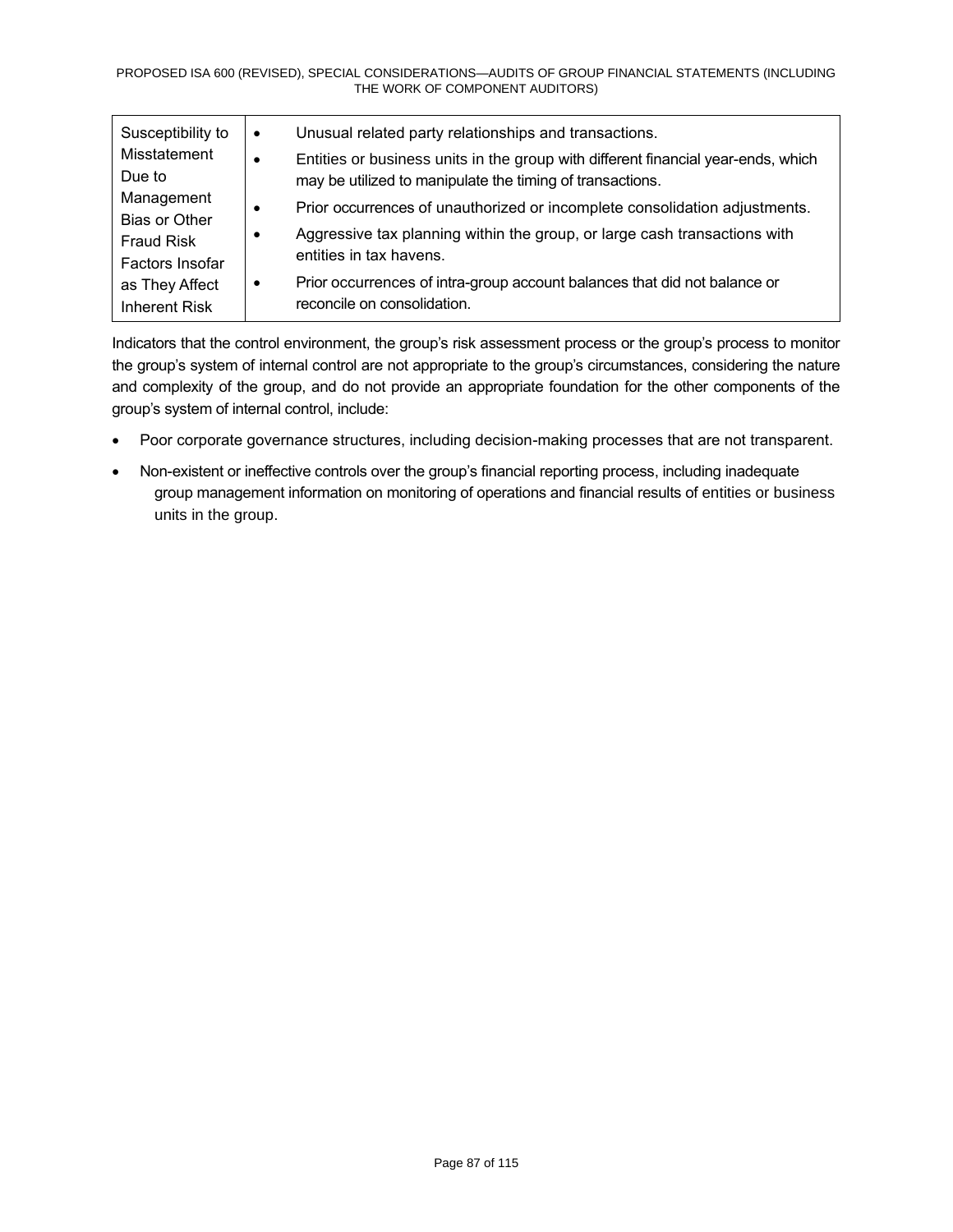# **CONFORMING AND CONSEQUENTIAL AMENDMENTS ARISING FROM PROPOSED ISA 600 (REVISED) – MARKED FROM EXTANT**

# **PROPOSED ISA 220 (REVISED) – QUALITY MANAGEMENT FOR AN AUDIT OF FINANCIAL STATEMENTS**

Given that ISA 220 is being revised, the conforming and consequential amendments are tracked against the exposure draft of proposed ISA 220 (Revised).<sup>1</sup>

…

# **Application and Other Explanatory Material**

…

### **Definitions**

### *Engagement Partner* (Ref: Para. 10(a))

## A15A.When joint auditors conduct an audit, the joint engagement partners and their engagement teams collectively constitute the "engagement partner" and "engagement team" for the purposes of the ISAs. This ISA does not, however, deal with the relationship between joint auditors or the work that one joint auditor performs in relation to the work of the other joint auditor.

…

# **ISA 230 – AUDIT DOCUMENTATION**

…

# **Appendix**

(Ref: Para. 1)

### **Specific Audit Documentation Requirements in Other ISAs**

This appendix identifies paragraphs in other ISAs that contain specific documentation requirements. The list is not a substitute for considering the requirements and related application and other explanatory material in ISAs.

- ISA 210, *Agreeing the Terms of Audit Engagements* paragraphs 10–12
- ISA 220, *Quality Control for an Audit of Financial Statements* paragraphs 24–25
- ISA 240, *The Auditor's Responsibilities Relating to Fraud in an Audit of Financial Statements* paragraphs 45–48
- ISA 250 (Revised), *Consideration of Laws and Regulations in an Audit of Financial Statements* paragraph 30
- ISA 260 (Revised), *Communication with Those Charged with Governance* paragraph 23
- ISA 300, *Planning an Audit of Financial Statements* paragraph 12

<sup>1</sup> https://www.ifac.org/system/files/publications/files/IAASB-Proposed-ISA-220-Revised-Explanatory-Memorandum.pdf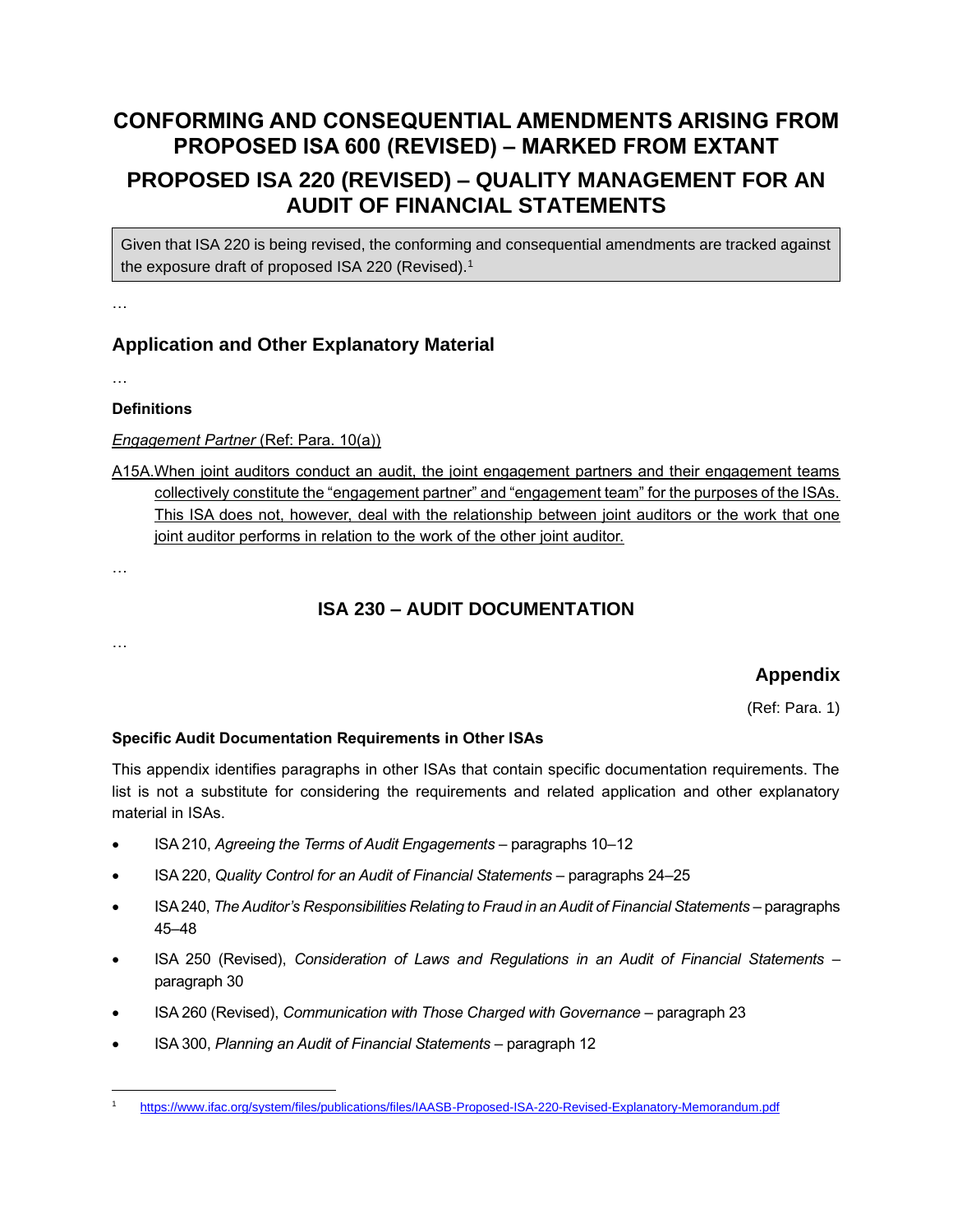- ISA 315 (Revised), *Identifying and Assessing the Risks of Material Misstatement through Understanding the Entity and Its Environment* – paragraph 32
- ISA 320, *Materiality in Planning and Performing an Audit* paragraph 14
- ISA 330, *The Auditor's Responses to Assessed Risks* paragraphs 28–30
- ISA 450, *Evaluation of Misstatements Identified during the Audit* paragraph 15
- ISA 540, *Auditing Accounting Estimates and Related Disclosures* paragraph 39
- ISA 550, *Related Parties* paragraph 28
- ISA 600 (Revised), *Special Considerations—Audits of Group Financial Statements (Including the Work of Component Auditors)* – paragraph 570
- ISA 610 (Revised 2013), *Using the Work of Internal Auditors* paragraph 36–37
- **ISA 720 (Revised), The Auditor's Responsibilities Relating to Other Information paragraph 25**

# **ISA 240 – THE AUDITOR'S RESPONSIBILITIES RELATING TO FRAUD IN AN AUDIT OF FINANCIAL STATEMENTS**

## **Introduction**

…

### **Responsibility for the Prevention and Detection of Fraud**

*…*

### *Responsibilities of the Auditor*

…

- 9. The auditor may have additional responsibilities under law, regulation or relevant ethical requirements regarding an entity's non-compliance with laws and regulations, including fraud, which may differ from or go beyond this and other ISAs, such as: (Ref: Para. A6)
	- (a) Responding to identified or suspected non-compliance with laws and regulations, including requirements in relation to specific communications with management and those charged with governance, assessing the appropriateness of their response to non-compliance and determining whether further action is needed;
	- (b) Communicating identified or suspected non-compliance with laws and regulations to other auditors (e.g., in an audit of group financial statements); and
	- (c) Documentation requirements regarding identified or suspected non-compliance with laws and regulations.

Complying with any additional responsibilities may provide further information that is relevant to the auditor's work in accordance with this and other ISAs (e.g., regarding the integrity of management or, where appropriate, those charged with governance).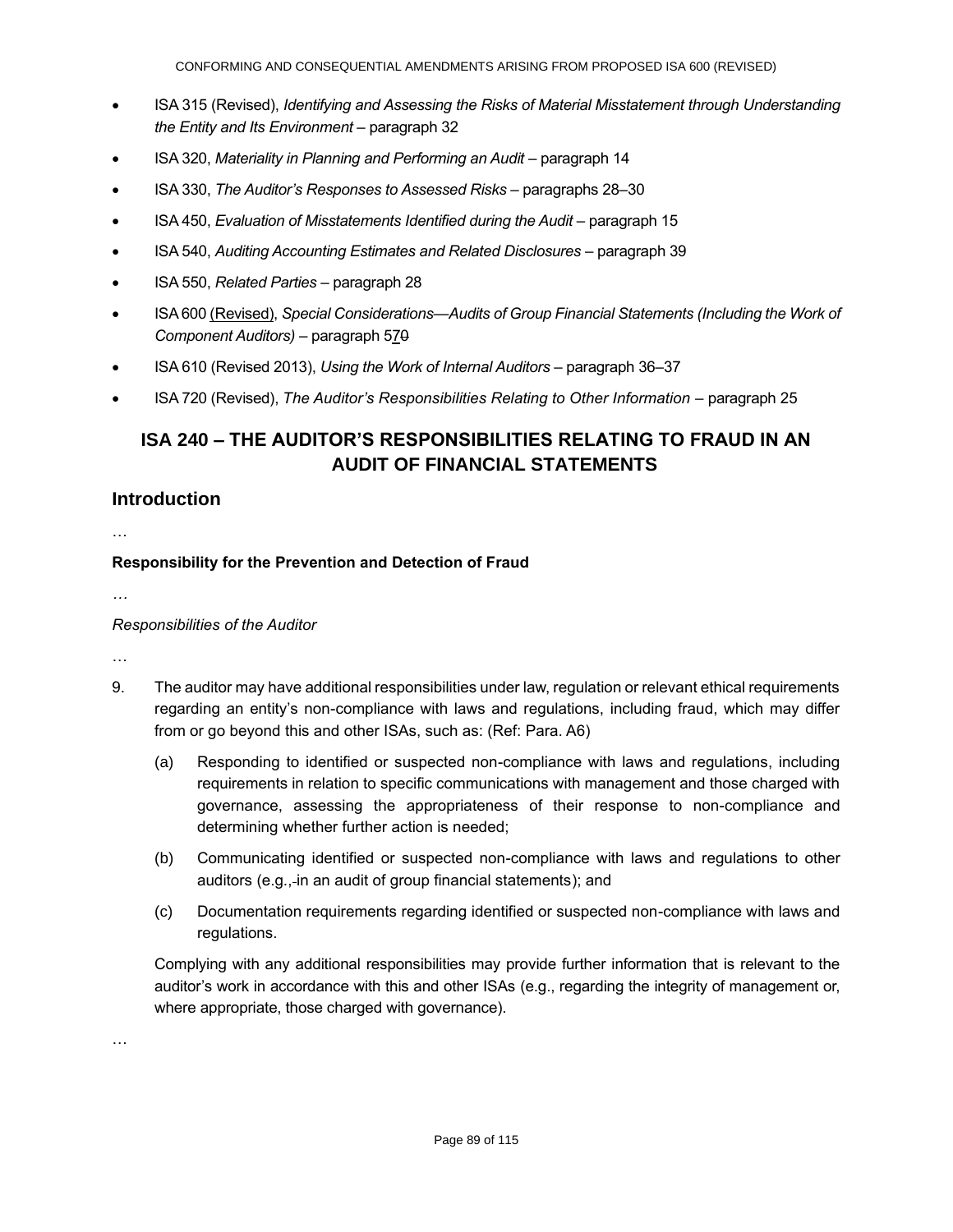# **Application and Other Explanatory Material**

…

### **Responsibility for the Prevention and Detection of Fraud**

#### *Responsibilities of the Auditor* (Ref: Para. 9)

A6. Law, regulation or relevant ethical requirements may require the auditor to perform additional procedures and take further actions. For example, the *Code of Ethics for Professional Accountants* issued by the International Ethics Standards Board for Accountants (IESBA Code) requires the auditor to take steps to respond to identified or suspected non-compliance with laws and regulations and determine whether further action is needed. Such steps may include the communication of identified or suspected non-compliance with laws and regulations to other-between auditors within the engagement team a group, including a group engagement partner, component auditors, or other auditors performing work at components entities or business units of a group for purposes other than the audit of the group financial statements.<sup>2</sup>

…

# **ISA 250 (REVISED) – CONSIDERATION OF LAWS AND REGULATIONS IN AN AUDIT OF FINANCIAL STATEMENTS**

### **Introduction**

…

### **Responsibility for Compliance with Laws and Regulations (Ref: Para. A1–A8)**

*…*

### *Responsibility of the Auditor*

…

- 9. The auditor may have additional responsibilities under law, regulation or relevant ethical requirements regarding an entity's non-compliance with laws and regulations, which may differ from or go beyond this ISA, such as: (Ref: Para. A8)
	- (a) Responding to identified or suspected non-compliance with laws and regulations, including requirements in relation to specific communications with management and those charged with governance, assessing the appropriateness of their response to non-compliance and determining whether further action is needed;
	- (b) Communicating identified or suspected non-compliance with laws and regulations to other auditors (e.g., in an audit of group financial statements); and
	- (c) Documentation requirements regarding identified or suspected non-compliance with laws and regulations.

Complying with any additional responsibilities may provide further information that is relevant to the auditor's work in accordance with this and other ISAs (e.g., regarding the integrity of management or, where appropriate, those charged with governance).

<sup>&</sup>lt;sup>2</sup> See, for example, Sections  $225.21R360.16 - 225.22R360.18$  of the IESBA Code.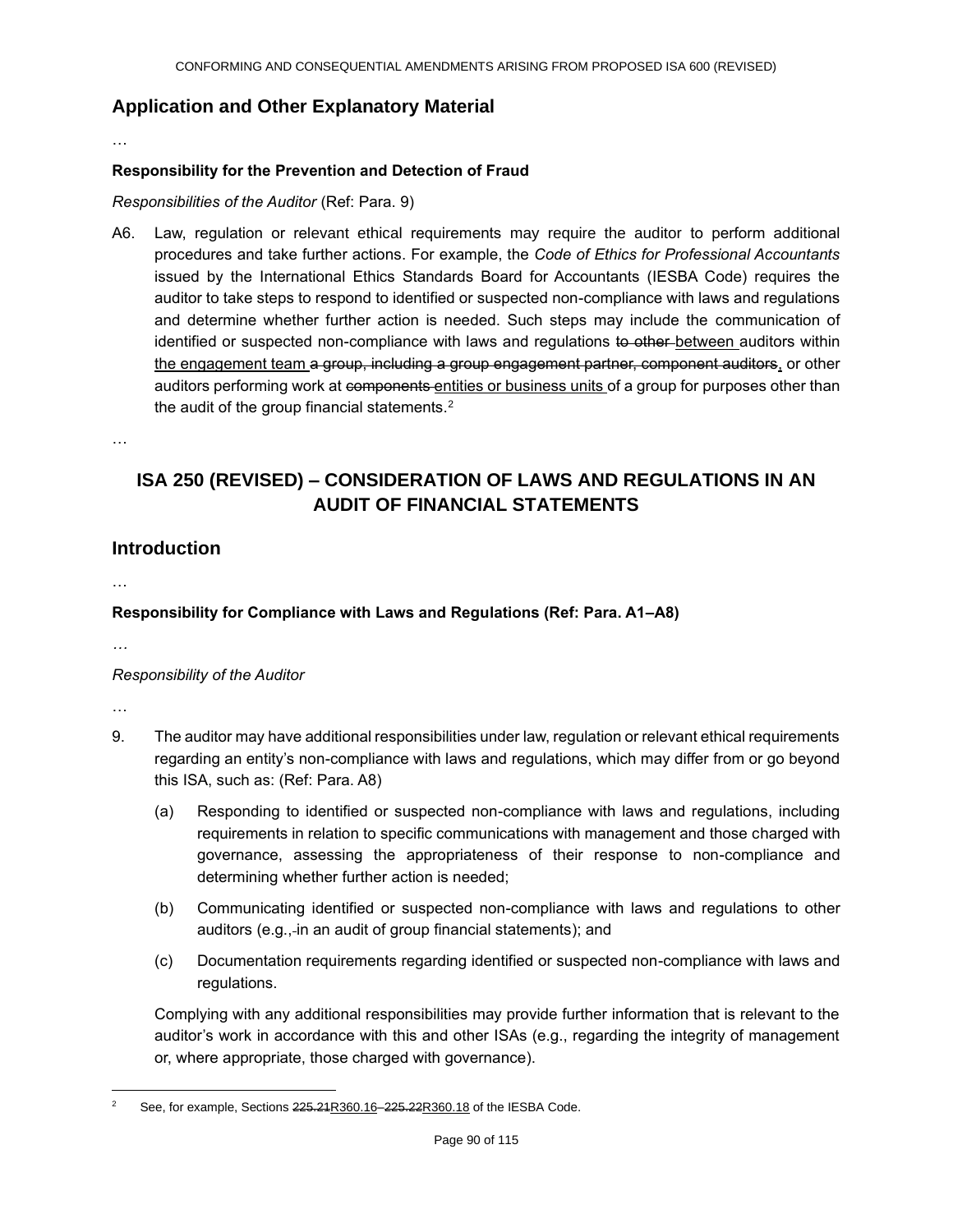…

## **Application and Other Explanatory Material**

**Responsibility for Compliance with Laws and Regulations** (Ref: Para. 3–9)

*…*

*Responsibility of the Auditor*

…

Additional Responsibilities Established by Law, Regulation or Relevant Ethical Requirements (Ref: Para. 9)

A8. Law, regulation or relevant ethical requirements may require the auditor to perform additional procedures and take further actions. For example, the *Code of Ethics for Professional Accountants* issued by the International Ethics Standards Board for Accountants (IESBA Code) requires the auditor to take steps to respond to identified or suspected non-compliance with laws and regulations and determine whether further action is needed. Such steps may include the communication of identified or suspected non-compliance with laws and regulations to other-between auditors within the engagement team a group, including a group engagement partner, component auditors, or other auditors performing work at components entities or business units of a group for purposes other than the audit of the group financial statements.<sup>3</sup>

…

# **ISA 260 (REVISED) – COMMUNICATION WITH THOSE CHARGED WITH GOVERNANCE**

…

# **Application and Other Explanatory Material**

#### **Those Charged with Governance** (Ref: Para. 11)

….

A4. ISA 600 (Revised) includes specific matters to be communicated by the group engagement team auditors with those charged with governance.<sup>4</sup> When the entity or business unit is a component part of a group, the appropriate person(s) with whom the component auditor communicates depends on the engagement circumstances and the matter to be communicated. In some cases, a number of components entities or business units may be conducting the same businesses within the same system of internal control and using the same accounting practices. Where those charged with governance of those components entities or business units are the same (e.g., common board of directors), duplication may be avoided by dealing with these components entities or business units concurrently for the purpose of communication.

See, for example, Sections 225.21R360.16-225.22R360.18 of the IESBA Code.

<sup>4</sup> ISA 600 (Revised), *Special Considerations—Audits of Group Financial Statements (Including the Work of Component Auditors)*, paragraph 5649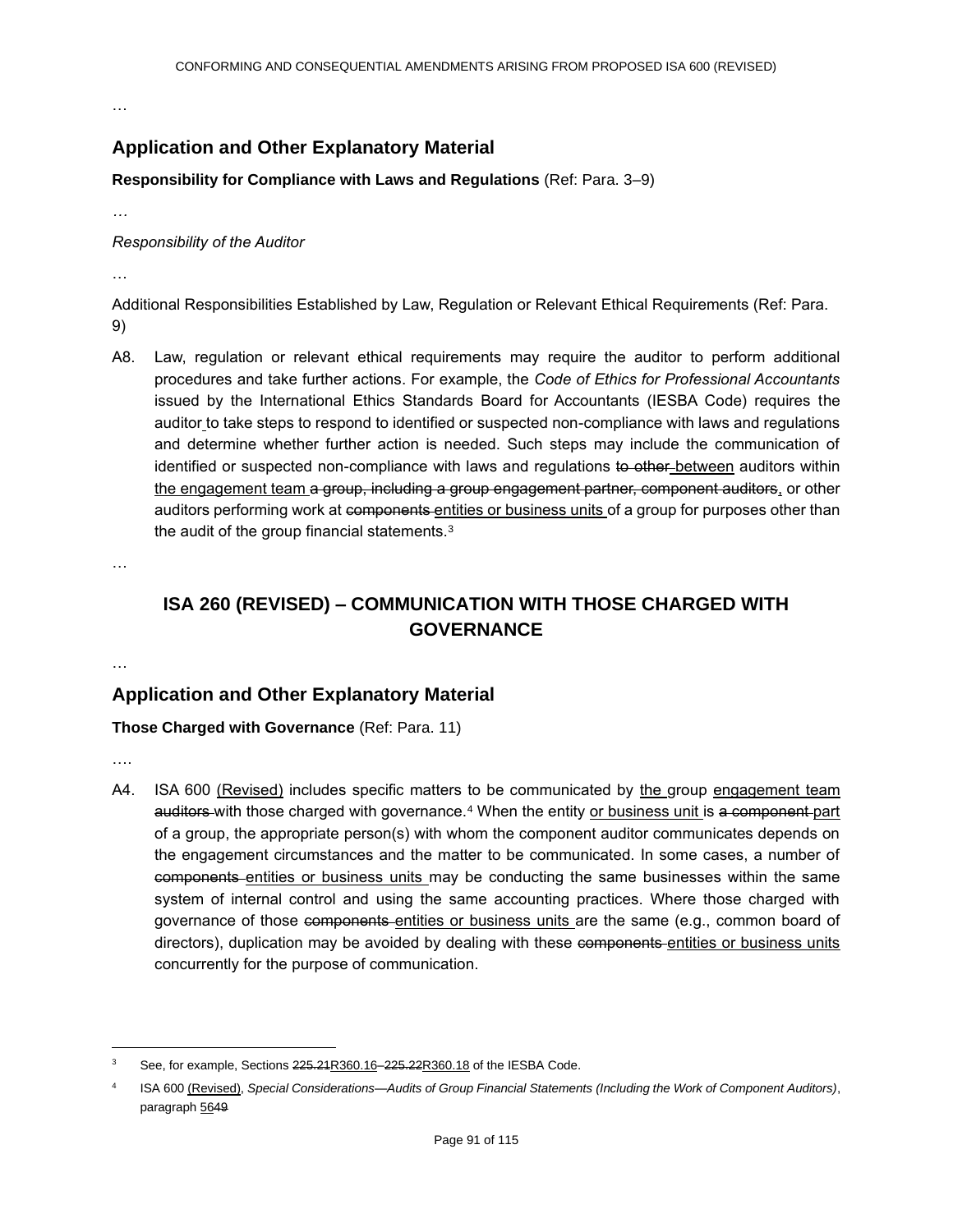#### **The Communication Process**

*Establishing the Communication Process* (Ref: Para. 18)

…

#### Communication with Third Parties

- A43. Those charged with governance may be required by law or regulation, or may wish, to provide third parties, for example, bankers or certain regulatory authorities, with copies of a written communication from the auditor. In some cases, disclosure to third parties may be illegal or otherwise inappropriate. When a written communication prepared for those charged with governance is provided to third parties, it may be important in the circumstances that the third parties be informed that the communication was not prepared with them in mind, for example, by stating in written communications with those charged with governance:
	- (a) That the communication has been prepared for the sole use of those charged with governance and, where applicable, the group management and the group auditor, and should not be relied upon by third parties;
	- (b) That no responsibility is assumed by the auditor to third parties; and
	- (c) Any restrictions on disclosure or distribution to third parties

…

# **Appendix 1**

(Ref: Para. 3)

# **Specific Requirements in ISQC 1 and Other ISAs that Refer to Communications with Those Charged With Governance**

This appendix identifies paragraphs in ISQC 1<sup>5</sup> and other ISAs that require communication of specific matters with those charged with governance. The list is not a substitute for considering the requirements and related application and other explanatory material in ISAs.

- ISQC 1, *Quality Control for Firms that Perform Audits and Reviews of Financial Statements, and Other Assurance and Related Services Engagements* – paragraph 30(a)
- ISA 240, *The Auditor's Responsibilities Relating to Fraud in an Audit of Financial Statements* paragraphs  $22$ ,  $39(c)(i)$  and  $41–43$
- ISA 250 (Revised), *Consideration of Laws and Regulations in an Audit of Financial Statements* paragraphs 15, 20 and 23–25
- ISA 265, *Communicating Deficiencies in Internal Control to Those Charged with Governance and Management* – paragraph 9
- ISA 450, *Evaluation of Misstatements Identified during the Audit* paragraphs 12-13
- ISA 505, *External Confirmations* paragraph 9
- ISA 510, *Initial Audit Engagements―Opening Balances* paragraph 7

<sup>5</sup> ISQC 1, *Quality Control for Firms that Perform Audits and Reviews of Financial Statements, and Other Assurance and Related Services Engagements*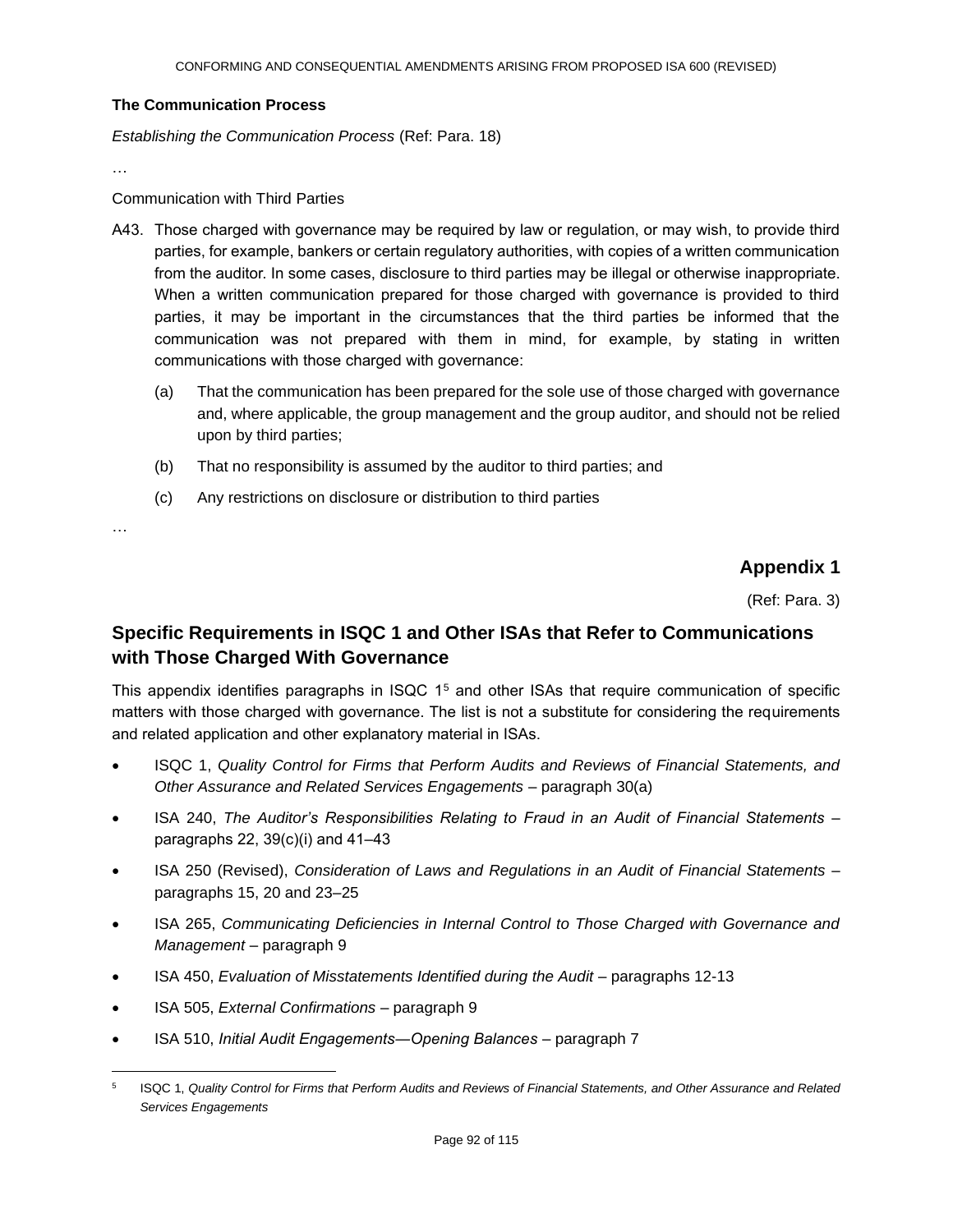- ISA 550, *Related Parties* paragraph 27
- ISA 560, *Subsequent Events* paragraphs 7(b)-(c), 10(a), 13(b), 14(a) and 17
- ISA 570 (Revised), *Going Concern* paragraph 25
- ISA 600 (Revised), *Special Considerations―Audits of Group Financial Statements (Including the Work of Component Auditors)* – paragraph 5649
- ISA 610 (Revised 2013), *Using the Work of Internal Auditors* paragraphs 20 and 31
- ISA 700 (Revised), *Forming an Opinion and Reporting on Financial Statements* paragraph 46
- ISA 701, *Communicating Key Audit Matters in the Independent Auditor's Report* paragraph 17
- ISA 705 (Revised), *Modifications to the Opinion in the Independent Auditor's Report* paragraphs 12, 14, 23 and 30
- ISA 706 (Revised), *Emphasis of Matter Paragraphs and Other Matter Paragraphs in the Independent Auditor's Report* – paragraph 12
- ISA 710, *Comparative Information—Corresponding Figures and Comparative Financial Statements*  – paragraph 18
- ISA 720 (Revised), *The Auditor's Responsibilities Relating to Other Information* paragraphs 17―19

…

## **ISA 300 – PLANNING AN AUDIT OF FINANCIAL STATEMENTS**

…

#### **Requirements**

…

#### **Planning Activities**

- 7. The auditor shall establish an overall audit strategy that sets the scope, timing and direction of the audit, and that guides the development of the audit plan.
- 8. In establishing the overall audit strategy, the auditor shall:
	- (a) Identify the characteristics of the engagement that define its scope;
	- (b) Ascertain the reporting objectives of the engagement to plan the timing of the audit and the nature of the communications required;
	- (c) Consider the factors that, in the auditor's professional judgment, are significant in directing the engagement team's efforts;
	- (d) Consider the results of preliminary engagement activities and, where applicable, whether knowledge gained on other engagements performed by the engagement partner for the entity is relevant; and
	- (e) Ascertain the nature, timing and extent of resources necessary to perform the engagement. (Ref: Para. A8–A11)
- 9. The auditor shall develop an audit plan that shall include a description of: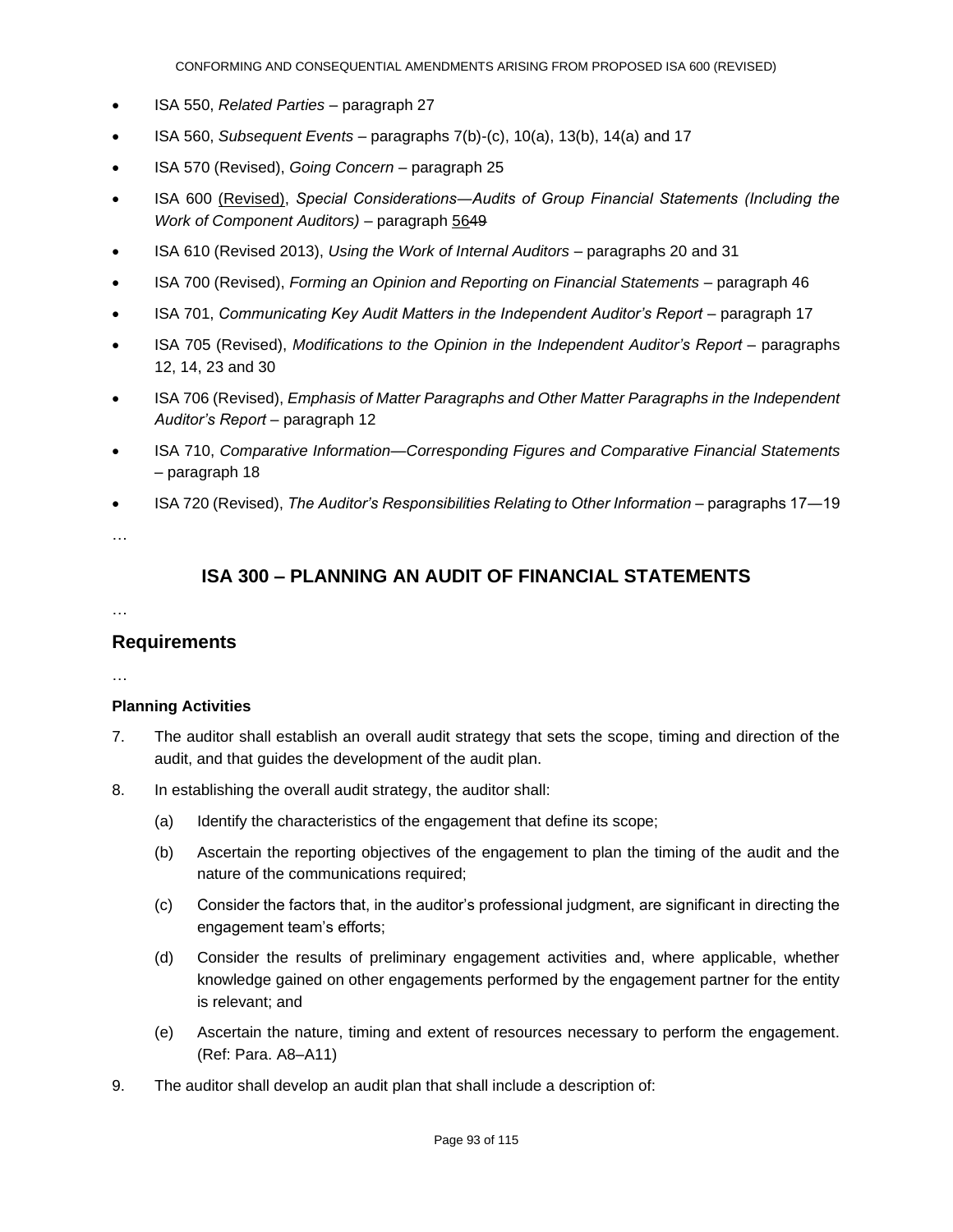- (a) The nature, timing and extent of planned risk assessment procedures, as determined under ISA 315 (Revised).<sup>6</sup>
- (b) The nature, timing and extent of planned further audit procedures at the assertion level, as determined under ISA 330.<sup>7</sup>
- (c) Other planned audit procedures that are required to be carried out so that the engagement complies with ISAs. (Ref: Para. A12-A14)
- 10. The auditor shall update and change the overall audit strategy and the audit plan as necessary during the course of the audit. (Ref: Para. A15)
- 11. The auditor shall plan the nature, timing and extent of direction and supervision of engagement team members and the review of their work. (Ref: Para. A16–A17)

### 11A. The engagement partner shall review the overall audit strategy and audit plan.

…

# **Application and Other Explanatory Material**

…

### **Planning Activities**

*The Overall Audit Strategy and Audit Plan* (Ref: Para. 7–89)

- A8. The process of establishing the overall audit strategy and audit plan assists the auditor to determine, subject to the completion of the auditor's risk assessment procedures, such matters as:
	- The resources to deploy for specific audit areas, such as the use of appropriately experienced team members for high risk areas or the involvement of experts on complex matters;
	- The amount of resources to be allocated to specific audit areas, such as the number of team members assigned to observe the inventory count at material locations, the nature and extent of direction, supervision and review of component other auditors' work in the case of group audits, or the audit budget in hours to allocate to high risk areas;
	- When these resources are to be deployed, such as whether at an interim audit stage or at key cutoff dates; and
	- How such resources are managed, directed and supervised, such as when team briefing and debriefing meetings are expected to be held, how engagement partner and manager reviews are expected to take place (for example, on-site or off-site), and whether to complete engagement quality control reviews.
- A9. The Appendix lists examples of considerations in establishing the overall audit strategy.

<sup>6</sup> ISA 315 (Revised), *Identifying and Assessing the Risks of Material Misstatement*

<sup>7</sup> ISA 330, *The Auditor's Responses to Assessed Risks*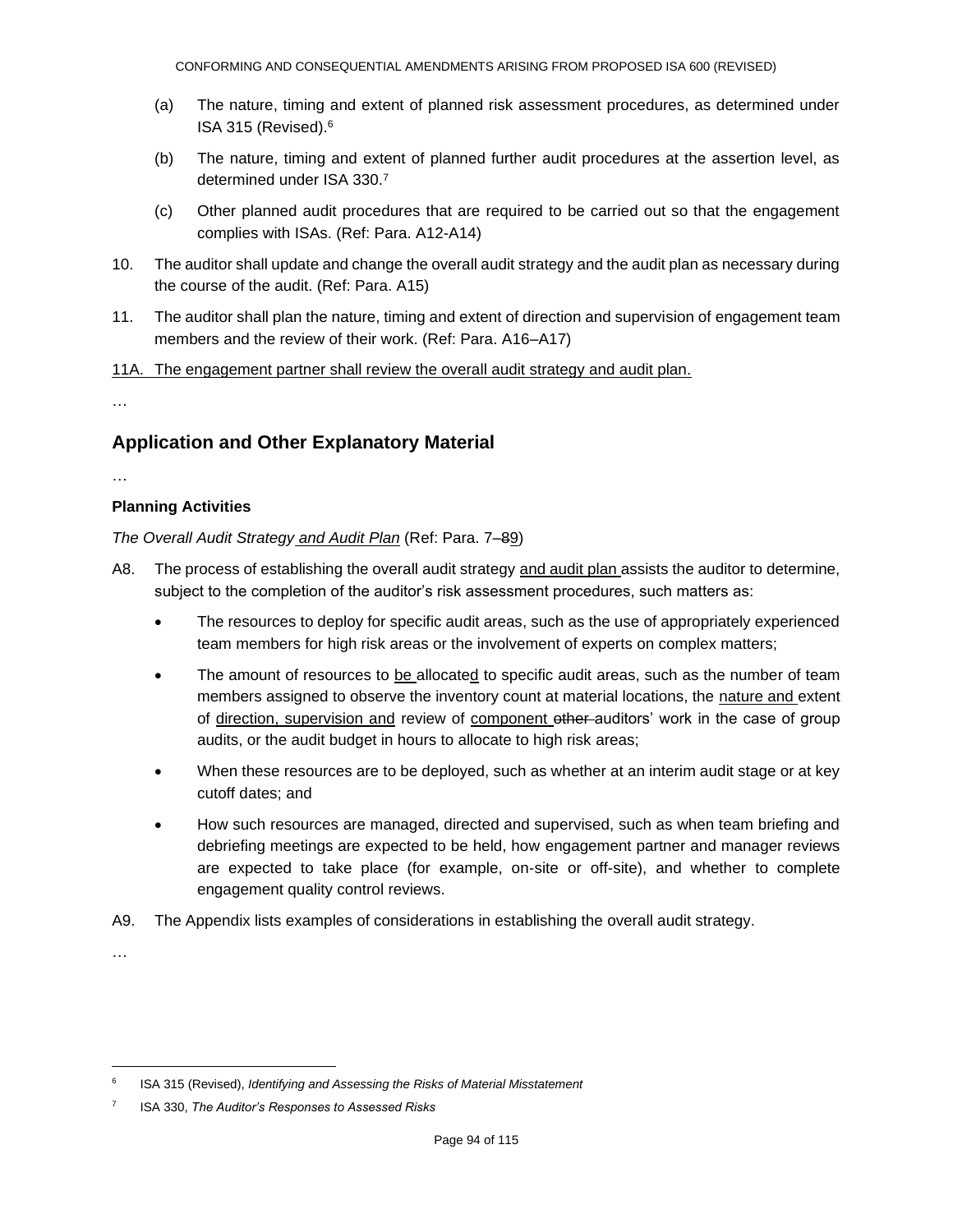# **Appendix**

(Ref: Para. 7–8, A8–A11)

## **Considerations in Establishing the Overall Audit Strategy**

This appendix provides examples of matters the auditor may consider in establishing the overall audit strategy. Many of these matters will also influence the auditor's detailed audit plan. The examples provided cover a broad range of matters applicable to many engagements. While some of the matters referred to below may be required by other ISAs, not all matters are relevant to every audit engagement and the list is not necessarily complete.

### **Characteristics of the Engagement**

- The financial reporting framework on which the financial information to be audited has been prepared, including any need for reconciliations to another financial reporting framework.
- Industry-specific reporting requirements such as reports mandated by industry regulators.
- The expected audit coverage scope, including the number and locations of components to be included at which audit procedures are expected to be performed for purposes of a group audit, and the extent to which component auditors will be involved.
- The nature of the control relationships between a parent and its components entities or business units that determine how the group is to be consolidated.
- The extent to which components are audited by other auditors.
- The nature of the business segments to be audited, including the need for specialized knowledge.
- The reporting currency to be used, including any need for currency translation for the financial information audited.
- The requirement need for an audit of financial statements for statutory, regulatory or other reasons, audit of standalone financial statements in addition to an audit procedures performed for consolidation purposes of a group audit.

…

### **Reporting Objectives, Timing of the Audit, and Nature of Communications**

- The entity's timetable for reporting, such as at interim and final stages.
- The organization of meetings with management and those charged with governance to discuss the nature, timing and extent of the audit work.
- The discussion with management and those charged with governance regarding the expected type and timing of reports to be issued and other communications, both written and oral, including the auditor's report, management letters and communications to those charged with governance.
- The discussion with management regarding the expected communications on the status of audit work throughout the engagement.
- Communication with **component** auditors of components-regarding the expected types and timing of reports to be issued and other communications in connection with the audit-procedures performed for purposes of the group audit of components.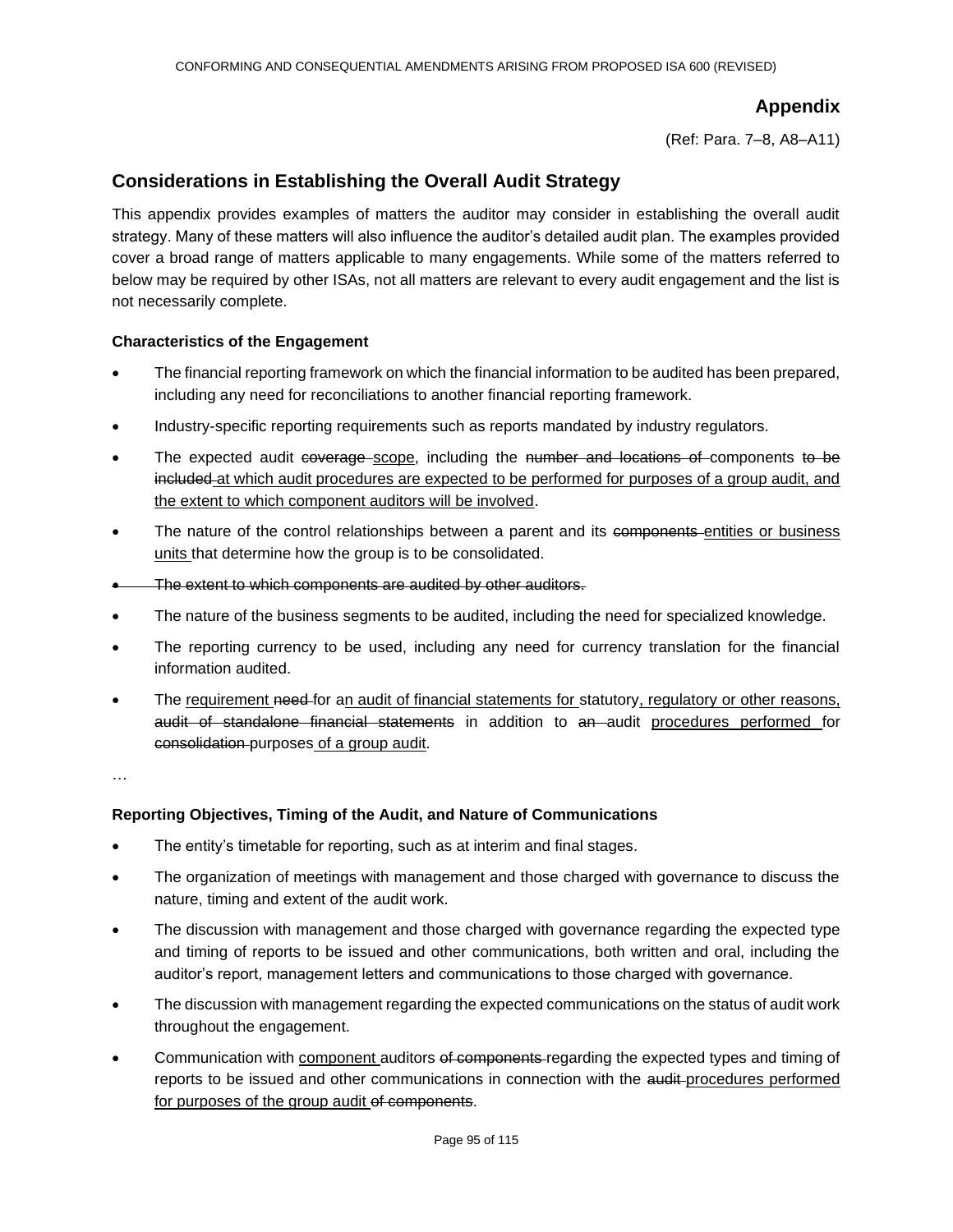CONFORMING AND CONSEQUENTIAL AMENDMENTS ARISING FROM PROPOSED ISA 600 (REVISED)

- The expected nature and timing of communications among engagement team members, including the nature and timing of team meetings and timing of the review of work performed.
- Whether there are any other expected communications with third parties, including any statutory or contractual reporting responsibilities arising from the audit.

### **Significant Factors, Preliminary Engagement Activities, and Knowledge Gained on Other Engagements**

- The determination of materiality in accordance with ISA 320<sup>8</sup> and, where applicable:
	- $\circ$  The determination of component performance materiality for components and communication thereof to component auditors in accordance with ISA 600 (Revised).<sup>9</sup>
	- o The preliminary identification of significant components and material classes of transactions, account balances and disclosures.

…

# **ISA 402 – AUDIT CONSIDERATIONS RELATING TO AN ENTITY USING A SERVICE ORGANIZATION**

…

# **Application and Other Explanatory Material**

## **Obtaining an Understanding of the Services Provided by a Service Organization, Including Internal Control**

…

## Further Procedures When a Sufficient Understanding Cannot Be Obtained from the User Entity (Ref: Para. 12)

- A18. In some circumstances, a user entity may outsource one or more significant business units or functions, such as its entire tax planning and compliance functions, or finance and accounting or the controllership function to one or more service organizations. As a report on controls at the service organization may not be available in these circumstances, visiting the service organization may be the most effective procedure for the user auditor to gain an understanding of controls at the service organization, as there is likely to be direct interaction of management of the user entity with management at the service organization.
- A19. Another auditor may be used to perform procedures that will provide the necessary information about the relevant controls at the service organization. If a type 1 or type 2 report has been issued, the user auditor may use the service auditor to perform these procedures as the service auditor has an existing relationship with the service organization. The user auditor using the work of another auditor may find

<sup>8</sup> ISA 320, *Materiality in Planning and Performing an Audit*

<sup>9</sup> ISA 600 (Revised), *Special Considerations—Audits of Group Financial Statements (Including the Work of Component Auditors)*, paragraphs 21–23 and 40(c)29–30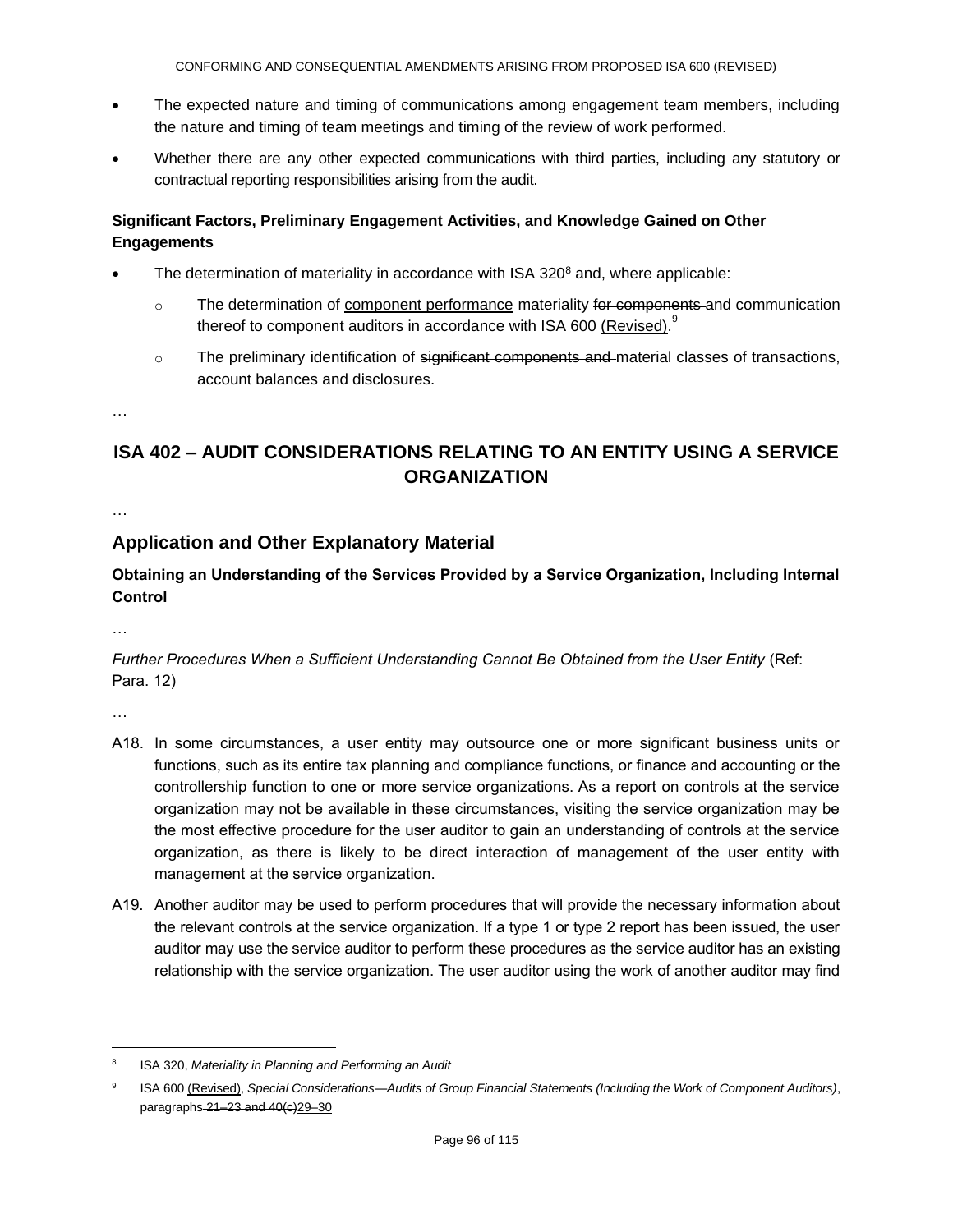the guidance in proposed ISA 220600 (Revised)<sup>10</sup> useful as it relates to determining the competence and capabilities of the other understanding another auditor (including that auditor's independence and professional competence), the direction and supervision involvement in the work of the other another auditor, in planning and the nature, timing and extent of such the work assigned to the other auditor, and in evaluating the sufficiency and appropriateness of the audit evidence obtained.

…

# **ISA 501 – AUDIT EVIDENCE—SPECIFIC CONSIDERATIONS FOR SELECTED ITEMS**

…

# **Application and Other Explanatory Material**

#### **Inventory**

Attendance at Physical Inventory Counting (Ref: Para. 4(a))

…

- A3. Matters relevant in planning attendance at physical inventory counting (or in designing and performing audit procedures pursuant to paragraphs 4–8 of this ISA) include, for example:
	- The risks of material misstatement related to inventory.
	- The nature of the internal control related to inventory.
	- Whether adequate procedures are expected to be established and proper instructions issued for physical inventory counting.
	- The timing of physical inventory counting.
	- Whether the entity maintains a perpetual inventory system.
	- The locations at which inventory is held, including the materiality of the inventory and the risks of material misstatement at different locations, in deciding at which locations attendance is appropriate. ISA 600<sup>11</sup> deals with the involvement of other auditors and accordingly may be relevant if such involvement is with regard to attendance of physical inventory counting at a remote location.
	- Whether the assistance of an auditor's expert is needed. ISA 620<sup>12</sup> deals with the use of an auditor's expert to assist the auditor to obtain sufficient appropriate audit evidence.

<sup>10</sup> Proposed ISA 220 (Revised), *Quality Management for an Audit of Financial Statements* 600 *Special Considerations—Audits of Group Financial Statements (Including the Work of Component Auditors)*, paragraph 2, states: "An auditor may find this ISA, adapted as necessary in the circumstances, useful when that auditor involves other auditors in the audit of financial statements that are not group financial statements …" See also paragraph 19 of ISA 600.

<sup>11</sup> ISA 600, *Special Considerations—Audits of Group Financial Statements (Including the Work of Component Auditors)*

<sup>12</sup> ISA 620, *Using the Work of an Auditor's Expert*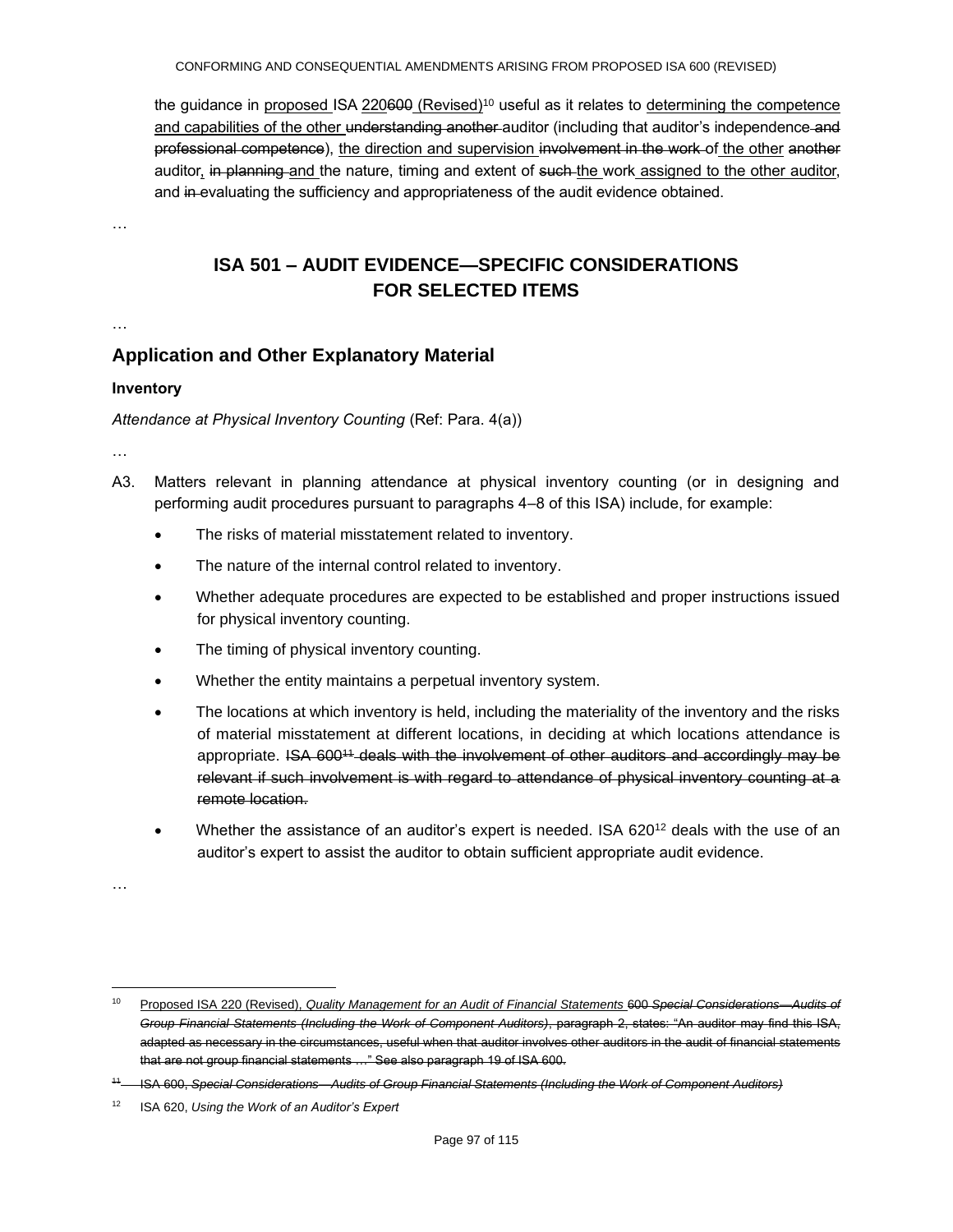# **ISA 550 – RELATED PARTIES**

…

# **Application and Other Explanatory Material**

…

### **Risk Assessment Procedures and Related Activities**

*…*

*Understanding the Entity's Related Party Relationships and Transactions*

…

The Identity of the Entity's Related Parties (Ref: Para. 13(a))

…

- A13. In the context of a group audit, ISA 600 (Revised) requires the group engagement team to request component auditors to communicate on a timely basis related parties not previously identified by group management or the group engagement team provide each component auditor with a list of related parties prepared by group management and any other related parties of which the group engagement team is a<del>ware</del>.13 <del>Where the entity is a component within a group, this\_Such</del> information provides a useful basis for the auditor group engagement team's inquiries of management regarding the identity of the entity's related parties.
- A14. The auditor may also obtain some information regarding the identity of the entity's related parties through inquiries of management during the engagement acceptance or continuance process.

### **Responses to the Risks of Material Misstatement Associated with Related Party Relationships and Transactions** (Ref: Para. 20)

…

A34. Depending upon the results of the auditor's risk assessment procedures, the auditor may consider it appropriate to obtain audit evidence without testing the entity's controls over related party relationships and transactions. In some circumstances, however, it may not be possible to obtain sufficient appropriate audit evidence from substantive audit procedures alone in relation to the risks of material misstatement associated with related party relationships and transactions. For example, where intra-group transactions between the entity and its components are numerous and a significant amount of information regarding these transactions is initiated, recorded, processed or reported electronically in an integrated system, the auditor may determine that it is not possible to design effective substantive audit procedures that by themselves would reduce the risks of material misstatement associated with these transactions to an acceptably low level. In such a case, in meeting the ISA 330 requirement to obtain sufficient appropriate audit evidence as to the operating effectiveness of relevant controls,<sup>14</sup> the auditor is required to test the entity's controls over the completeness and accuracy of the recording of the related party relationships and transactions.

<sup>13</sup> ISA 600 (Revised), *Special Considerations—Audits of Group Financial Statements (Including the Work of Component*  Auditors), paragraph 41(a)40(e)

ISA 330, paragraph 8(b)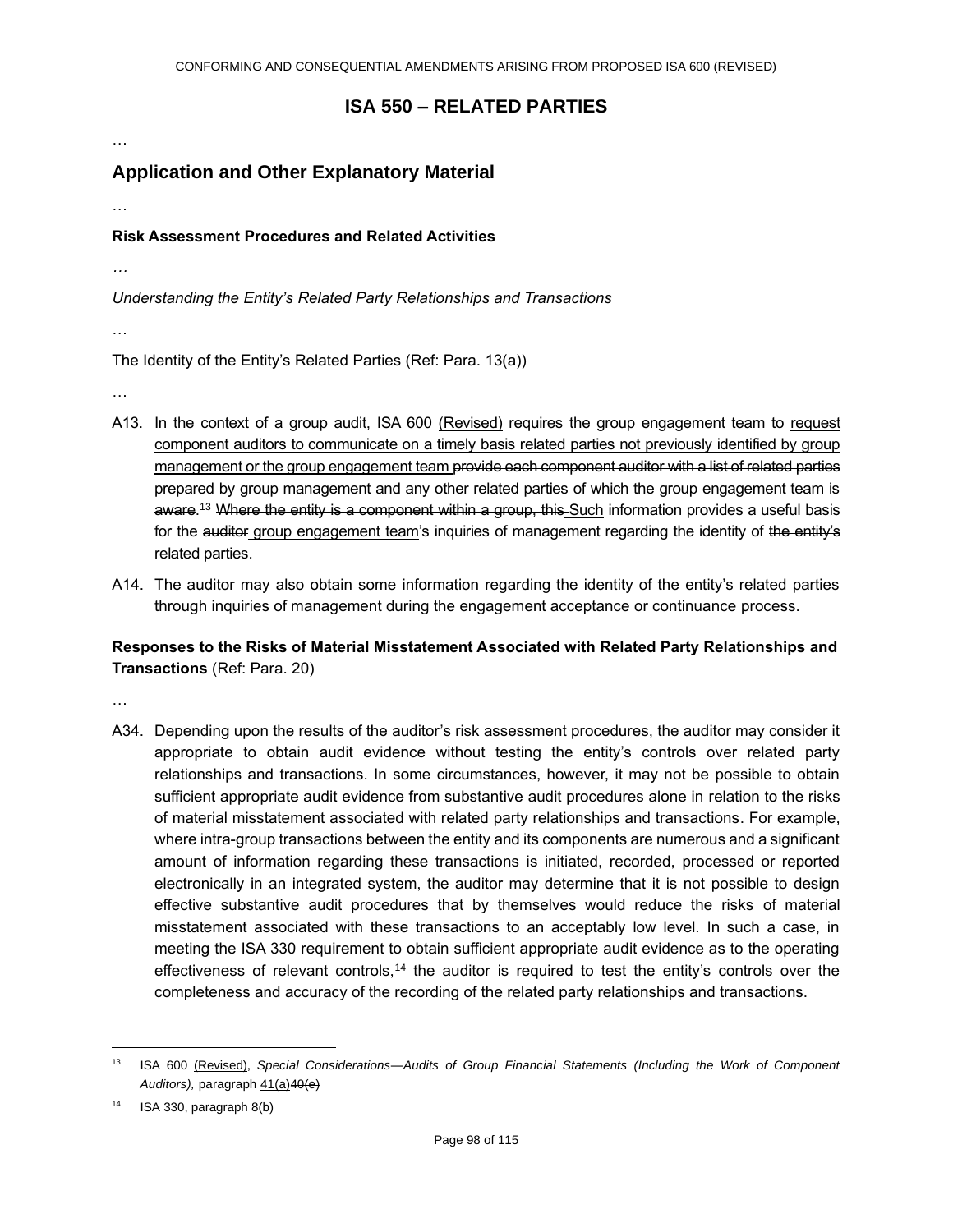#### *Identified Significant Related Party Transactions outside the Entity's Normal Course of Business*

Evaluating the Business Rationale of Significant Related Party Transactions (Ref: Para. 23)

- A38. In evaluating the business rationale of a significant related party transaction outside the entity's normal course of business, the auditor may consider the following:
	- Whether the transaction:
		- $\circ$  Is overly complex (for example, it may involve multiple related parties within a consolidated group).
		- o Has unusual terms of trade, such as unusual prices, interest rates, guarantees and repayment terms.
		- o Lacks an apparent logical business reason for its occurrence.
		- o Involves previously unidentified related parties.
		- o Is processed in an unusual manner.
	- Whether management has discussed the nature of, and accounting for, such a transaction with those charged with governance.
	- Whether management is placing more emphasis on a particular accounting treatment rather than giving due regard to the underlying economics of the transaction.

If management's explanations are materially inconsistent with the terms of the related party transaction, the !auditor is required, in accordance with ISA 500,<sup>15</sup> to consider the reliability of management's explanations and representations on other significant matters.

…

# **ISA 610 (REVISED 2013) – USING THE WORK OF INTERNAL AUDITORS**

…

# **Application and Other Explanatory Material**

### **Determining Whether, in Which Areas, and to What Extent the Work of the Internal Audit Function Can Be Used**

…

### *Determining the Nature and Extent of Work of the Internal Audit Function that Can Be Used*

Factors Affecting the Determination of the Nature and Extent of the Work of the Internal Audit Function that Can Be Used (Ref: Para. 17–19)

A15. Once the external auditor has determined that the work of the internal audit function can be used for purposes of the audit, a first consideration is whether the planned nature and scope of the work of the internal audit function that has been performed, or is planned to be performed, is relevant to the overall audit strategy and audit plan that the external auditor has established in accordance with ISA 300.<sup>16</sup>

<sup>15</sup> ISA 500, *Audit Evidence*, paragraph 11

<sup>16</sup> ISA 300, *Planning an Audit of Financial Statements*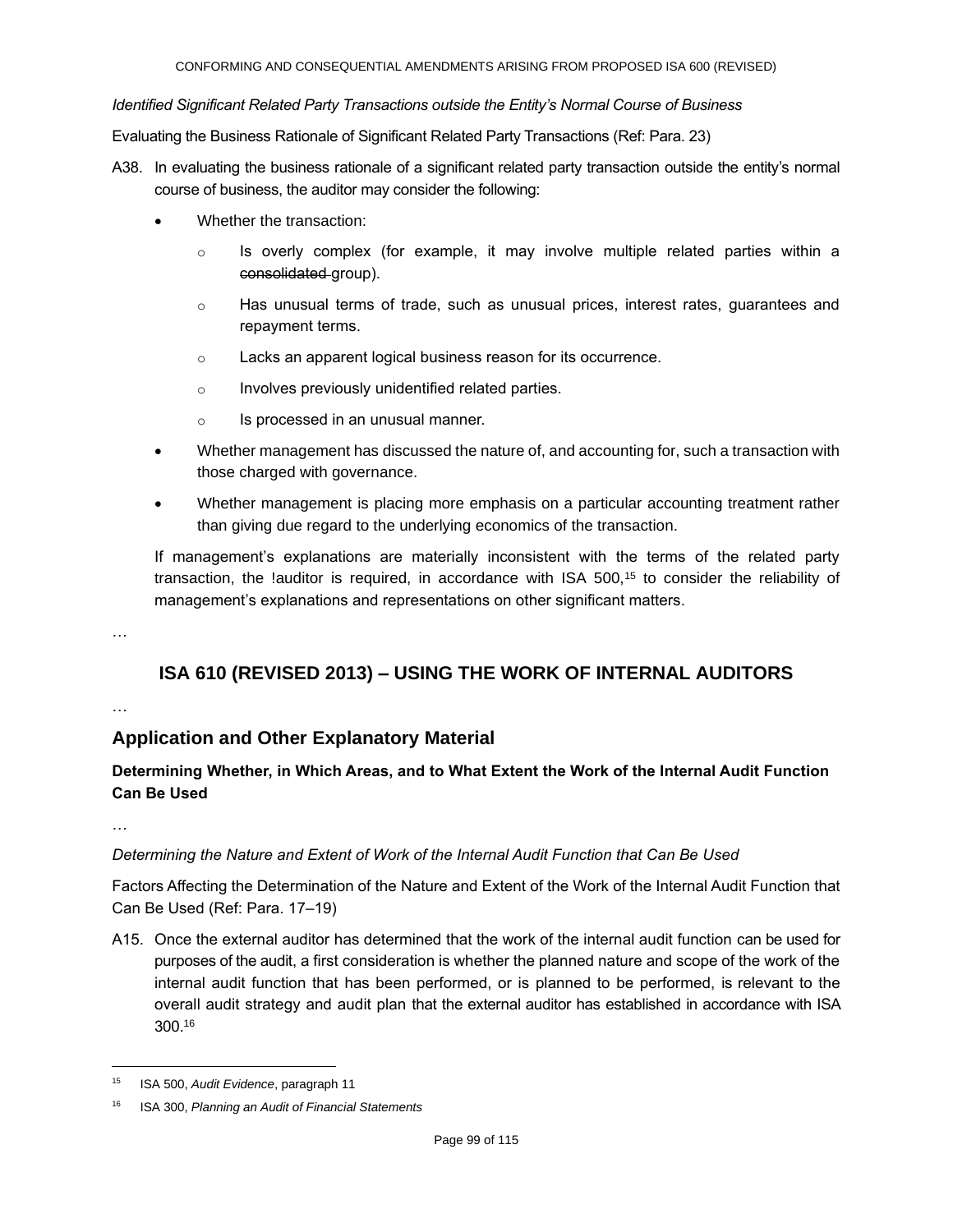- A16. Examples of work of the internal audit function that can be used by the external auditor include the following:
	- Testing of the operating effectiveness of controls.
	- Substantive procedures involving limited judgment.
	- Observations of inventory counts.
	- Tracing transactions through the information system relevant to financial reporting.
	- Testing of compliance with regulatory requirements.
	- In some circumstances, the work performed on the financial information of entities or business units of a group audits or reviews of the financial information of subsidiaries that are not significant components to the group (where this does not conflict with the requirements of ISA 600).<sup>17</sup>

…

### **Determining Whether, in Which Areas and to What Extent Internal Auditors Can Be Used to Provide Direct Assistance**

### *Determining Whether Internal Auditors Can Be Used to Provide Direct Assistance for Purposes of the Audit* (Ref: Para. 5, 26–28)

A31. In jurisdictions where the external auditor is prohibited by law or regulation from using internal auditors to provide direct assistance, it is relevant for-in the circumstances of a the-group audit auditors for the group engagement team to consider whether the prohibition also extends to component auditors and, if so, to address this in the communication to the component auditors.<sup>18</sup>

…

# **ISA 700 (REVISED) – FORMING AN OPINION AND REPORTING ON FINANCIAL STATEMENTS**

…

# **Requirements**

…

### **Auditor's Report**

…

*Auditor's Report for Audits Conducted in Accordance with International Standards on Auditing*

Responsibilities for the Financial Statements

39. The Auditor's Responsibilities for the Audit of the Financial Statements section of the auditor's report shall further: (Ref: Para. A50)

<sup>17</sup> ISA 600, *Special Considerations—Audits of Group Financial Statements (Including the Work of Component Auditors)*

<sup>18</sup> ISA 600 (Revised), *Special Considerations—Audits of Group Financial Statements (Including the Work of Component Auditors,* paragraph 2040(b)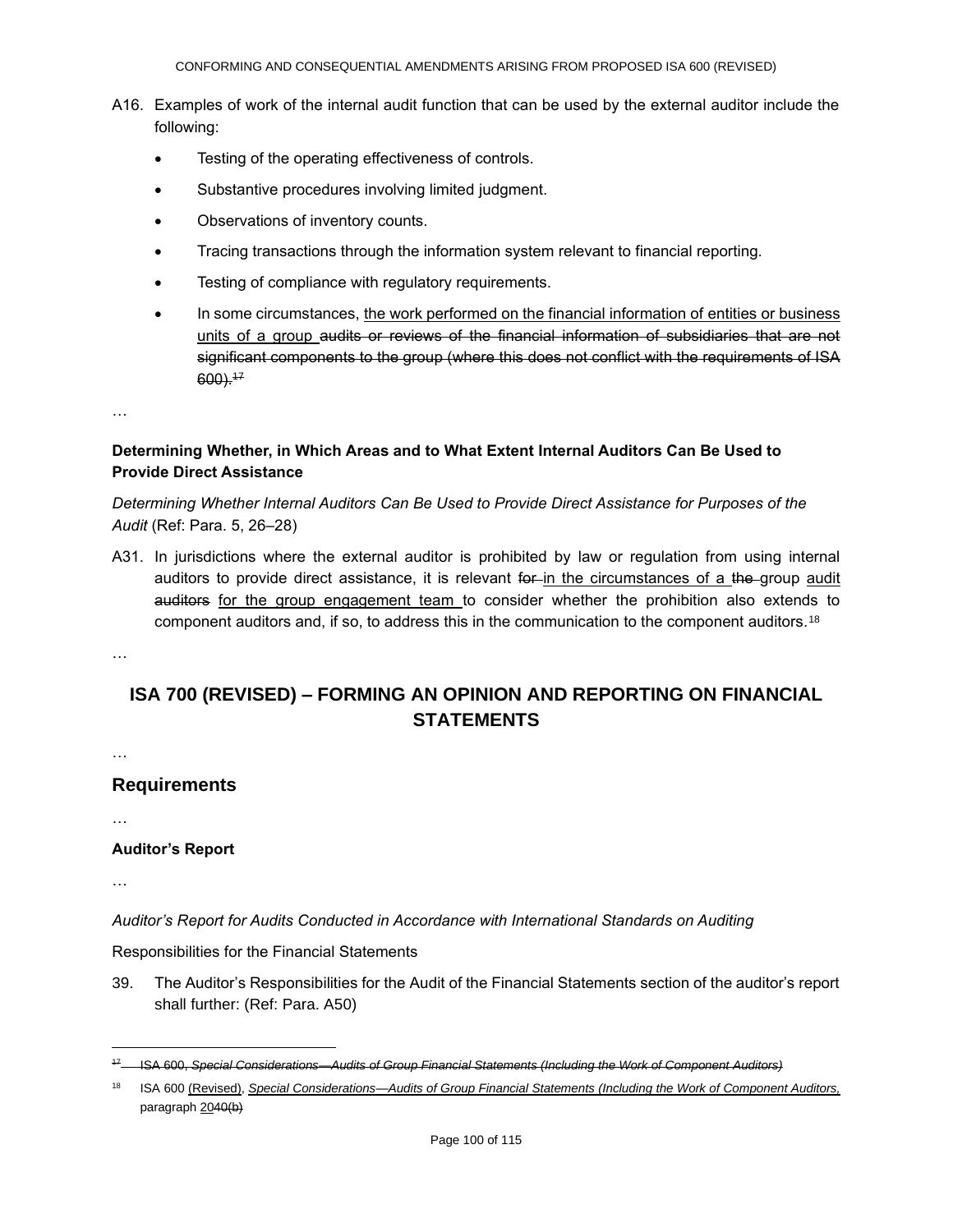- (a) State that, as part of an audit in accordance with ISAs, the auditor exercises professional judgment and maintains professional skepticism throughout the audit; and
- (b) Describe an audit by stating that the auditor's responsibilities are:
	- (i) To identify and assess the risks of material misstatement of the financial statements, whether due to fraud or error; to design and perform audit procedures responsive to those risks; and to obtain audit evidence that is sufficient and appropriate to provide a basis for the auditor's opinion. The risk of not detecting a material misstatement resulting from fraud is higher than for one resulting from error, as fraud may involve collusion, forgery, intentional omissions, misrepresentations, or the override of internal control.
	- (ii) To obtain an understanding of internal control relevant to the audit in order to design audit procedures that are appropriate in the circumstances, but not for the purpose of expressing an opinion on the effectiveness of the entity's internal control. In circumstances when the auditor also has a responsibility to express an opinion on the effectiveness of internal control in conjunction with the audit of the financial statements, the auditor shall omit the phrase that the auditor's consideration of internal control is not for the purpose of expressing an opinion on the effectiveness of the entity's internal control.
	- (iii) To evaluate the appropriateness of accounting policies used and the reasonableness of accounting estimates and related disclosures made by management.
	- (iv) To conclude on the appropriateness of management's use of the going concern basis of accounting and, based on the audit evidence obtained, whether a material uncertainty exists related to events or conditions that may cast significant doubt on the entity's ability to continue as a going concern. If the auditor concludes that a material uncertainty exists, the auditor is required to draw attention in the auditor's report to the related disclosures in the financial statements or, if such disclosures are inadequate, to modify the opinion. The auditor's conclusions are based on the audit evidence obtained up to the date of the auditor's report. However, future events or conditions may cause an entity to cease to continue as a going concern.
	- (v) When the financial statements are prepared in accordance with a fair presentation framework, to evaluate the overall presentation, structure and content of the financial statements, including the disclosures, and whether the financial statements represent the underlying transactions and events in a manner that achieves fair presentation.
- (c) When ISA 600 (Revised)<sup>19</sup> applies, further describe the auditor's responsibilities in a group audit engagement by stating that:
	- (i) The auditor's responsibilities are to  $plan$  and perform the group audit to obtain sufficient appropriate audit evidence regarding the financial information of the entities or business activities within the group to as a basis for express forming an opinion on the group financial statements
	- (ii) The auditor is responsible for the direction, supervision and review performance of the group audit; and

<sup>19</sup> ISA 600 (Revised), *Special Considerations—Audits of Group Financial Statements (Including the Work of Component Auditors)*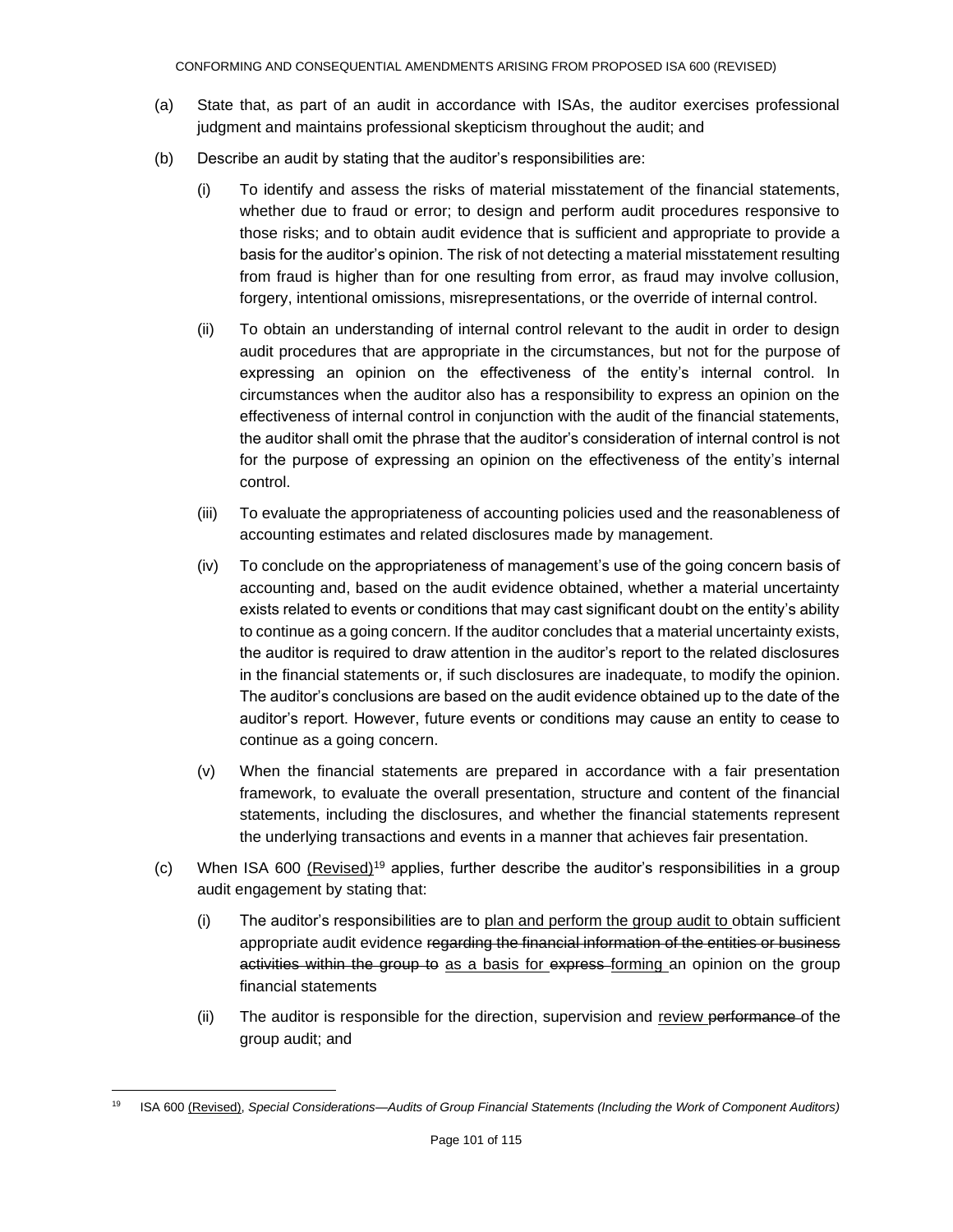(iii) The auditor remains solely responsible for the auditor's opinion.  $20$ 

…

# **Application and Other Explanatory Material**

…

**Auditor's Report** (Ref: Para. 20)

*…*

*Auditor's Report for Audits Conducted in Accordance with International Standards on Auditing*

…

Basis for Opinion (Ref: Para. 28)

…

Considerations specific to group audits

- A38. In group audits when there are multiple sources of relevant ethical requirements, including those pertaining to independence, the reference in the auditor's report to the jurisdiction ordinarily relates to the relevant ethical requirements that are applicable to the group engagement team. This is because, in a group audit, component auditors are also subject to ethical requirements that are relevant to the group audit.<sup>21</sup>
- A39. The ISAs do not establish specific independence or ethical requirements for auditors, including component auditors, and thus do not extend, or otherwise override, the independence requirements of the IESBA Code or other ethical requirements to which the group engagement team is subject, nor do the ISAs require that the component auditor in all cases to be subject to the same specific independence requirements that are applicable to the group engagement team. As a result, relevant ethical requirements, including those pertaining to independence, in a group audit situation may be complex. ISA 600 (Revised) $^{22}$  provides guidance for auditors in performing work on the financial information of a component for a group audit, including those situations where the component auditor does not meet the independence requirements that are relevant to the group audit.

| Illustration 2 – Auditor's Report on Consolidated Financial Statements of a Listed Entity |
|-------------------------------------------------------------------------------------------|
| <b>Prepared in Accordance with a Fair Presentation Framework</b>                          |

- **2. For purposes of this illustrative auditor's report, the following circumstances are assumed:**
	- **Audit of a complete set of consolidated financial statements of a listed entity using a fair presentation framework. The audit is a group audit of an entity with subsidiaries (i.e., ISA 600 (Revised) applies).**
	- **The consolidated financial statements are prepared by management of the entity in accordance with IFRSs (a general purpose framework).**

<sup>&</sup>lt;sup>20</sup> ISA 600 (Revised), paragraph 52

<sup>&</sup>lt;sup>21</sup> ISA 600 (Revised), paragraph A36A37

ISA 600 (Revised), paragraphs 20-2219-20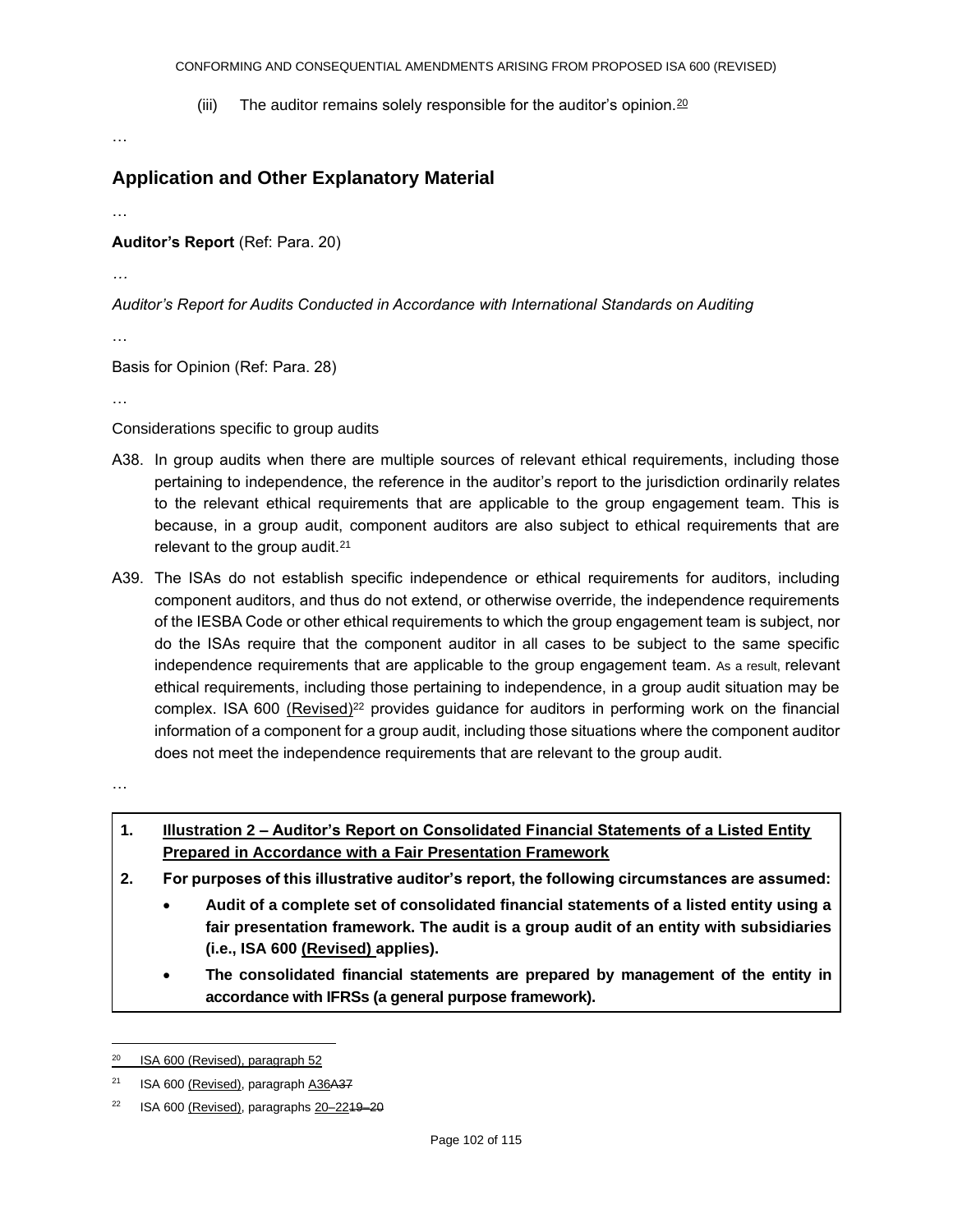- **The terms of the audit engagement reflect the description of management's responsibility for the consolidated financial statements in ISA 210.**
- **The auditor has concluded an unmodified (i.e., "clean") opinion is appropriate based on the audit evidence obtained.**
- **The International Ethics Standards Board for Accountants' Code of Ethics for Professional Accountants comprises all of the relevant ethical requirements that apply to the audit.**
- **Based on the audit evidence obtained, the auditor has concluded that a material uncertainty does not exist related to events or conditions that may cast significant doubt on the entity's ability to continue as a going concern in accordance with ISA 570 (Revised).**
- **Key audit matters have been communicated in accordance with ISA 701.**
- **The auditor has obtained all of the other information prior to the date of the auditor's report and has not identified a material misstatement of the other information.**
- **Those responsible for oversight of the consolidated financial statements differ from those responsible for the preparation of the consolidated financial statements.**
- **In addition to the audit of the consolidated financial statements, the auditor has other reporting responsibilities required under local law.**

# **INDEPENDENT AUDITOR'S REPORT**

To the Shareholders of ABC Company [or Other Appropriate Addressee]

# **Report on the Audit of the Consolidated Financial Statements**<sup>23</sup>

### **Opinion**

We have audited the consolidated financial statements of ABC Company and its subsidiaries (the Group), which comprise the consolidated statement of financial position as at December 31, 20X1, and the consolidated statement of comprehensive income, consolidated statement of changes in equity and consolidated statement of cash flows for the year then ended, and notes to the consolidated financial statements, including a summary of significant accounting policies.

In our opinion, the accompanying consolidated financial statements present fairly, in all material respects, (or *give a true and fair view of*) the consolidated financial position of the Group as at December 31, 20X1, and (*of*) its consolidated financial performance and its consolidated cash flows for the year then ended in accordance with International Financial Reporting Standards (IFRSs).

### **Basis for Opinion**

We conducted our audit in accordance with International Standards on Auditing (ISAs). Our responsibilities under those standards are further described in the *Auditor's Responsibilities for the Audit of the Consolidated Financial Statements* section of our report. We are independent of the Group in accordance with the International Ethics Standards Board for Accountants' *Code of Ethics for Professional Accountants* (IESBA Code), and we have fulfilled our other ethical responsibilities in accordance with the IESBA Code.

<sup>&</sup>lt;sup>23</sup> The sub-title "Report on the Audit of the Consolidated Financial Statements" is unnecessary in circumstances when the second sub-title "Report on Other Legal and Regulatory Requirements" is not applicable.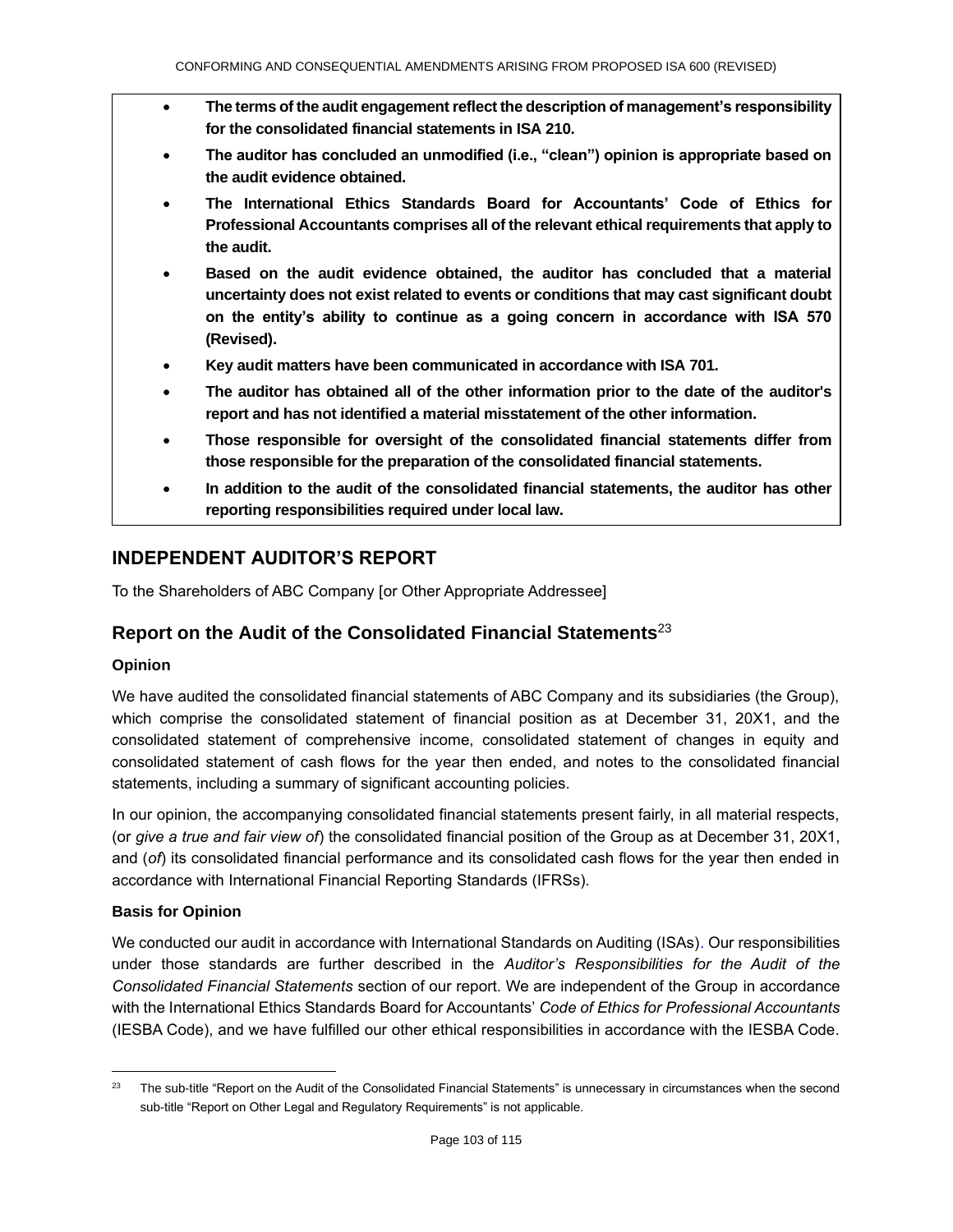We believe that the audit evidence we have obtained is sufficient and appropriate to provide a basis for our opinion.

#### **Key Audit Matters**

Key audit matters are those matters that, in our professional judgment, were of most significance in our audit of the consolidated financial statements of the current period. These matters were addressed in the context of our audit of the consolidated financial statements as a whole, and in forming our opinion thereon, and we do not provide a separate opinion on these matters.

[*Description of each key audit matter in accordance with ISA 701.*]

### **Other Information [or another title if appropriate such as "Information Other than the Financial Statements and Auditor's Report Thereon"]**

[*Reporting in accordance with the reporting requirements in ISA 720 (Revised) – see Illustration 1 in Appendix 2 of ISA 720 (Revised).*]

### **Responsibilities of Management and Those Charged with Governance for the Consolidated Financial Statements**<sup>24</sup>

Management is responsible for the preparation and fair presentation of the consolidated financial statements in accordance with IFRSs,<sup>25</sup> and for such internal control as management determines is necessary to enable the preparation of consolidated financial statements that are free from material misstatement, whether due to fraud or error.

In preparing the consolidated financial statements, management is responsible for assessing the Group's ability to continue as a going concern, disclosing, as applicable, matters related to going concern and using the going concern basis of accounting unless management either intends to liquidate the Group or to cease operations, or has no realistic alternative but to do so.

Those charged with governance are responsible for overseeing the Group's financial reporting process.

### **Auditor's Responsibilities for the Audit of the Consolidated Financial Statements**

Our objectives are to obtain reasonable assurance about whether the consolidated financial statements as a whole are free from material misstatement, whether due to fraud or error, and to issue an auditor's report that includes our opinion. Reasonable assurance is a high level of assurance, but is not a guarantee that an audit conducted in accordance with ISAs will always detect a material misstatement when it exists. Misstatements can arise from fraud or error and are considered material if, individually or in the aggregate, they could reasonably be expected to influence the economic decisions of users taken on the basis of these consolidated financial statements.

Paragraph 41(b) of this ISA explains that the shaded material below can be located in an Appendix to the auditor's report. Paragraph 41(c) explains that when law, regulation or national auditing standards expressly permit, reference can be made to a website of an appropriate authority that contains the description of the auditor's responsibilities, rather than including this material in the auditor's report, provided that the description on the website addresses, and is not inconsistent with, the description of the auditor's responsibilities below.

<sup>24</sup> Or other terms that are appropriate in the context of the legal framework of the particular jurisdiction

 $25$  Where management's responsibility is to prepare financial statements that give a true and fair view, this may read: "Management is responsible for the preparation of financial statements that give a true and fair view in accordance with International Financial Reporting Standards, and for such ..."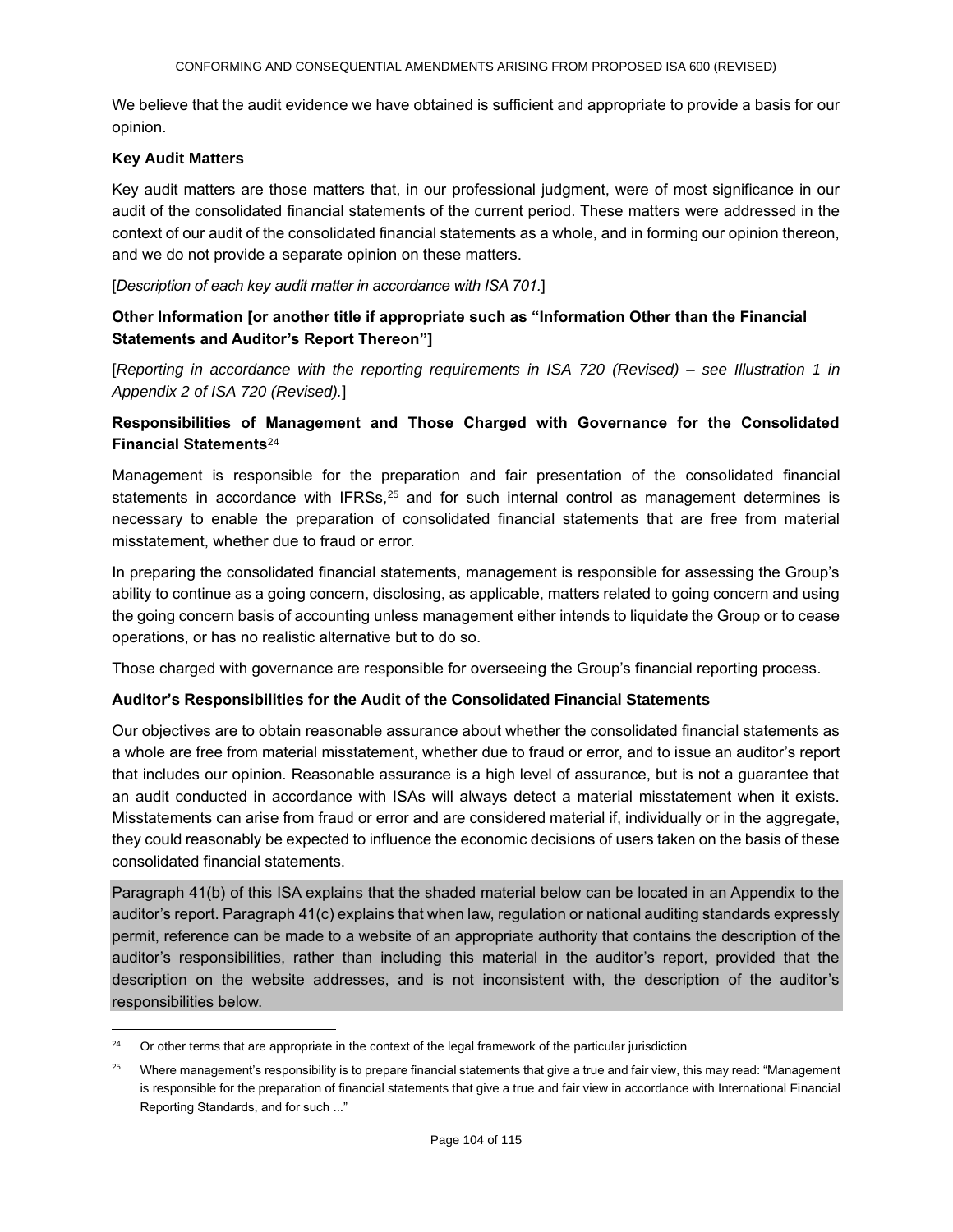As part of an audit in accordance with ISAs, we exercise professional judgment and maintain professional skepticism throughout the audit. We also:

- Identify and assess the risks of material misstatement of the consolidated financial statements, whether due to fraud or error, design and perform audit procedures responsive to those risks, and obtain audit evidence that is sufficient and appropriate to provide a basis for our opinion. The risk of not detecting a material misstatement resulting from fraud is higher than for one resulting from error, as fraud may involve collusion, forgery, intentional omissions, misrepresentations, or the override of internal control.
- Obtain an understanding of internal control relevant to the audit in order to design audit procedures that are appropriate in the circumstances, but not for the purpose of expressing an opinion on the effectiveness of the Group's internal control.<sup>26</sup>
- Evaluate the appropriateness of accounting policies used and the reasonableness of accounting estimates and related disclosures made by management.
- Conclude on the appropriateness of management's use of the going concern basis of accounting and, based on the audit evidence obtained, whether a material uncertainty exists related to events or conditions that may cast significant doubt on the Group's ability to continue as a going concern. If we conclude that a material uncertainty exists, we are required to draw attention in our auditor's report to the related disclosures in the consolidated financial statements or, if such disclosures are inadequate, to modify our opinion. Our conclusions are based on the audit evidence obtained up to the date of our auditor's report. However, future events or conditions may cause the Group to cease to continue as a going concern.
- Evaluate the overall presentation, structure and content of the consolidated financial statements, including the disclosures, and whether the consolidated financial statements represent the underlying transactions and events in a manner that achieves fair presentation.
- Plan and perform the group audit to obtain sufficient appropriate audit evidence regarding the financial information of the entities or business activities within the group to as a basis for express forming an opinion on the group consolidated financial statements. We are responsible for the direction, supervision and review performance of the group audit. We remain solely responsible for our audit opinion.

We communicate with those charged with governance regarding, among other matters, the planned scope and timing of the audit and significant audit findings, including any significant deficiencies in internal control that we identify during our audit.

We also provide those charged with governance with a statement that we have complied with relevant ethical requirements regarding independence, and to communicate with them all relationships and other matters that may reasonably be thought to bear on our independence, and where applicable, related safeguards.

From the matters communicated with those charged with governance, we determine those matters that were of most significance in the audit of the consolidated financial statements of the current period and are therefore the key audit matters. We describe these matters in our auditor's report unless law or regulation precludes public disclosure about the matter or when, in extremely rare circumstances, we determine that a

<sup>&</sup>lt;sup>26</sup> This sentence would be modified, as appropriate, in circumstances when the auditor also has a responsibility to issue an opinion on the effectiveness of internal control in conjunction with the audit of the consolidated financial statements.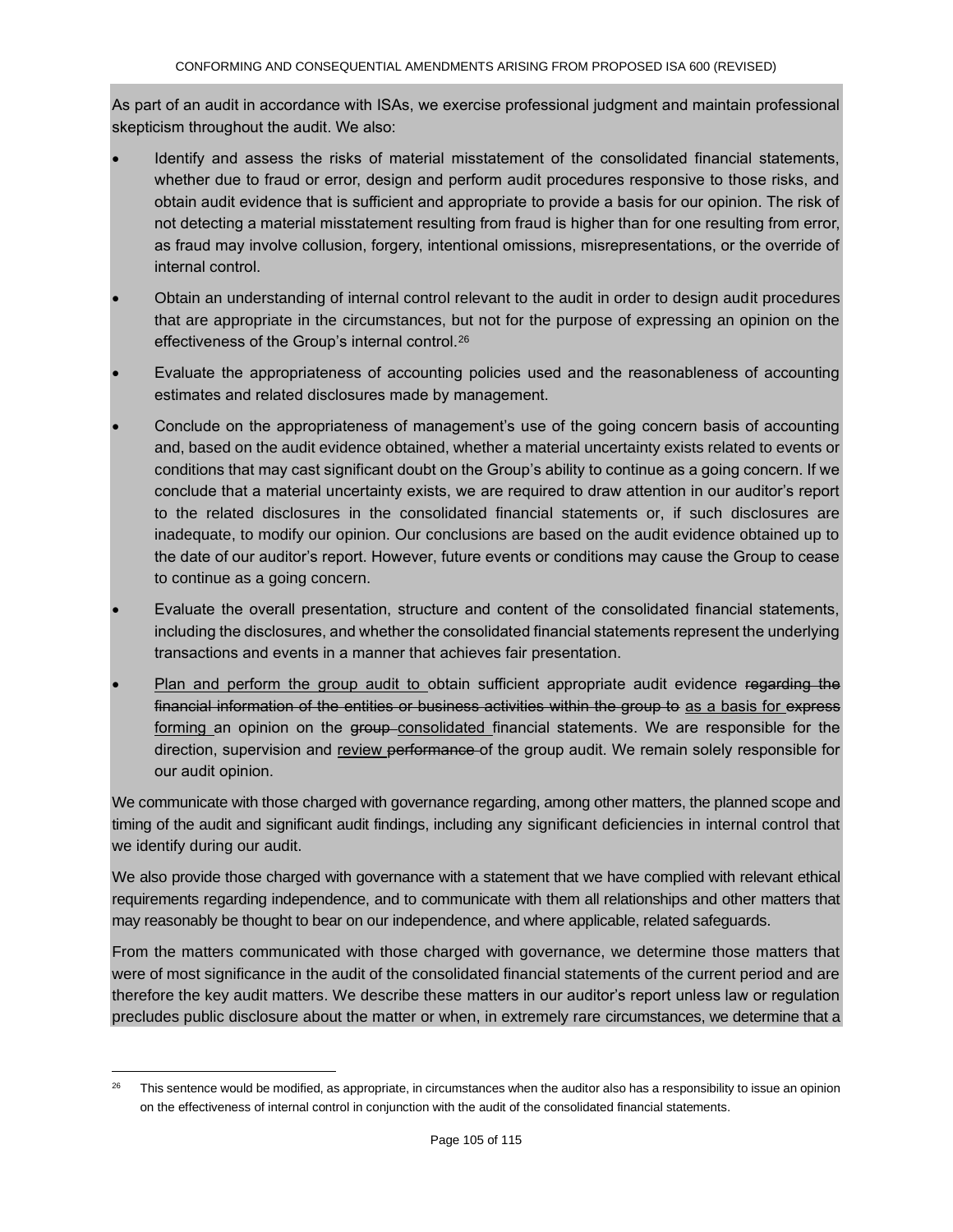matter should not be communicated in our report because the adverse consequences of doing so would reasonably be expected to outweigh the public interest benefits of such communication.

### **Report on Other Legal and Regulatory Requirements**

[*The form and content of this section of the auditor's report would vary depending on the nature of the auditor's other reporting responsibilities prescribed by local law, regulation, or national auditing standards. The matters addressed by other law, regulation or national auditing standards (referred to as "other reporting responsibilities") shall be addressed within this section unless the other reporting responsibilities address the same topics as those presented under the reporting responsibilities required by the ISAs as part of the Report on the Audit of the Consolidated Financial Statements section. The reporting of other reporting responsibilities that address the same topics as those required by the ISAs may be combined (i.e., included in the Report on the Audit of the Consolidated Financial Statements section under the appropriate subheadings) provided that the wording in the auditor's report clearly differentiates the other reporting responsibilities from the reporting that is required by the ISAs where such a difference exists.*]

The engagement partner on the audit resulting in this independent auditor's report is [*name*].

[*Signature in the name of the audit firm, the personal name of the auditor, or both, as appropriate for the particular jurisdiction*]

[*Auditor Address*]

[*Date*]

…

# **ISA 701 – COMMUNICATING KEY AUDIT MATTERS IN THE INDEPENDENT AUDITOR'S REPORT**

…

# **Application and Other Explanatory Material**

**Determining Key Audit Matters** (Ref: Para. 9–10)

…

*Matters that Required Significant Auditor Attention* (Ref: Para. 9)

- A15. Various ISAs require specific communications with those charged with governance and others that may relate to areas of significant auditor attention. For example:
	- ISA 260 (Revised) requires the auditor to communicate significant difficulties, if any, encountered during the audit with those charged with governance.<sup>27</sup> The ISAs acknowledge potential difficulties in relation to, for example:
		- $\circ$  Related party transactions,<sup>28</sup> in particular limitations on the auditor's ability to obtain audit evidence that all other aspects of a related party transaction (other than price) are equivalent to those of a similar arm's length transaction.

<sup>&</sup>lt;sup>27</sup> ISA 260 (Revised), paragraphs  $16(b)$  and A21

<sup>28</sup> ISA 550, *Related Parties*, paragraph A42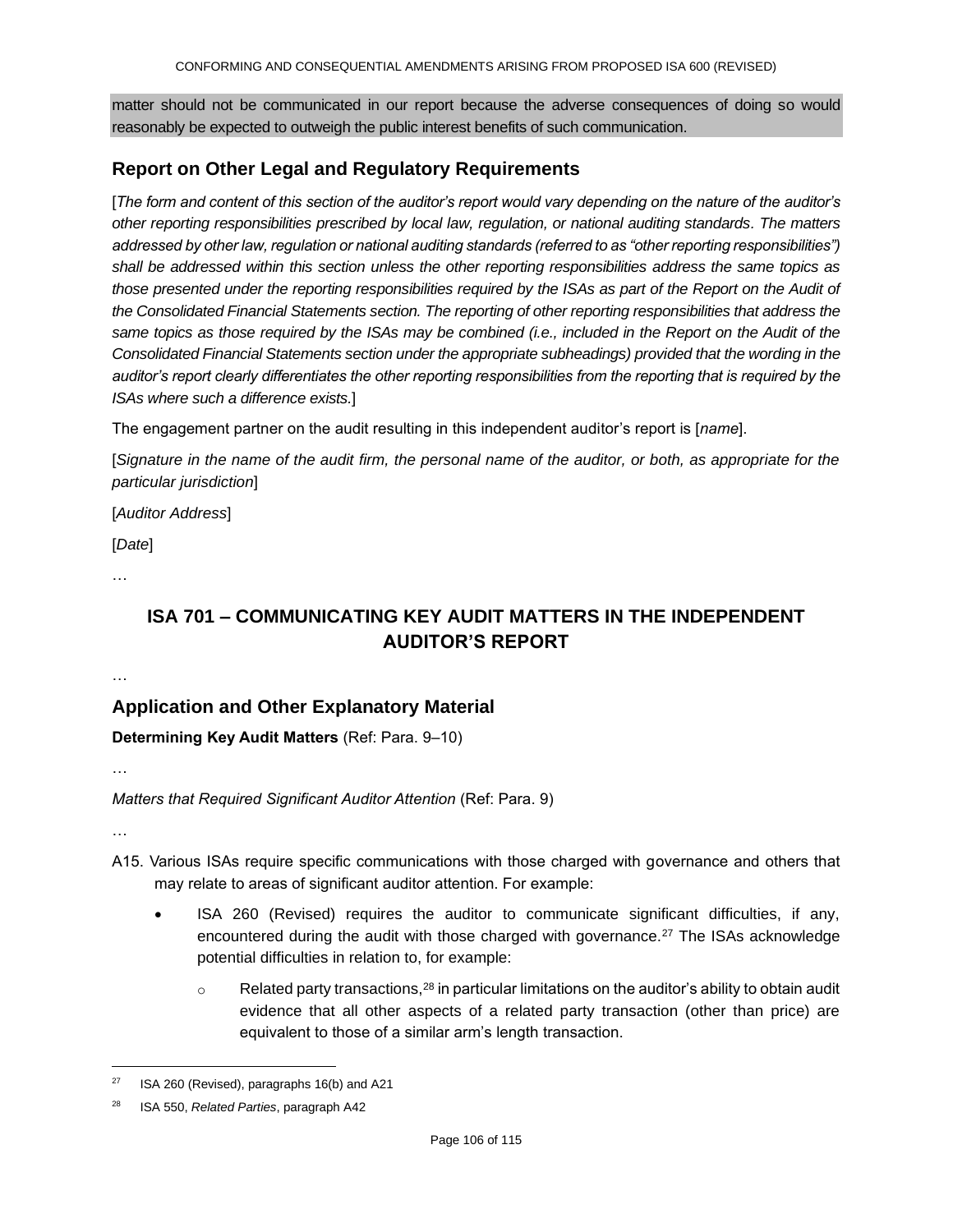- $\circ$  Limitations on the group audit, for example, where the group engagement team's access to information or people may have been restricted.<sup>29</sup>
- ISA 220 establishes requirements for the engagement partner in relation to undertaking appropriate consultation on difficult or contentious matters. $30$  For example, the auditor may have consulted with others within the firm or outside the firm on a significant technical matter, which may be an indicator that it is a key audit
- **ISA 705 (REVISED) – MODIFICATIONS TO THE OPINION IN THE INDEPENDENT AUDITOR'S REPORT**
- …

…

## **Application and Other Explanatory Material**

…

### **Circumstances When a Modification to the Auditor's Opinion Is Required**

*Nature of an Inability to Obtain Sufficient Appropriate Audit Evidence (Ref: Para. 6(b))* 

- A8. The auditor's inability to obtain sufficient appropriate audit evidence (also referred to as a limitation on the scope of the audit) may arise from:
	- (a) Circumstances beyond the control of the entity;
	- (b) Circumstances relating to the nature or timing of the auditor's work; or
	- (c) Limitations imposed by management.
- A9. An inability to perform a specific procedure does not constitute a limitation on the scope of the audit if the auditor is able to obtain sufficient appropriate audit evidence by performing alternative procedures. If this is not possible, the requirements of paragraphs 7(b) and 9–10 apply as appropriate. Limitations imposed by management may have other implications for the audit, such as for the auditor's assessment of fraud risks and consideration of engagement continuance.

#### A10. Examples of circumstances beyond the control of the entity include when:

- The entity's accounting records have been destroyed.
- The accounting records of a significant-component for which further audit procedures are determined to be necessary for the purposes of the group audit have been seized indefinitely by governmental authorities.

<sup>29</sup> ISA 600 (Revised), *Special Considerations—Audits of Group Financial Statements (Including the Work of Component Auditors)*, paragraph 5649(d)

<sup>30</sup> ISA 220, *Quality Control for an Audit of Financial Statements*, paragraph 18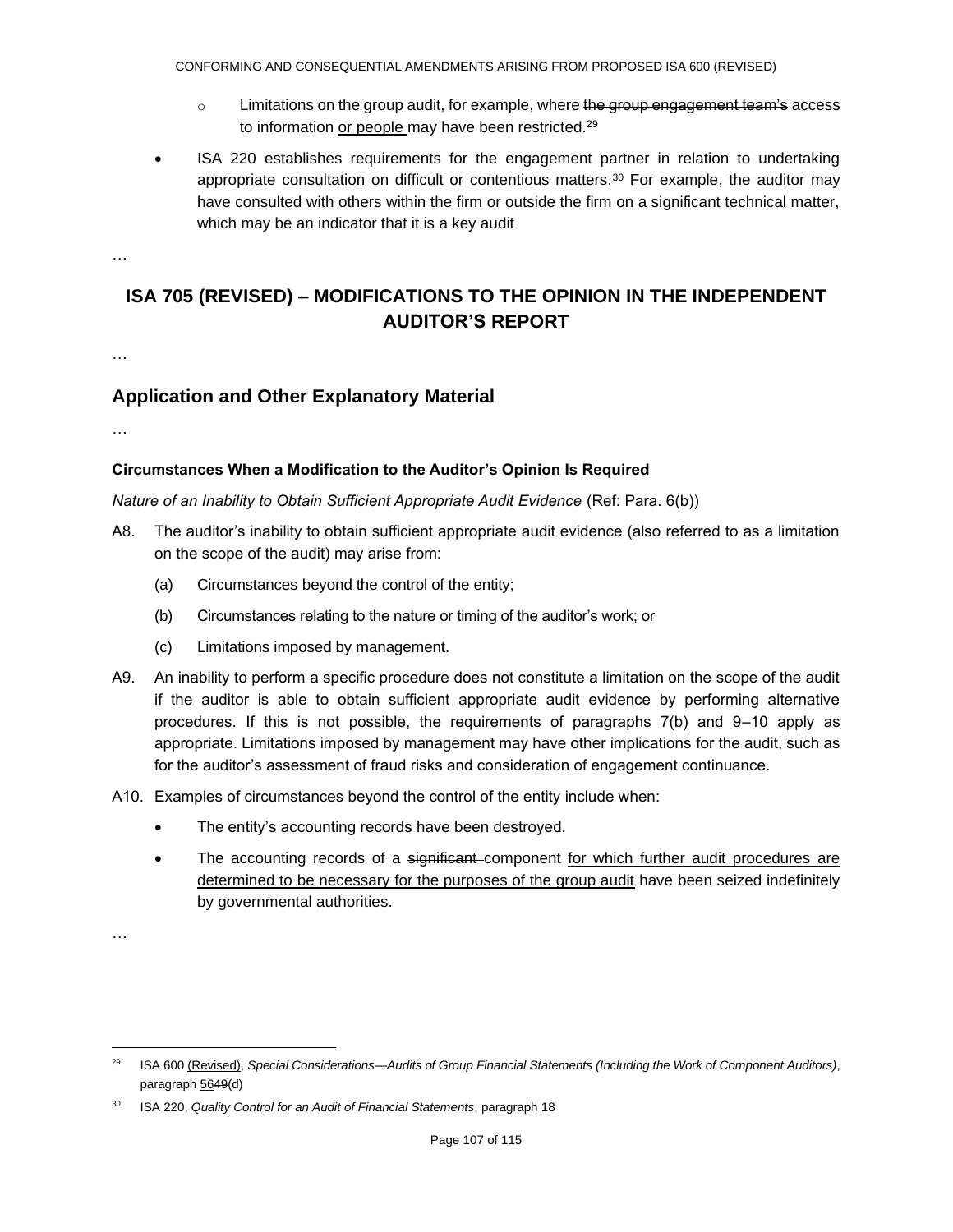# **ISA 720 (REVISED) THE AUDITOR'S RESPONSIBILITIES RELATING TO OTHER INFORMATION**

…

# **Application and Other Explanatory Material**

…

### **Reading and Considering the Other Information** (Ref: Para. 14–15)

…

- A24. In accordance with ISA 220, $31$  the engagement partner is required to take responsibility for the direction, supervision and review performance of the audit engagement in compliance with professional standards and applicable legal and regulatory requirements. In the context of this ISA, factors that may be taken into account when determining the appropriate engagement team members to address the requirements of paragraphs 14–15, include:
	- The relative experience of engagement team members.
	- Whether the engagement team members to be assigned the tasks have the relevant knowledge obtained in the audit to identify inconsistencies between the other information and that knowledge.
	- The degree of judgment involved in addressing the requirements of paragraph 14–15. For example, performing procedures to evaluate the consistency of amounts in the other information that are intended to be the same as amounts in the financial statements may be carried out by less experienced engagement team members.
	- Whether, in the case of a group audit, it is necessary to make inquiries of a component auditor in addressing the other information related to that component.

…

# *Considering Whether There Is a Material Inconsistency between the Other Information and the Auditor's Knowledge Obtained in the Audit* (Ref: Para. 14(b))

- A35. The auditor may determine that referring to relevant audit documentation or making inquiries of relevant members of the engagement team, including er-relevant component auditors, is appropriate as a basis for the auditor's consideration of whether a material inconsistency exists. For example:
	- When the other information describes the planned cessation of a major product line and, although the auditor is aware of the planned cessation, the auditor may make inquiries of the relevant engagement team member who performed the audit procedures in this area to support the auditor's consideration of whether the description is materially inconsistent with the auditor's knowledge obtained during the audit.
	- When the other information describes important details of a lawsuit addressed in the audit, but the auditor cannot recall them adequately, it may be necessary to refer to the audit documentation where such details are summarized to support the auditor's recollection.

<sup>31</sup> ISA 220, *Quality Control for an Audit of Financial Statements*, paragraph 15(a)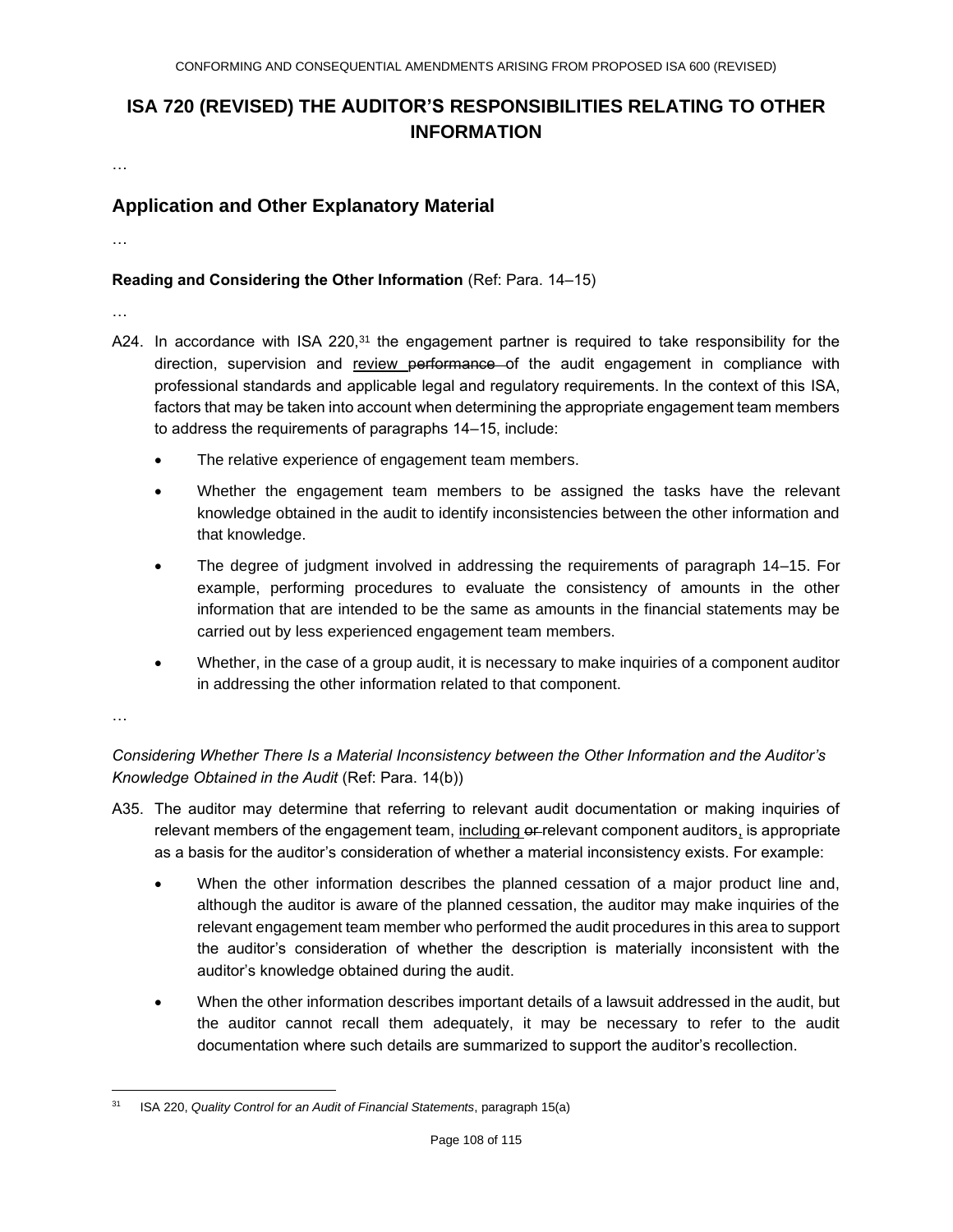A36. Whether, and if so the extent to which, the auditor refers to relevant audit documentation, or makes inquiries of relevant members of the engagement team, including or relevant component auditors, is a matter of professional judgment. However, it may not be necessary for the auditor to refer to relevant audit documentation, or to make inquiries of relevant members of the engagement team, including or relevant component auditors, about any matter included in the other information.

# **ISA 805 (REVISED) – SPECIAL CONSIDERATIONS—AUDITS OF SINGLE FINANCIAL STATEMENTS AND SPECIFIC ELEMENTS, ACCOUNTS OR ITEMS OF A FINANCIAL STATEMENT**

## **Introduction**

…

## **Scope of this ISA**

- 1. The International Standards on Auditing (ISAs) in the 100–700 series apply to an audit of financial statements and are to be adapted as necessary in the circumstances when applied to audits of other historical financial information. This ISA deals with special considerations in the application of those ISAs to an audit of a single financial statement or of a specific element, account or item of a financial statement. The single financial statement or the specific element, account or item of a financial statement may be prepared in accordance with a general or special purpose framework. If prepared in accordance with a special purpose framework, ISA 800 (Revised)<sup>32</sup> also applies to the audit. (Ref: Para. A1–A4)
- 2. This ISA does not apply to circumstances in which the report-audit procedures are performed by of a component auditor\_, issued as a result of work performed on the financial information of a component at the request of a group engagement team for purposes of an audit of group financial statements (see ISA 600 (Revised)). 33
- 3. This ISA does not override the requirements of the other ISAs; nor does it purport to deal with all special considerations that may be relevant in the circumstances of the engagement.

…

# **ISRE 2400 (REVISED) – ENGAGEMENTS TO REVIEW HISTORICAL FINANCIAL STATEMENTS**

…

# **Application and Other Explanatory Material**

**Scope of this ISRE** (Ref: Para. 1-2)

*…*

## *Reviews of Financial Information of Components in the Context of an Audit of the Financial Statements of a Group of Entities*

<sup>32</sup> ISA 800 (Revised), *Special Considerations—Audits of Financial Statements Prepared in Accordance with Special Purpose Frameworks*

<sup>33</sup> ISA 600 (Revised), *Special Considerations—Audits of Group Financial Statements (Including the Work of Component Auditors)*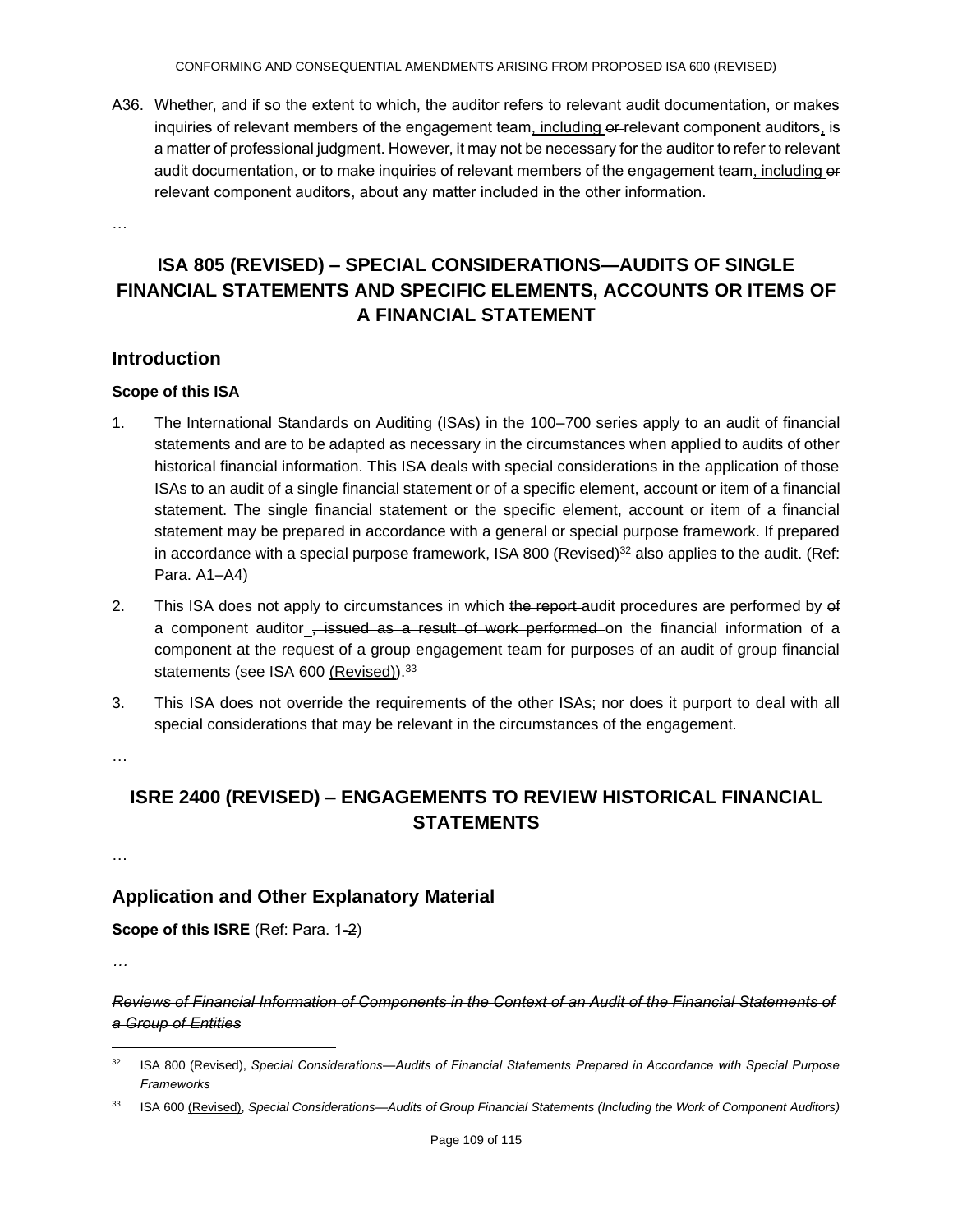A2. Review engagements in accordance with this ISRE may be requested for component entities by the auditor of the financial statements of a group of entities. Such a review engagement performed in accordance with this ISRE may be accompanied by a request from the group auditor to undertake additional work or procedures as needed in the circumstances of the group audit engagement.

…

**Acceptance and Continuance of Client Relationships and Review Engagements** (Ref: Para. 29)

…

### *Agreeing the Terms of Engagement*

…

#### Review of components of groups of entities

A54. The auditor of the financial statements of a group of entities may request that a practitioner perform a review of the financial information of a component entity of the group. Depending on the instructions of the group auditor, a review of the financial information of a component may be performed in accordance with this ISRE. The group auditor may also specify additional procedures to supplement the work done for the review performed under this ISRE. Where the practitioner conducting the review is the auditor of the component entity's financial statements, the review is not performed in accordance with this ISRE.

…

## **Performing the Engagement**

*…*

## *The Practitioner's Understanding* (Ref: Para. 45–46)

…

- A78. In obtaining an understanding of the entity and its environment, and of the applicable financial reporting framework, the practitioner may also consider:
	- Whether the entity is a component of part of a group of entities, or an associated entity of another entity.
	- The complexity of the financial reporting framework.
	- The entity's financial reporting obligations or requirements, and whether those obligations or requirements exist under applicable law or regulation or in the context of voluntary financial reporting arrangements established under formalized governance or accountability arrangements, for example, under contractual arrangements with third parties.
	- Relevant provisions of laws and regulations that are generally recognized to have a direct effect on the determination of material amounts and disclosures in the financial statements, such as tax and pension laws and regulations.
	- The level of development of the entity's management and governance structure regarding management and oversight of the entity's accounting records and financial reporting systems that underpin preparation of the financial statements. Smaller entities often have fewer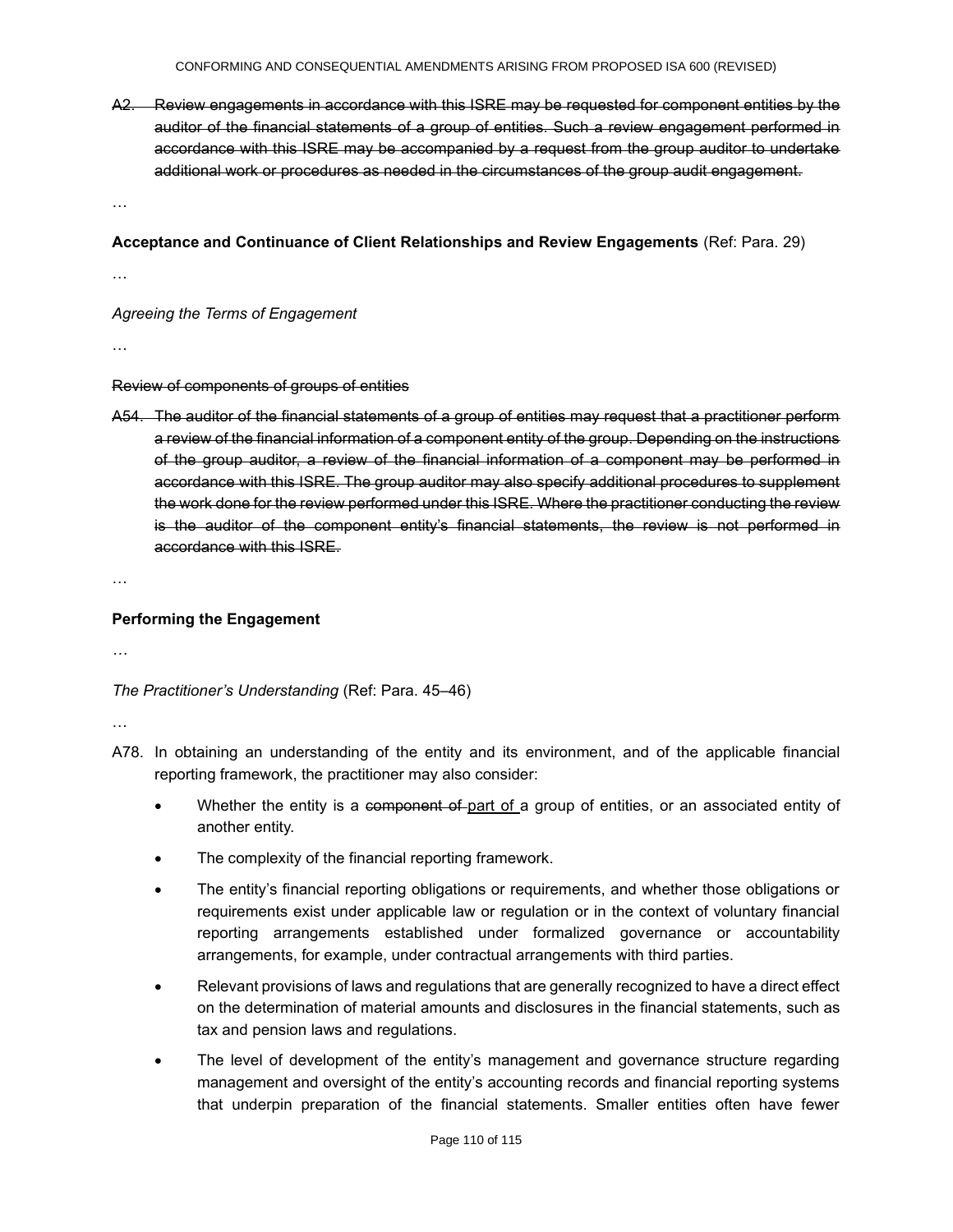employees, which may influence how management exercises oversight. For example, segregation of duties may not be practicable. However, in a small owner-managed entity, the owner-manager may be able to exercise more effective oversight than in a larger entity. This oversight may compensate for the generally more limited opportunities for segregation of duties.

- The "tone at the top" and the entity's control environment through which the entity addresses risks relating to financial reporting and compliance with the entity's financial reporting obligations.
- The level of development and complexity of the entity's financial accounting and reporting systems and related controls through which the entity's accounting records and related information are maintained.
- The entity's procedures for recording, classifying and summarizing transactions, accumulating information for inclusion in the financial statements and related disclosures.
- The types of matters that required accounting adjustments in the entity's financial statements in prior periods.

…

*Designing and Performing Procedures* (Ref: Para. 47, 55)

…

A80. When the practitioner is engaged to review the financial statements of a group of entities, the planned nature, timing and extent of the procedures for the review are directed at achieving the practitioner's objectives for the review engagement stated in this ISRE, but in the context of the group financial statements.

…

Inquiry (Ref: Para. 46–48)

…

…

- A88. The practitioner may have additional responsibilities under law, regulation or relevant ethical requirements regarding an entity's non-compliance with laws and regulations, including fraud, which may differ from or go beyond this ISRE, such as:
	- (a) Responding to identified or suspected non-compliance with laws and regulations, including requirements in relation to specific communications with management and those charged with governance and considering whether further action is needed;
	- (b) Communicating identified or suspected non-compliance with laws and regulations to an auditor, for example a group engagement partner; and
	- (c) Documentation requirements regarding identified or suspected non-compliance with laws and regulations.

Complying with any additional responsibilities may provide further information that is relevant to the practitioner's work in accordance with this ISRE (e.g., regarding the integrity of management or, where appropriate, those charged with governance).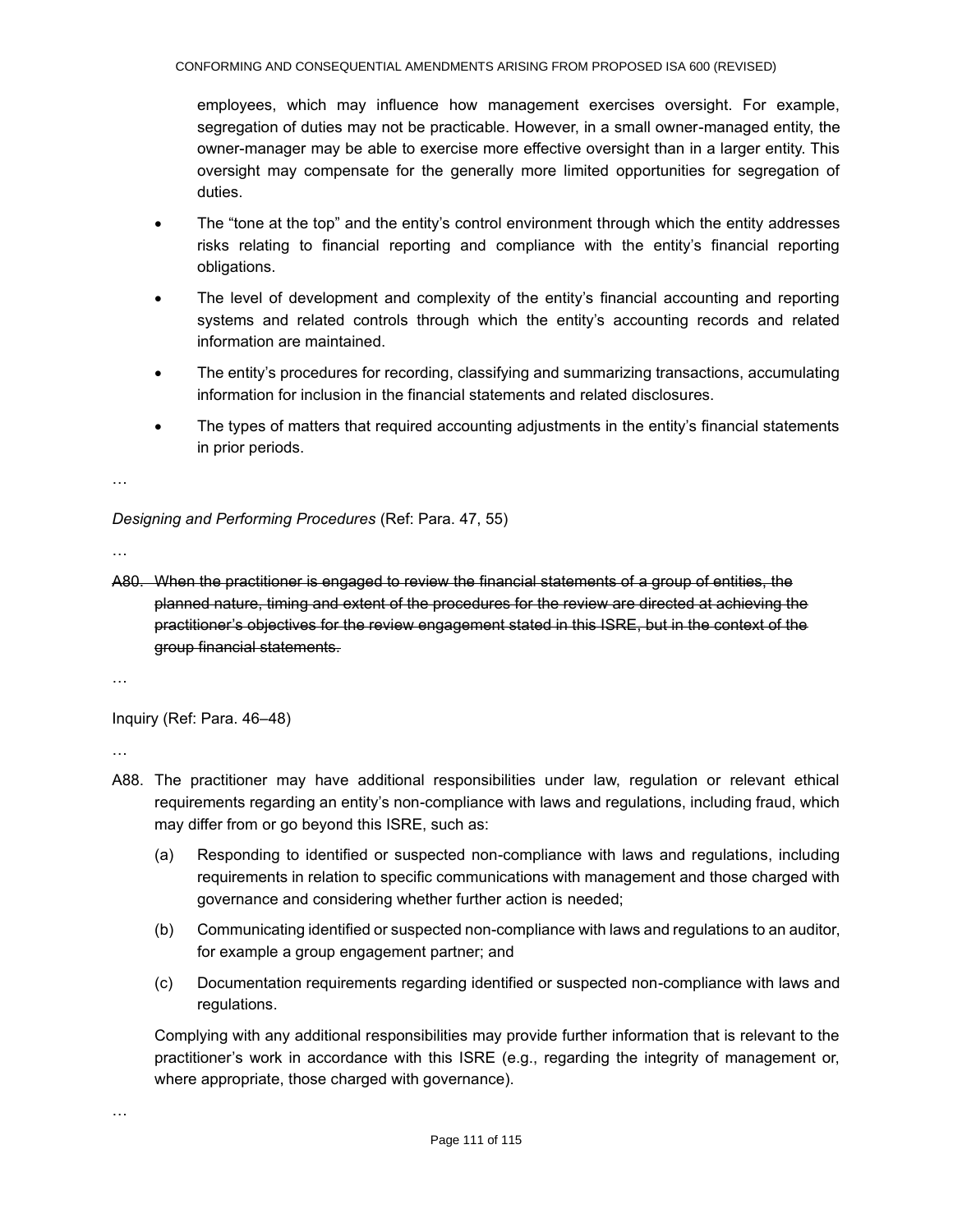Analytical Procedures (Ref: Para. 46–47, 49)

A90. In a review of financial statements, performing analytical procedures assists the practitioner in:

- Obtaining or updating the practitioner's understanding of the entity and its environment, including to be able to identify areas where material misstatements are likely to arise in the financial statements.
- Identifying inconsistencies or variances from expected trends, values or norms in the financial statements such as the level of congruence of the financial statements with key data, including key performance indicators.
- Providing corroborative evidence in relation to other inquiry or analytical procedures already performed.
- Serving as additional procedures when the practitioner becomes aware of matter(s) that cause the practitioner to believe that the financial statements may be materially misstated. An example of such an additional procedure is a comparative analysis of monthly revenue and cost figures across business units-profit centers, branches or other components of the entity, to provide evidence about financial information contained in line items or disclosures contained in the financial statements

…

# **ISRE 2410 – REVIEW OF INTERIM FINANCIAL INFORMATION PERFORMED BY THE INDEPENDENT AUDITOR OF THE ENTITY**

…

# **Procedures for a Review of Interim Financial Information**

## **Understanding the Entity and its Environment, Including its Internal Control**

…

16. The auditor determines the nature of the review procedures, if any, to be performed for components and, where applicable, communicates these matters to other auditors involved in the review. Factors to be considered include the materiality of, and risk of misstatement in, the interim component financial information of components, and the auditor's understanding of the extent to which internal control over the preparation of such information is centralized or decentralized.

…

## **Inquiries, Analytical and Other Review Procedures**

…

- 21. The auditor ordinarily performs the following procedures:
	- Reading the minutes of the meetings of shareholders, those charged with governance, and other appropriate committees to identify matters that may affect the interim financial information, and inquiring about matters dealt with at meetings for which minutes are not available that may affect the interim financial information.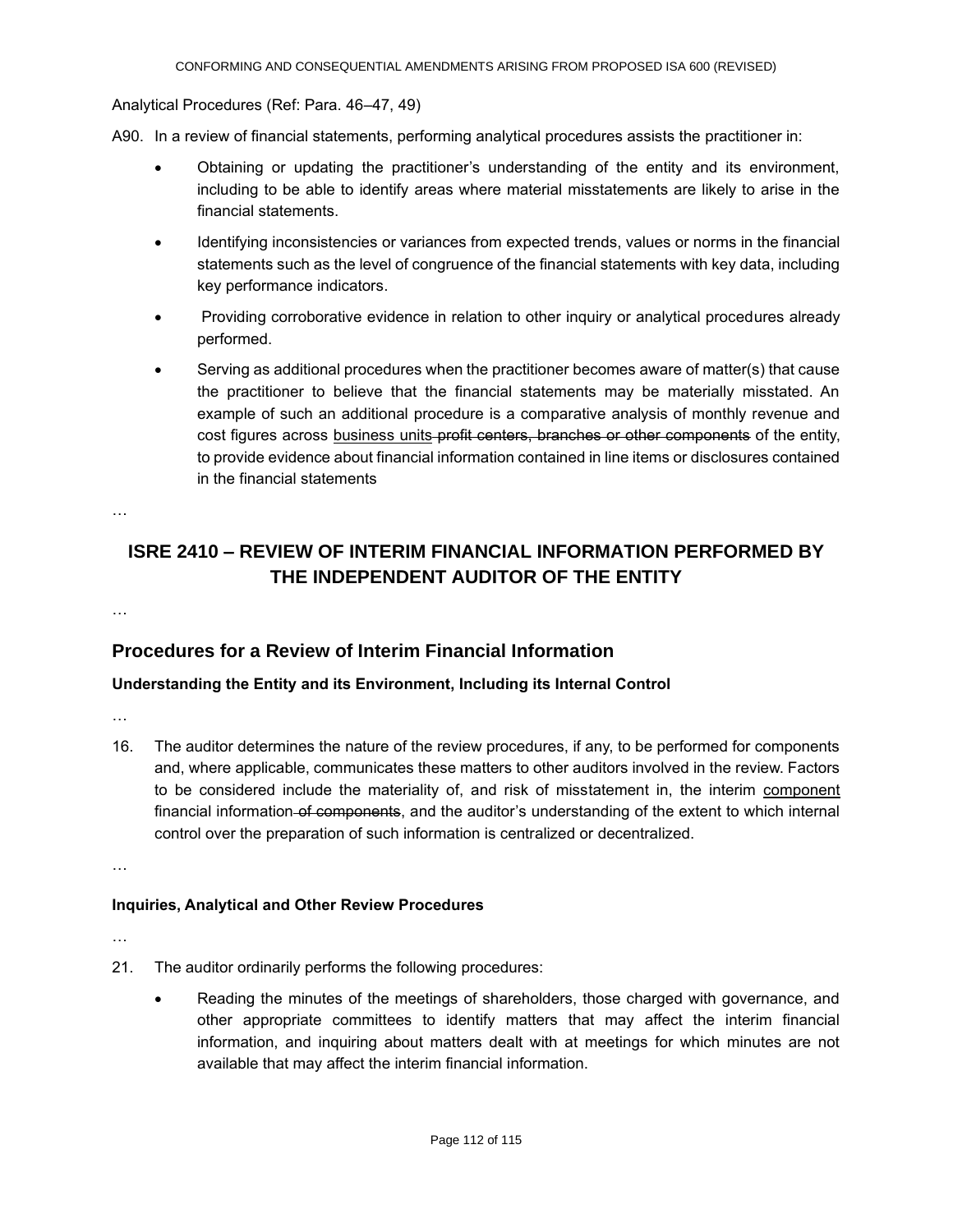CONFORMING AND CONSEQUENTIAL AMENDMENTS ARISING FROM PROPOSED ISA 600 (REVISED)

- Considering the effect, if any, of matters giving rise to a modification of the audit or review report, accounting adjustments or unadjusted misstatements, at the time of the previous audit or reviews.
- Communicating, where appropriate, with other auditors who are performing a review of the interim component financial information of the reporting entity's significant components.

• …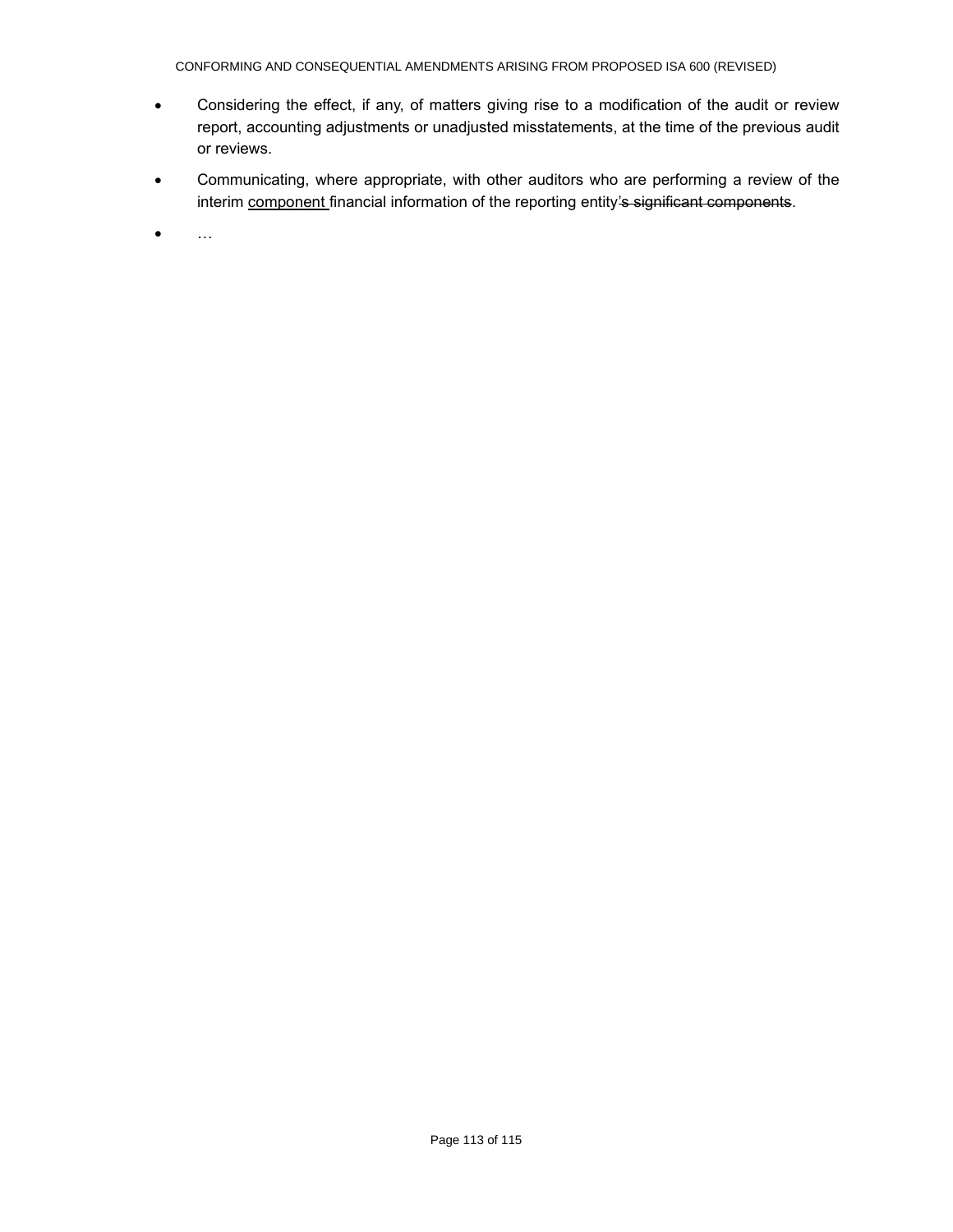The structures and processes that support the operations of the IAASB are facilitated by the International Federation of Accountants<sup>®</sup> or IFAC<sup>®</sup>.

The IAASB and IFAC do not accept responsibility for loss caused to any person who acts or refrains from acting in reliance on the material in this publication, whether such loss is caused by negligence or otherwise.

International Standards on Auditing, International Standards on Assurance Engagements, International Standards on Review Engagements, International Standards on Related Services, International Standards on Quality Control, International Auditing Practice Notes, Exposure Drafts, Consultation Papers, and other IAASB publications are published by, and copyright of, IFAC.

Copyright © April 2020 by IFAC. All rights reserved. This publication may be downloaded for personal and non-commercial use (i.e., professional reference or research) from www.iaasb.org. Written permission is required to translate, reproduce, store or transmit, or to make other similar uses of, this document.

The 'International Auditing and Assurance Standards Board', 'International Standards on Auditing', 'International Standards on Assurance Engagements', 'International Standards on Review Engagements', 'International Standards on Related Services', 'International Standards on Quality Control', 'International Auditing Practice Notes', 'IAASB', 'ISA', 'ISAE', 'ISRE', 'ISRS', 'ISQC', 'IAPN', and IAASB logo are trademarks of IFAC, or registered trademarks and service marks of IFAC in the US and other countries.

For copyright, trademark, and permissions information, please go to permissions or contact permissions@ifac.org.